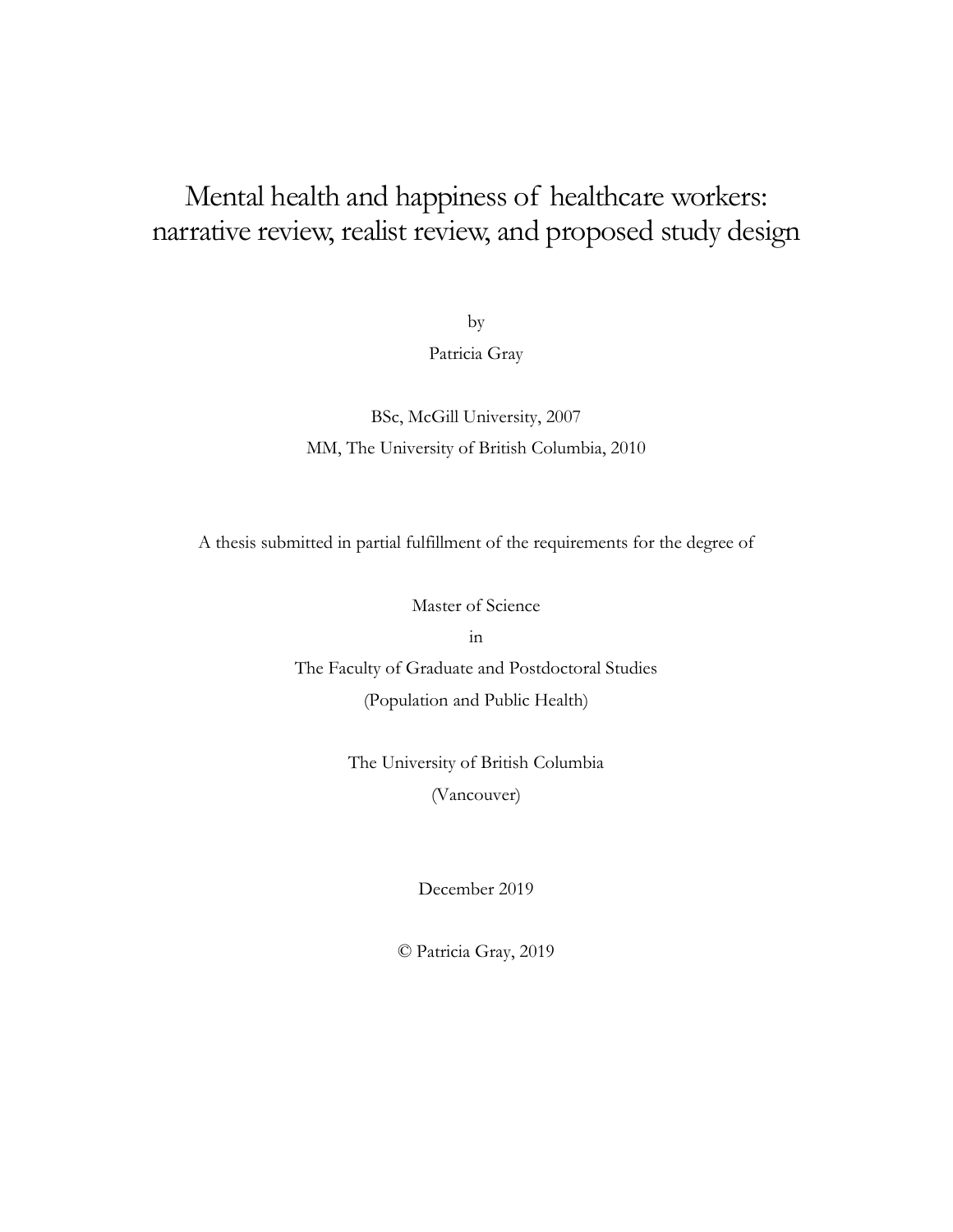The following individuals certify that they have read, and recommend to the Faculty of Graduate and Postdoctoral Studies for acceptance, a thesis entitled:

> Mental health and happiness of healthcare workers: narrative review, realist review, and proposed study design

| submitted by   | Patricia Gray                   | in partial fulfillment of the requirements for |
|----------------|---------------------------------|------------------------------------------------|
|                | the degree of Master of Science |                                                |
| $\cdot$<br>111 | Population and Public Health    |                                                |

### **Examining Committee:**

Dr. Annalee Yassi, School of Population and Public Health

Supervisor

Dr. Jerry Spiegel, School of Population and Public Health

Supervisory Committee Member

Dr. Mieke Koehoorn, School of Population and Public Health

Additional Examiner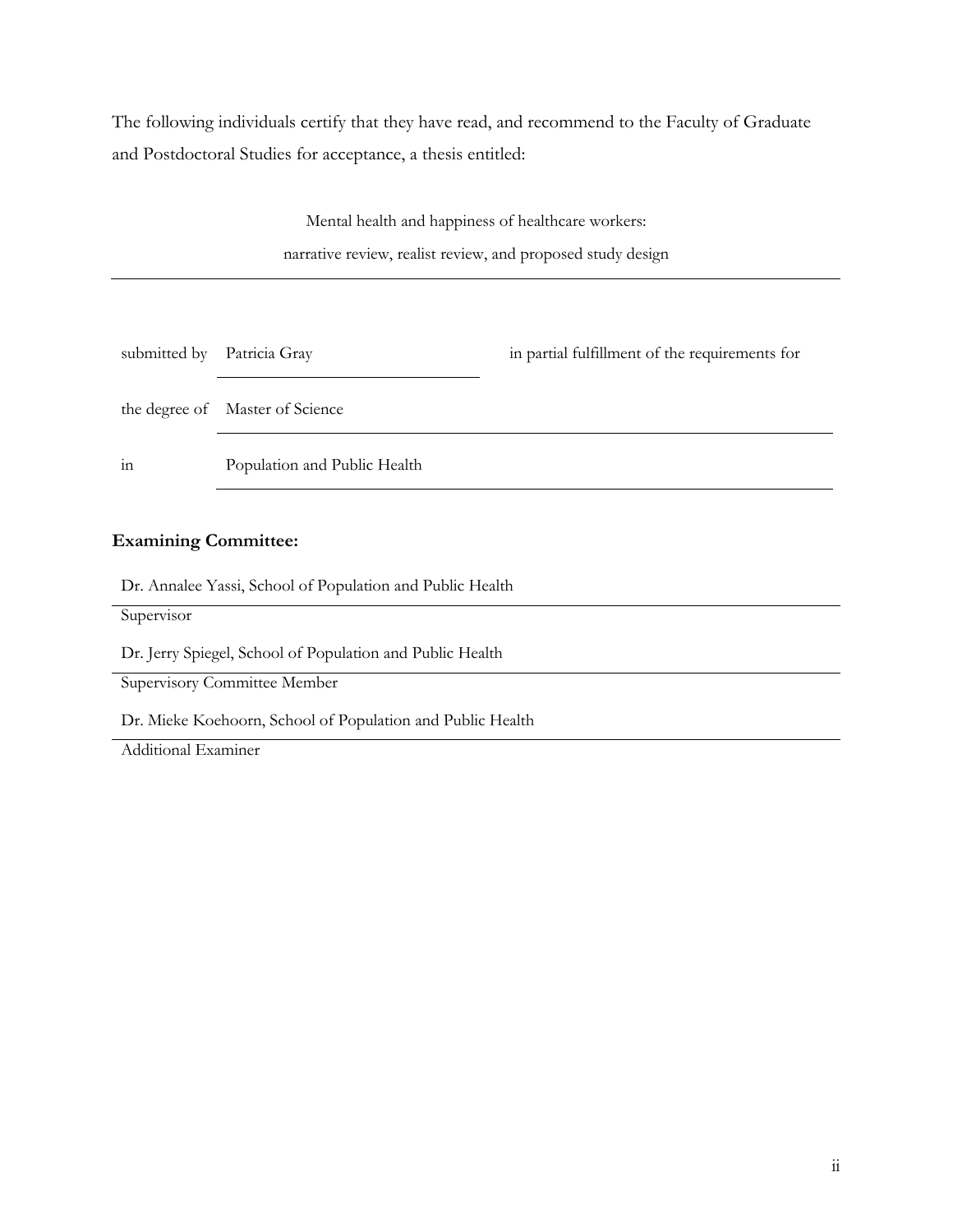# ABSTRACT

**Introduction:** Healthcare workers experience high rates of mental ill health such as burnout, stress and depression, due to workplace conditions including excessive workloads, workplace violence and bullying. Based on the significant burden of mental ill health in the healthcare workforce as well as the recognized need for research on how to promote mental health in the workplace, this thesis aims to synthesize the state of knowledge in this area and chart future research that would be useful to provide further evidence-based insight on ways to promote mental health of healthcare workers.

**Methods:** This thesis comprises three components needed to advance knowledge in this field: a narrative review on the mental health of healthcare workers, a realist review on workplace-based interventions to promote mental wellbeing among healthcare workers, and a detailed proposal for a three-phased cluster randomized controlled trial to develop and evaluate workplace-based interventions to promote mental wellbeing among healthcare workers in Gauteng, South Africa.

**Results:** The narrative review affirmed the significant burden of mental ill health among healthcare workers and the need for workplace-based solutions to improve the current situation. In addition, the narrative review highlighted the growing recognition and adoption of positive mental health constructs such as happiness while also highlighting the complexity and challenges involved in workplace-based health promotion. Similarly, the realist review highlighted the complexities of both mental health in the workplace and the implementation and evaluation of workplace-based interventions, as well as issues of sustainability, the importance of employee engagement, and challenges around aligning organizational-level factors to affect change in individuals' mental health. Lastly, the proposed study presents a comprehensive approach to designing, developing, implementing, and evaluating workplace-based interventions to promote mental wellbeing among a diverse and distributed healthcare workforce.

**Discussion:** With healthcare workers experiencing significant mental ill health in various professions, countries and settings around the world, there is an urgent need to test and evaluate workplace-based interventions to promote mental wellbeing within this sector. In particular, more research from low- and middle-income countries is needed, as well as more research on organizational-level changes that can be done to improve healthcare workers' mental wellbeing.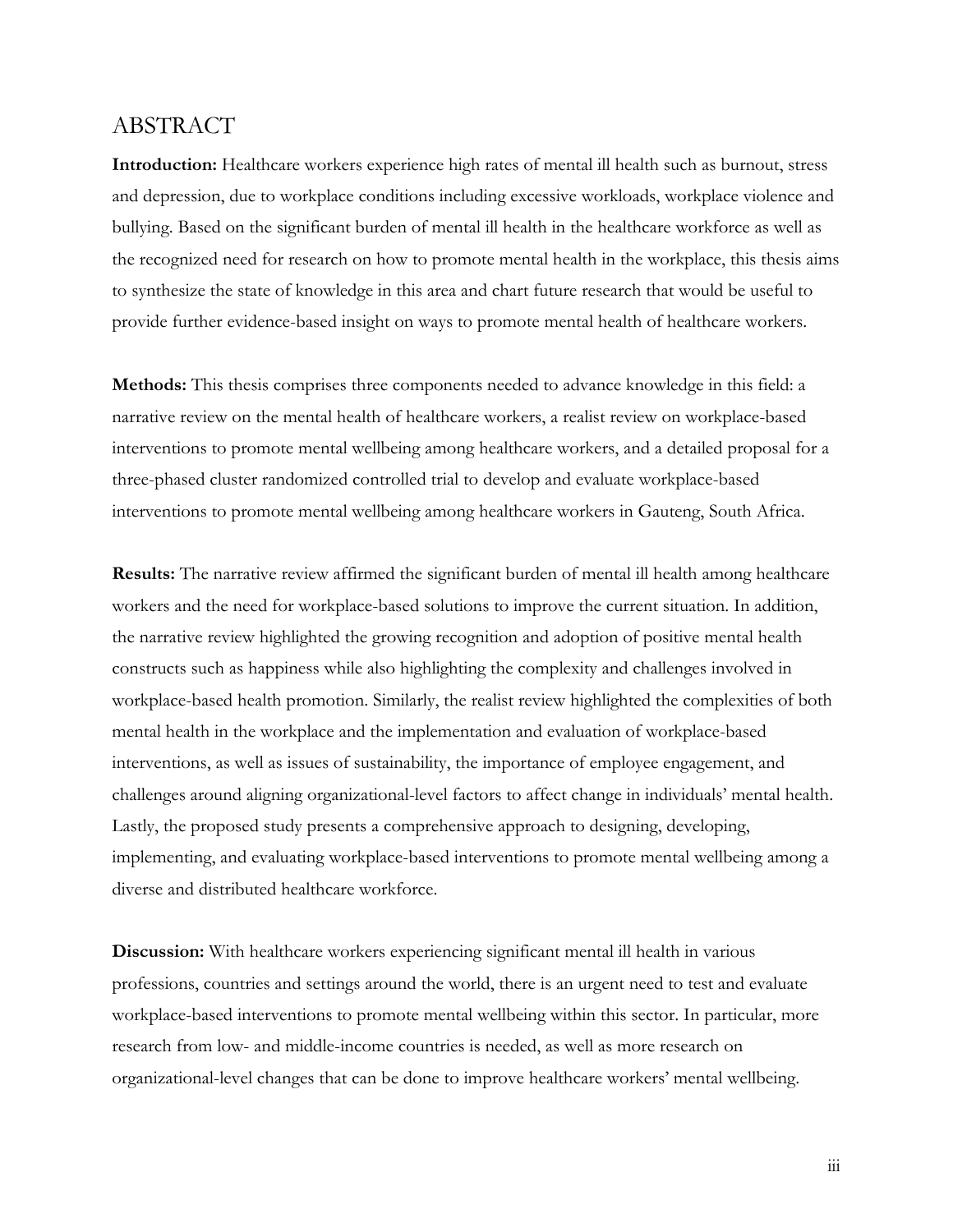# LAY SUMMARY

Healthcare workers provide foundations for healthy people and communities around the world. From delivering life-saving care, advocating for the underserved, supporting people through their most vulnerable moments and more, healthcare workers are integral throughout our life course as individuals and to our society as a collective. And yet, the mental health of the healthcare workforce is often neglected. Healthcare workers experience high rates of mental ill health, which not only affects them as individuals but also the care and services they provide. There is increasing understanding and awareness of mental health issues among healthcare workers, but there remains a lack of knowledge of what can be done to improve the situation. Research, as outlined in this thesis, is needed to help inform individual-, organizational-, and societal-level changes to promote mental wellbeing among healthcare workers – both for the workers themselves and for the health of people and communities around the world.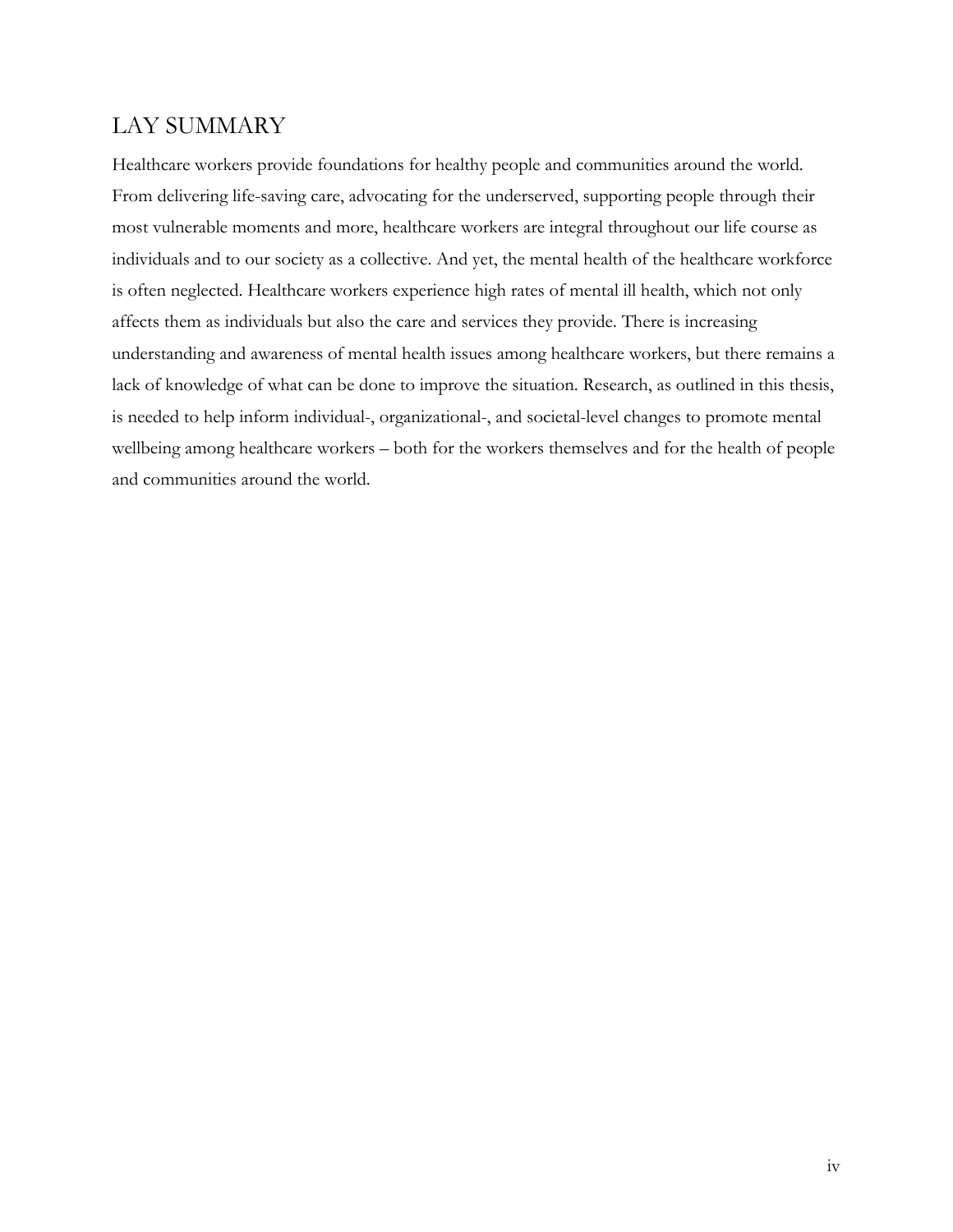# PREFACE

The work in this thesis is based on an ongoing partnership between the Global Health Research Program at the University of British Columbia in Canada, and the Gauteng Department of Health and the National Institute for Occupational Health (NIOH) in South Africa. I became involved in this project on the mental health and happiness of healthcare workers in November 2017 after the need for the study was identified by the Gauteng Department of Health. I travelled to Johannesburg, South Africa in January and May 2018, during which time I participated in and played a major role in the initial planning and design of the study with partners at the Department of Health, NIOH and the University of the Witwatersrand, including conducting the literature reviews and crafting the study instruments for input by others.

A version of chapter three was presented in a poster session at the eleventh joint meeting of the Scientific Committee of Occupational Health for Health Workers held in Hamburg, Germany from October 22-24, 2019. In addition, a version of chapter three was accepted in October 2019 for publication in the *International Journal of Environmental Research and Public Health* for its special issue entitled "Well-being, Mental Health and Prevention of Psychosocial Risks in Contemporary Working Life".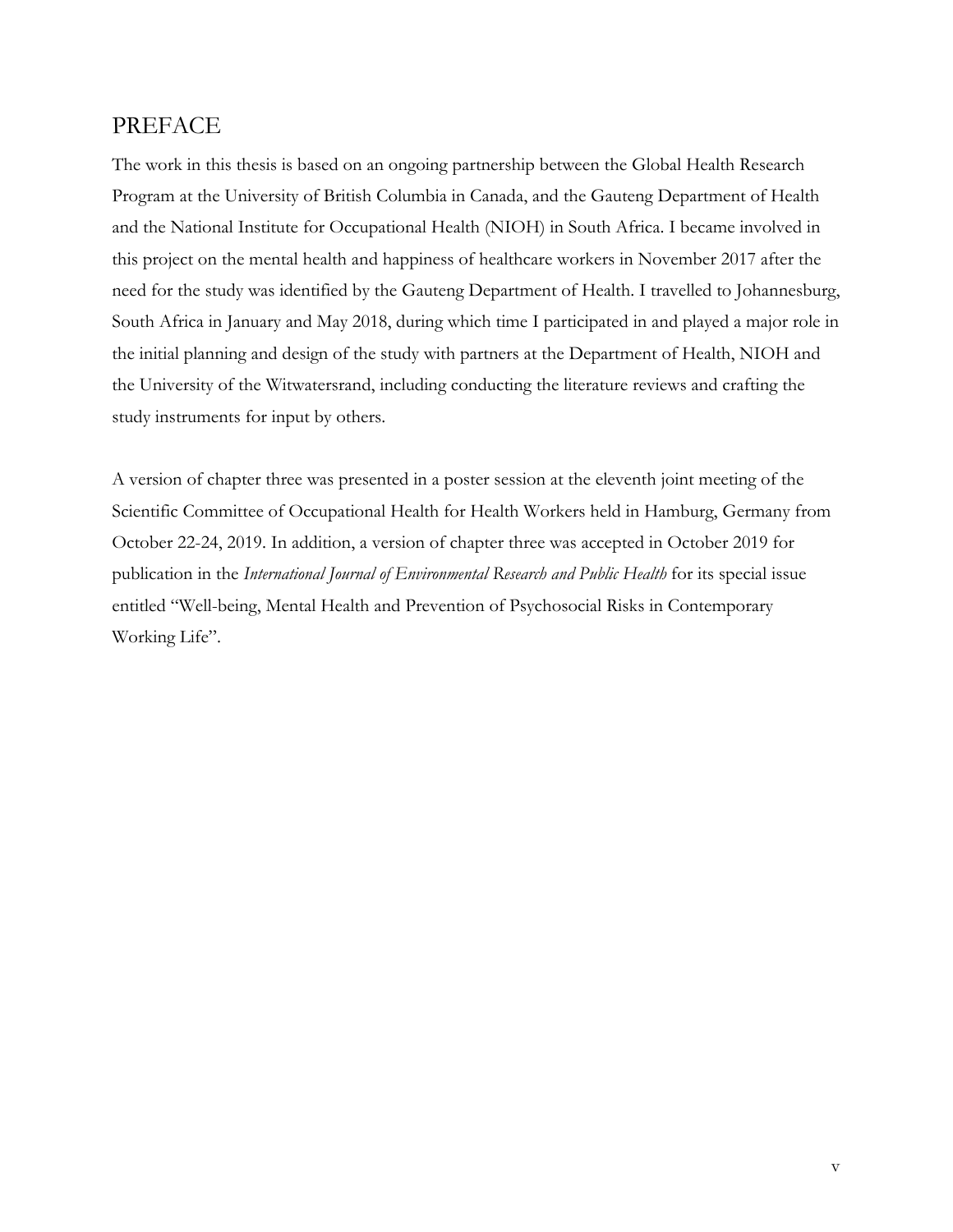# TABLE OF CONTENTS

| 2.5 Examining considerations relevant to the evaluation and implementation of workplace-based interventions to promote mental health |  |
|--------------------------------------------------------------------------------------------------------------------------------------|--|
|                                                                                                                                      |  |
|                                                                                                                                      |  |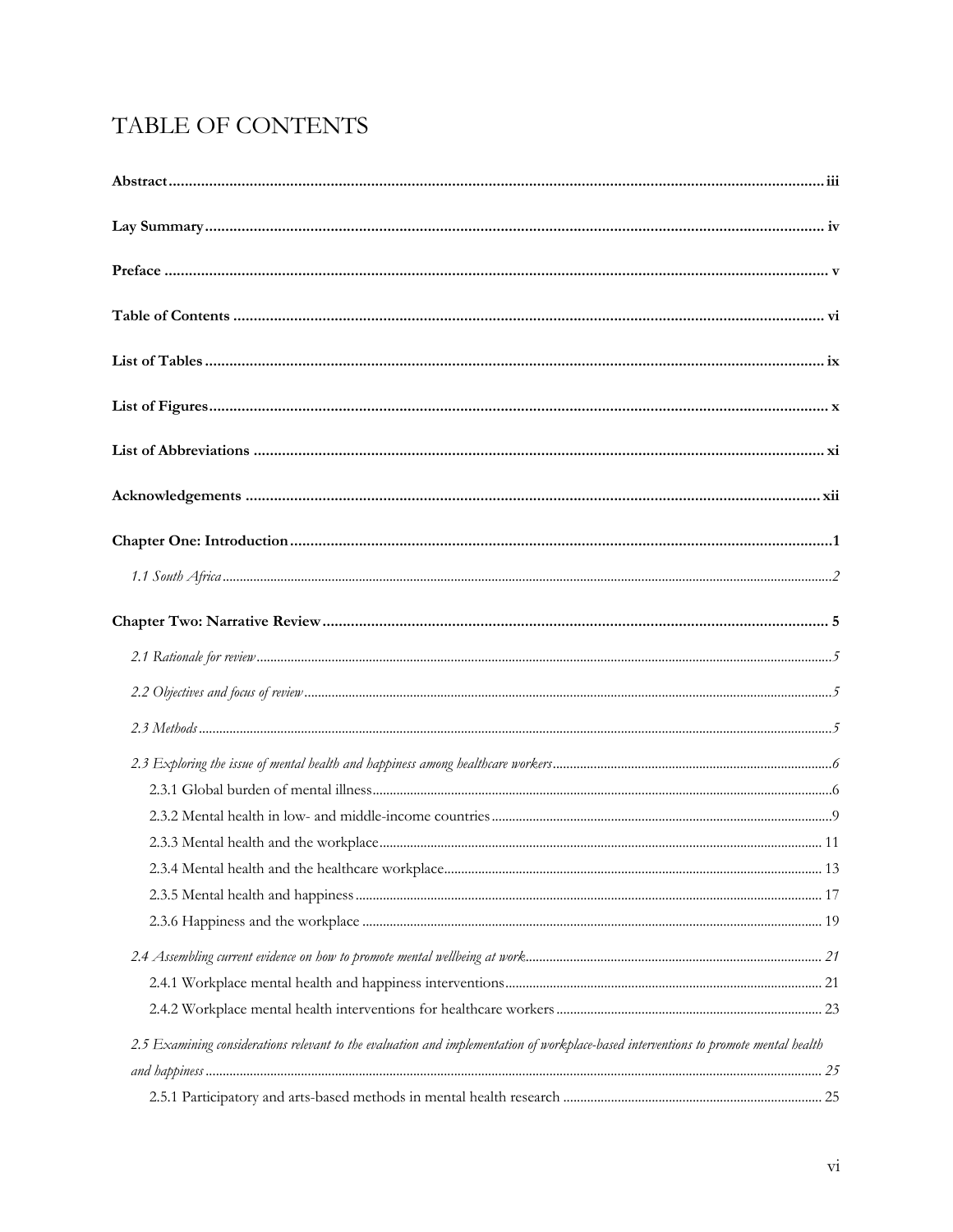| Chapter Four: Proposed study on the mental health and happiness of health workers in Gauteng, South Africa |  |  |
|------------------------------------------------------------------------------------------------------------|--|--|
|                                                                                                            |  |  |
|                                                                                                            |  |  |
|                                                                                                            |  |  |
|                                                                                                            |  |  |
|                                                                                                            |  |  |
|                                                                                                            |  |  |
|                                                                                                            |  |  |
|                                                                                                            |  |  |
|                                                                                                            |  |  |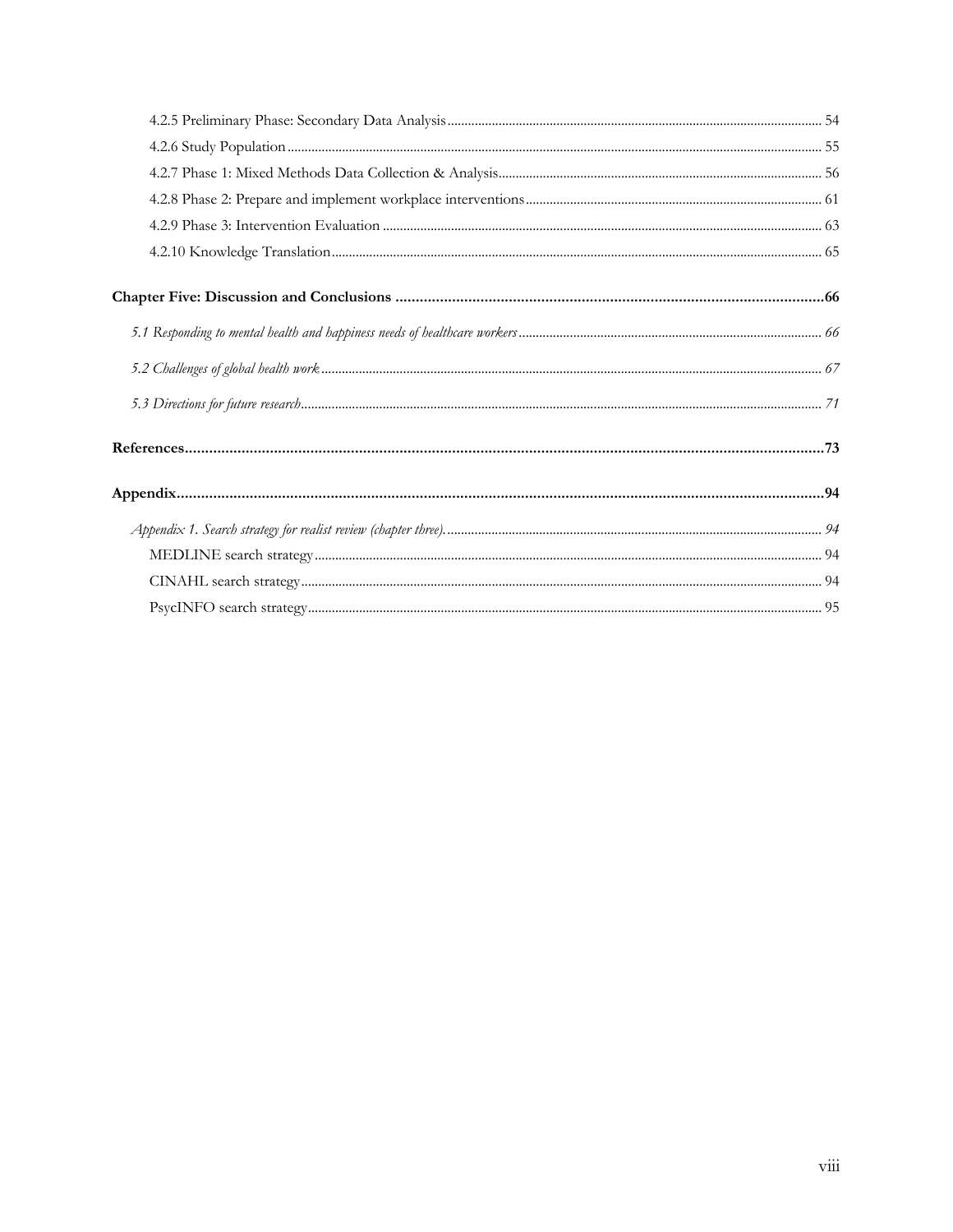# LIST OF TABLES

Table 1. Summary of inclusion and exclusion criteria for realist review.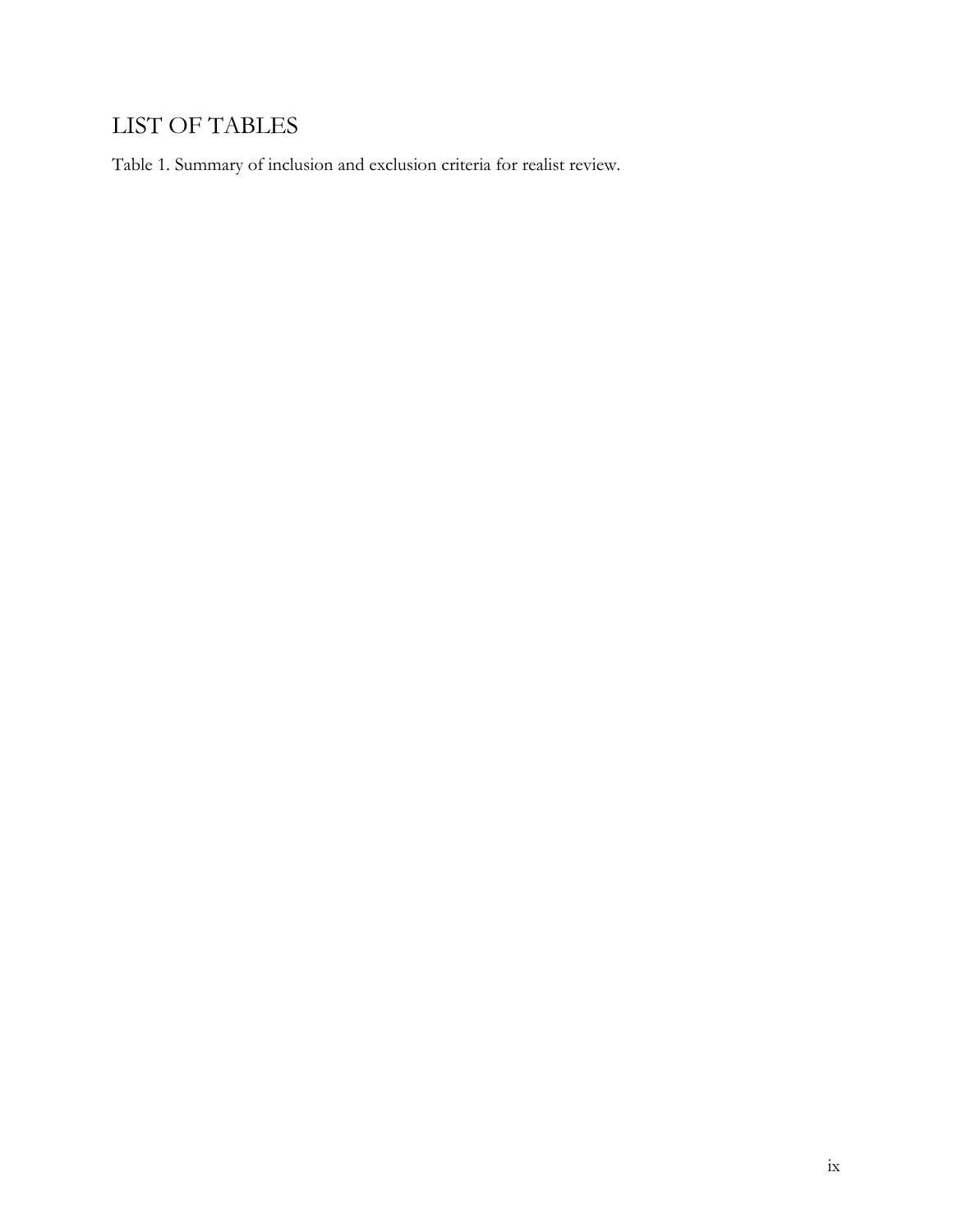# LIST OF FIGURES

Figure 1. Flow diagram of search and selection process for realist review.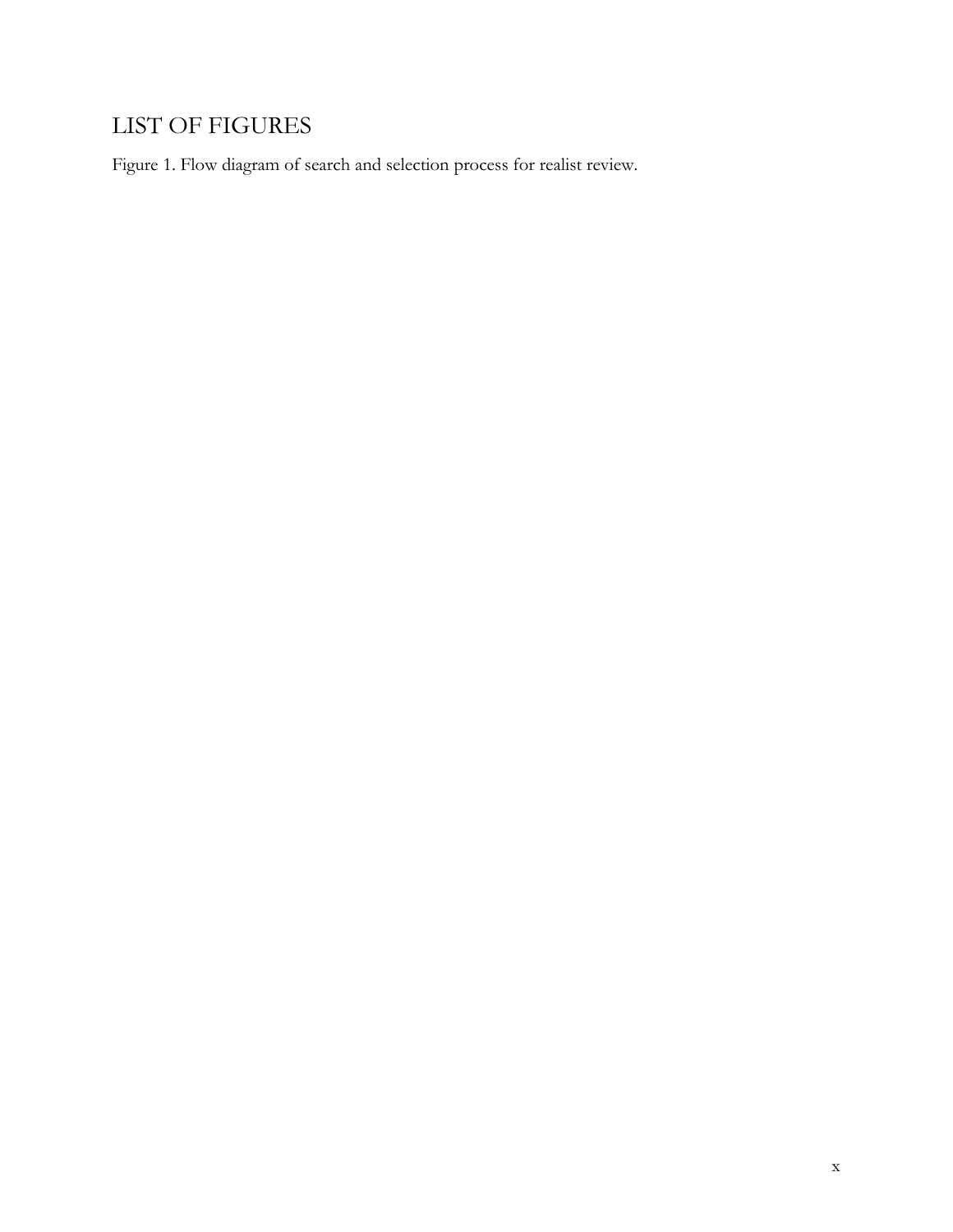# LIST OF ABBREVIATIONS

| <b>CBT</b>      | Cognitive Behavioural Therapy                                    |
|-----------------|------------------------------------------------------------------|
| <b>CCGHR</b>    | Canadian Coalition for Global Health Research                    |
| <b>CIHR</b>     | Canadian Institutes of Health Research                           |
| <b>DALYs</b>    | Disability-Adjusted Life-Years                                   |
| GDP             | <b>Gross Domestic Product</b>                                    |
| <b>GEMS</b>     | Government Employees Medical Scheme (South Africa)               |
| <b>GNI</b>      | <b>Gross National Income</b>                                     |
| <b>HIV/AIDS</b> | Human Immunodeficiency Virus/Acquired Immune Deficiency Syndrome |
| <b>LMICs</b>    | Low- and Middle-Income Countries                                 |
| <b>NIOH</b>     | National Institute for Occupational Health (South Africa)        |
| <b>OECD</b>     | Organisation for Economic Co-operation and Development           |
| <b>PSC</b>      | <b>Psychosocial Safety Climate</b>                               |
| <b>PSC-12</b>   | Psychosocial Safety Climate Scale                                |
| <b>PTSD</b>     | Post-Traumatic Stress Disorder                                   |
| <b>UBC</b>      | The University of British Columbia                               |
| <b>UN</b>       | United Nations                                                   |
| US              | United States of America                                         |
| <b>WHO</b>      | World Health Organization                                        |
| YLD             | Years Lived with Disability                                      |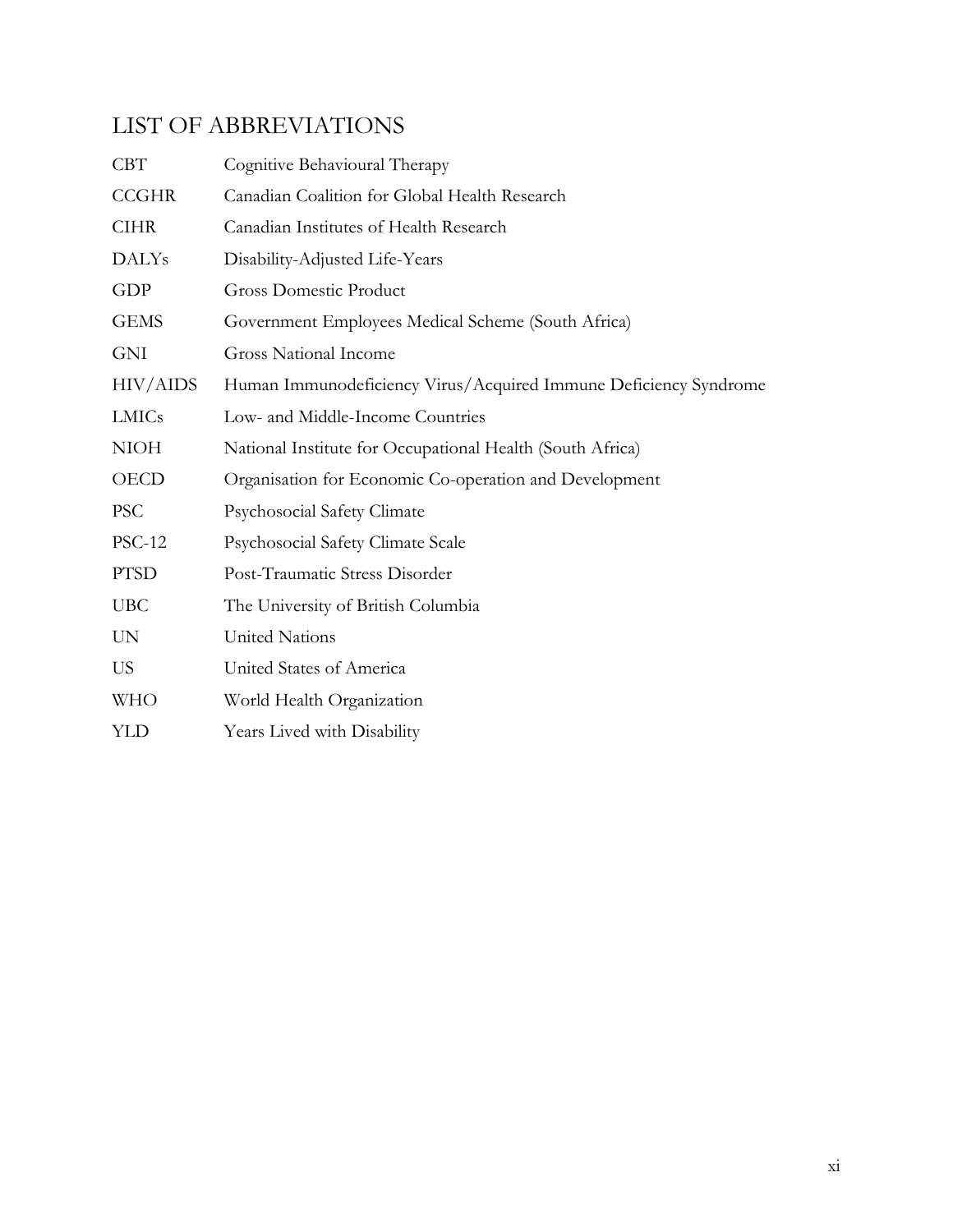# ACKNOWLEDGEMENTS

I am incredibly grateful to the many people who have supported me during my studies and the completion of this thesis. Dr. Annalee Yassi, thank you for your support and guidance throughout the program. When I first enrolled in your class before starting this degree, I never could have imagined the journey it has taken me on, and I am so thankful for the opportunities you have provided. Dr. Jerry Spiegel, thank you for your teaching and dedication throughout this project. Your insights and feedback never failed to spark new ideas while your optimism inspired commitment. Dr. Sipho Senabe, thank you for sharing your expertise, experiences and knowledge. I greatly appreciate your curiosity and passion through which I learned so much.

I would also like to thank Karen Lockhart and Stephen Barker in the Global Health Research Program for all of their help and support over the past few years.

I extend special thanks to my family for their endless support and encouragement. And, a final thank you to my husband Carlos for always listening, inspiring, and cultivating happiness.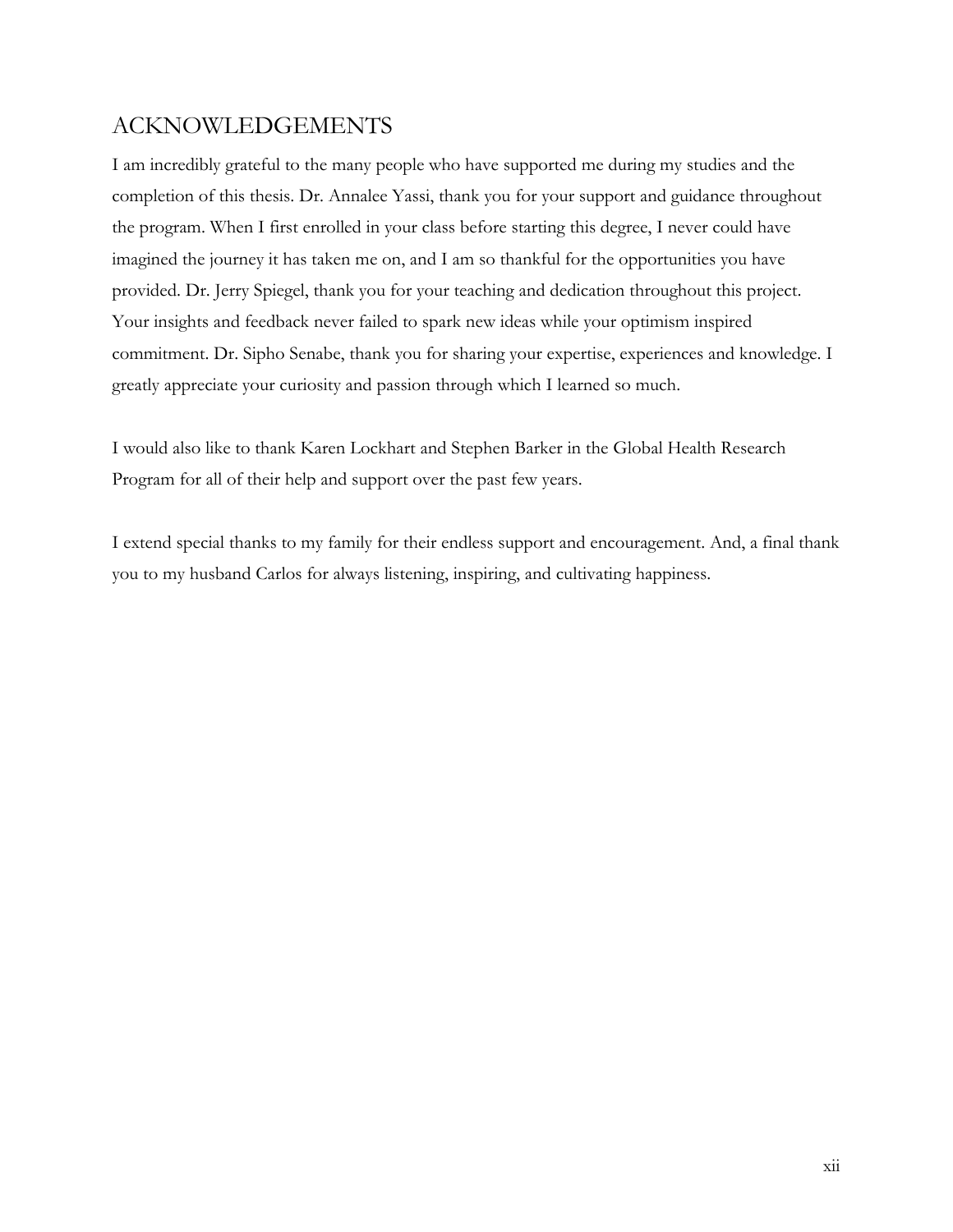# CHAPTER ONE: INTRODUCTION

This thesis emerged in response to a need from the Department of Health in Gauteng province, South Africa, to examine the mental health and happiness of healthcare workers in the province as well as to design, implement and evaluate interventions to promote mental health and happiness among the workforce. This thesis was thus explicitly designed in such a way so as to contribute to the process and content relevant to meet this need, including a background narrative review to guide and inform the substance and design of the next step in this project; a realist review to synthesize evidence on workplace-based interventions promoting mental health among healthcare workers; as well as proposing the study design itself. Accordingly, the overall objectives for the thesis are (1) to explore the evidence, literature and research approaches related to the mental health and happiness of healthcare workers, in order to guide and inform the development of the proposed study; (2) to synthesize the evidence on workplace-based interventions at the organizational level promoting mental health and wellbeing among healthcare workers, in order to garner insights and inform the development, implementation and evaluation of interventions which are a part of the proposed study; and, (3) to present a proposed complex and multi-year cluster randomized controlled study on promoting mental health and happiness among healthcare workers in Gauteng province, South Africa.

The catalyst for the project started with a pre-existing research partnership (see below) and expanded with new collaborations and connections among researchers and partners. As the project entered a new subject area for the team (mental health and happiness) as well as assumed a multidisciplinary approach (including economics, occupational health, psychiatry, epidemiology and public health), the initial narrative review (chapter two) provided an opportunity to explore the subject area across disciplines and to gain knowledge and insights with which to guide and inform the study design and development. In addition, the realist review (chapter three) synthesized evidence on *how* workplace-based interventions could promote mental health and happiness among healthcare workers – insights which would then inform the implementation of a science-based process of designing, implementing and evaluating workplace-based interventions in a cluster randomized controlled study. Finally, the process of initiating and developing the study among an international and interdisciplinary team provided an opportunity to reflect on how to develop an international partnership across university, government and community partners. Therefore, the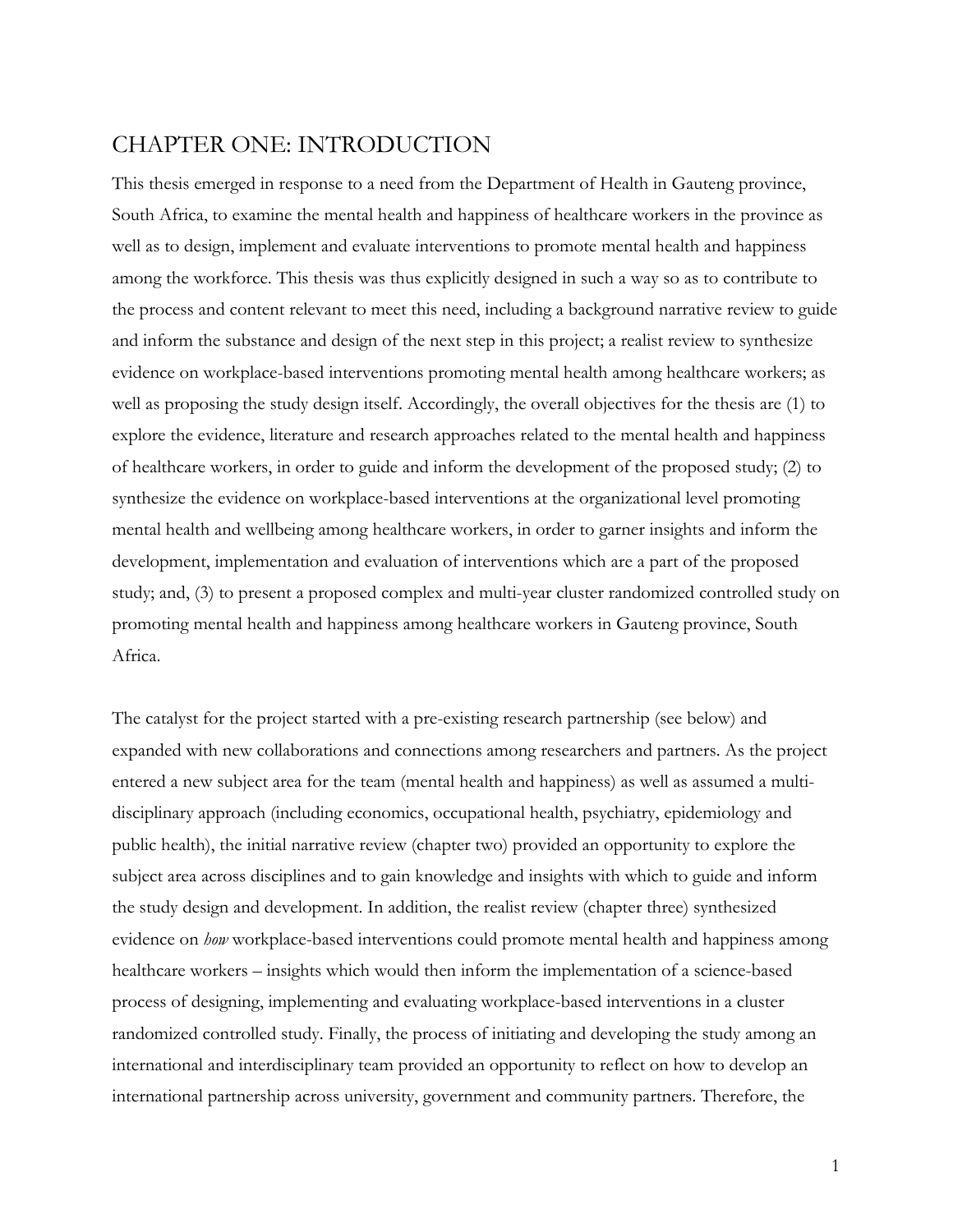fifth and final chapter of this thesis includes a discussion on the challenges of global health work framed around the Canadian Coalition for Global Health Research's six principles for global health research.

## **1.1 South Africa**

South Africa's history of racial discrimination, inequalities, violence and political resistance has shaped the health and health systems of the country (Coovadia, Jewkes, Barron, Sanders, & McIntyre, 2009). Apartheid – a system of legalized and institutionalized racial segregation and oppression formally established in 1948 – has had lasting effects on the health of the country's population. For example, in 2004 – ten years after the end of apartheid – life expectancy was 49 years for black people compared to 64 years for white people (Marten et al., 2014).

The economy has grown since the end of apartheid, although this growth has been threatened by an economic drop experienced over the past decade: the GDP per capita peaked in 2011 before dropping from 2011 to 2016 (World Bank, 2019). Unemployment remains high, with an overall unemployment rate of 27.6% in the first quarter of 2019, which surges to a rate of 55.2% among youth aged 15-24 years (Africa, 2019). Significant inequality also remains in the country. In 2018, the World Bank estimated South Africa as the most unequal country in the world with a Gini coefficient of 63, on a scale of 0 to 100 ("World Development Indicators | DataBank," 2019). Similarly reflecting this drastic inequality, the top 10% of households hold 70.9% of the country's wealth, while the bottom 60% of households hold 7.0% (Sulla & Zikhali, 2018). Further, the inequality is disproportionately distributed: female-headed households, black South Africans, the less educated, unemployed, large families, and children consistently face the highest levels of poverty (Sulla & Zikhali, 2018). A breakdown of social stratifications by race also shows the disproportionate poverty among black South Africans: 94.8% of chronically poor people as compared to 17.7% of the elite class are black; by contrast, 0.0% of chronically poor as compared to 65.4% of the elite class are white (the same study notes that in the total population breakdown, 79.9% are black and 9.1% are white) (Schotte, Zizzamia, & Leibbrandt, 2018).

In addition, there remains a divide between private and public health care systems, perpetuating better quality and access for the wealthy and privileged (van Rensburg, 2014). The South African government is committed to universal health care, with a focus on primary health care and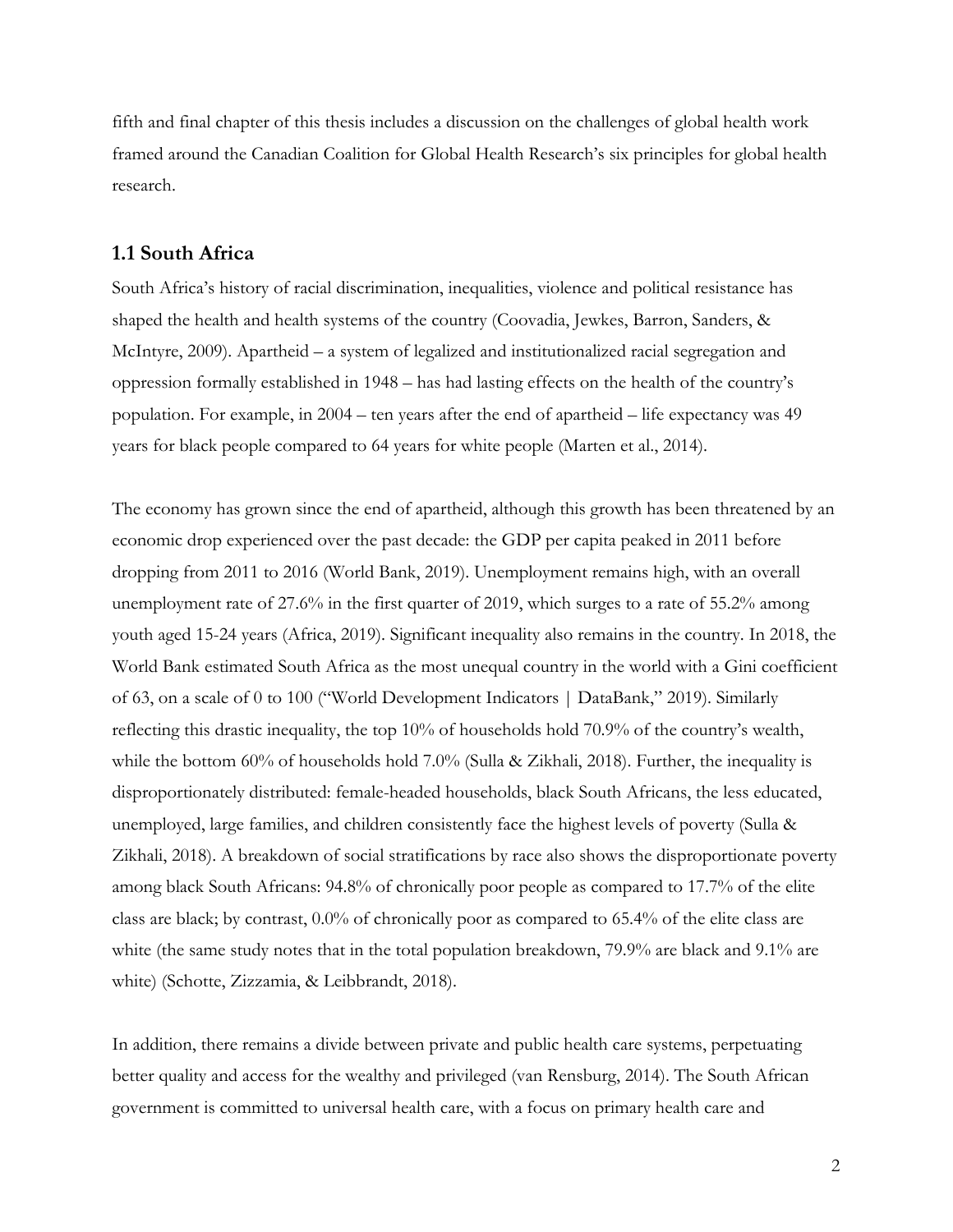subsequent plans for a National Health Insurance Fund funded through tax revenues (Marten et al., 2014). Although the South African government has committed plans for universal health care, inequities remain in health care access with poor, uninsured, black Africans, and rural groups experiencing the greatest barriers to access (Harris et al., 2011).

South Africa is currently facing four main colliding epidemics: HIV and tuberculosis (TB); chronic illness and mental health; injury and violence; and maternal, neonatal, and child health (Mayosi et al., 2012). South Africa has one of the highest rates of TB in the world, with more than 500 new cases per 100,000 population in 2017 ("WHO | Global tuberculosis report 2018," 2018). HIV/AIDS is the leading cause of death in South Africa (Institute for Health Metrics and Evaluation (IHME), 2017). The prevalence of HIV was estimated at 12.2% in 2012, an increase from 10.6% in 2008, with the highest prevalence among Black Africans (15.0% compared to less than 1% for Whites), although there has also been improved access to antiretroviral therapy (Zuma et al., 2016). The rise in non-communicable diseases and accompanying multimorbidity introduces more complex treatment needs in the healthcare system. For example, among patients attending a primary healthcare clinic in South Africa, at least 80% of the participants with hypertension, diabetes, respiratory disease or depression had at least one of the other three conditions (Folb et al., 2015).

South Africa faces challenges in the area of human resources for health. There are shortages in healthcare workers due to emigration of health professionals to other countries and to the private sector, among other reasons (van Rensburg, 2014). Healthcare workers also face occupational health and safety risks, including higher risks of TB. For instance, healthcare workers have been found to have a 5 to 6 fold increased rate of hospital admission with multi-drug resistant tuberculosis or extensively drug resistant tuberculosis (O'Donnell et al., 2010).

Overall, the thesis relates to concerns expressed about the mental health and happiness of healthcare workers in South Africa. The concept for the thesis initially arose in late 2017 from a need identified by the Gauteng Department of Health. The Department requested research on mental health of health workers following an incident that occurred in 2016 to 2017 involving more than 100 psychiatric patient fatalities (The Economist, 2018). The Life Esidimeni incident – named after the institution from which the patients were moved prior to the fatalities – prompted critical attention towards mental health issues, including the mental health of workers within the Department.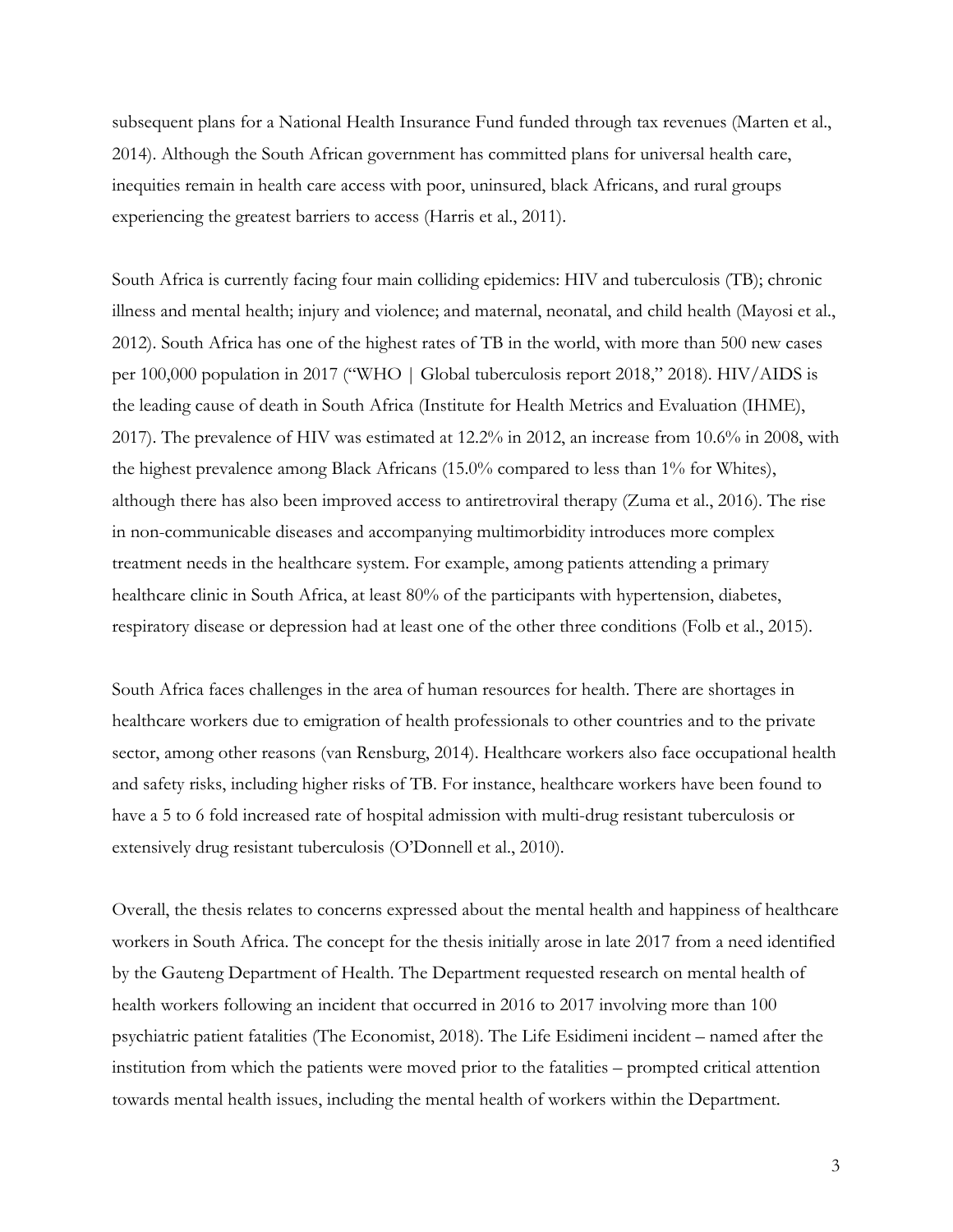Furthermore, the July 2018 suicide of a renowned South African cardiologist brought renewed urgency and commitment to mental health of healthcare workers in South Africa (Nyathi, 2018).

The connection between researchers from Canada and South Africa for this project drew upon longstanding partnerships between health and research institutions in both countries. The international partnership first began in 2006 at a meeting in Milan, Italy for World Health Organization collaborating centres, at which Drs. Annalee Yassi and Jerry Spiegel from the University of British Columbia demonstrated an occupational health information system initially developed for Canadian health facilities. A partnership subsequently evolved between UBC, the National Institute for Occupational Health in South Africa, and the South African Department of Health, aiming to build capacity in both countries to address occupational health and infection control as well as featuring mutual exchanges of knowledge, experiences and insights (Yassi et al., 2016). The Canadian-South African team began with a pilot of a locally-adapted occupational health and safety information system (OHASIS) at a hospital in Free State province. The partnership continued and grew over the ensuing years, including through the expansion of OHASIS, work in the area of TB infection control among healthcare workers, and the implementation of HealthWISE – a participatory quality improvement tool for health facilities (International Labour Organization, 2014) – in South Africa, Zimbabwe and Mozambique. Drawing on the previous work and connections around the occupational health of healthcare workers, this project on the mental health and happiness of healthcare workers marked the first time the Canadian-South African team collaborated in the area of mental health. Following the impetus for this project on mental health as noted above, Dr. Sipho Senabe, Chief Director of Human Resource Development and Employee Health and Wellness Programme in the Gauteng Department of Health, re-connected in late 2017 with the Canadian researchers with whom he had worked more than a decade previous on the earlier collaboration in Free State province, and plans for the project began to form. It was at this point that I became involved in the project, and thus started work on synthesizing available information needed to move this project forward, liaising with partners and collaborators, and mapping out a rigorous approach to address the issues at hand.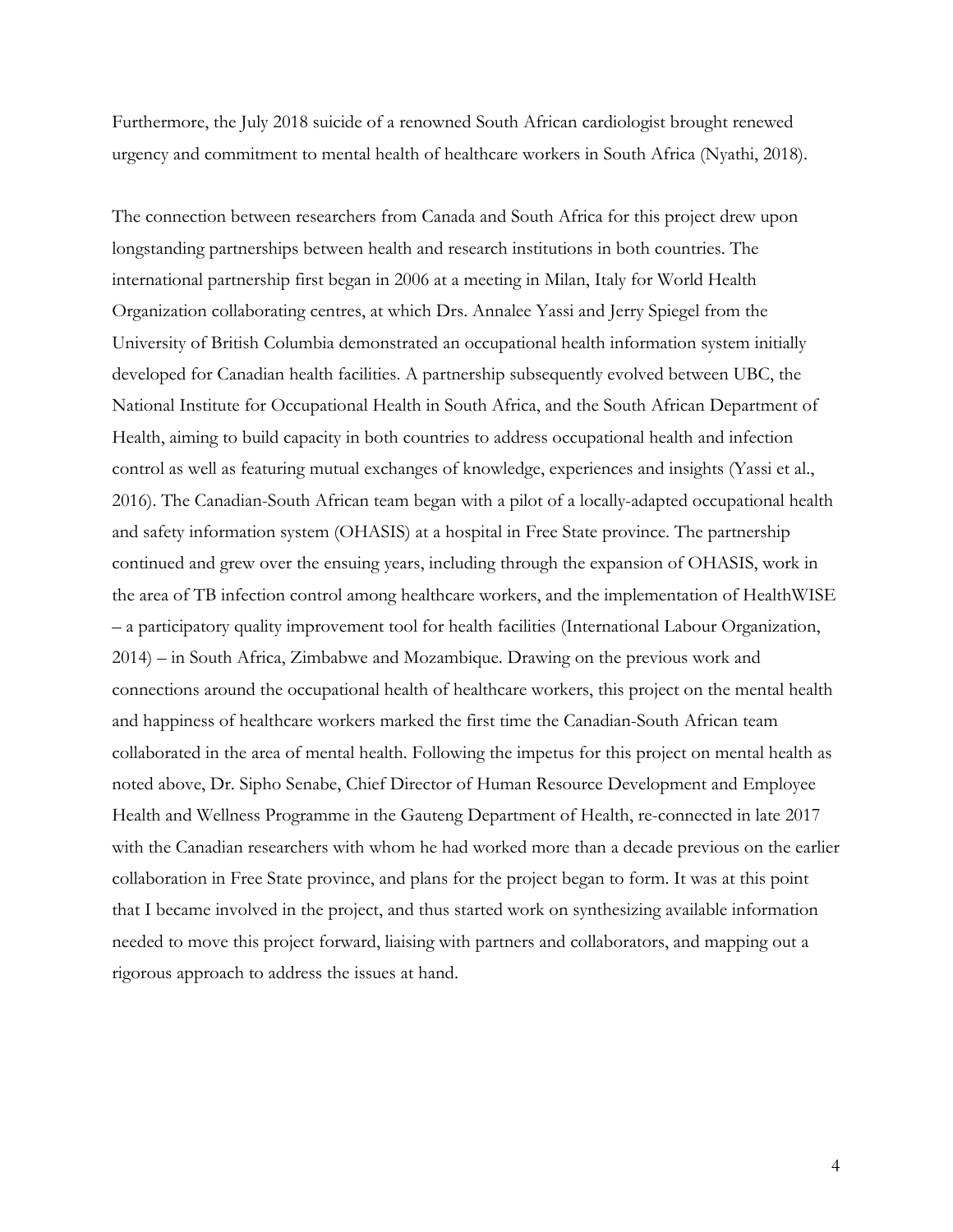## CHAPTER TWO: NARRATIVE REVIEW

## **2.1 Rationale for review**

The proposed study on the mental health and happiness of healthcare workers in Gauteng province, South Africa brought together a partnership of university, government and community partners representing multiple disciplines and entering a new domain for the particular group assembled for the project. As such, through the process of developing and designing the study, there was a need to review the literature to date in order to guide and inform the substance and design of the study (chapter four). As it "attempts to summarize or synthesize what has been written on a particular topic" in order to "provide the reader with a comprehensive background for understanding current knowledge and highlighting the significance of new research" (Paré & Kitsiou, 2017), the narrative review approach is well suited to compile scholarly information in this new subject area at the start of a new collaborative research project. The following narrative review explores the evidence, literature and research approaches related to topics surrounding the mental health and happiness of healthcare workers.

## **2.2 Objectives and focus of review**

The following narrative review covers topics related to mental health and happiness, mental health at work, and mental health of healthcare workers. The overall goal of the narrative review was to explore the evidence, literature and research approaches to date as they relate to studying how to promote mental health among healthcare workers in Gauteng, South Africa (see chapter four). More specifically, the three objectives were to: (1) explore and understand the issue of mental health among healthcare workers; (2) assemble current evidence on how to promote mental wellbeing at work; and, (3) examine considerations relevant to the evaluation and implementation of workplacebased interventions to promote mental health and happiness.

## **2.3 Methods**

The narrative review was conducted iteratively during the initial planning stages and the development of the proposed research study (see chapter four). An exploratory approach was used for the narrative review whereby the topics were explored thematically.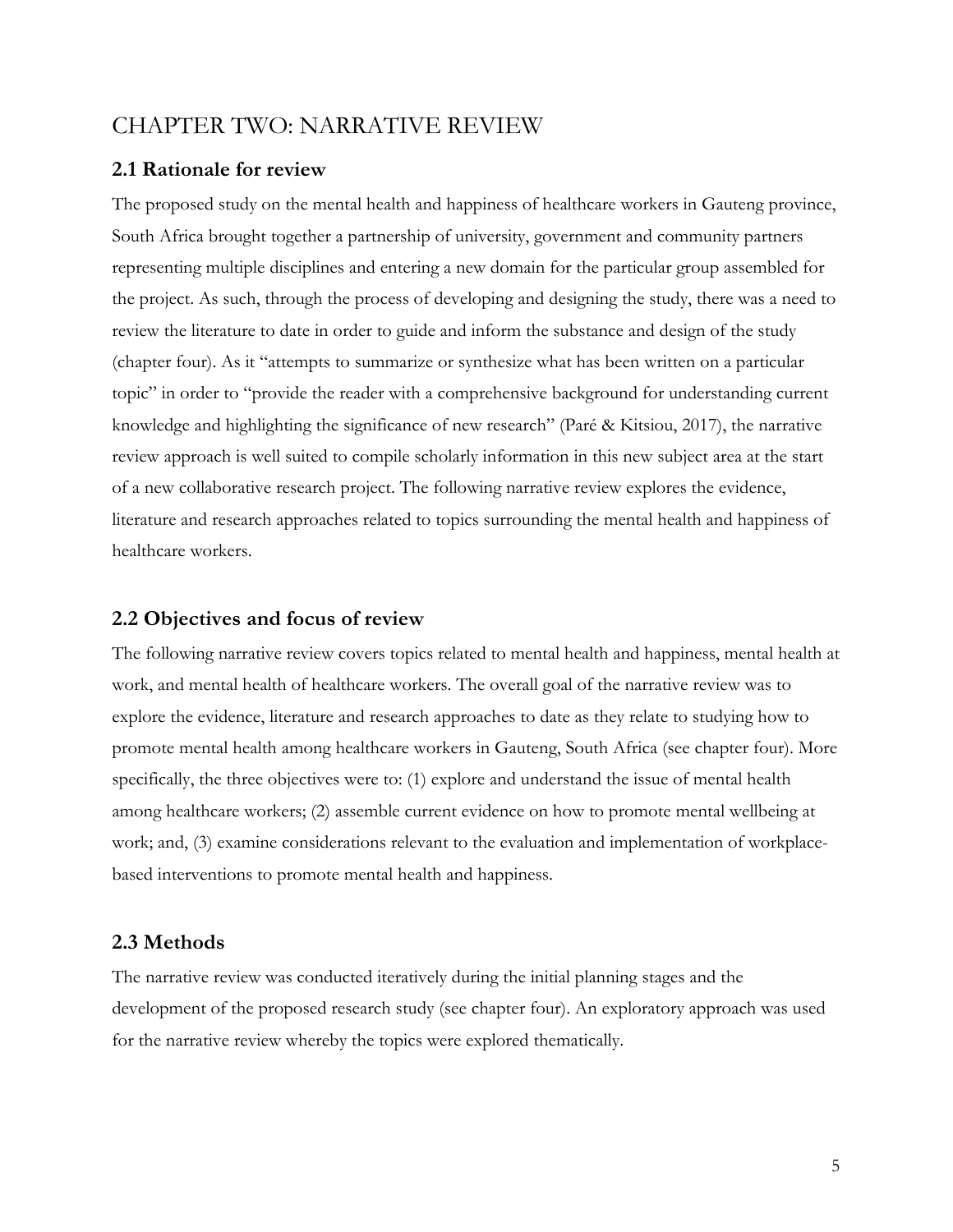First, in order to explore and understand the issue of mental health and happiness of healthcare workers, the literature was explored using a cascading approach to each of the subject areas relevant to the location, sector, and focus of the proposed study: the burden of mental illness – first at the global scale, then in low- and middle-income countries; the state of mental health at work – first in workplaces generally, then in the healthcare workplace; and, the connections between mental health and happiness – first the relationship generally, then specifically in the workplace.

Second, in order to assemble current evidence on how to promote mental wellbeing at work, a similar cascading approach was used. This began by exploring the evidence to date on workplacebased interventions to promote mental health and happiness, and was followed by more specifically exploring workplace-based interventions promoting mental health and happiness among healthcare workers, as this is the focus of the proposed study.

Third, in order to examine considerations relevant to the evaluation and implementation of workplace-based interventions to promote mental health and happiness, a variety of topics were explored including participatory- and arts-based methods in mental health research, theories of organizational change, theories of workplace-based health promotion, and challenges and limitations of workplace-based wellness programs.

# **2.3 Exploring the issue of mental health and happiness among healthcare workers**

### *2.3.1 Global burden of mental illness*

Globally, mental illness accounts for 32.4% of years lived with disability (YLDs) and 13.0% of disability-adjusted life-years (DALYs), an increase from earlier estimates of 21.2% of YLDs and 7.1% of DALYs (Vigo, Thornicroft, & Atun, 2016). In addition to the significant disability burden, mental illness contributes to increased mortality. People with mental disorders have a mortality rate that is 2.22 times higher than that of people without mental disorders, while an estimated 14.3% of deaths worldwide are attributable to mental disorders (Walker, McGee, & Druss, 2015). In recognition of the significant impact of mental health worldwide, in September 2015 the United Nations included mental health for the first time in the Sustainable Development Goals adopted by world leaders (Votruba & Thornicroft, 2016).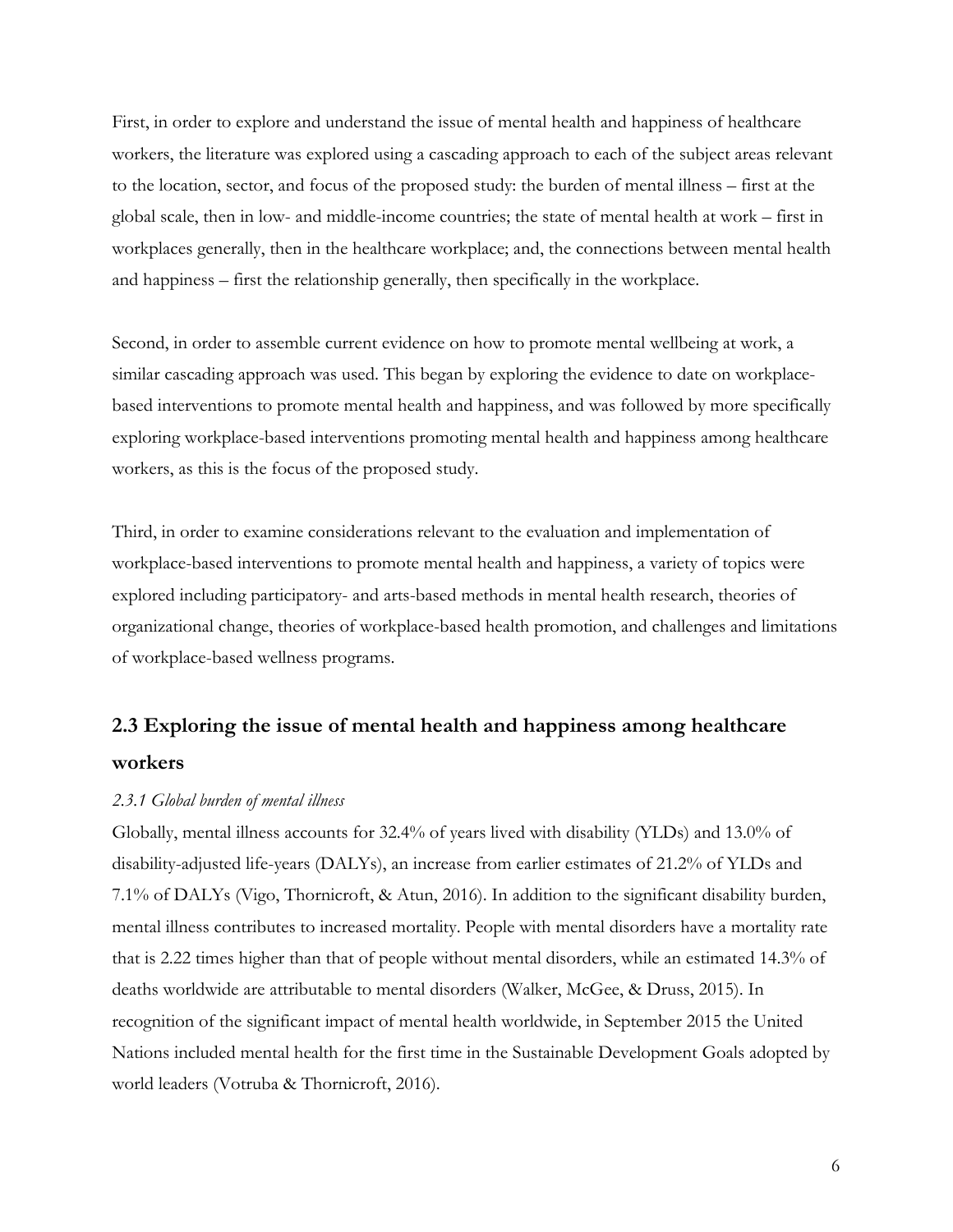The increased global burden of mental health is part of the epidemiological transition from communicable to non-communicable diseases. The rise of non-communicable diseases presents a significant economic burden, with poor mental health as one of the most dominant contributors to the economic burden, along with cardiovascular disease. The global cost of mental illness was estimated at US\$2.5 trillion in 2010 and is projected to increase to US\$6.0 trillion by 2030, with approximately two thirds of the global costs being indirect costs such as lost income and other personal costs (Bloom et al., 2011). While the economic burden is high, the relative returns from investing in mental health are favourable: every dollar invested in scaling up treatment for common mental illnesses such as depression and anxiety leads to a four-fold return in better health and ability to work (WHO, 2018b). Despite the widespread need and favourable returns, global investment in mental health is limited. Mental health accounts for less than 1% of development assistance for health (Gilbert, Patel, Farmer, & Lu, 2015).

In addition to the significant and increasing burden of mental illness worldwide, mental illness is also present with other diseases and health conditions. Comorbid mental illness has been found with conditions such as diabetes, HIV/AIDS, tuberculosis, malaria, and cancer (Nakash et al., 2014; Prince et al., 2007). The resulting comorbidity of mental illness and other diseases increases disability, influences prognosis, and complicates help-seeking, diagnosis and treatment (Prince et al., 2007). Furthermore, mental illness may cause or contribute to other diseases and conditions, thus creating additional burdens. For instance, major depression has been shown to be an independent risk factor for ischemic heart disease (Charlson et al., 2013).

The large burden of mental illness is often exacerbated by stigma and discrimination. The negative impacts of stigma occur, for example, through victimization, mistreatment, loss of support networks, and difficulties accessing housing (Kakuma et al., 2010). In addition, stigma has been found to deter or delay help-seeking among individuals with mental illness, with a disproportionate effect among ethnic minorities, youth, men, military personnel, and health professionals (Clement et al., 2015). Stigma and discrimination can in turn worsen the social and economic costs of mental illness. Individuals who experience discrimination against mental illness in a healthcare setting have almost double the costs of health service usage (Evans-Lacko et al., 2015). As for efforts to reduce stigma against mental illness, research to date has shown short-term improvements from social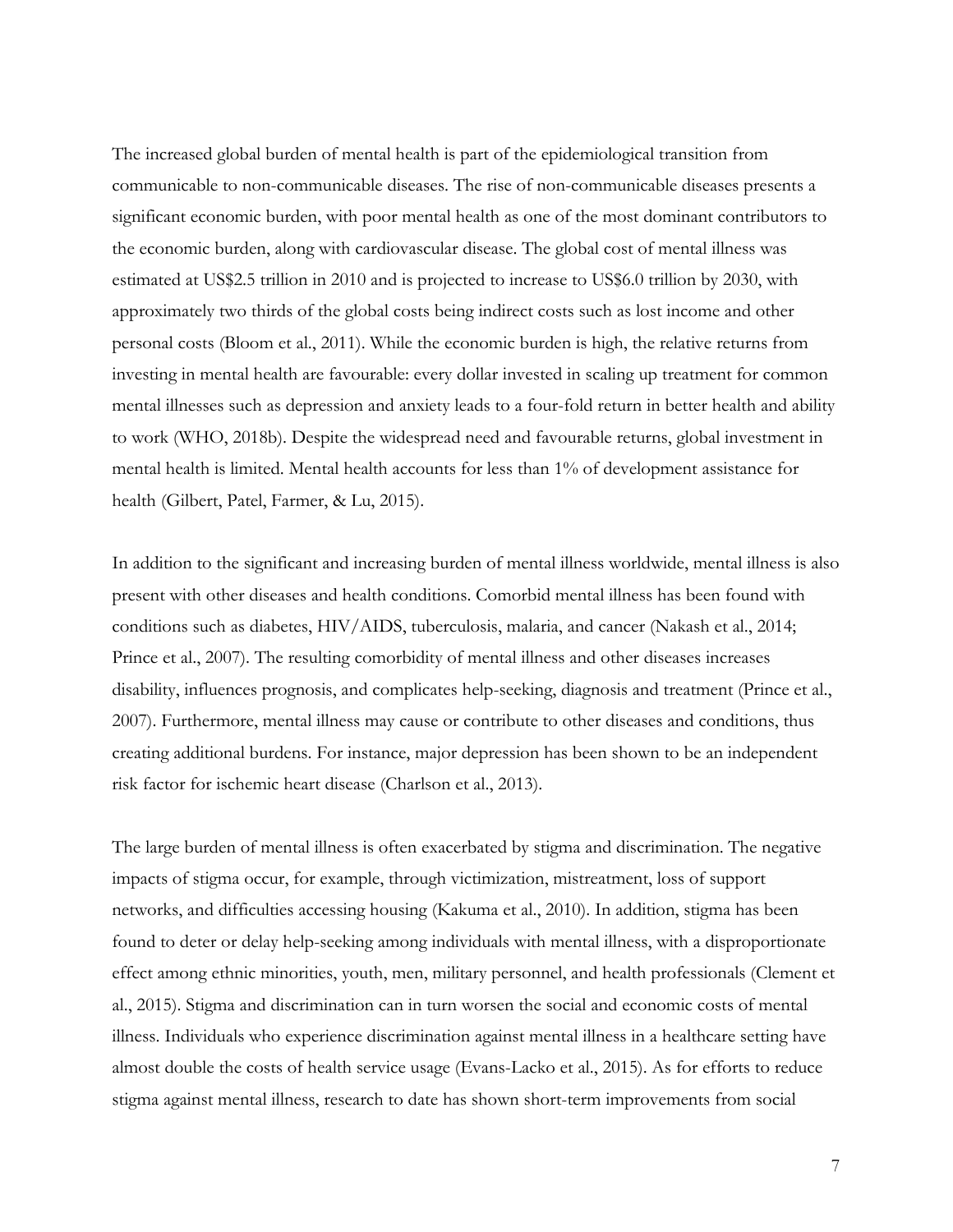contact-based interventions; however, there is limited evidence on how best to reduce stigma in the long term (Thornicroft et al., 2016). In addition, research on interventions to reduce mental healthrelated stigma is limited for both healthcare workers and in low- and middle-income countries (Thornicroft et al., 2016).

The stigma against mental illness also negatively impacts family members and caregivers of people living with mental illness. Stigma has been found to be significantly associated with caregiver distress, empowerment and family functioning among adult relatives of people with mental illness, with stigma-related experiences being a significant stressor even in the face of considerable other stressors such as dealing with difficult behaviours and dependencies (Muralidharan, Lucksted, Medoff, Fang, & Dixon, 2016). Indeed, family members and caregivers experience multiple burdens in addition to stigma, such as incertitude, emotional burden, financial burden, physical burden, restriction in routine, disruption in routine, and problems with health services and governmental support, among others (Kardorff, Soltaninejad, Kamali, & Shahrbabaki, 2016). With the significant burdens experienced by family members and caregivers, there is a recognized need for caregiver support (Yesufu-Udechuku et al., 2015), although such support is particularly limited in developing countries (Ae-Ngibise, Doku, Asante, & Owusu-Agyei, 2015).

There is also a mental health treatment gap which is particularly pronounced in low- and middleincome countries: between 76% and 85% of people with severe mental disorders receive no treatment for their disorder in these countries (WHO, 2013), with an even lower proportion of treatment for moderate and mild cases (Demyttenaere et al., 2004). Similarly, a recent review of World Mental Health surveys in 21 countries found that, of individuals with an anxiety disorder who perceived a need for care, 75% in high-income countries accessed healthcare services as compared to 46% in low- and middle-income countries (Alonso et al., 2018). Globally, one in ten people require mental healthcare at any given time; however, in low-income countries there are as few as two mental health workers per 100,000 people, compared with more than 70 mental health workers per 100,000 people in high-income countries (WHO, 2018b). (According to the World Bank, lowincome countries are those with a gross national income (GNI) per capita of \$995 or less; middleincome countries have a GNI per capita of \$996 - \$12,055; and high-income countries have a GNI per capita of \$12,056 or more. South Africa is classified as an upper-middle income economy ("World Bank Country and Lending Groups – World Bank Data Help Desk," 2019).)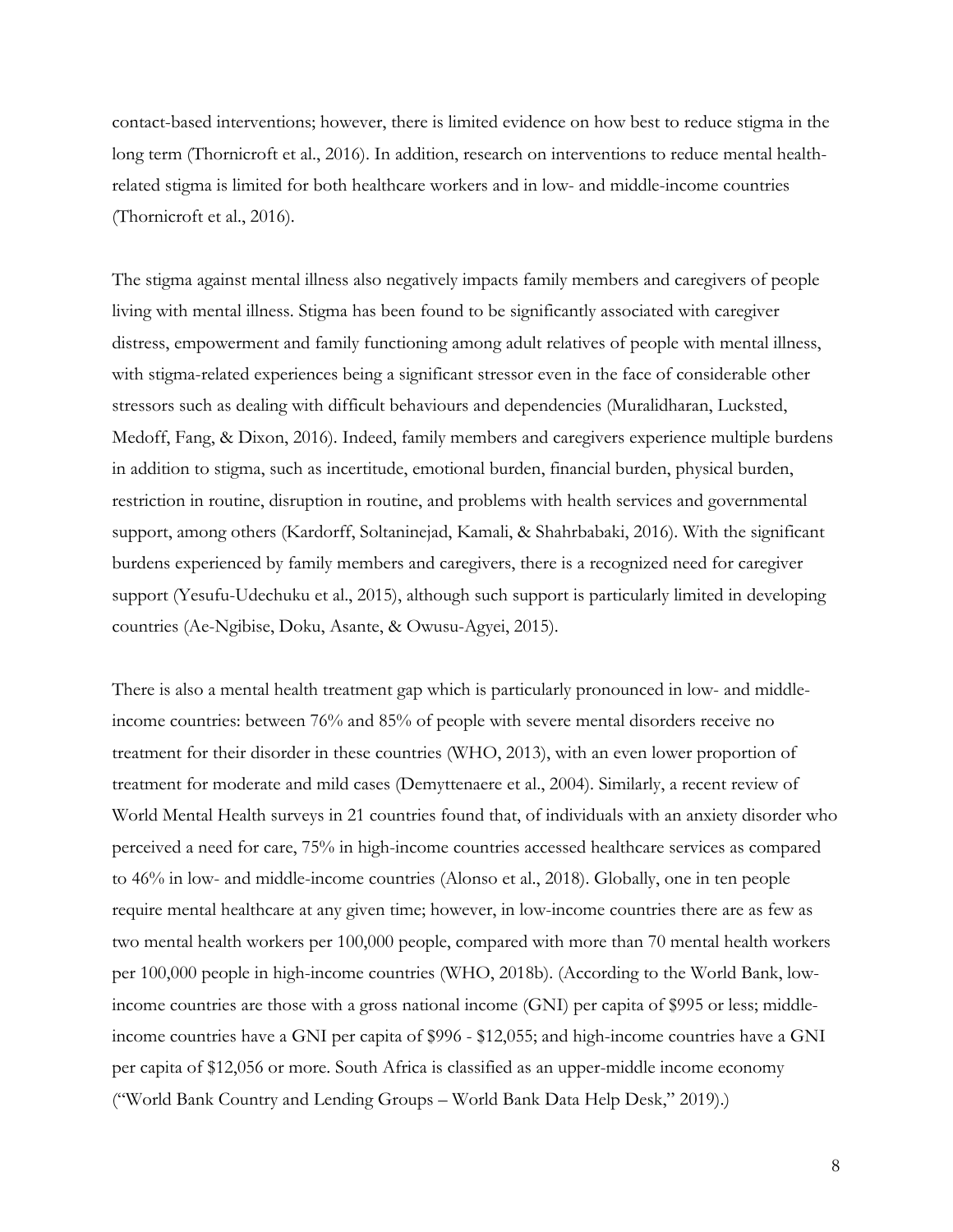Although the health and economic burden of mental illness is high, and challenges including comorbidity, stigma, and treatment gaps remain, there is growing political and social will to address and improve the situation. In 2013, the World Health Assembly adopted the Mental Health Action Plan 2013–2020, signifying a global recognition of and commitment to mental health (Saxena, Funk, & Chisholm, 2013). In addition, 72% of the World Health Organization's 194 member states have a standalone policy or plan for mental health, and 62% have updated their policy or plan in the last five years (WHO, 2018a).

### *2.3.2 Mental health in low- and middle-income countries*

The epidemiological transition is similarly predicted for Sub-Saharan Africa, where it is estimated that the population will double in size and age significantly between 2010 and 2050 (Charlson, Diminic, Lund, Degenhardt, & Whiteford, 2014). In South Africa, mental health is among the four colliding epidemics: HIV and tuberculosis; chronic illness and mental health; injury and violence; and maternal, neonatal, and child health (Mayosi et al., 2012). The lifetime prevalence for common mental disorders in South Africa is 30.3% — with the most prevalent being anxiety disorders — and being female was associated with increased severity of 12-month mental disorders (Herman et al., 2009). More recently, a high prevalence of suicidal ideation and behaviour has been found in South Africa: of people presenting at a primary care facility, 14.8% reported suicidal ideation, 9.5% reported suicide planning, and 7.4% reported attempted suicide – with South Africa experiencing the highest rates of these three measures among the five low- and middle-income countries studied (Jordans et al., 2017). In addition, there is a treatment gap in South Africa, with only one in four people with a common mental disorder receiving treatment of any kind (Petersen et al., 2016).

Although mental health poses a large and increasing burden to low- and middle-income countries (LMICs), populations living in LMICs are underrepresented in mental health research. Only 3.7% of research published in six high-impact general psychiatric journals was from LMICs, which account for more than 80% of the global population (Patel & Kim, 2007). Similarly, a systematic review of population-based research on mental health found only 14.6% of all papers included data from LMICs (Angermeyer & Schomerus, 2017). Comparatively, mental illness has been much less represented in global health research and funding than communicable diseases. The number of research publications addressing global mental health trails other disease categories such as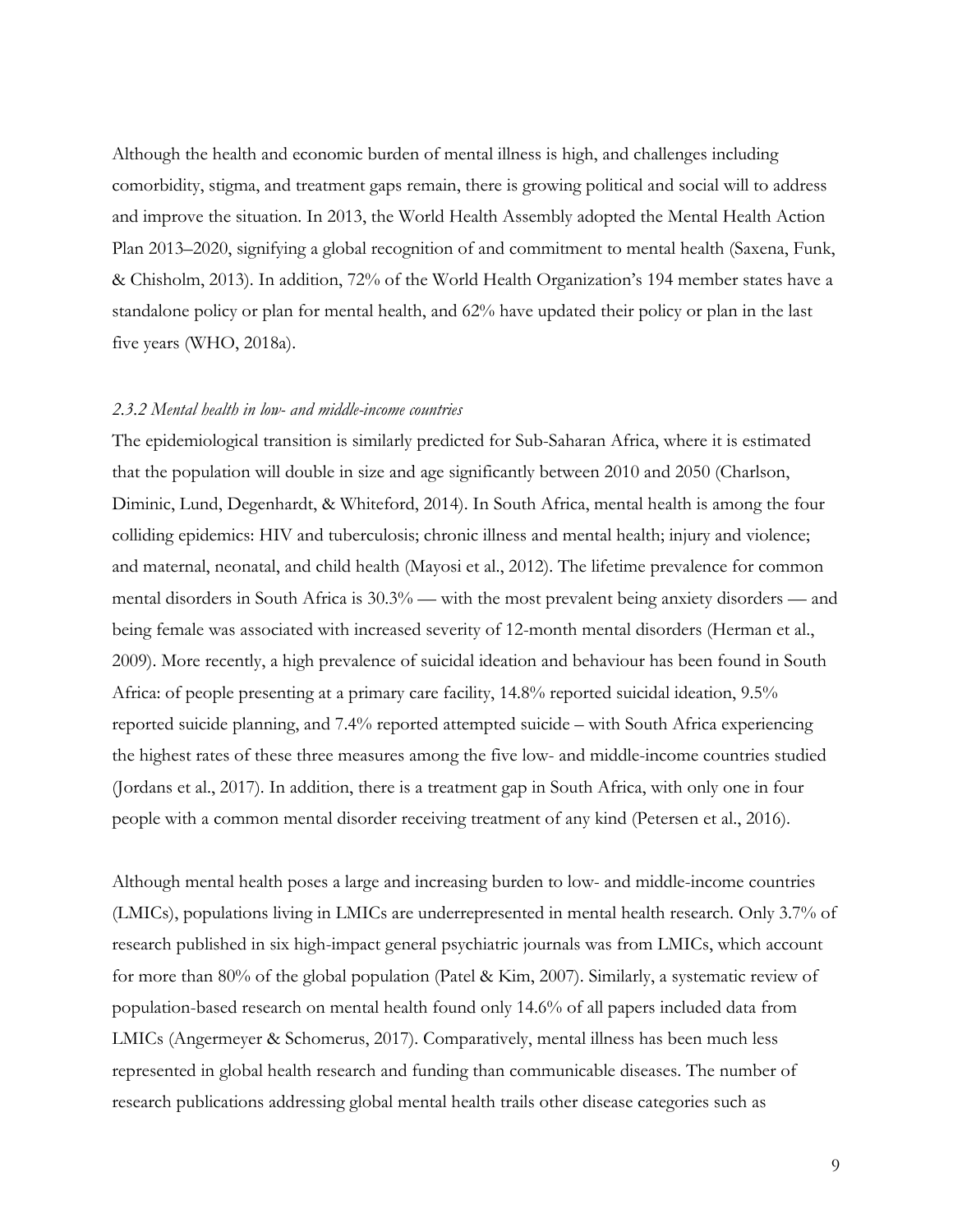HIV/AIDS, malaria, and tuberculosis (Becker & Kleinman, 2013). As further evidence of the gap in mental health research in LMICs, the Cochrane Global Mental Health initiative was established in 2017 to support and advance mental health research in LMICs (Barbui et al., 2017).

In addition to the underrepresentation of LMICs in mental health research, there remains a scarcity of mental health research capacity in LMICs (Razzouk et al., 2010). This scarcity of research capacity may be further widening the treatment gap and access to services: building mental health research capacity is a key priority to address the mental health treatment gap and improve access to mental health services (Wainberg et al., 2017). More specifically in Africa, increasing mental health research is needed to improve mental health on the continent, as "research-generated information helps to identify local needs, select local priorities, propose cost-effective interventions, monitor their implementation, and evaluate their effectiveness" (Thornicroft, Cooper, Van Bortel, Kakuma, & Lund, 2012).

The introduction and rise of the field of global mental health is not, however, without criticism (Kirmayer & Pedersen, 2014). Critiques on the current approach to global mental health include the validity of global burden estimates of mental illness (Summerfield, 2008), the suitability and applicability of evidence – generally generated in higher-income countries – to local contexts within LMICs (Kirmayer, 2012), and the pervasive individualistic, illness-oriented and monocultural model that is often applied to mental health (Fernando, 2012). Similarly, in introducing the new Cochrane Global Mental Health initiative, the authors noted that global mental health research is inadequately hearing the voices of non-Western cultures, including the considerations needed to adapt 'global' recommendations to local contexts (Barbui et al., 2017).

Stigma against mental illness remains a significant barrier to treatment in LMICs. Anti-stigma programs and their evaluation are scarce in LMIC settings (Mascayano, Armijo, & Yang, 2015), and more research is needed on the effectiveness of interventions to promote help-seeking for mental health problems in LMICs (Xu et al., 2018). Within South Africa, a study on the integration of mental healthcare into primary healthcare highlighted the opportunity to decrease stigma towards mental illness through the integration of chronic disease service delivery, although stigma remained a challenge due to lack of specific anti-stigma programs for mental health and the staff to support such programs (Marais & Petersen, 2015). Again within South Africa, stigma has been identified as a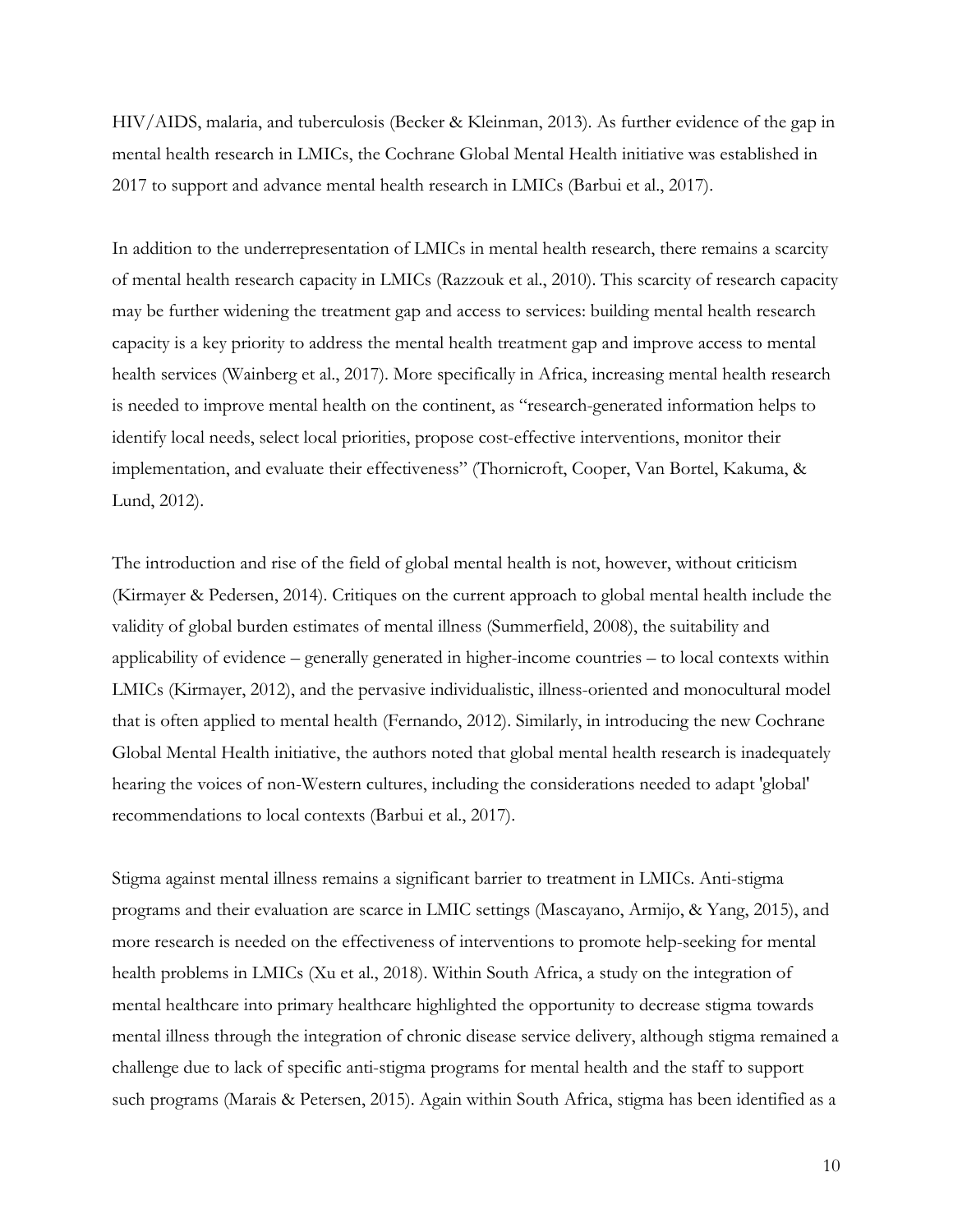barrier to suicide prevention among people with substance use disorders (Goldstone & Bantjes, 2017).

Although limited, research in South Africa and other LMICs provides evidence for strategies to reduce mental health-related stigma. From the perspective of social workers, areas needing focus include the active involvement of mental healthcare users in program design and decision-making, general education and continuous awareness, creating income-generating opportunities for mental health care users, and ensuring constant provision of support for mental health care users (Matsea, 2017). From the perspective of health care managers and policy makers, suggested activities to reduce stigma in South Africa include campaigns, mass media, and testimonials from role models, while using peer educators to deliver the anti-stigma programs, and targeting all audiences, including the community, employers, service providers and the patients themselves (Marais & Petersen, 2015).

#### *2.3.3 Mental health and the workplace*

Mental illness generates significant impacts on workplaces, with depression and anxiety disorders costing the global economy US\$1 trillion in lost productivity in 2017 (WHO, 2017). As evidence of the growing recognition of mental ill health in the workplace, the World Health Organization classified burnout in May 2019 for the first time as an "occupational phenomenon" in the eleventh revision of the International Classification of Diseases (WHO, 2019). There is also an increasing awareness of not only absence and direct costs due to mental ill health but also the effects on employees who are present at work. Employers are increasingly paying attention to presenteeism – decreased productivity due to health problems by employees who are present at work (Schultz & Edington, 2007). Indeed, presenteeism has been shown to contribute a larger economic cost than absenteeism and employer health costs (Ammendolia et al., 2016).

The significant burden of mental ill health in the workplace is common to many countries including Canada and South Africa. In Canada, approximately 21.4% of the working population has been estimated to be living with a mental health problem or illness. Furthermore, such disorders constitute one of the top three drivers of disability claims for more than 80% of employers (Mental Health Commission of Canada, 2013). In South Africa, at least one in four employees is diagnosed with depression (Stander, Bergh, Miller-Janson, Beer, & Korb, 2016). Similarly, in a multi-country study on workplace productivity for people with depression, 25.6% of respondents in South Africa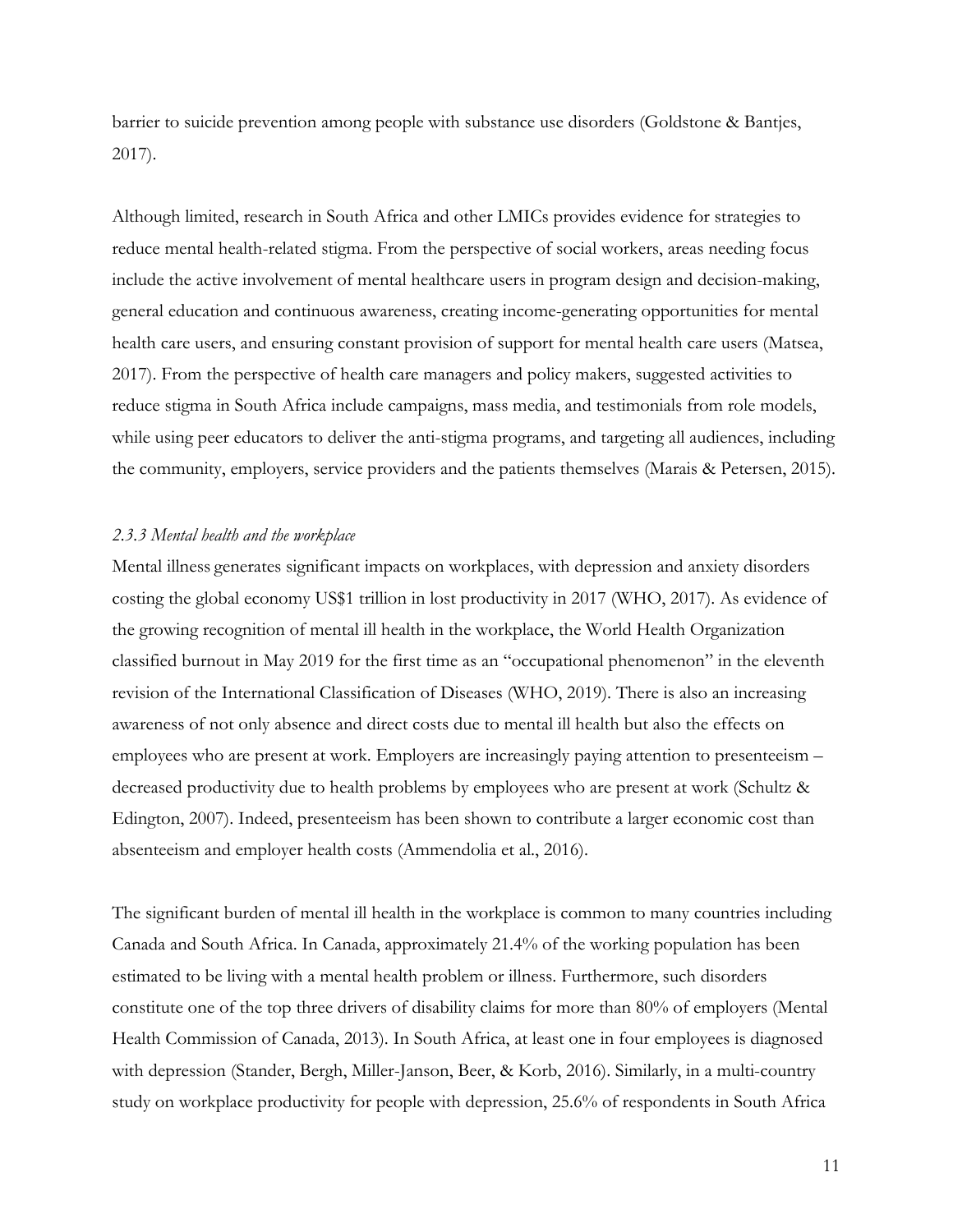reported having a previous diagnosis of depression by a doctor or medical professional – the highest percentage of the eight countries included in the study (Evans-Lacko & Knapp, 2016). In terms of the economic costs of mental illness, the total annual cost in lost earnings to South Africans living with severe depression or anxiety disorders is \$3.6 billion, with a much greater impact on women's income than men's (Lund, Myer, Stein, Williams, & Flisher, 2013). Looking more specifically at the economic impact of depression on absenteeism and presenteeism in the workforce, it has been estimated that the productivity costs of depression associated with absenteeism accounts for 0.62% of GDP in South Africa, while the productivity costs of depression associated with presenteeism accounts for 4.23% of GDP (Evans-Lacko & Knapp, 2016).

Stigma against mental illness exists within the workplace, affecting both prospective and current workers. One experimental study on the stigma of mental illness in the labour market found significant discrimination for job applicants with a history of mental illness, including for both standard job postings as well as for jobs that could be done mostly from home (Hipes, Lucas, Phelan, & White, 2016). Similarly, a population-based survey of Canadian workers found a third of workers would not tell their managers that they were experiencing mental health problems, with the most prevalent reason for not disclosing being they are afraid it would affect their careers (Dewa, 2014).

There are a variety of causes of mental ill health in the workplace. Research has identified both work- and non-work- related factors influencing the mental health of workers. One systematic review identified twelve work-related risk factors for increased rates of common mental health problems: high job demand, low job control, low workplace social support, effort–reward imbalance, low organisational procedural justice, low organisational relational justice, organisational change, job insecurity, temporary employment status, atypical working hours, bullying and role stress (Harvey et al., 2017). Similarly, the multilevel determinants of workers' mental health model takes into account the influences of multiple factors on workers' mental health, including workplace context and work organisation conditions as well as the structures of daily life and agent personality (Marchand, Durand, Haines, & Harvey, 2015). The view of the multilevel determinants model is also supported by previous research indicating that non-work determinants such as family status and social support networks are important to the prediction of workers' mental health (Beauregard,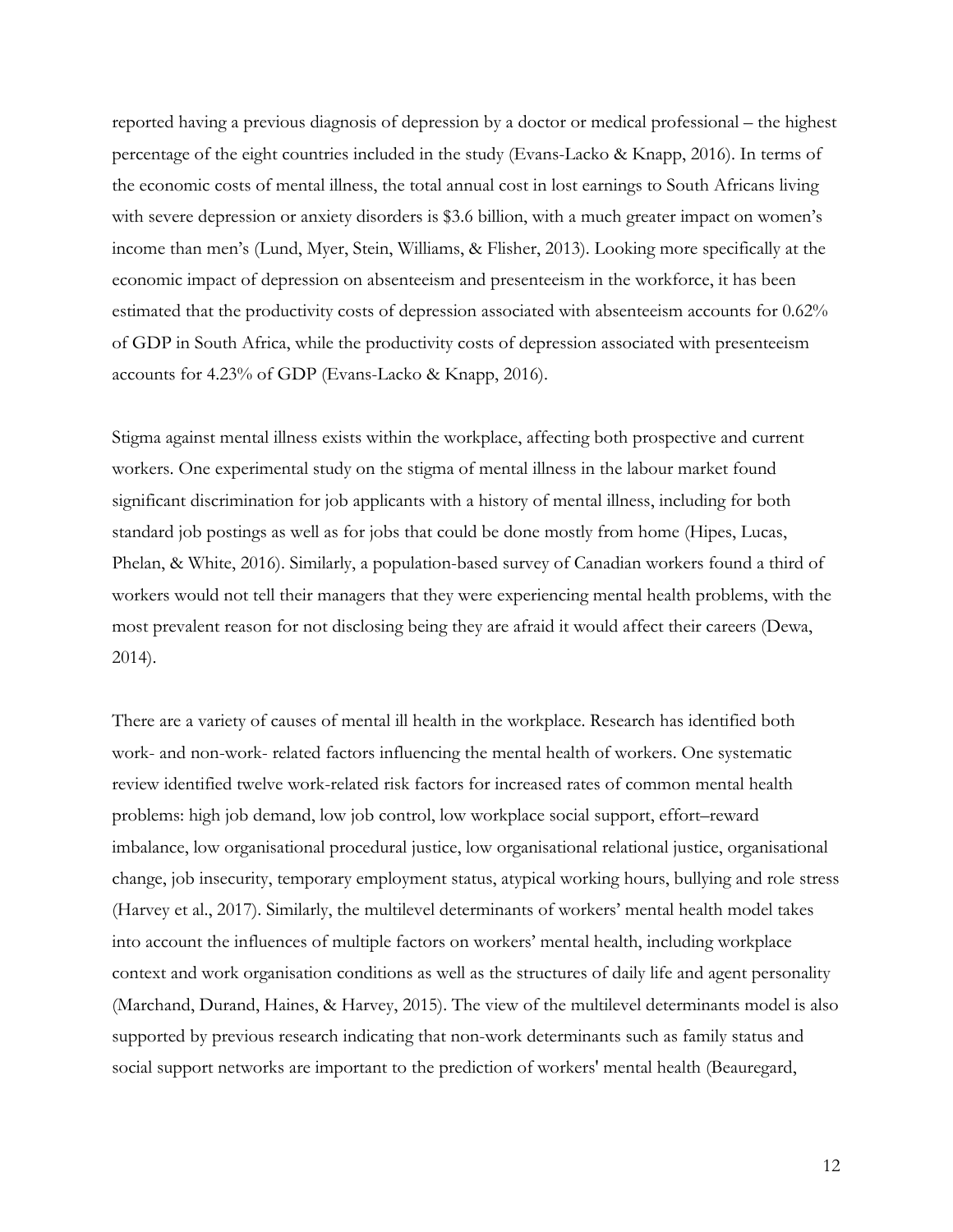Marchand, & Blanc, 2011). The variety of factors from both work and non-work domains highlights the complexity of mental health in the workplace.

Psychosocial safety climate (PSC) is a construct encompassing policies, practices and procedures protecting the psychological health and safety of workers (Dollard & Bakker, 2010). The PSC construct represents the organizational-level climate mostly influenced by senior management, including senior management's support and communication of, involvement in, and commitment to psychological safety within the workplace and employee wellbeing. PSC subsequently influences risk factors at the employee level, such as job demands and resources, worker engagement and psychological health, as well as the group level, such as average levels of emotional exhaustion and work engagement (G. B. Hall, Dollard, & Coward, 2010). The four factors of organizational PSC can be measured with the Psychosocial Safety Climate Scale (PSC-12): management commitment, management priority, organizational communication, and organizational participation. The PSC-12 is associated with employees' mental health and happiness. It has been shown to be correlated positively with worker engagement and job satisfaction, as well as correlated negatively with three mental health scales: emotional exhaustion, psychological distress, and depression (G. B. Hall et al., 2010).

## *2.3.4 Mental health and the healthcare workplace*

The health and wellbeing of healthcare workers is crucial for the ongoing support of peoples' and communities' health around the world. In particular, healthcare workers' wellbeing is imperative in pursuit of universal health coverage – a key target in the United Nations' Sustainable Development Goal number three: "Ensure healthy lives and promote wellbeing for all at all ages" (United Nations, 2017). However, universal health coverage requires substantial numbers of healthcare workers. By current estimates, the global health workforce is more than 43 million health workers, including 9.8 million physicians, 20.7 million nurses/midwives, and approximately 13 million other health workers (WHO, 2016b). However, the World Health Organization (WHO) projects a potential deficit of approximately 18 million health workers by 2030, largely in low and lower middle-income countries (WHO, 2016a), indicating the pressing need to recruit and retain healthcare workers.

The healthcare workplace in particular has been recognized as a sector with high rates of mental ill health such as burnout (Qiao et al., 2016; Shanafelt et al., 2012, 2015). Mental ill health among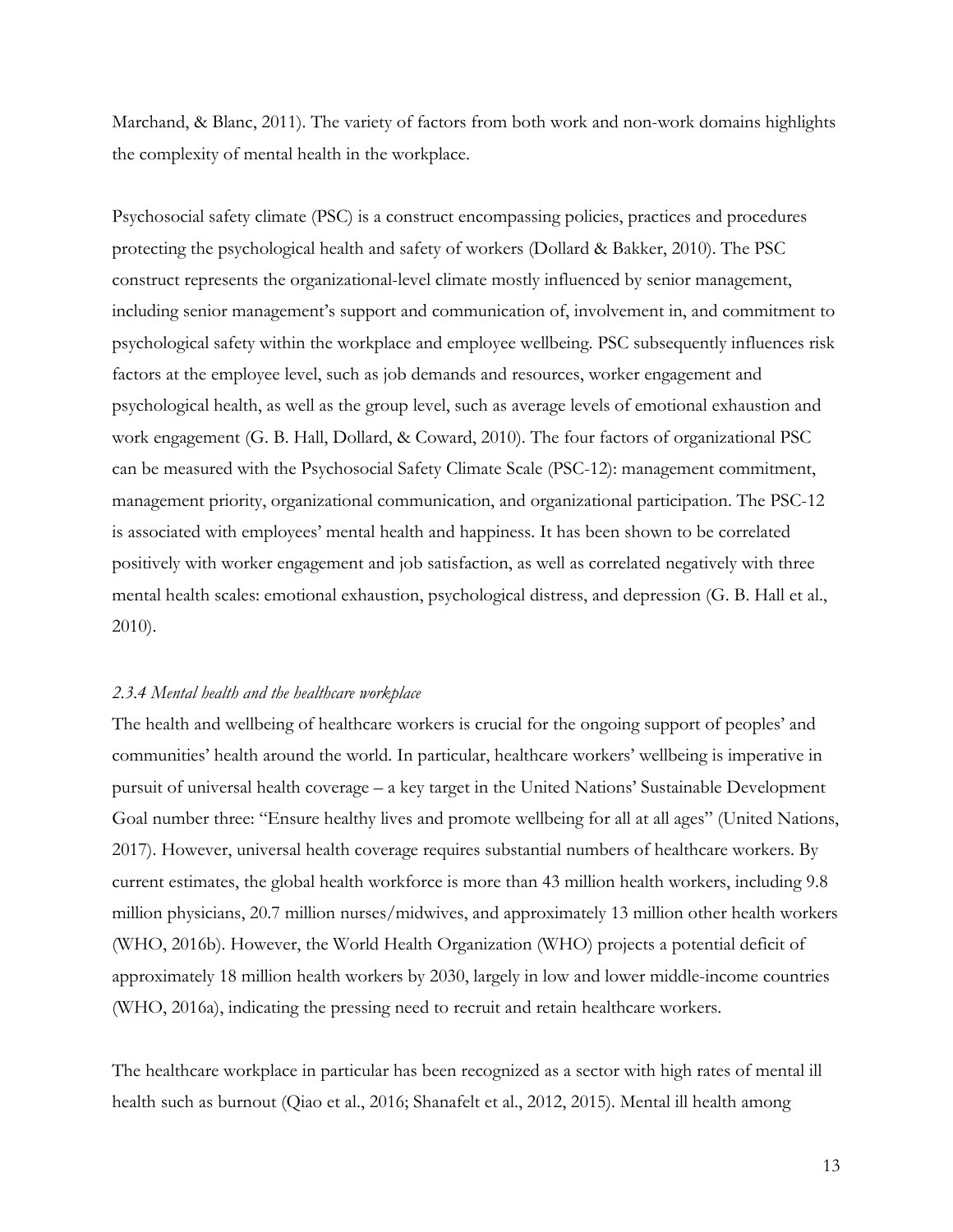healthcare workers is a global issue. In the United States, burnout and satisfaction with work-life balance among physicians in the United States worsened from 2011 to 2014, with more than half of US physicians now experiencing professional burnout (Shanafelt et al., 2015). In China, a crosssectional study of health workers at 27 hospitals found that 32.3% of participants were considered to have some degree of post-traumatic stress disorder, and participants had higher rates of self-rated anxiety and depression than the general population (Zhou et al., 2018). In Ireland, a cross-sectional survey of intern doctors at four teaching hospitals found that 55.4% reported high levels of emotional exhaustion, 51.5% reported high depersonalisation, and 41.6% reported a low sense of personal accomplishment, with 43.5% experiencing psychological distress (Hannan et al., 2018). In England, 80% of physicians were at high or very high risk of burnout, and 40% were experiencing symptoms of depression, anxiety, burnout, stress, emotional distress or a mental health condition that is impacting on their work (British Medical Association, 2019). In Canada, 30% of physicians reported high burnout, with higher rates among females as well as junior physicians with less than five years of practice (Canadian Medical Assocation, 2018).

Furthermore, mental ill health among healthcare workers appears to occur throughout career progression including during medical school and training. A systematic review of 17 studies from 13 countries found the prevalence of suicidal ideation among medical students ranged from 1.8% to 53.6% (Coentre & Góis, 2018). Similarly, another systematic review and meta-analysis of 195 studies from 47 countries found the prevalence of depression or depressive symptoms among medical students was 27.2%, while only 15.7% of students who screened positive for depression sought treatment (Rotenstein et al., 2016).

In addition to physicians and other hospital-based health care workers, first responders also experience high rates of mental ill health. Emergency ambulance workers have been found to have a 22% rate of post-traumatic stress disorder (PTSD), 10% clinical levels of depression, and 22% clinical levels of anxiety (Bennett, Williams, Page, Hood, & Woollard, 2004). The challenging and distressing work environment of first responders has been found to directly impact their mental health. Critical incidents such as those involving patient death cause significant distress among ambulance workers, including feeling unable to help and intense compassion (Halpern, Gurevich, Schwartz, & Brazeau, 2009).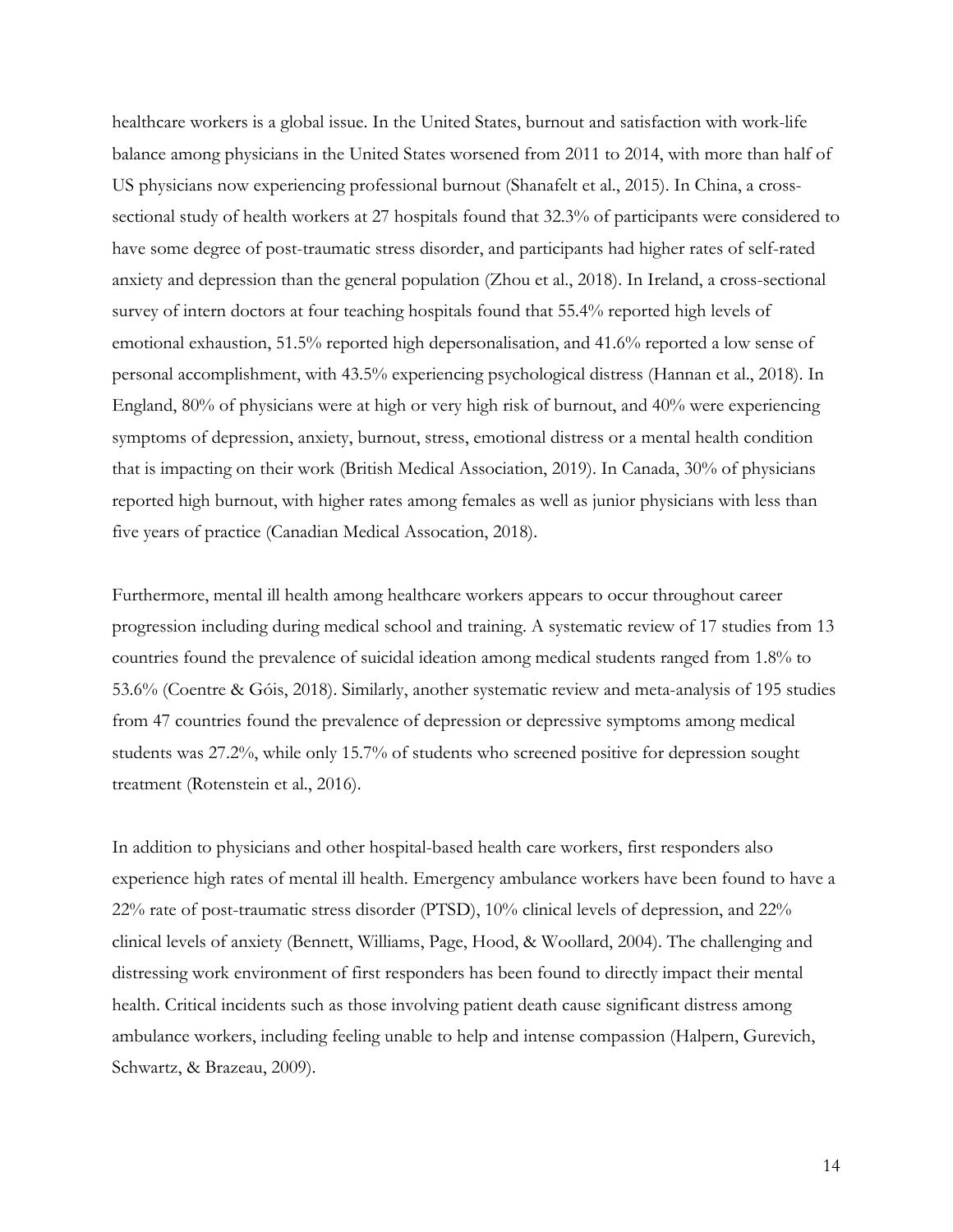There are a variety of causes of mental ill health in the healthcare workplace. These include excessive workloads (Anderson, Pfeil, & Surawicz, 2017; Groenewegen & Hutten, 1991; Laubach & Fischbeck, 2007; Shanafelt et al., 2016, 2009; Van Ham, Verhoeven, Groenier, Groothoff, & De Haan, 2006), restricted autonomy (Eckleberry-Hunt, Kirkpatrick, Taku, Hunt, & Vasappa, 2016; Enns, Currie, & Wang, 2015; Scheurer, McKean, Miller, & Wetterneck, 2009), working in emotionally-charged situations (Adriaenssens, De Gucht, & Maes, 2015), stigma against seeking care (Dyrbye et al., 2015), the culture of health professions (Center et al., 2003; Wallace, Lemaire, & Ghali, 2009), workplace violence (B. J. Hall, Xiong, Chang, Yin, & Sui, 2018; Yang, Stone, Petrini, & Morris, 2018), unintentional medical errors (Robertson & Long, 2018), and regulatory complaints (Bourne et al., 2015). In Ethiopia, a qualitative study on wellbeing, stress and burnout among healthcare workers found threats to wellbeing comprised both work-related stressors – workload, role ambiguity, job security, relationship with service users, and physical work environment – as well as non-work-related stressors – gender, weak personality, and educational status (Selamu, Thornicroft, Fekadu, & Hanlon, 2017).

Workplace violence is also a significant issue in healthcare with subsequent effects on the mental health of healthcare workers. In Gauteng province, South Africa, for example, psychiatric nurses experience substantial violence and aggression from patients, with contributing factors including the patients' mental status and conditions, staff shortage, lack of support among multidisciplinary team members, and lack of orientation among new staff members (Bimenyimana, Poggenpoel, Myburgh, & van Niekerk, 2009).

There is also evidence of significant bullying among healthcare workers which can negatively impact mental health. A study on workplace bullying in neonatal intensive care units in Greece found that 53.5% of employees were victims of bullying, and those who were bullied as well as those who witnessed bullying experienced lower levels of psychological health status (Chatziioannidis, Bascialla, Chatzivalsama, Vouzas, & Mitsiakos, 2018). Bullying in the healthcare workplace impacts the individual employees' mental health as well as the organization such as through increased health care costs. In two American hospitals, workers who experienced workplace incivility and bullying had higher mental health care utilization and spending than their unexposed peers (Sabbath et al., 2018). While bullying has been found to be associated with burnout among healthcare workers, the relationship between bullying and burnout can be moderated by job autonomy and occupational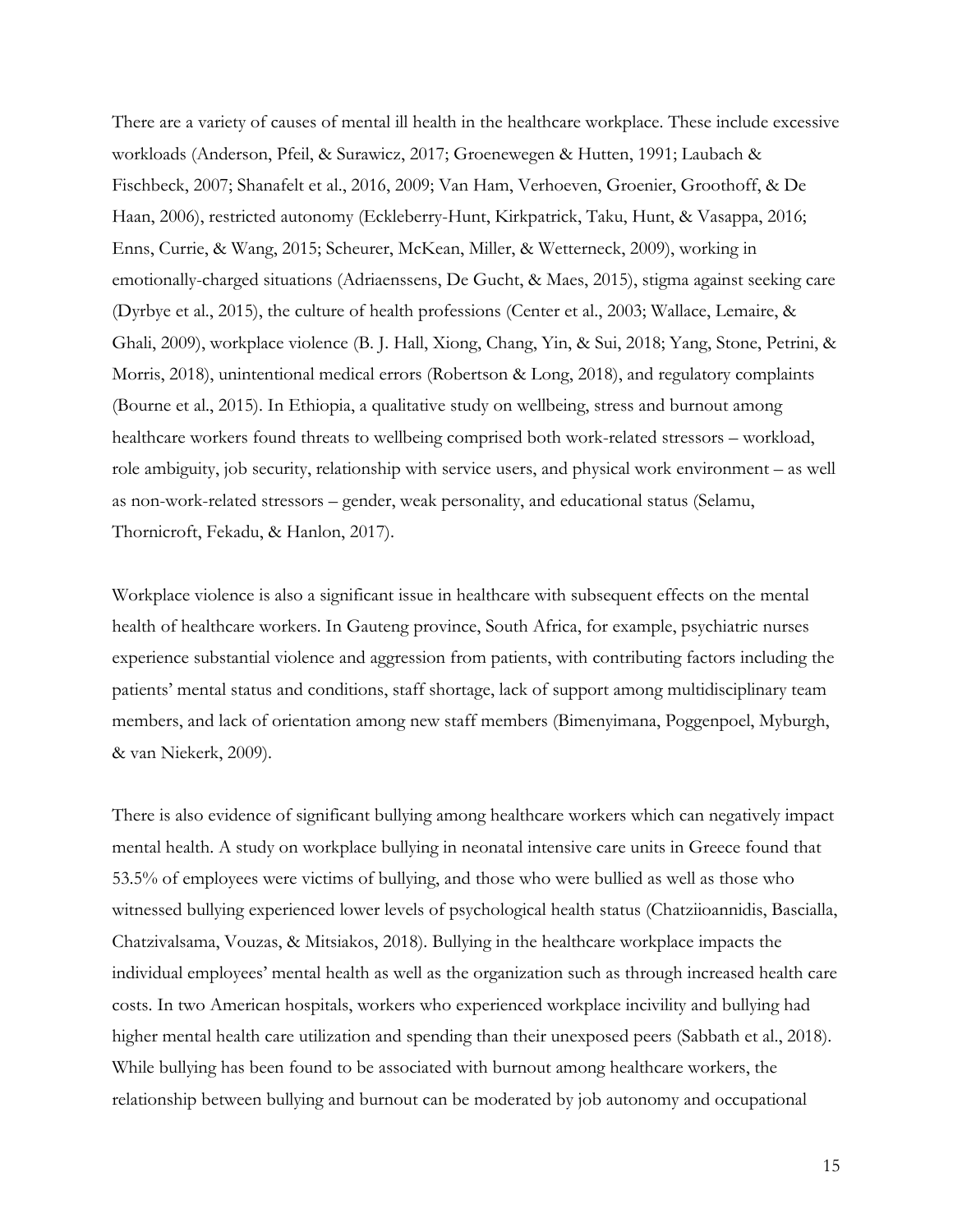self-efficacy suggesting that in addition to preventing workplace bullying, increasing employees' job autonomy and occupational self-efficacy could serve as a coping mechanism (Livne & Goussinsky, 2018).

There are also new and emerging causes of mental ill health in the healthcare workplace. Interestingly, with the ubiquity of social media and online public fora, new policies allowing patients to express dissatisfaction with the quality of care in a public forum were viewed as a threat to wellbeing (Selamu et al., 2017). Similarly reflecting the influence of public opinions and perceptions on healthcare workers' mental health, a study of Chinese physicians found that public trust and respect for their job was the third highest factor influencing job satisfaction, after income distribution and working environment safety (Sun et al., 2017). The increased time spent managing electronic health records also places additional time pressures on face-to-face patient care (Tai-Seale et al., 2017).

Gender is well recognized as a key factor in mental health (WHO, 2002), with females experiencing a greater burden from mental disorders than males. Furthermore, women and men experience different types of mental health problems, with women generally having significantly higher rates of anxiety and mood disorders, whereas men have significantly higher rates of externalizing and substance use disorders (Pearson, Janz, & Ali, 2013). Given the fact that women occupy up to 70% of health-related jobs (J. Campbell, 2017), a gender-inclusive approach is essential to address mental health concerns in the healthcare workplace. Already, a gendered approach to occupational mental health has been recognized; for example, a study on 63 workplaces in Québec, Canada examining gendered pathways to burnout found that gender distinctively shapes environmental and individual pathways to burnout, such as through decision latitude, overqualification, and work-family conflict (Beauregard et al., 2018).

Within healthcare, the health and wellbeing of workers also extends beyond the effects on the workers themselves, and is associated with poorer patient outcomes and safety. In a meta-analysis of 47 studies on more than 42,000 physicians, physician burnout was associated with an increased risk of patient safety incidents, poorer quality of care due to low professionalism, and reduced patient satisfaction (Panagioti et al., 2018). Indeed, this has been observed across multiple professions of healthcare workers and in multiple countries. In the United States, medical residents with depression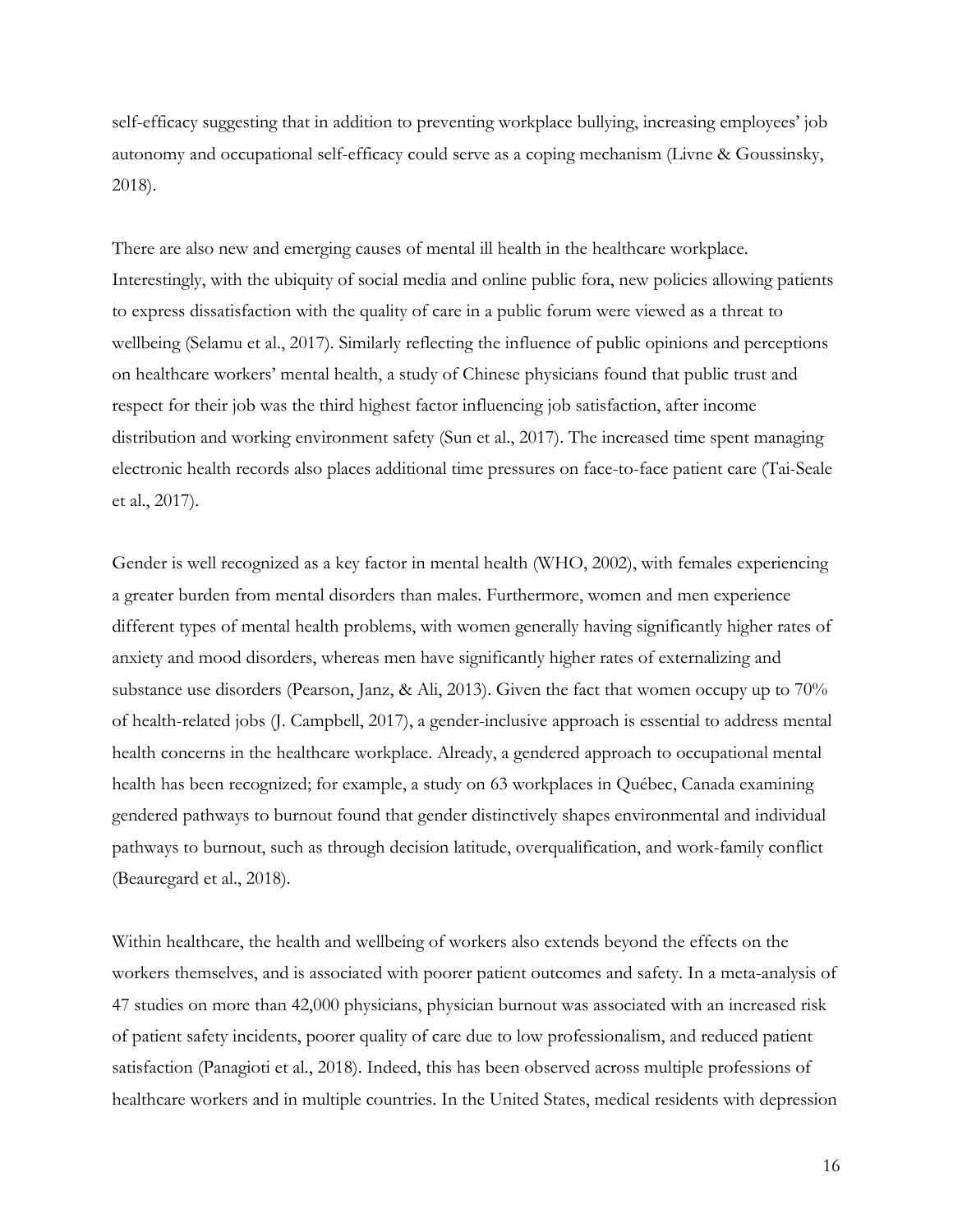made significantly more medical errors than their peers who were not depressed (Fahrenkopf et al., 2008). Similarly in the United States, a survey of more than 6,500 physicians across all specialties found that physicians with burnout or fatigue were more likely to have reported medical errors (Tawfik et al., 2018). In Thailand, nurse burnout has been associated with negative patient outcomes including self-reported fair or poor quality of care, patient falls, medication errors, and infections (Nantsupawat, Nantsupawat, Kunaviktikul, Turale, & Poghosyan, 2016). Among nurses in the United States, burnout has been associated with lower patient satisfaction (Vahey, Aiken, Sloane, Clarke, & Vargas, 2004). In Canada, nurse burnout was found to be a mediating factor in patient safety outcomes (Spence Laschinger & Leiter, 2006).

The mental health burden among healthcare practitioners also leads to shortages among the workforce, as burnout and declining job satisfaction drives practitioners to reduce work hours or leave the field. Burnout and declining satisfaction among physicians has also been found to be associated with reductions in professional work effort (Shanafelt et al., 2016). Burnout, dissatisfaction with work-life integration, and dissatisfaction with the electronic health records have been found to be independent predictors of intent to reduce clinical work hours and leave current practice, with nearly one in five US physicians intending to reduce clinical work hours in the next year, and roughly one in 50 intending to leave medicine altogether in the next two years to pursue a different career (Sinsky et al., 2017). In addition, burnout has significant economic costs: a recent mathematical model estimated approximately US\$4.6 billion in costs related to physician burnout each year in the United States (S. Han et al., 2019).

#### *2.3.5 Mental health and happiness*

In addition to recognizing the substantial burden of mental illness and ill health, the concept of positive mental health has been increasingly recognized and captured through constructs such as wellbeing and flourishing (Collier, 2017; Keyes, 2002, 2005). In approaching mental health from a wellness model, the focus shifts to include the concept of happiness, an approach receiving growing international attention, such as by the United Nations' High-Level Meeting on Wellbeing and Happiness in 2012. This orientation conforms well with the World Health Organization (WHO) original definition of health as "a state of complete physical, mental and social well-being and not merely the absence of disease or infirmity" (WHO, 2014) as well as subsequent definitions of health that emphasize successful personal adaptation to change (Huber et al., 2011).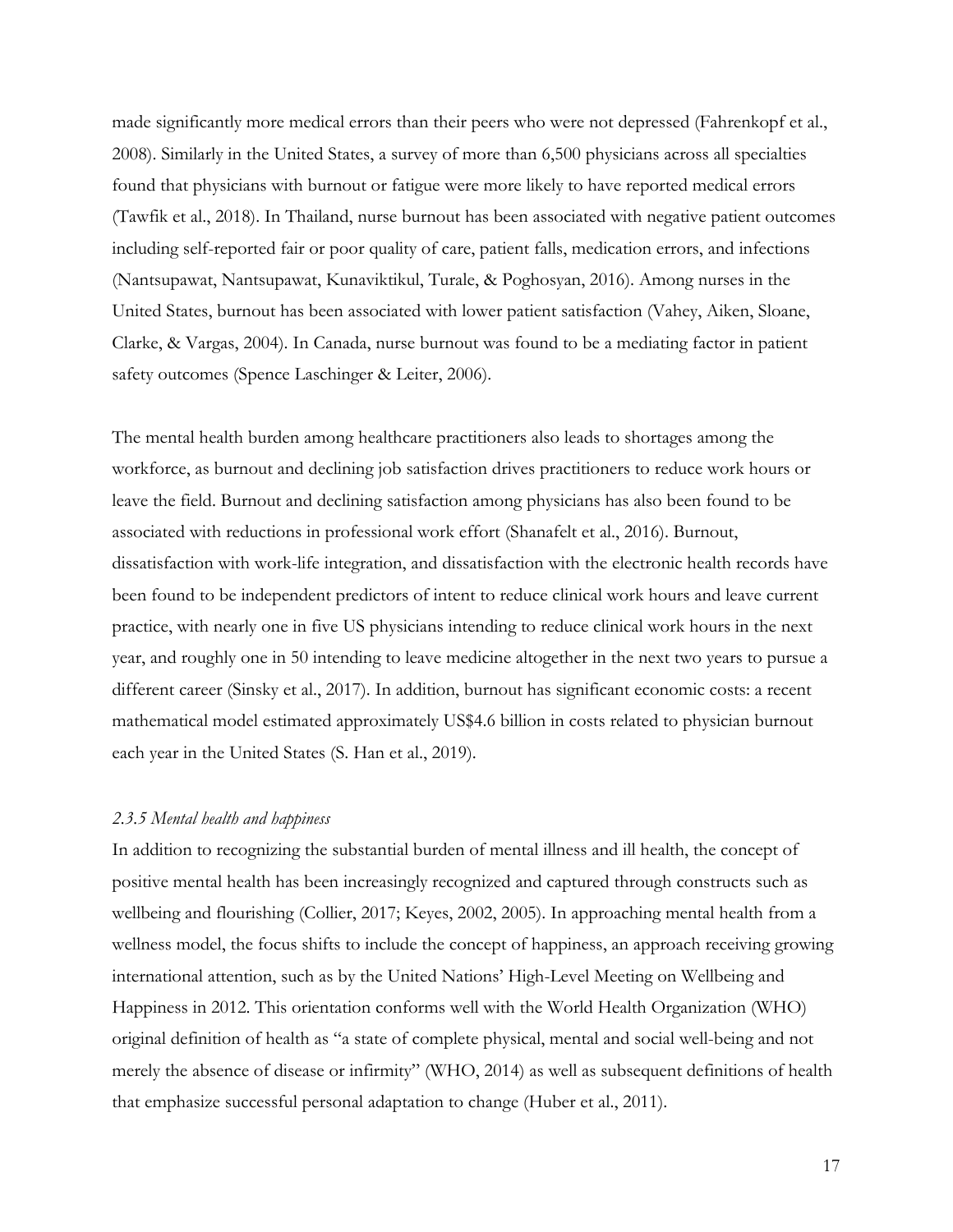The concept of happiness as an indicator or measure of a country's performance has emerged over the last five decades in the field of economics. In 1974, an article by the economist Richard Easterlin discussed the association between income and happiness, finding a positive association within countries whereas no such association among countries (Easterlin, 1974). For the field of economics, embracing measures of subjective wellbeing has required a paradigm shift from the longstanding focus on studying behaviours to also studying people's stated intentions or subjective self-reports (Kahneman & Krueger, 2006). More recently, this paradigm shift has reached more mainstream economics and public discourse. In 2008, French President Nicholas Sarkozy created the "Commission on the Measurement of Economic Performance and Social Progress" led by renowned economists Joseph Stiglitz, Amartya Sen, and Jean Paul Fitoussi to identify the limits of GDP and explore other indicators of social progress (Stiglitz, Sen, & Fitoussi, 2009). Among other recommendations, the report concluded there is a timely need for our measurement system to shift emphasis from economic production to people's wellbeing, with measures of wellbeing being in the context of sustainability (Stiglitz et al., 2009).

The term "happiness" as an indicator of positive mental health can refer both to moods and emotions as well as to more long-term wellbeing and life satisfaction. The Organisation for Economic Co-operation and Development (OECD) defines subjective wellbeing as encompassing three elements: life evaluation ("a reflective assessment on a person's life or some specific aspect of it"), affect (feelings or emotions, usually at a point in time), and eudaimonia (sense of meaning and purpose, or "psychological flourishing") (OECD, 2013). The impact of happiness on society extends further than people's daily emotions and feelings. Happiness has been found to be a predictor of success, with happiness being associated with successful outcomes across life domains (e.g., work, love, health) as well as with behaviours paralleling success (e.g., positive perceptions of self and other, sociability, coping, etc.) (Lyubomirsky, King, & Diener, 2005). In terms of measuring happiness and mental wellbeing, life satisfaction is seen as a more reliable measure of overall wellbeing as it depends more on the continuing circumstances of people's lives (Diener, 2009; Helliwell & Wang, 2014). Therefore, measures of happiness based on life satisfaction are better suited to capture longer-term and international differences in policies and institutions (Helliwell & Barrington-Leigh, 2010).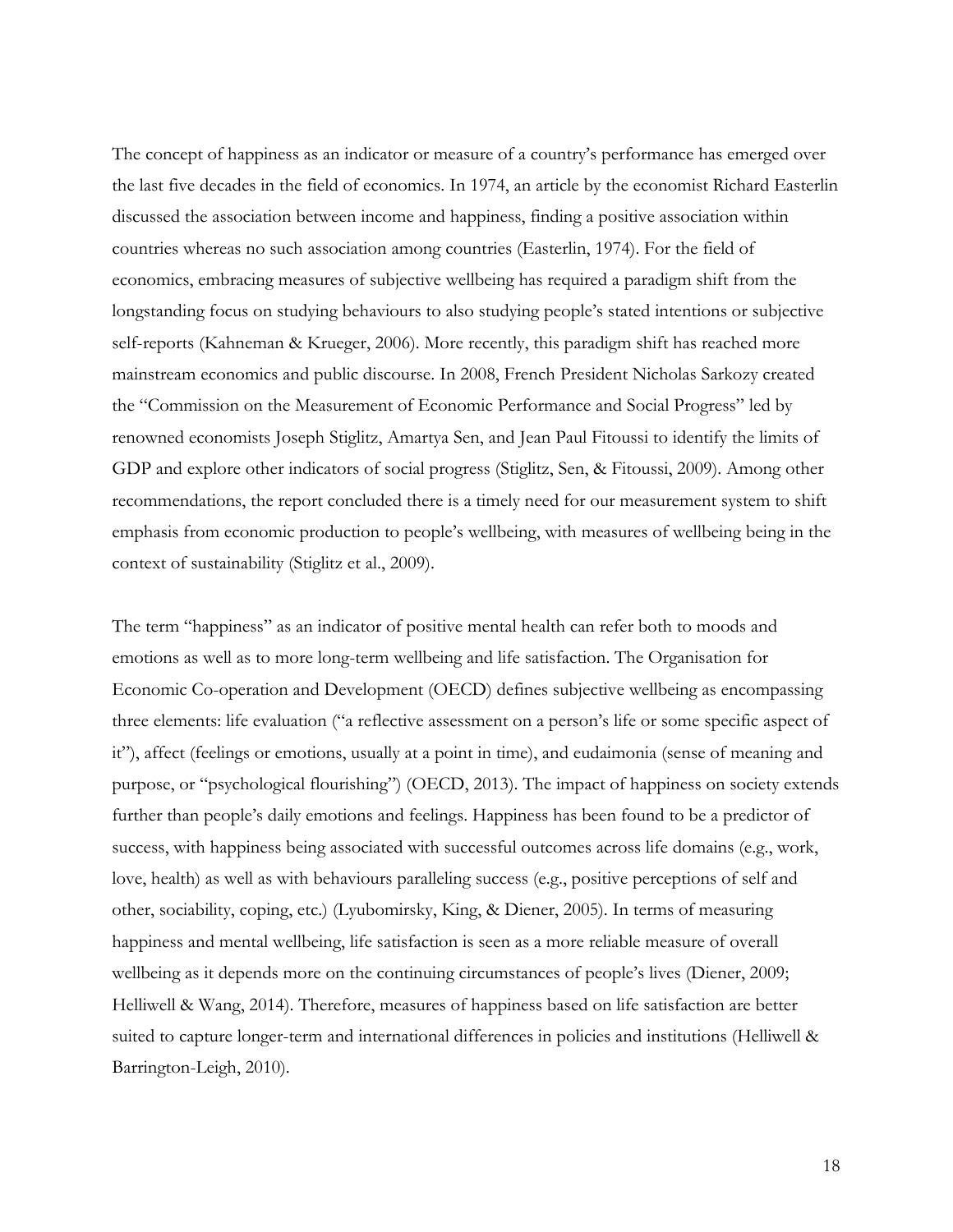The relationship between mental health and happiness remains largely unexplored, even though some attention has been drawn to the merits of reconciling the scales used respectively to measure disorders and wellness (Bech, Olsen, Kjoller, & Rasmussen, 2003). Occupational mental health is generally conceptualised from the pathological standpoint, characterised by the presence or absence of mental illness or disorders, rather than the presence of positive mental health and wellbeing. Indeed, in a qualitative study on job-related wellbeing, stress and burnout among healthcare workers in rural Ethiopia, most participants conceptualised wellbeing as absence of stress rather than as a positive state (Selamu et al., 2017).

Authors of the World Happiness Report – an annual report published by the United Nations since 2012 on global happiness, including a ranking of countries' happiness levels – examined the impact of variables, including mental illness, on happiness and its opposite – misery. By their calculations, eliminating depression and anxiety disorders would singlehandedly have the biggest reduction to misery, more than the effects of eliminating poverty, unemployment or physical illness. Similarly, mental health has been shown to explain more of a variance in happiness than income does in Western countries (Andrew Clark, Sarah Flèche, Richard Layard, Nattavudh Powdthavee, & George Ward, 2017, p. 5).

The World Happiness Report has found that levels of happiness are lower in African countries than in other areas of the world. Moreover, South Africa experienced a significant decrease in happiness from 2005-2007 to 2014-2016 (John F. Helliwell, Haifang Huang, & Shun Wang, 2017, p. 2). Within the country, black South Africans have scored consistently lower than white or coloured people in the country on life satisfaction since 1994, when the apartheid era ended and such surveys began (Møller & Roberts, 2017). In addition, belonging to a lower social class in South Africa was associated with an eight-fold increase in the risk of being unhappy (Adesanya, Rojas, Darboe, & Beogo, 2017).

## *2.3.6 Happiness and the workplace*

Similar to the effects of the workplace on mental ill health, employment and workplace quality are among the most important drivers of happiness (Jan-Emmanuel de Neve, 2018). However, it would seem that many people are not deriving significant happiness from work. A study which tracked individuals' wellbeing at random points in time found that paid work is ranked lower than any of the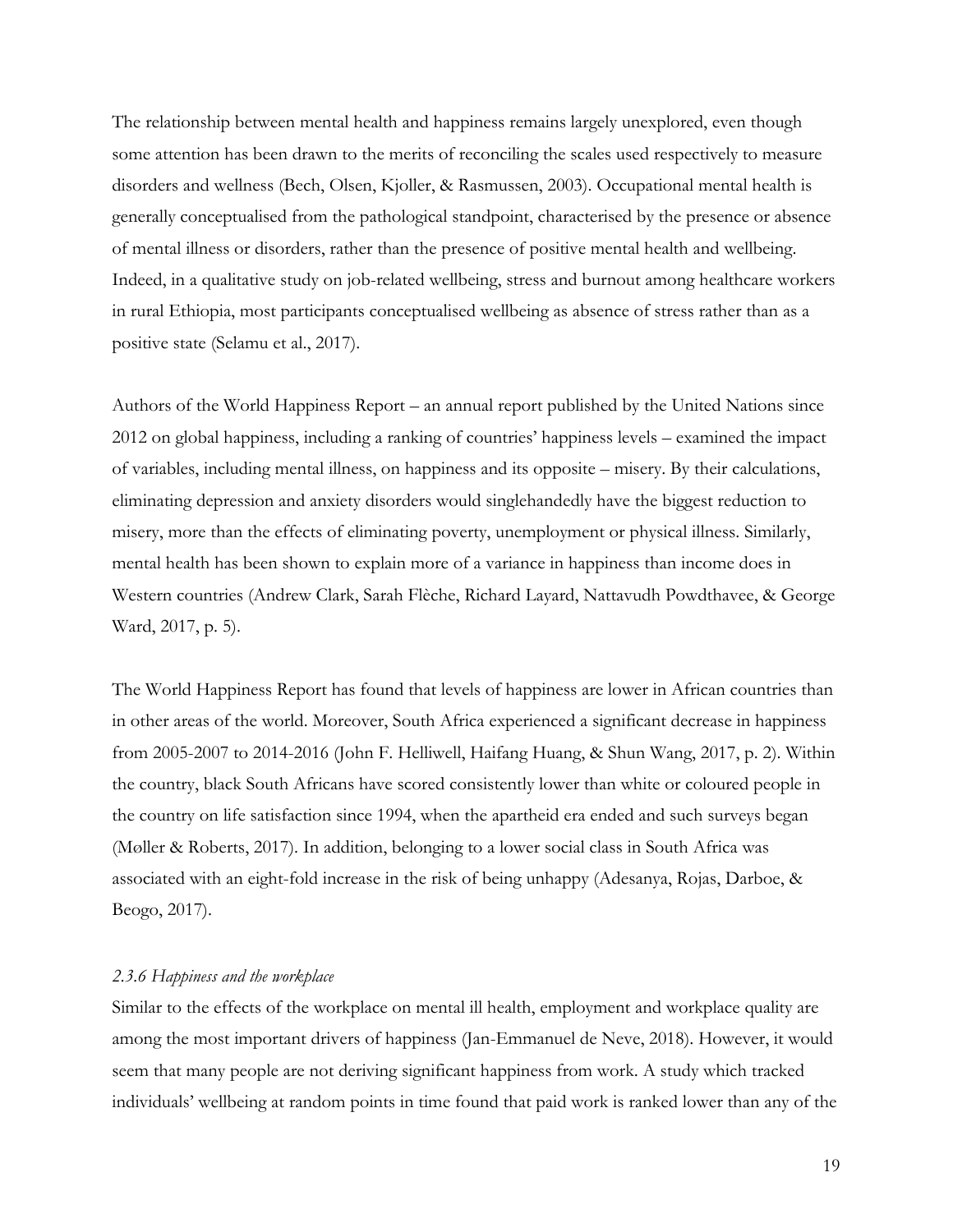other 39 activities individuals engage in, with the exception of being sick in bed (Bryson & MacKerron, 2017).

Although stable employment is a key factor in evaluations of life satisfaction, the time spent at work can be among the least enjoyable activities. An analysis of weekend effects on happiness and other emotions in American workers found the prevalence of positive emotions is higher on weekends than weekdays, with the reverse applying to negative emotions (Helliwell & Wang, 2015). There are, however, workplace factors that influence the levels of employees' happiness. For example, workplace trust and workplace social relations are one of the main drivers of the weekend effect in workers, with a positive social quality of the workplace amplifying positive emotions and life satisfaction (Helliwell & Wang, 2015). In addition, the nature of supervisory relationships at work have been found to affect employees' happiness. Employees who think of their supervisor as a partner have higher life satisfaction than those who regard their supervisors as a boss (Helliwell, Norton, Huang, & Wang, 2018).

In an analysis of factors affecting job satisfaction, the order of the twelve domains studied ranked from most to least important are: interpersonal relationships; interesting job; pay; work-life imbalance; difficulty, stress, danger; job security; opportunities for advancement; independence; skills match; usefulness; working hours mismatch; and, working hours (Jan-Emmanuel de Neve, 2018). And, similar to the cost of mental illness to employers, the happiness of employees can affect the bottom line of the employers, including through customer satisfaction, productivity, profit, employee turnover, and accidents (Harter, Schmidt, Asplund, Killham, & Agrawal, 2010; Harter, Schmidt, & Hayes, 2002).

In the World Happiness Report chapter on happiness at work, job factors that were positively associated with wellbeing included work-life balance, autonomy, variety, job security, social capital, and health and safety risks (Jan-Emmanuel De Neve & George Ward, 2017). Another job factor found to have significant impact on life satisfaction is workplace trust (Helliwell & Huang, 2010). Similarly, at a country level, aggregated social trust predicts subjective well-being in the mediumterm (Bartolini, Mikucka, & Sarracino, 2017).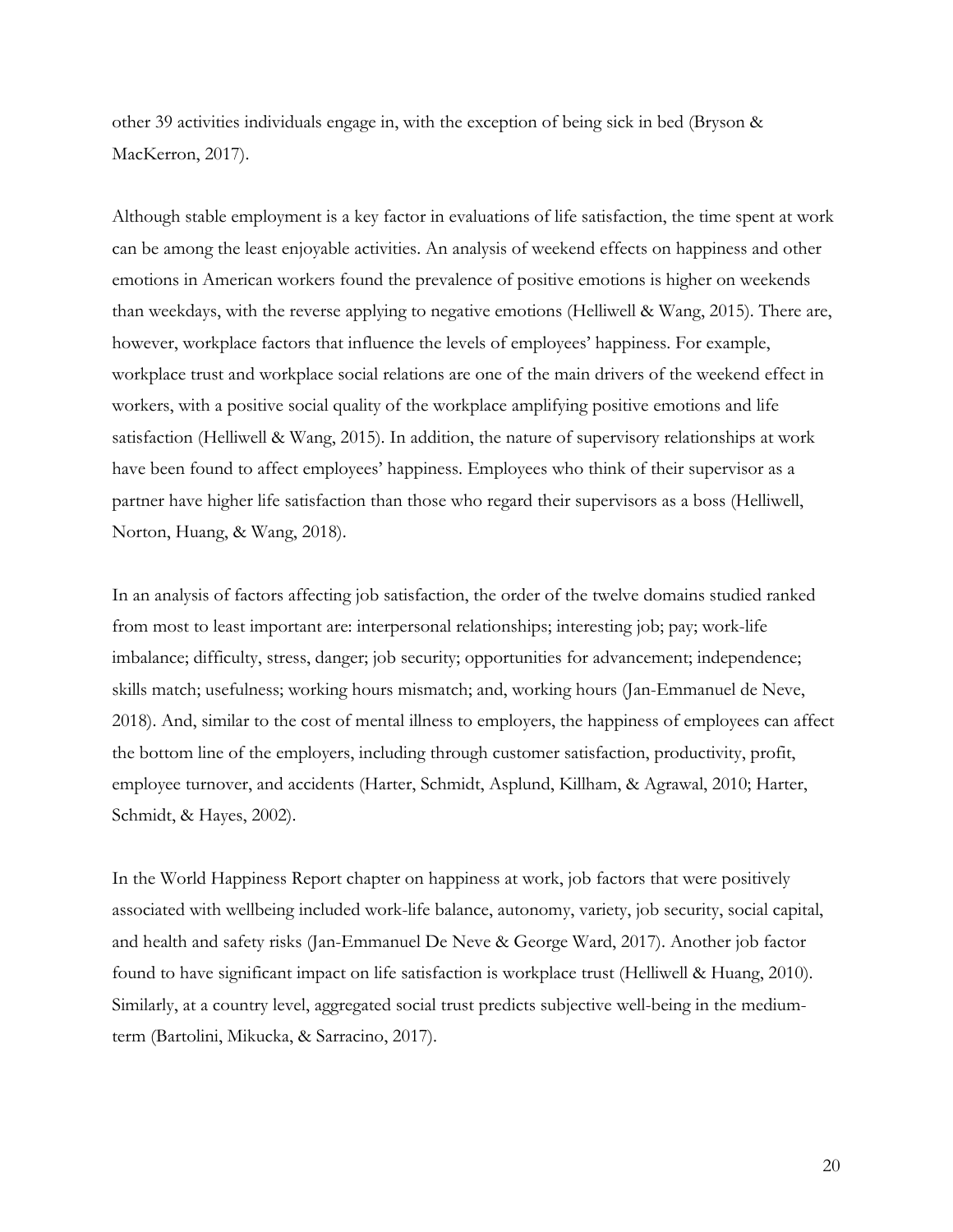Sub-Saharan Africa is the region in the world with the lowest average job satisfaction, with approximately 60% of the working population indicating that they are satisfied with their jobs, on a binary measure of job satisfaction (Jan-Emmanuel de Neve, 2018). In terms of employee engagement, 18% of the working population in Sub-Saharan Africa are actively disengaged, 65% are not engaged, and 17% are engaged (Jan-Emmanuel de Neve, 2018).

## **2.4 Assembling current evidence on how to promote mental wellbeing at work**

### *2.4.1 Workplace mental health and happiness interventions*

Globally, there is an increase in mental health promotion and prevention programs. In 2014, 41% of World Health Organization (WHO) member states reported having at least two functioning mental health promotion and prevention programmes, with a total of 80 programs; in 2017, it increased to 63% with a total of 356 programs (WHO, 2018a). Seven percent of the mental health promotion and prevention programs reported to the WHO in 2017 were workplace-based (WHO, 2018a). Consistent with the move towards focusing on primary prevention in health more generally, is the shift towards primary prevention of mental disorders in the workplace (Mykletun & Harvey, 2012). Accompanying the first-time classification of burnout as an "occupational phenomenon" by the WHO in May 2019, the organization announced its plans to develop evidence-based guidelines on mental wellbeing in the workplace (WHO, 2019) – reinforcing the need for action in this area.

However, the research on how to prevent mental ill health and promote mental wellbeing in the workplace is limited. In particular, there is limited evidence from Africa on workplace-based mental health interventions. For instance, the Cochrane review on preventing occupational stress in healthcare workers did not include any studies from Africa (Ruotsalainen, Verbeek, Mariné, & Serra, 2015). There is also limited research on how to promote mental health in the healthcare workplace. In a recent systematic review on suicidal ideation among medical students, the authors note the lack of research on preventive and treatment interventions, and the need for research in this area (Coentre & Góis, 2018).

A systematic meta-review of work-related mental health interventions for anxiety and depression noted a lack of adequate research on the impact of interventions on work-related aspects such as absenteeism, presenteeism and productivity, with existing literature focusing mainly on the impact of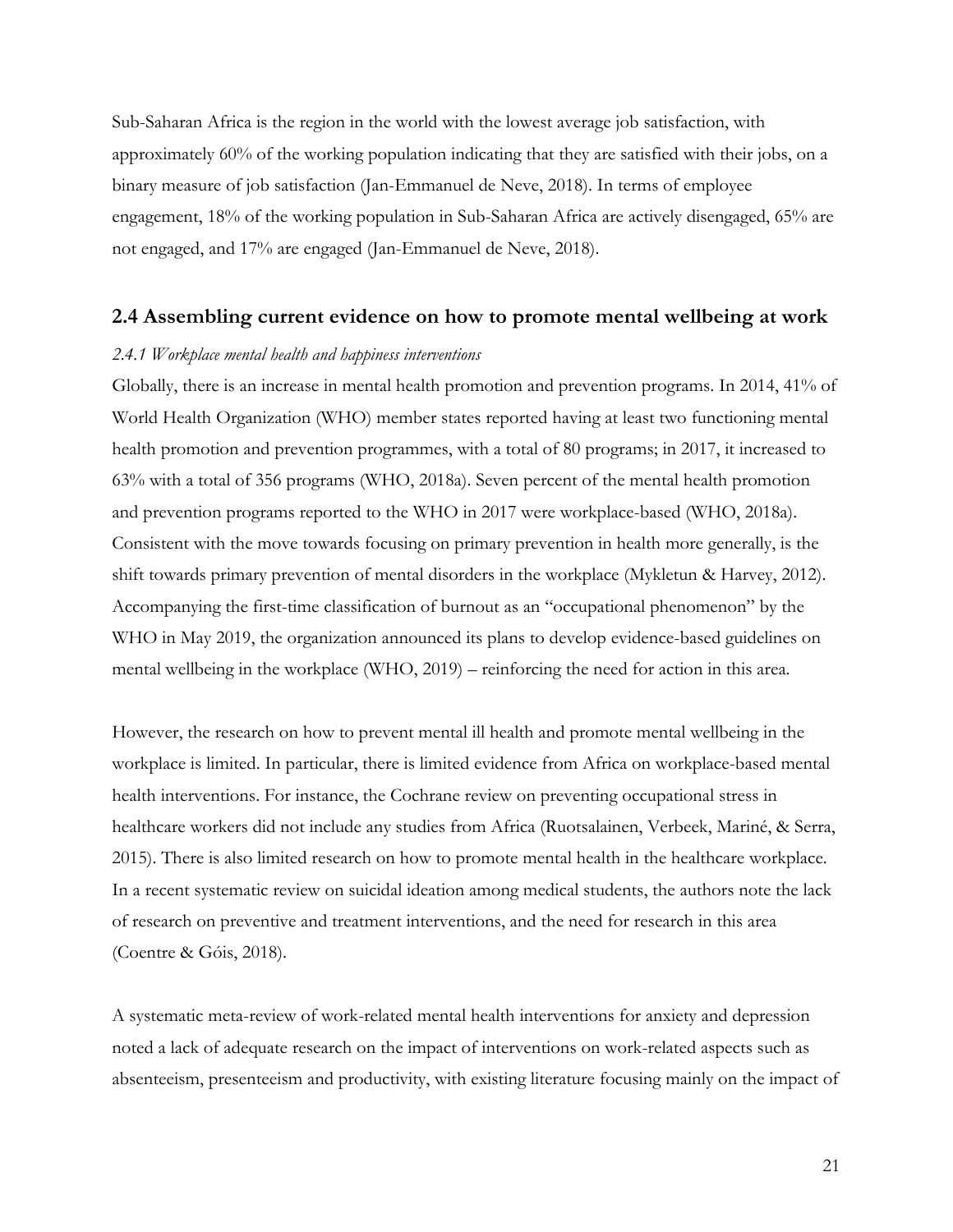interventions in alleviating mental ill health. Nevertheless it documents moderate-level evidence for primary prevention interventions (enhancing employee control; promoting physical activity); and stronger evidence for cognitive behavioural therapy (CBT)-based stress management, as well as tertiary interventions such as exposure therapy and CBT-based and problem-focused return-to-work programmes (Joyce et al., 2016). Such studies, however, focused only on individual-targeted interventions, which can be challenging to feasibly apply to large workforces. A major research gap remains on workplace-level interventions that aim to improve the happiness and mental health of workforces. Indeed, the Cochrane review (Ruotsalainen et al., 2015) concluded that more randomized controlled trials are needed, with organizational interventions better focused on reduction of specific stressors. In addition, the Global Happiness Policy Report 2018 calls for more research to expand the causal evidence base on work and wellbeing, and specifically the use of randomized controlled trials to evaluate workplace interventions promoting worker well-being (Jan-Emmanuel de Neve, 2018).

The research to date evaluating workplace-based interventions to promote mental health include educational activities, physical activities, coaching, mental health first aid and mindfulness. A Canadian study evaluating an employee wellness program comprising educational content and online physical activity challenges found improvements in mental health metrics in the first year, including reductions in poor sleep quality, high emotional stress, and fatigue, as well as a positive dose– response among those who participated the most (Lowensteyn et al., 2018).

The use of coaching has increased among organizations in the last couple decades, as a means to improve employee learning and effectiveness, enhance performance, and support individual and organizational development (Kim, Egan, & Moon, 2014; Theeboom, Beersma, & Vianen, 2014). Research on the effects of coaching has found positive impacts related to the mental health and happiness of employees. In a randomised controlled trial on the effect of coaching among executives in a public health agency, the coaching program was found to enhance resilience and increase levels of workplace well-being (Grant, Curtayne, & Burton, 2009). In another randomised controlled trial on the effect of coaching in a workplace, employees who participated in the coaching reported significantly improved health, declined psychological distress, less burnout, less need for recovery, and an increased satisfaction with life (Duijts, Kant, van den Brandt, & Swaen, 2008).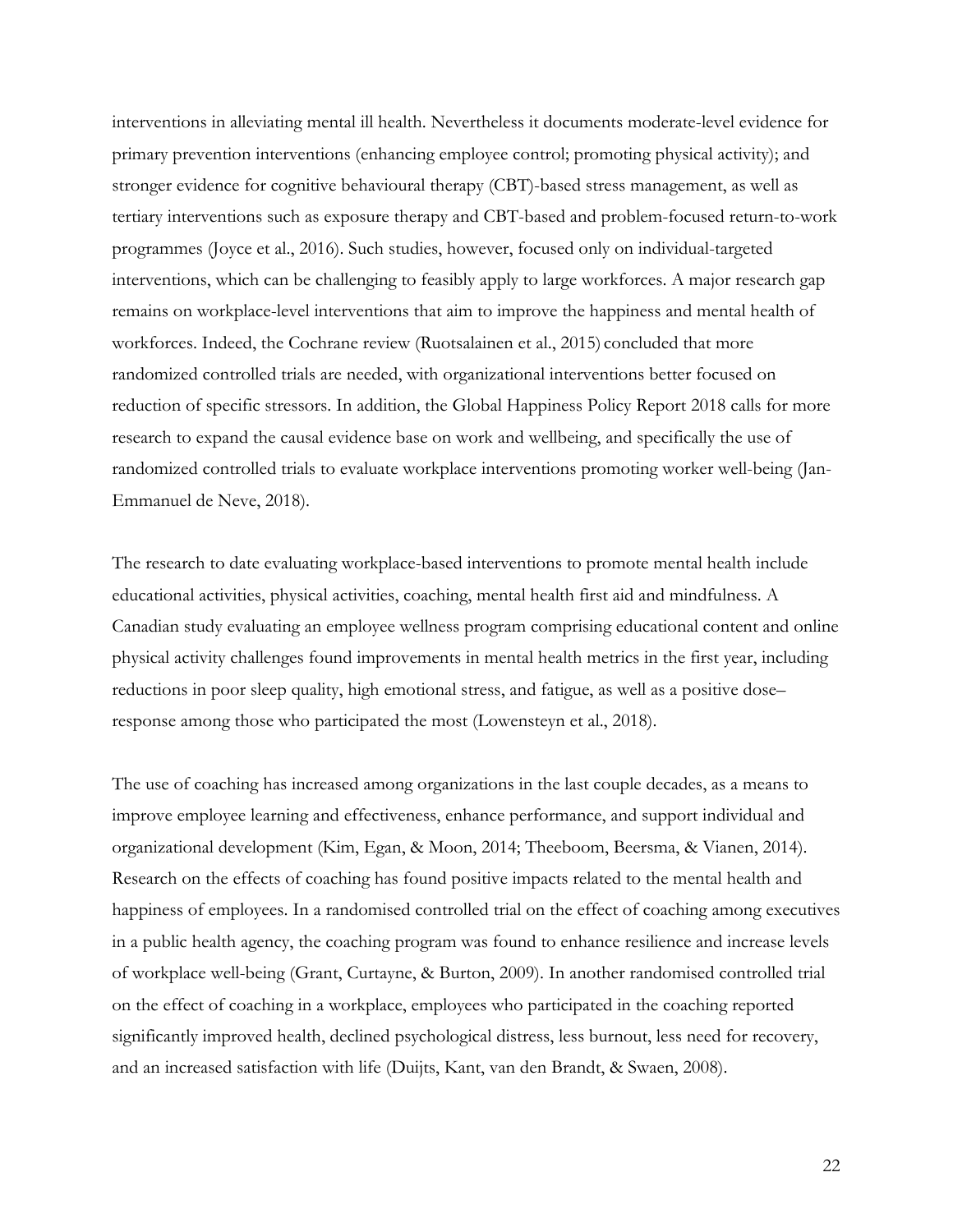Mental Health First Aid is an international program, initially developed in Australia by Betty Kitchener and Anthony Jorm in 2001 (Mental Health Commission of Canada, 2018). Similar to physical first aid, mental health first aid provides training for people to help recognize, respond and guide others who may be developing or experiencing a mental health problem or crisis. It has been found to increase participants' knowledge regarding mental health, decrease negative attitudes, and increase supportive behaviours toward individuals with mental health problems (Hadlaczky, Hökby, Mkrtchian, Carli, & Wasserman, 2014). Similarly, a randomized controlled trial in Sweden found that mental health first aid training improved participants' knowledge and confidence in providing help for someone in need, with the improvements maintained over a two-year period (Svensson & Hansson, 2014). And, among nursing students in Australia, mental health first aid training improved participants' knowledge, confidence in helping, mental health first aid intentions, social distance and stigma (Burns et al., 2017).

There has been growing interest in the practice of mindfulness in multiple domains, including in the workplace. Generally, mindfulness has been shown to have effects on the human functional domains of attention, cognition, emotion, behavior, and physiology, which can then influence workplace outcomes in the areas of performance, relationships, and wellbeing (Good et al., 2016). More specifically, mindfulness has been found to promote job satisfaction and help prevent burnout among employees working in emotionally demanding jobs in interactive service work (Hülsheger, Alberts, Feinholdt, & Lang, 2013).

## *2.4.2 Workplace mental health interventions for healthcare workers*

Although there may be limited implementation of workplace-based mental health promotion programs to date, there is recognition of their need and benefits particularly in healthcare. Through a Delphi consensus, expert panellists prioritized mental health strategies as the most important and feasible of workplace health promotion interventions – over healthy nutrition, physical activity, and smoking cessation interventions – for nurses and midwives, with specific interventions identified including mental health training for managers and supervisors, stress management and resilience training, flexible working practices, free workplace counselling, and regular mental health wellbeing checks (Perry, Nicholls, Duffield, & Gallagher, 2017).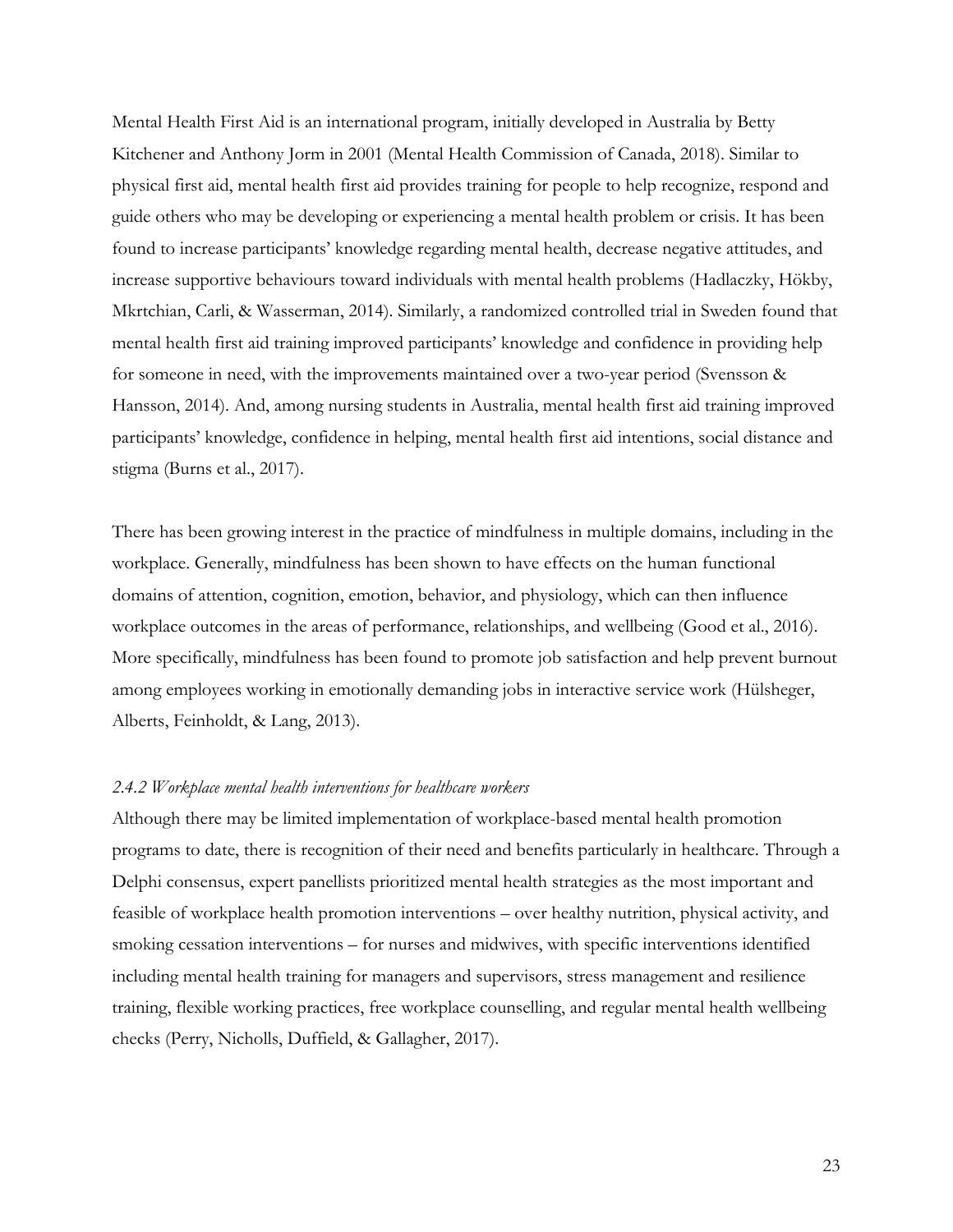The multitude of factors that affect mental health among healthcare workers demonstrates the variety of factors which could be targeted for mental health promotion interventions. For instance, contributors to mental health effects such as burnout in health professionals have ranged from personal characteristics to work organization variables or a combination of the two, considering factors such as organizational functionality, organizational culture, management and patient support, staff development and work-family balance (Adesanya et al., 2017). In a study on British general practitioners' perceptions of resilience training, participants emphasized that resilience training should focus on both individual *and* organizational factors to reduce stress (Cheshire et al., 2017). Practice-based factors also influence the mental health of healthcare workers. For example, the strengthening of infection control measures in Ecuadorean nurses has been documented to reduce burnout (Colindres et al., 2017).

As in other sectors, mindfulness has also been applied in the healthcare setting as a way to promote mental wellbeing. Its impact on individual-, group- and patient-level outcomes has been studied. Clinician mindfulness has been associated both with more patient-centered communication and more satisfied patients (Beach et al., 2013). In addition to individual-based mindfulness, newer research in the area of team mindfulness shows that mindfulness enhances team functioning by decreasing the degree of interpersonal conflict, reducing the connection between task conflict and relationship conflict, and reducing social undermining behaviours that result from team relationship conflict (Yu & Zellmer-Bruhn, 2017). General practitioners in England identified mindfulness as an activity to include in resilience training (Cheshire et al., 2017).

There are several individual and social barriers to early intervention and support for healthcare workers with mental ill-health, including uncertainty in identifying mental health issues, stigma, discourse around professional competence, social tensions, workload pressures, confidentiality, and lack of timely access to support (Moll, 2014). The multiplicity and complexity of factors hindering access to support highlight the need for a variety of approaches, including from both organizational and individual perspectives. In terms of the delivery of interventions among healthcare workers, lack of time and/or perceived lack of time has been identified as a potential barrier to engagement, with possible solutions being the development of multimodal and flexible approaches (Cheshire et al., 2017).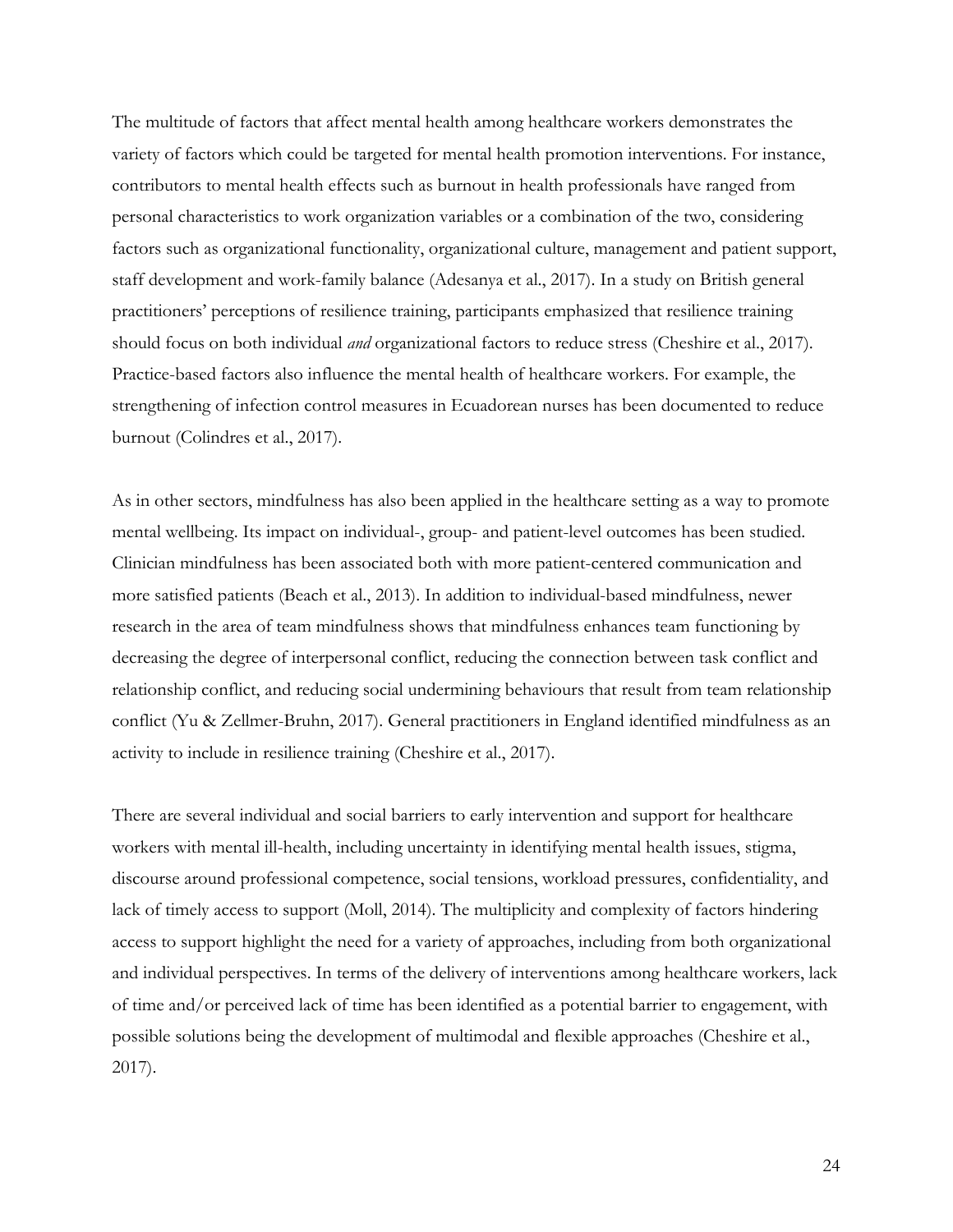One example of organizational-level activities to promote mental health in healthcare is the "Magnet hospital" program. In the United States, the "Magnet hospitals" designation recognizes workplace excellence for nursing. The designation has been found to be associated with better patient outcomes (Kutney-Lee et al., 2015; McHugh et al., 2013) and higher rates of patient satisfaction (Smith, 2014; Stimpfel, Sloane, McHugh, & Aiken, 2016) as well as fewer injuries and time-loss amongst staff (Clarke, Sloane, & Aiken, 2002; Drenkard, 2010; Stone & Gershon, 2006), illustrating benefits of positive workplace characteristics for patients as well as employees (McHugh et al., 2013).

# **2.5 Examining considerations relevant to the evaluation and implementation of workplace-based interventions to promote mental health and happiness**

### *2.5.1 Participatory and arts-based methods in mental health research*

Participatory action research and in particular, participatory arts-based methods, are increasingly being used in health research (K. M. Boydell, 2011; K. M. Boydell, Gladstone, Volpe, Allemang, & Stasiulis, 2012; K. M. Boydell et al., 2016; Carless & Douglas, 2009; Lapum, Church, Yau, David, & Ruttonsha, 2012; Lapum, Ruttonsha, Church, Yau, & David, 2012; Mitchell, Dupuis, & Jonas-Simpson, 2011; Rossiter et al., 2008), knowledge translation (Archibald, Caine, & Scott, 2014; Kontos & Poland, 2009; Kukkonen & Cooper, 2017; Parsons & Boydell, 2012; Rieger & Schultz, 2014; Scott, Brett-MacLean, Archibald, & Hartling, 2013) and community settings more broadly (K. Boydell & Belliveau, 2017; Ho, Potash, Ho, Ho, & Chen, 2017; Kelaher et al., 2014; J. B. Spiegel, Breilh, Campana, Marcuse, & Yassi, 2015). For example, arts-based methods have been applied to address the HIV/AIDS epidemic, including seminal works by arts advocacy groups such as ACT UP and Visual AIDS to stimulate public awareness and fight stigma (Morris, 2012). In South Africa, arts-based methods including participatory theatre (Ruthven, 2016) and body-mapping (Jager, Tewson, Ludlow, & Boydell, 2016) have been successfully used in health promotion and education for both HIV/AIDS, and more recently, in the prevention and management of tuberculosis among healthcare workers (Parent, Ehrlich, Baxter, Kannemeyer, & Yassi, 2017). In a Cape Town study, arts-based methods were used to address the issue of stigma for TB and HIV, as well as mental health concerns (Clement et al., 2015).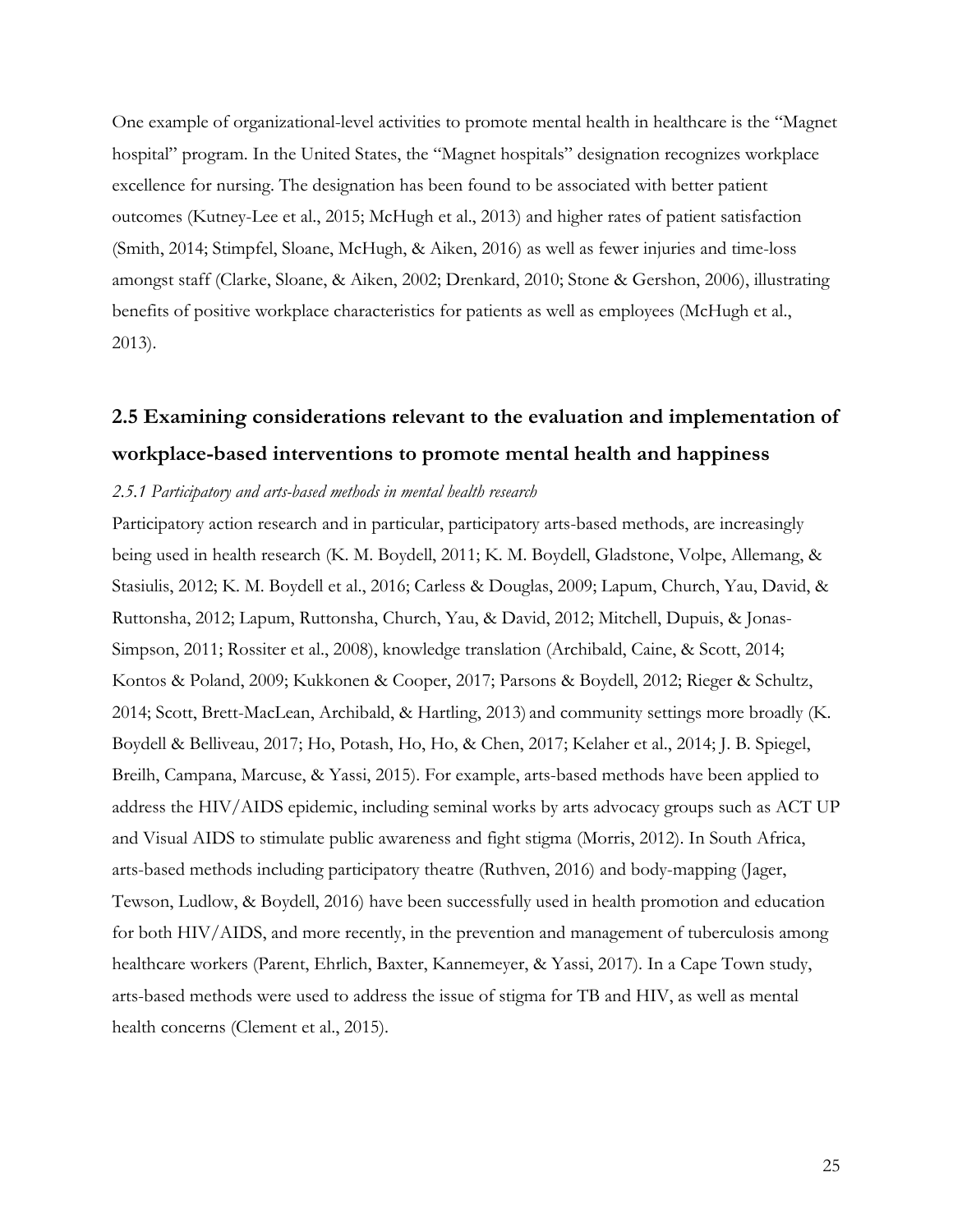Arts-based methods have also been used in mental health research, with a particular focus on gaining understanding of lived experiences, promoting awareness, fostering empathy, and destigmatizing mental illness. For example, photovoice has been found to be an effective method in mental illness research to gain a deeper understanding of individuals' experiences living with mental illness, with particular benefits towards de-stigmatizing mental illness and designing services to support people living with mental illness (C. S. Han & Oliffe, 2016). Similarly, the use of digital storytelling in mental health research has been found to deepen understanding of the experiences of people living with mental illness, as well as promote relationships among individuals, caregivers, and healthcare workers, both of which can help develop and strengthen support and mental health services (Vecchi, Kenny, Dickson-Swift, & Kidd, 2016). The use of an arts-based approach helped to facilitate dialogue and communication in promoting suicide awareness among a multi-cultural group (Silverman, Smith, & Burns, 2013). Further to the use of arts-based research methods in mental health research, engagement with art has been found to help build resilience (Zarobe, 2017) and promote mental wellbeing (Davies, Knuiman, & Rosenberg, 2016).

Although the use of arts-based methods in health research is growing, research on arts-based methods in the context of healthcare workers' mental health in the workplace is limited. A phenomenological study exploring health professionals' experiences with dramatic arts-based teambuilding activities and creative printmaking found that participation in the arts can be beneficial for the development of interpersonal skills such as teamwork and communication (Acai et al., 2016). Another study evaluating an arts-based workplace intervention among nursing staff in a hospital found that participation in weekly silk painting had a positive impact on general health and mental wellbeing, including reducing stress and fatigue, awaking creativity and increasing a sense of community at work (Karpavičiūtė & Macijauskienė, 2016). Similarly, a Swedish study showed that more frequent cultural activities – movies, theatre performances, concerts, exhibitions – at work was associated with better mental health (Theorell et al., 2013). While another Swedish study found that participation in fine arts – film, art, music and singing – improved perceived physical health, social functioning, and vitality among secretaries, assistants, and middle level administrators working in health services (Bygren et al., 2009).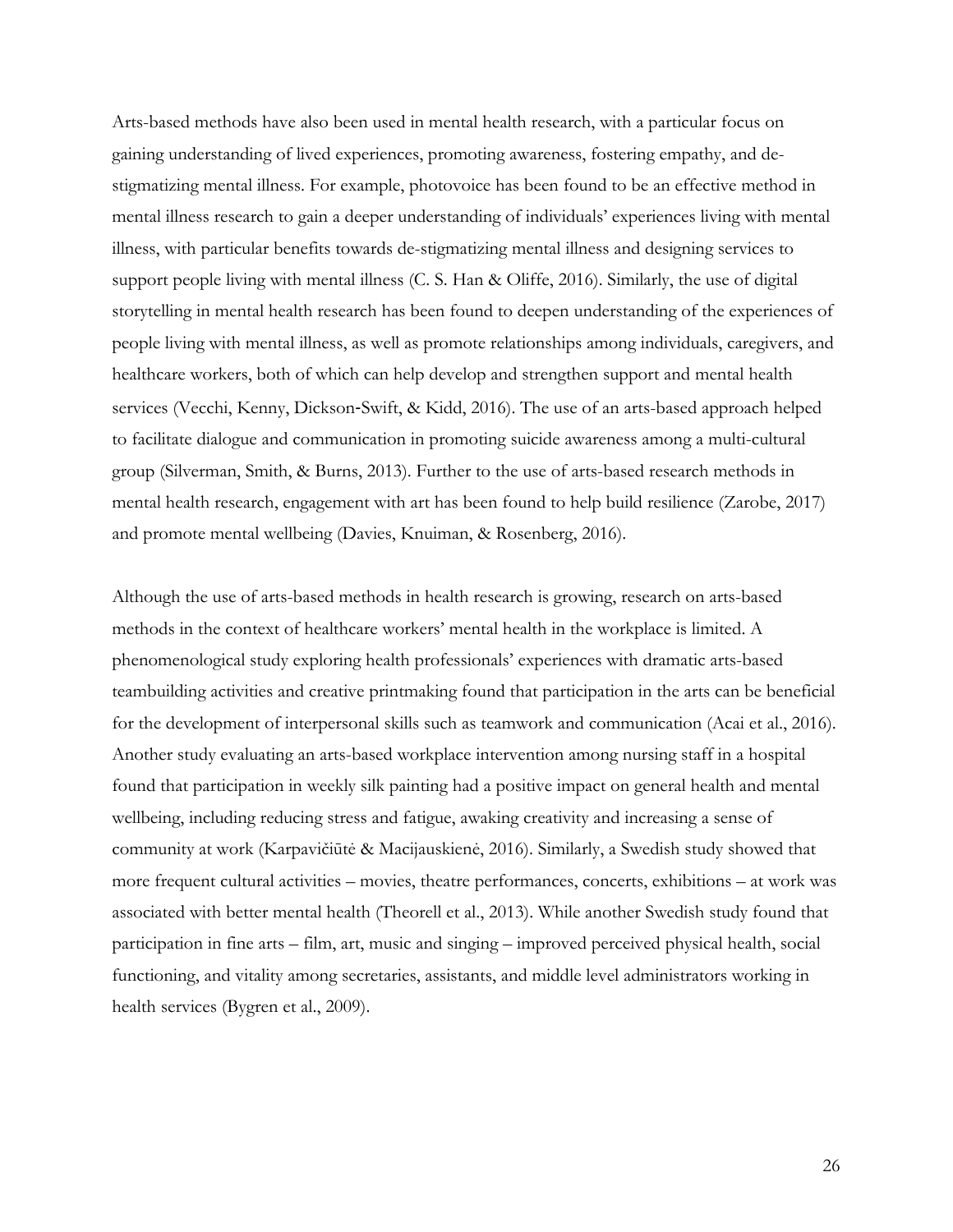#### *2.5.2 Theories of organizational change*

Theories of organizational change underlie the sustainable introduction of organizational-based workplace health promotion interventions. The field of organizational change theories is extensive with various and evolving theories and models (Batras, Duff, & Smith, 2014). The following section provides a brief discussion of a few theories and models which may prove useful in considering the organizational change component of implementing workplace-based interventions promoting mental health.

Four theories of organizational change introduced by van de Ven and Poole offer a framework to consider different processes of organizational change, and how and why change happens: life cycle, teleological, dialectical, and evolutionary (van de Ven & Poole, 1995). The life cycle theory follows a sequential trajectory and progression similar to that of the human life course: the organization possesses what it needs to develop internally, and moves through a sequential growth process. The teleological theory follows a repetitive sequence of goal formulation, implementation, evaluation, and modification in progressing towards an end purpose or goal. The dialectical theory views the organization as existing within internal and external forces, with change occurring through a balance of power among the internal and external forces. Lastly, the evolutionary theory considers cumulative changes over time similar to biological evolution with processes of variation, selection and retention.

Another consideration relevant to the introduction of organizational-level interventions which are ultimately intended to impact individuals (i.e., an organizational-level intervention to promote employees' mental health), is the relationship between how an organization's structure impacts individuals' readiness for change. Benzer et al. present a framework highlighting four organizationallevel concepts that can help individuals' readiness for change: relevance, legitimacy, need for change, and resources (Benzer, Charns, Hamdan, & Afable, 2016). These concepts are activated through communication, coordination, goal alignment, and leadership, such as linking the change to compelling and shared goals, providing resources and developing local capacity to support the change, and promoting access to knowledge and movement of ideas (Benzer et al., 2016).

Within healthcare more specifically, a literature review on organizational culture change in health systems identified six guiding principles for ways to engage in the process of culture change: align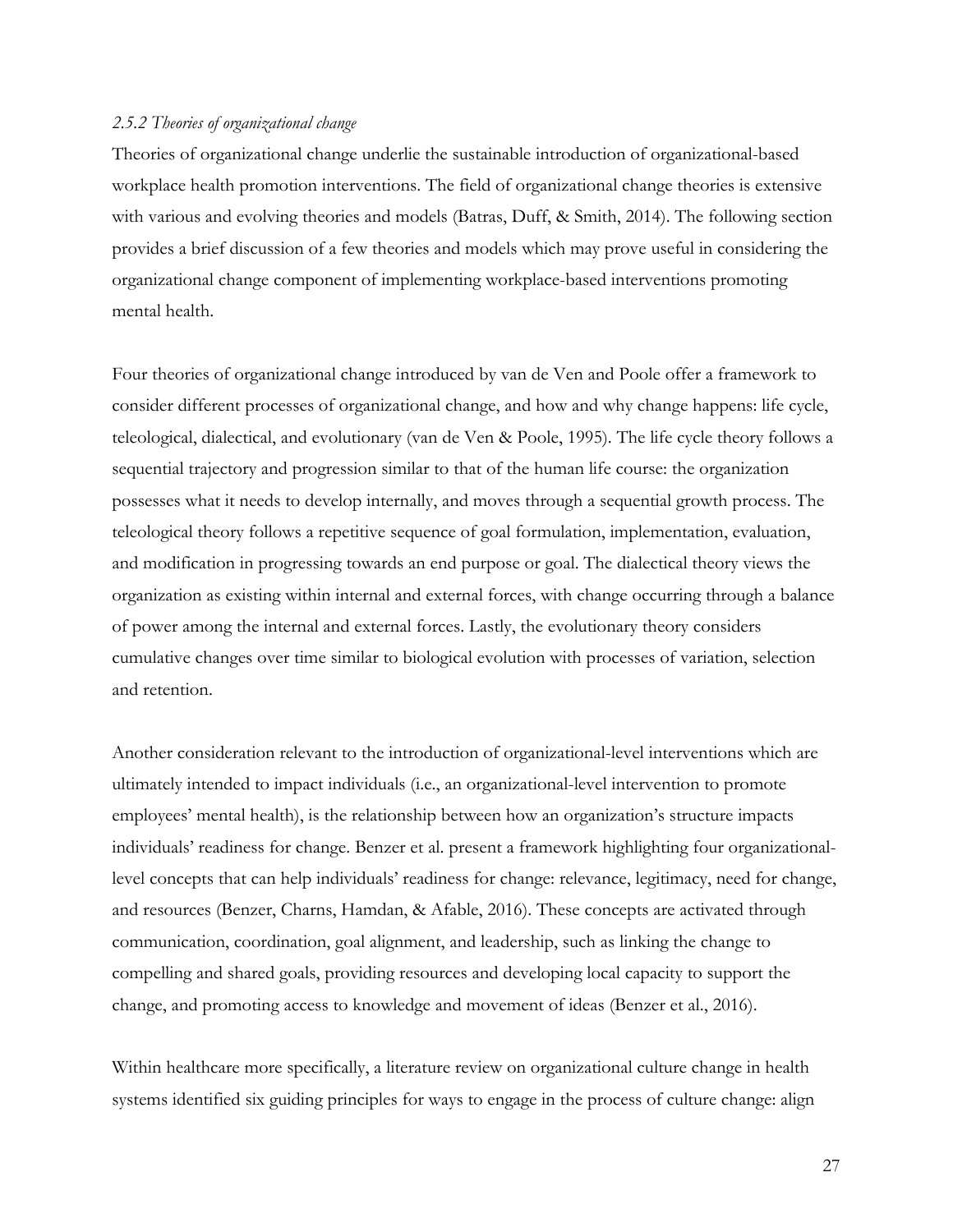vision and action; make incremental changes within a comprehensive transformation strategy; foster distributed leadership; promote staff engagement; create collaborative relationships; and continuously assess and learn from change (Bitz et al., 2016).

#### *2.5.3 Theories of workplace-based health promotion*

Similar to the preceding discussion on organizational change theory, the following section provides a brief prelude on workplace-based health promotion to contextualize the proposed research on workplace-based mental health promotion.

There are different frameworks available to follow for the development of workplace-based interventions. The intervention mapping process is one framework for health education intervention development (Bartholomew, Parcel, & Kok, 1998). LaMontagne et al. present a framework for an integrated approach to workplace mental health interventions. This brings together "harm prevention" addressing workplace organization primary prevention initiatives, "positive mental health promotion" addressing individuals' resilience in mitigating effects, and illness management through diagnosis, treatment and reintegration (LaMontagne et al., 2014). These three approaches correspond with the traditional domains of public/occupational health, organizational development/psychology, and psychiatry.

Workplace culture can impact the outcomes and success of work-based health promotion activities, particularly in the context of implementation. Beyond the specific programs and activities, an organization's "culture of health" – fully integrating health into the organizational culture of how people think and act – is crucial for workplace-based health promotion, as is strategic communications (Kent, Goetzel, Roemer, Prasad, & Freundlich, 2016). Elements that contribute to a culture of health include a physically-supportive environment, socially-supportive environment, leadership support, supportive middle management, peer encouragement and team building, and employee involvement and engagement (Kent et al., 2016).

#### *2.5.4 Challenges and limitations of workplace wellness programs*

In the United States, 53% of small firms and 82% of large firms offer a health and wellness promotion program in at least one of these areas: smoking cessation; weight management; and behavioral or lifestyle coaching (Kaiser Family Foundation & 2018, 2018). Despite the popularity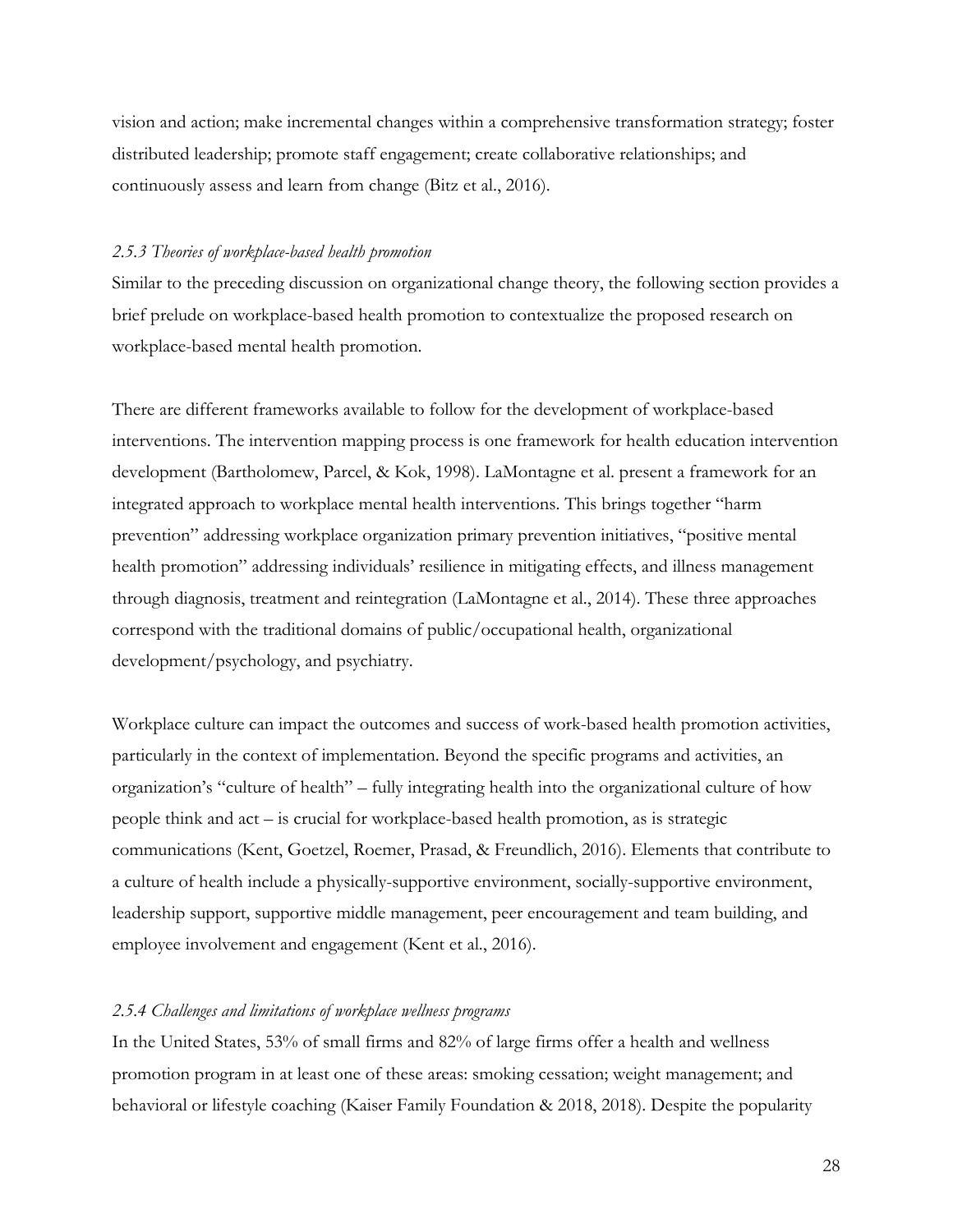and interest in workplace wellness programs, the value and effectiveness of workplace wellness programs have been challenged. A meta-analysis of 18 studies on 21 interventions, found an overall small effect of workplace health promotion programs (Rongen, Robroek, van Lenthe, & Burdorf, 2013). A more recent randomised control trial involving 32,974 employees at 160 worksites of an American retail company found improvements in only two self-reported health outcomes after 18 months, while there were no significant effects on the other 27 self-reported health outcomes and behaviors, 10 clinical markers of health, 38 medical and pharmaceutical spending and utilization measures, and 3 employment outcomes (Song & Baicker, 2019).

There are several challenges and limitations related to the methodology of evaluating workplace wellness programs which may be contributing to the modest or insignificant effects of the programs in research, including the diversity of health concepts and thus targeted outcomes at both the organizational and individual level, the heterogeneity of many employee populations, and the complexity of implementing workplace interventions.

The term workplace wellness program can encompass a broad range of health and health behaviours, such as smoking cessation, physical activity, and healthy eating. Indeed, the randomised control trial at the American retailer comprised eight modules delivered by registered dietitians on topics such as nutrition, physical activity, stress reduction, and prevention (Song & Baicker, 2019). Similar to the variety of health and health behaviours which can be targeted through the workplace wellness programs, is the variety of measures which are used to evaluate the programs including at both the individual and organizational levels (Grawitch, Gottschalk, & Munz, 2006). For example, at the individual level, measures could include self-reported changes in health behaviours. At the organizational level, measures could include measures of work attendance (absenteeism, sick days, etc.), financial savings (health insurance costs, disability costs), worker productivity, and employee turnover, among others. This can be further exacerbated by some organizations' pressures to demonstrate financial return on investment; for example, by reporting employee attendance or turnover in financial measures as opposed to variables related to the individual.

Another challenge with regards to evaluating workplace wellness programs is the heterogeneity of most employee populations. For instance, a meta-analysis of workplace health promotion programs found larger effect sizes in younger populations (Rongen et al., 2013).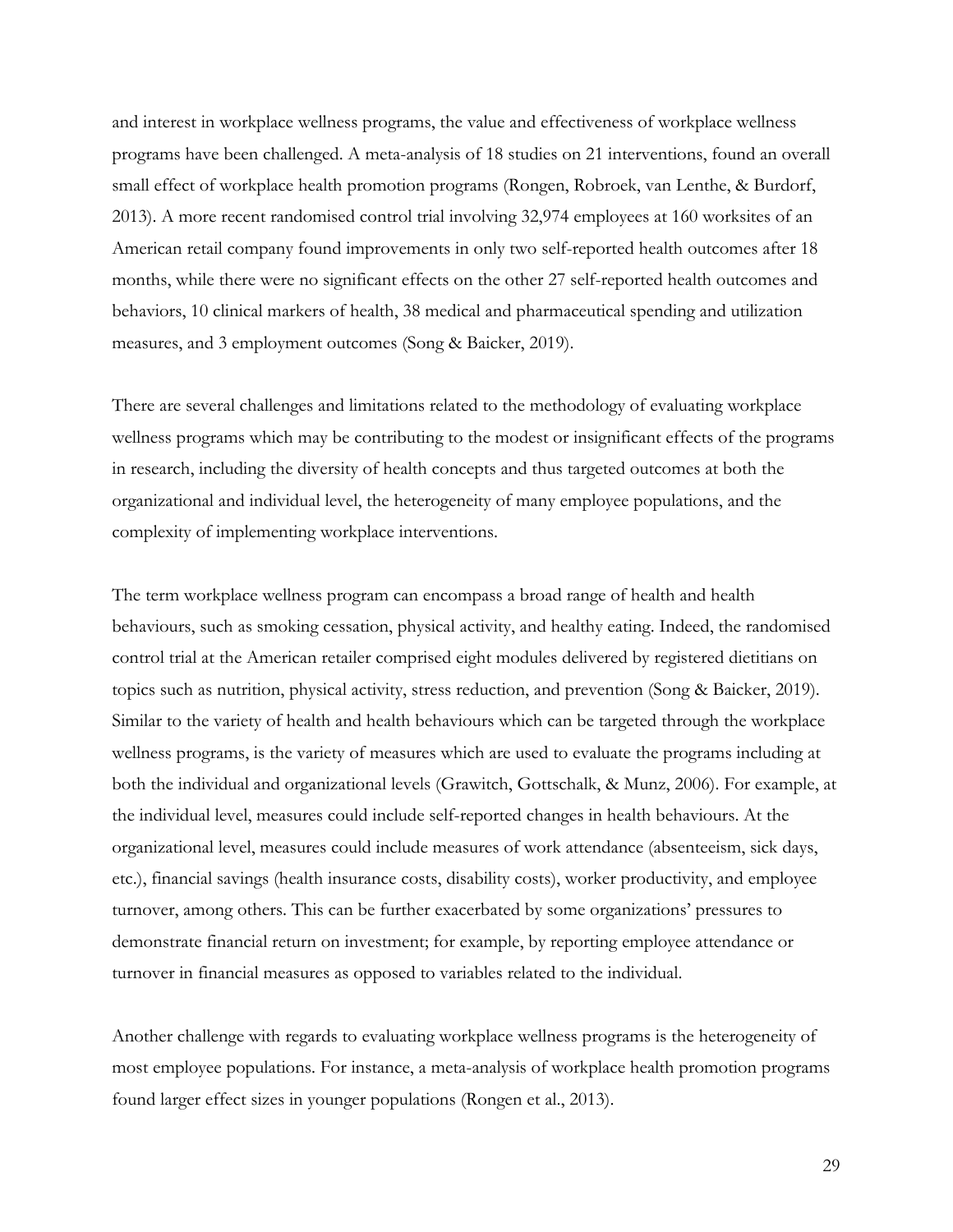A third challenge is the complexity of implementing workplace wellness programs, with a multitude of factors at both the organizational and individual levels which can impact the effectiveness of the intervention. Conceptually, these include the organizational readiness for change including the psychological and behavioural preparation of the employees, the implementation policies and practices, the implementation climate included the employees' perceptions of success, the innovation-values fit including the employees' perceptions of the benefits of the intervention, and the implementation effectiveness (Weiner, Lewis, & Linnan, 2009).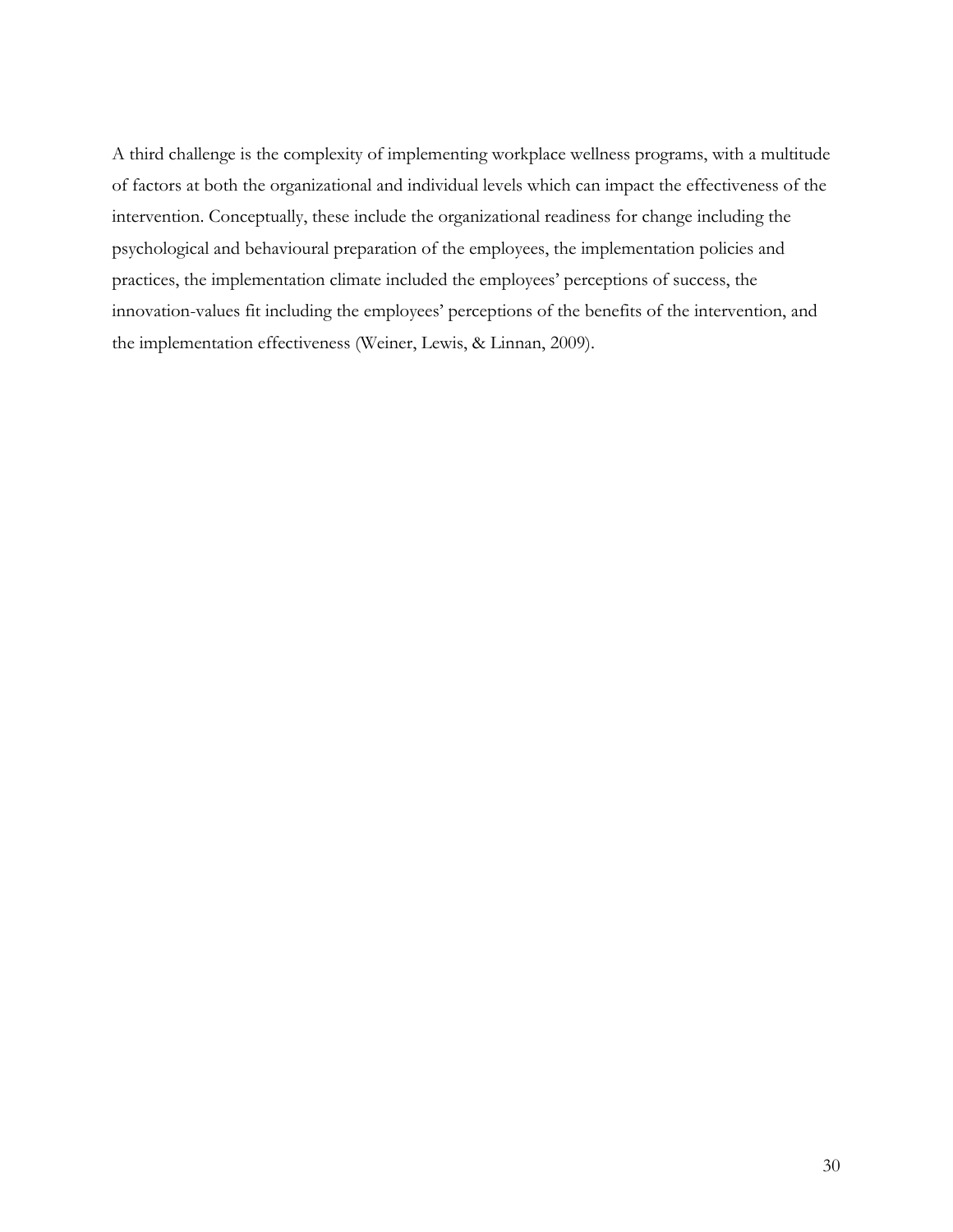# CHAPTER THREE: REALIST REVIEW: HOW CAN WORKPLACE-BASED ORGANIZATIONAL INTERVENTIONS IMPROVE THE MENTAL HEALTH AND WELLBEING OF HEALTHCARE WORKERS?

# **3.1 Introduction**

#### *3.1.1 Rationale for review*

Given the significant and increasing burden of mental ill health among healthcare workers outlined in the previous chapter, more research is needed to understand what can be done to improve mental health and wellbeing within the healthcare workplace. In particular, the results of the narrative review outlined in the previous chapter identified the merit in focusing on workplace-based interventions, and specifically in examining what works in what situations. As such a realist review of this specific topic was called for. This review therefore aimed to synthesize the existing research on workplace-based interventions promoting mental health and wellbeing among healthcare workers, to help inform what can be done to help improve mental health in a workforce that is facing a significant burden of mental ill health, as well as to help identify areas for future research in this domain. More specifically for this project, the purpose of the realist review was to garner insights and inform the development, implementation and evaluation of interventions which are a part of the proposed study (chapter four).

# *3.1.2 Objectives and focus of review*

The objective for this review is to synthesize available evidence on organizational-level workplacebased interventions promoting mental health and wellbeing in the healthcare setting, in order to help gain a deeper understanding of interventions studied to date and how they can work effectively. These insights would then help inform the development, implementation and evaluation of interventions as noted above. The question for the review is: *how* can workplace-based interventions improve the mental health and wellbeing of healthcare workers? The headings, content and structure of this review are based on the list of items to be included in realist reviews by (Wong, Greenhalgh, Westhorp, Buckingham, & Pawson, 2013).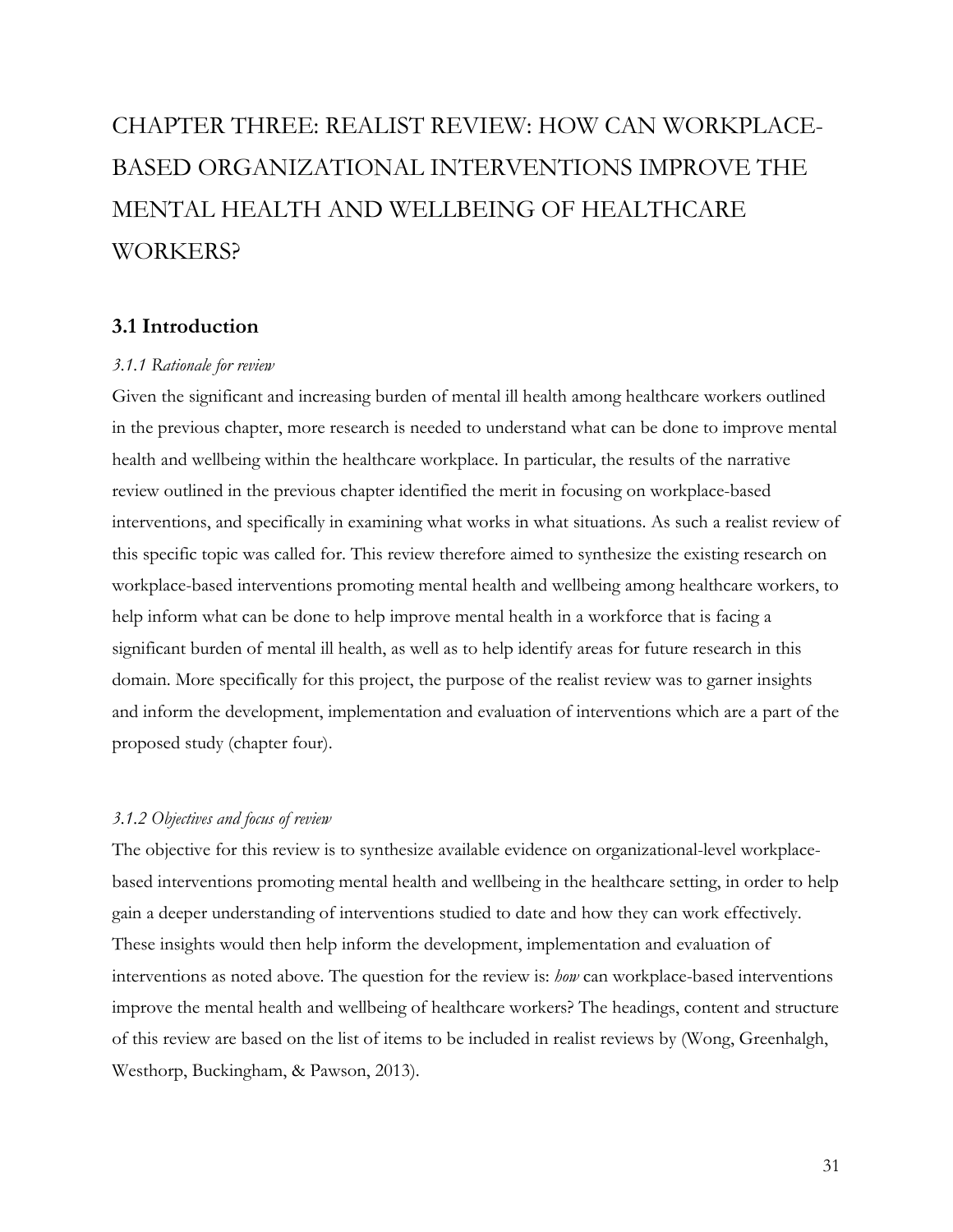The focus of the review is on the evaluation of interventions delivered in the workplace at the organizational level (see "Changes to the review process" below). One reason for choosing the focus on organizational-level interventions was to synthesize the available evidence for what employers can do to help improve the mental health of their employees, as opposed to what other service providers and/or the workers as individuals can do to promote mental health.

The 2015 Cochrane systematic review on preventing occupational stress in healthcare workers appears to be the most similar review to date on the subject (Ruotsalainen et al., 2015). Both the Cochrane review and this realist review include organizational-level interventions, although the Cochrane review also includes cognitive-behavioural and relaxation interventions as noted below. Methodologically, the Cochrane review only includes studies measuring the outcomes of workrelated stress and/or burnout, as measured by validated tools. In order to encompass a more wholistic definition of mental health, this realist review includes a broader scope of mental health outcomes such as psychosocial work environment and satisfaction. Furthermore, the Cochrane review includes only quantitative studies: randomized controlled trials for individual-level interventions, and controlled before and after studies and interrupted time series for organizationallevel interventions. Conversely, this realist review also includes cross-sectional and qualitative study designs. The decision to include the additional study designs, including both quantitative and qualitative designs, was made correspondingly with the realist philosophy between positivism and constructivism which underlies the concept of realist review (Wong et al., 2013).

During the initial literature search for this realist review, a protocol for "a realist review of interventions to tackle doctors' mental ill-health and its impacts on the clinical workforce and patient care" was found (Carrieri et al., 2018). The similarity between the protocol and this review reinforces the need for both research and evidence synthesis in this area, as well as the suitability of a realist review method for the topic. However, the biggest difference between the Carrieri et al. protocol and this review is the population: the protocol is focused on physicians whereas this review includes all types of healthcare workers including nurses, midwives, doctors and other healthcare professionals.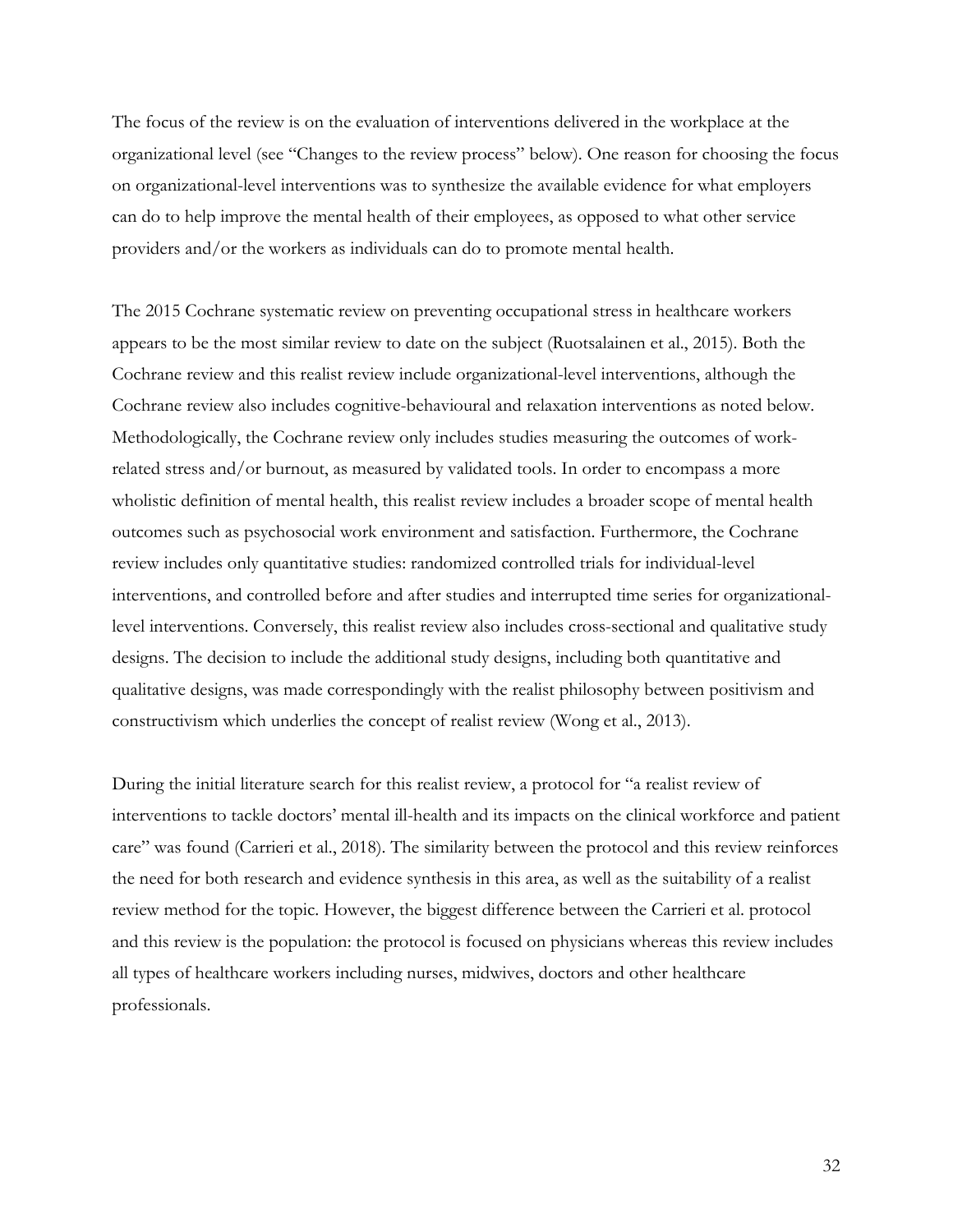# **3.2 Methods**

#### *3.2.1 Changes in the review process*

The one major change to the review process from the original plan was the selection of only organizational-level workplace interventions. The original plan was to include all workplace-based interventions. After the full-text review, this originally yielded 101 articles (see figure 1: flow diagram). The 101 articles were then grouped according to the three categories of interventions as defined by the Cochrane review: organizational, cognitive-behavioural, and relaxation (Ruotsalainen et al., 2015). At this stage, based on the quantity of articles and the focus of the research team's larger project in the area of organizational-level interventions, the decision was made to select only the organizational-level interventions for this review.

#### *3.2.2 Rationale for using realist synthesis*

Mental health in the workplace is a complex area, with multiple factors influencing the mental health of workers. For example, the multilevel determinants of workers' mental health model highlights multiple factors in both the work environment such as workplace context and organisational conditions as well as in the workers' personal environment such as the structures of daily life and agent personality (Marchand et al., 2015). Within the area of work-related factors alone, risk factors for increased rates of common mental health problems include: high job demand, low job control, low workplace social support, effort–reward imbalance, low organisational procedural justice, low organisational relational justice, organisational change, job insecurity, temporary employment status, atypical working hours, bullying and role stress (Harvey et al., 2017). In addition, non-work determinants such as family status and social support networks have also been found to be important predictors of workers' mental health (Beauregard et al., 2011). Compounding the multitude and complexity of factors influencing mental health in the workplace, there are also multiple dimensions of conceptualising mental health, including both from an illness perspective – such as the presence or absence of diagnosed mental disorders, improvement in mental disorders, and levels of stress and burnout measured through validated tools – as well as from a wellness perspective – such as emotional happiness, eudaimonia, life satisfaction, and job satisfaction.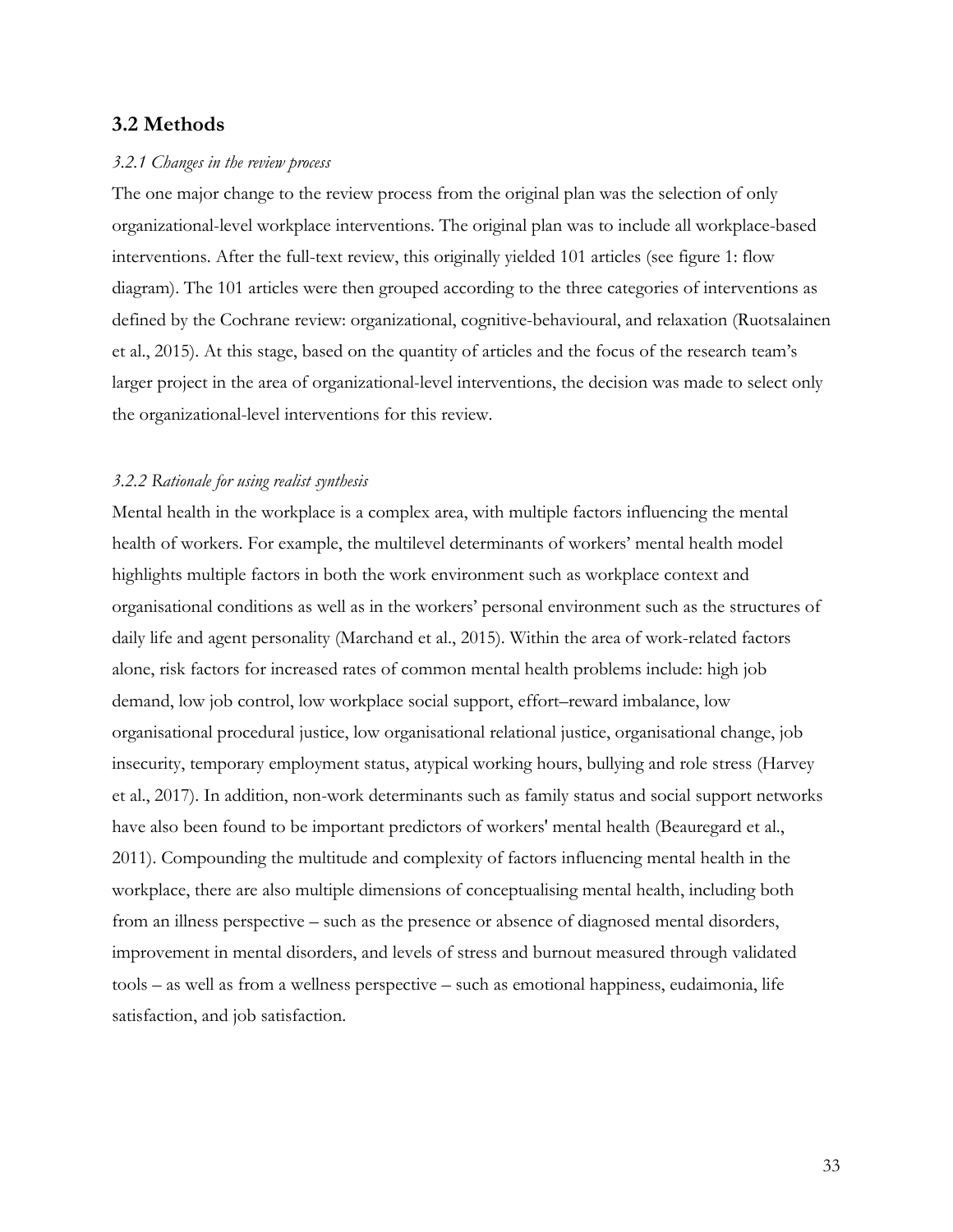Therefore, due to the complexity and multidimensionality of mental health in the workplace, the realist review method is suitable to explore how workplace-based interventions can work effectively, as the realist framework will help discern what works for whom, in what circumstances, in what respects and how (Pawson, Greenhalgh, Harvey, & Walshe, 2005), rather than definitively assessing the efficacy of an intervention on a discrete outcome. As the realist review method is based on the generative model of causality, it provides an opportunity to consider both the underlying mechanisms and contexts in the interpretation of the outcome. In the case of workplace mental health, this allows an opportunity to consider a variety of approaches to mental health promotion as well as the diversity of healthcare workers and workplaces, which is valuable in interpreting the context and contextual factors for workplaces looking to implement their own mental health promotion interventions. Similarly, the realist review method allows the opportunity to explore the effect of the process of an intervention on the outcome. Indeed, there is a recognized need for a greater focus on the process of organizational interventions, including the *why* and *how* of successful (and unsuccessful) interventions (Nielsen, Taris, & Cox, 2010).

# *3.2.3 Scoping the literature*

The exploratory scoping of the literature surveyed research in the areas of global mental health, mental health and the workplace, mental health and the healthcare workplace, mental wellbeing and happiness, happiness and the workplace, workplace-based mental health interventions, and workplace-based mental health interventions for healthcare workers. This exploratory scoping provided background information on the topic, an overview of the body of literature in this area, emerging and developing topics, a sense of the volume and foci of research in this area, and common topics, methods, and tools used in workplace-based mental health research.

#### *3.2.4 Searching processes*

A search of MEDLINE, CINAHL (Cumulative Index to Nursing and Allied Health Literature), and PsycINFO was conducted in November 2018 (see Appendix 1). MEDLINE was selected based on its extensive and premier coverage of health and biomedical research. CINAHL was selected to additionally capture studies related to nursing and allied health professionals. PsycINFO was selected for its command of psychology which is particularly relevant for the subject area of the review: mental health. All three databases were searched for journal articles published since the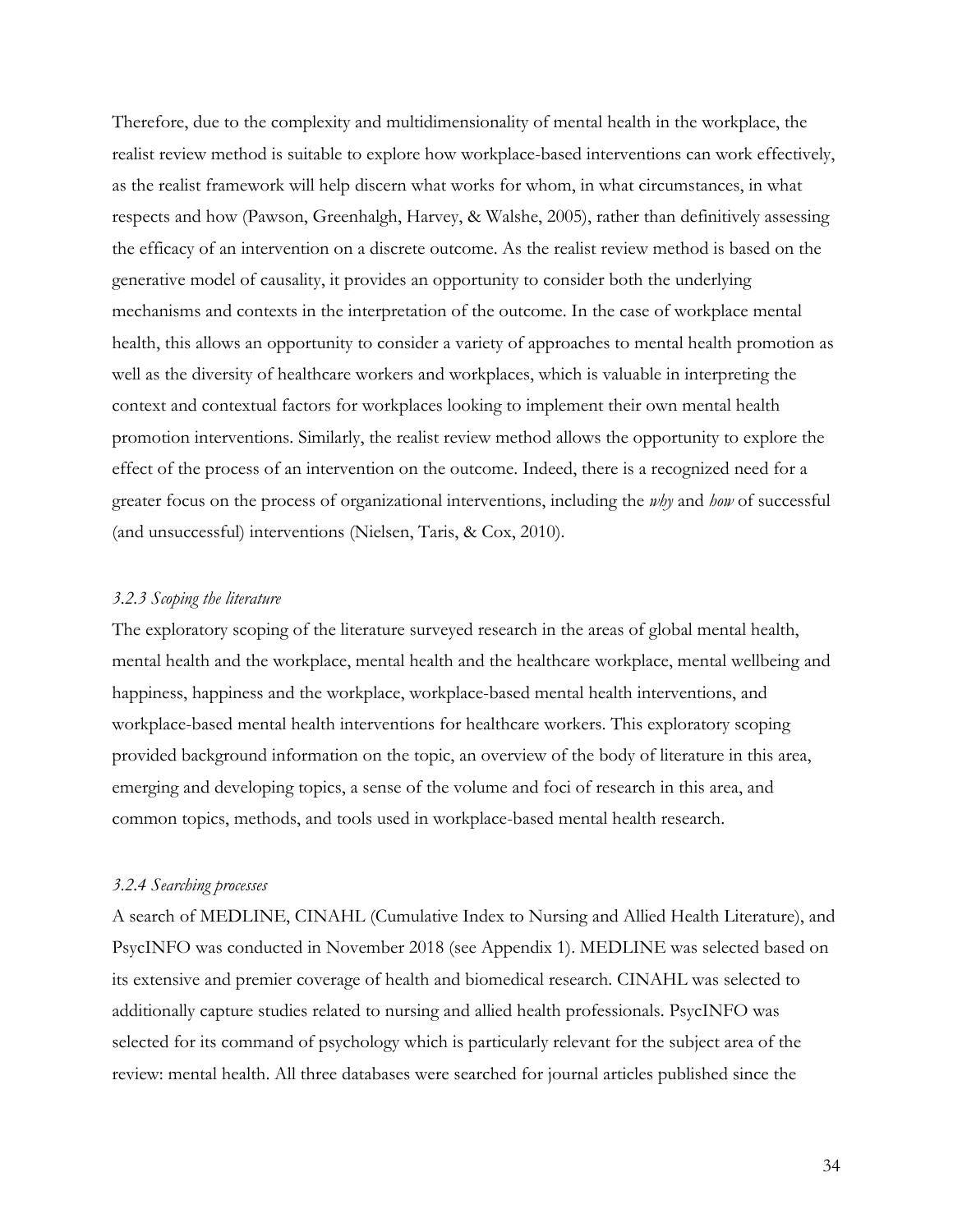inception of the respective databases (i.e., there were no restrictions placed on the dates of coverage).

#### *3.2.5 Selection and appraisal of documents*

The database searching (MEDLINE, CINAHL and PsycINFO) initially yielded 1,496 articles. After duplicates were removed, 1,290 articles remained. The titles and abstracts of the 1,290 articles were then screened, primarily looking at the target population (healthcare workers), intervention (workplace-based), and outcome (mental health). (More specific inclusion and exclusion criteria for the full selection and appraisal process is listed below.) Based on the title and abstract review, 1,012 articles were excluded, leaving 278 articles for full-text assessment. Following the full-text review, 177 articles were excluded (see figure 1: flow diagram). The remaining 101 articles were then classified by the category of workplace-based intervention, using the three categories from the Cochrane review: cognitive-behavioural, relaxation, and organizational (Ruotsalainen et al., 2015). Based on the change to the review process as noted above, the articles categorized as cognitivebehavioural and relaxation were excluded  $(n=55)$ . The categorisation of organizational interventions from the Cochrane review was used as the basis for identifying interventions in this category:

"Organisational interventions that are measures to change resources, the working environment, work tasks or working methods. The intention here is to prevent or decrease stress by ensuring that workers are better equipped to deal with the tasks associated with their jobs." (Ruotsalainen et al., 2015)

Then, the studies on organizational interventions included in the Cochrane review were added (n=21) – this included all the articles included in the organisational category even if they were not included in the Cochrane review's meta-analysis. Then, duplicates (n=4) and studies on students and trainees (n=2) were removed. In addition, an article which did not cover the implementation of an intervention was removed. This left the final set of articles to include for the synthesis (n=60). Five of the 60 were articles on the same study(ies) as other article(s), and therefore their analysis was combined to represent one study/intervention. Thus, this review comprises 55 unique studies represented in 60 research articles.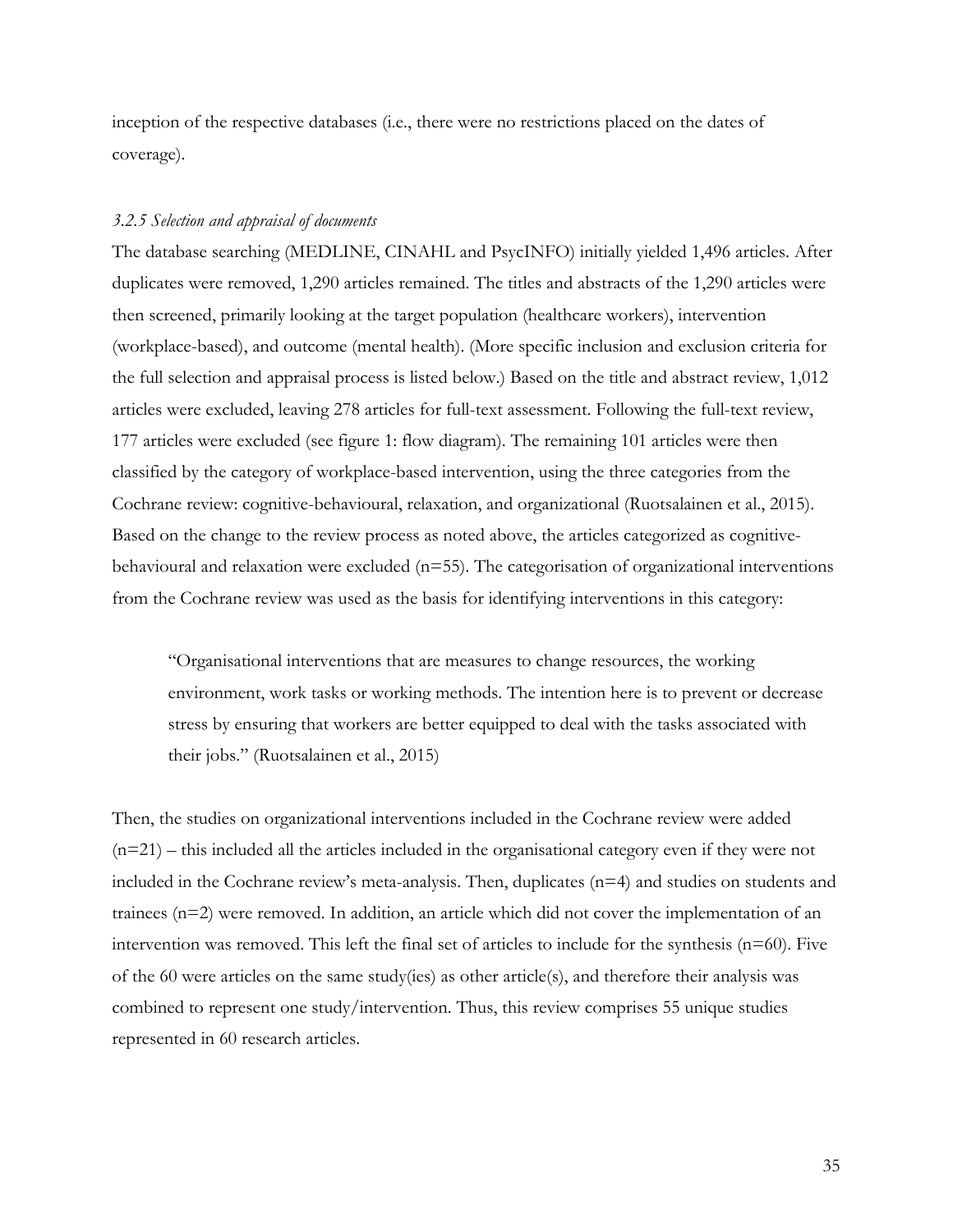The specific inclusion and exclusion criteria used for the selection of articles is summarized in the following table.

| Study<br>Characteristic | <b>Inclusion Criteria</b>                                                                                                                                                                                                                | <b>Exclusion Criteria</b>                                                                                                                                                                                                                                                                                                                                                                                                                                                                                                                                                                                                                         |
|-------------------------|------------------------------------------------------------------------------------------------------------------------------------------------------------------------------------------------------------------------------------------|---------------------------------------------------------------------------------------------------------------------------------------------------------------------------------------------------------------------------------------------------------------------------------------------------------------------------------------------------------------------------------------------------------------------------------------------------------------------------------------------------------------------------------------------------------------------------------------------------------------------------------------------------|
| Population              | Healthcare workers (e.g.,<br>٠<br>physicians, nurses, allied health<br>professionals, etc.)                                                                                                                                              | Medical or other health<br>$\bullet$<br>professional students or trainees<br>(e.g., medical residents)<br>Patients<br>٠<br>Family caregivers<br>Veterinarians                                                                                                                                                                                                                                                                                                                                                                                                                                                                                     |
| Intervention            | To promote mental health, defined<br>broadly as both presence/absence<br>of mental illness such as stress or<br>anxiety, as well as positive<br>concepts of mental health such as<br>quality of life and life and/or job<br>satisfaction | Studies on healthcare workers'<br>$\bullet$<br>perceptions of interventions<br>and/or programs generally (i.e., no<br>specific intervention implemented)<br>Interventions to reduce factors that<br>٠<br>may impact mental health such as<br>workplace violence or bullying<br>Interventions to reduce substance<br>$\bullet$<br>use<br>Interventions to reduce mental<br>٠<br>health-related stigma<br>Evaluation of return to work<br>٠<br>programs<br>Tertiary interventions (e.g., clinical<br>٠<br>treatment of depression or other<br>mental health condition; return to<br>work programs for employees on<br>sick leave due to depression) |
| Context                 | Interventions delivered in the<br>workplace at the organizational<br>level                                                                                                                                                               | Interventions delivered outside the<br>workplace                                                                                                                                                                                                                                                                                                                                                                                                                                                                                                                                                                                                  |

**Table 1.** Summary of inclusion and exclusion criteria.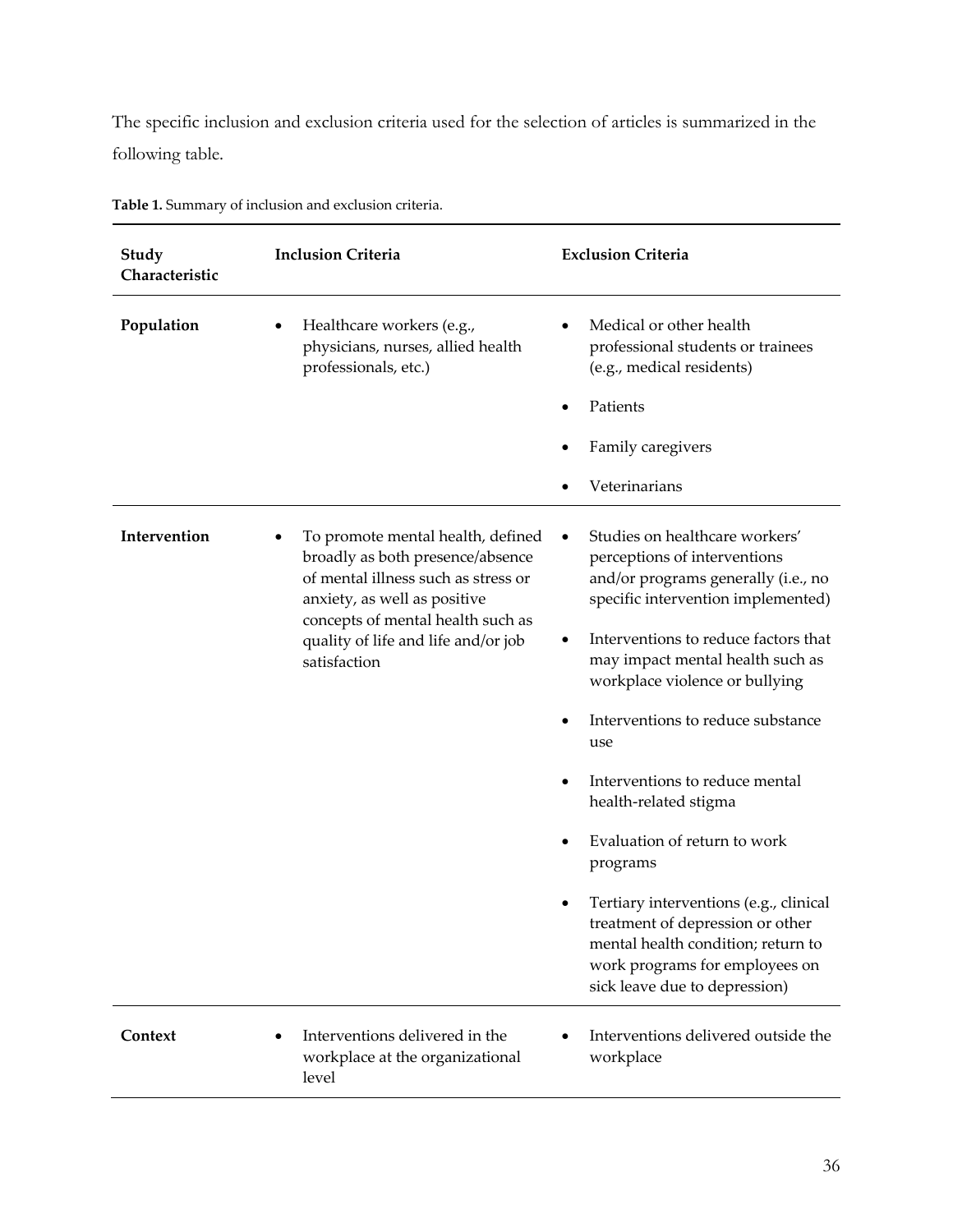| Outcome             | At least one measure of mental<br>health (illness or wellness)                                                                                                                                                                                                  | Studies with measures of work<br>environment factors only (e.g.,<br>communication and collaboration<br>among employees)        |
|---------------------|-----------------------------------------------------------------------------------------------------------------------------------------------------------------------------------------------------------------------------------------------------------------|--------------------------------------------------------------------------------------------------------------------------------|
| <b>Study Design</b> | Longitudinal observational study<br>designs, including retrospective<br>and prospective studies<br>Experimental study designs,<br>including randomized control<br>trials and cluster randomized<br>control trials<br>Qualitative study designs<br>Pilot studies | Models (theoretical or statistical)<br>on ways to improve mental health                                                        |
| Publication         | Published in a peer-reviewed<br>journal<br>Published since database inception<br>(i.e., no minimum publication<br>date)                                                                                                                                         | Reviews, study protocols,<br>editorials, letters to the editor,<br>commentaries, theses or<br>dissertations<br>Grey literature |

# *3.2.6 Data extraction*

The information extracted from the articles includes general demographics and characteristics of each study and its participants, a summary of each study using a realist framework, and a summary of the methods of each study. General demographic and characteristic information extracted from the studies were: country where the study took place; type of healthcare worker (nurse, physician, etc.); type of healthcare workplace (hospital, residential care facility, etc.); and, type of specialized care, if applicable (e.g., intensive care unit, emergency medicine, etc.). These characteristics were selected to provide a summary of the locations and participants who have been included in studies to date, as well as to provide a background overview on the contexts for the studies.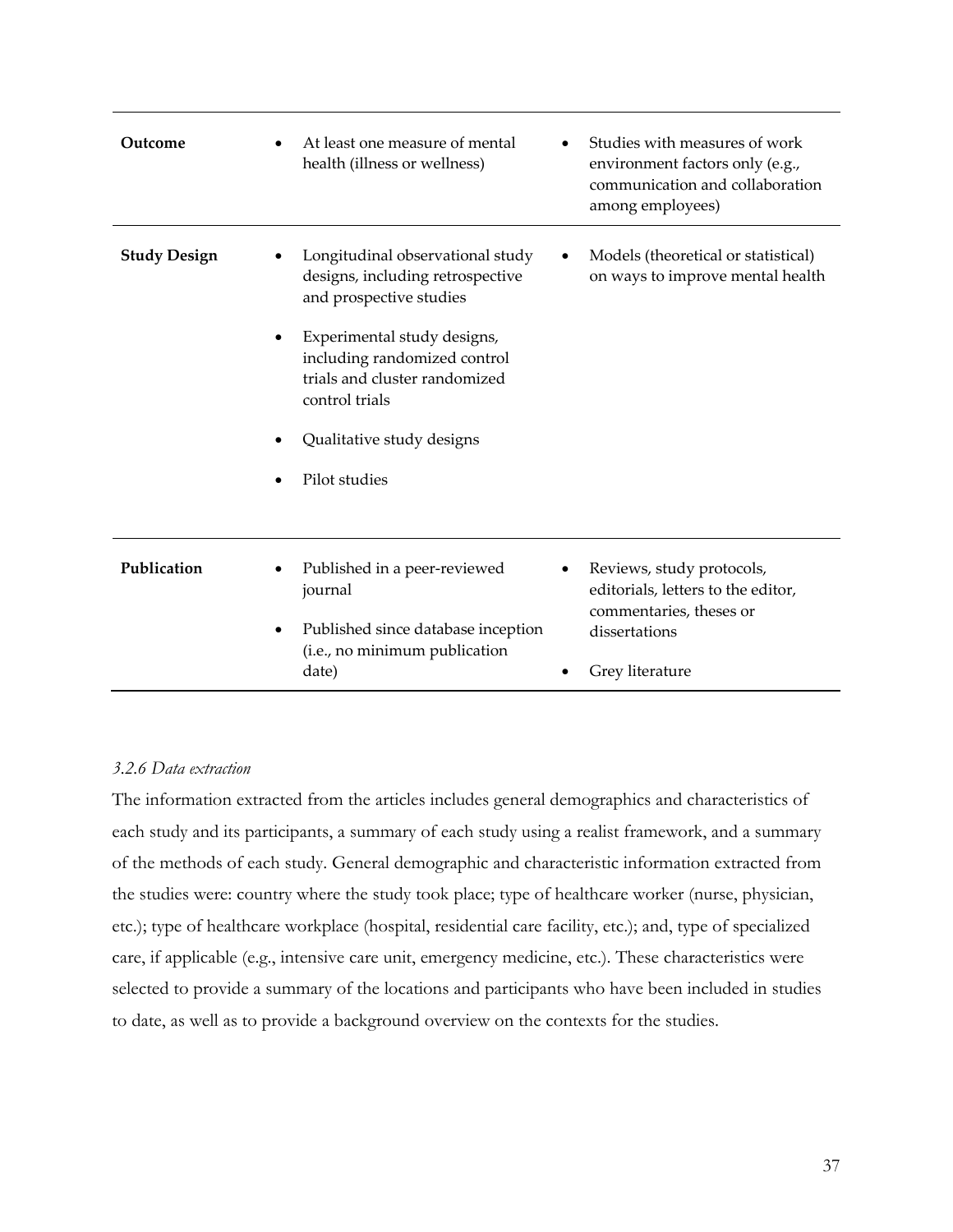The summary of each study using a realist framework comprised a brief description of the context including why and how the intervention occurred; a brief description of the underlying mechanism for how the intervention was intended to work; and, a brief description of the outcome. These were selected to facilitate the analysis and synthesis of the studies using the realist framework of contextmechanism-outcome.

The summary of the methods of each study comprised a brief description of the intervention itself; the type of study design; length of the follow-up period, if applicable; the construct/measure(s) of mental health used in the study; and, whether or not there was an improvement in the construct/measure(s) of mental health. These were selected to provide a summary of the research methods used and to compare the types of interventions studied and methods used. The wide range of mental health outcome constructs/measures used in the selected studies – intentionally included to encompass a broad definition of mental health and wellness – precluded the extraction of quantitative measures of outcomes.

Lastly, any other findings and/or relevant notes that the reviewer thought were significant for the purposes of this realist review were noted, in particular findings and observations related to the realist framework of context-mechanism-outcome.

#### *3.2.7 Analysis and synthesis processes*

The analysis and synthesis followed an iterative process. The articles were read and reviewed by the primary reviewer during which time the general demographics and characteristics of each study (as listed above; location of study, type of healthcare workers, type of work environments, etc.) were documented and summarized across the selection of studies (see Document Characteristics below). The three elements of the realist framework (context, mechanism, outcome) as well as a brief description of the intervention were extracted from each of the articles by the primary reviewer in note form. For the context, the impetus for the intervention and/or a brief description of the initial state of the workplace was noted if available in the article (e.g., hospital restructuring, high absenteeism, promising initial evidence, etc.). Contextual factors that were mentioned to have aided, hindered, or otherwise influenced the intervention were also noted. For the mechanism, the underlying strategy, theory and/or functionality of the intervention was noted (e.g., reducing work hours, enhancing work-related skills, etc.).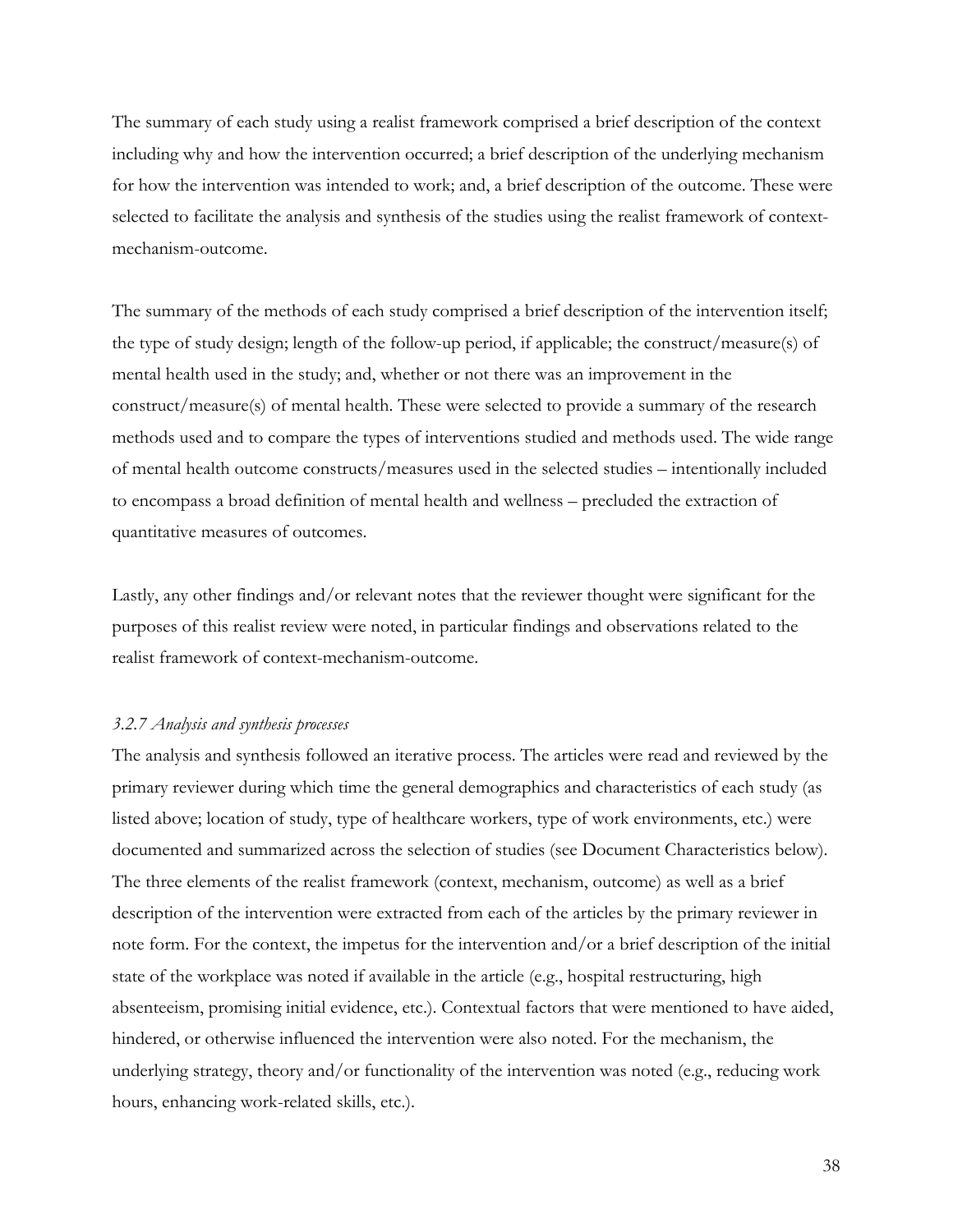In order to facilitate summaries and comparisons across studies, the mechanisms were then also categorized into the following types, developed based on the common themes found in the collection of studies: skills and knowledge development, leadership development, communication and team building, stress management, or workload and time management. If the intervention comprised more than one type of mechanism, it was categorized as "mixed." This was done to facilitate synthesis across the variety of interventions in the selected studies.

A second review of the articles was then done to extract the following information from each study: study design, length of follow-up period (if applicable), and measure(s) of mental health. During the second review, the reviewer also reviewed the information and notes from the first review.

The elements of the realist framework from the articles were then analyzed thematically, with a focus on process-related factors across the studies. The diversity of both mental health constructs and types of interventions precluded the direct comparison or evaluation of interventions amongst one another, therefore the focus was placed on a thematic analysis related to the process of developing and implementing workplace-based interventions to promote mental health among healthcare workers.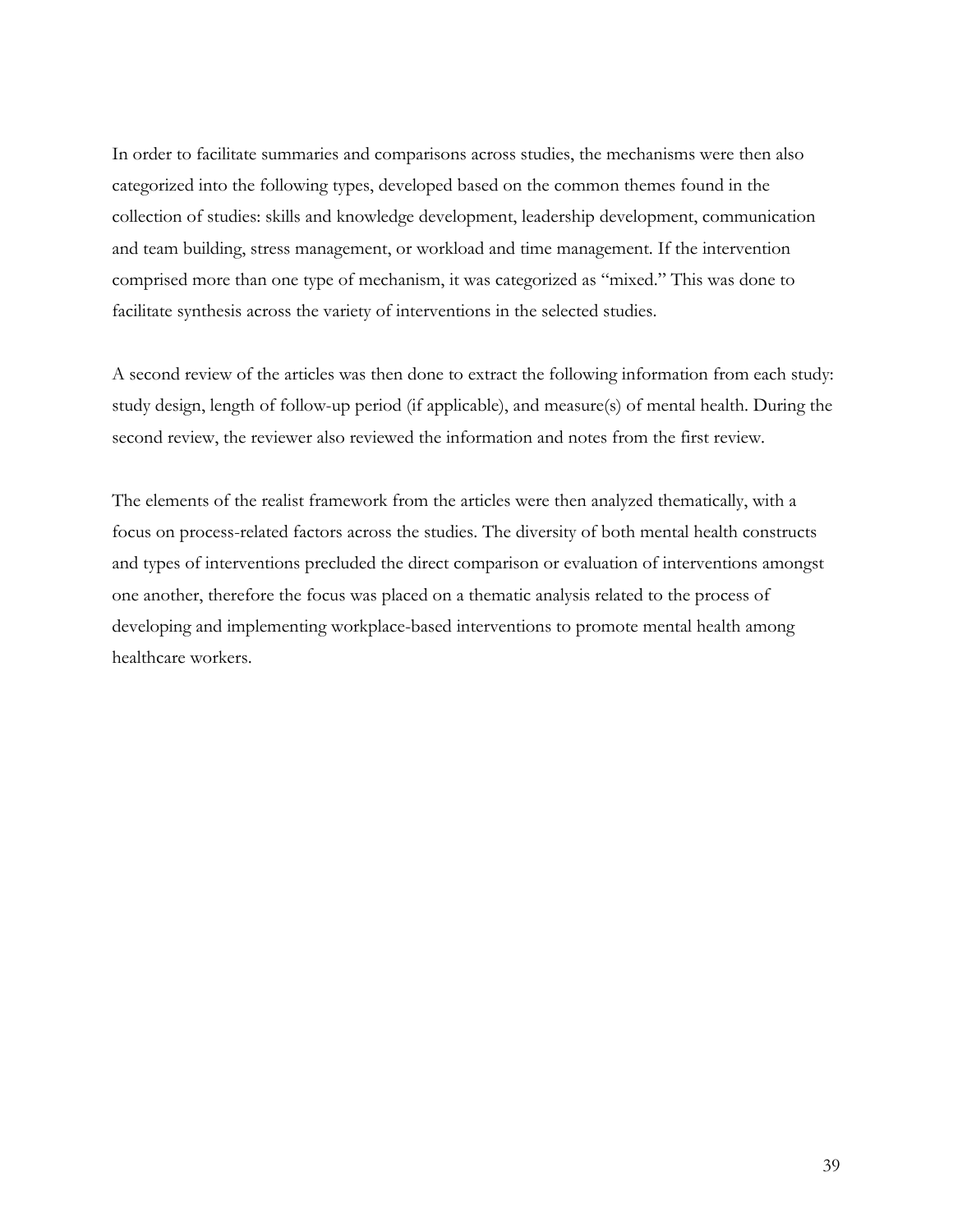# **3.3 Results**

#### *3.3.1 Document flow diagram*



Figure 1. Flow diagram of search and selection process.

# *3.3.2 Document characteristics*

The studies are primarily from Western countries and were published in the past decade. Most of the studies (n=51) were from high-income countries with the remaining four studies from upper middle-income countries, as categorized by the World Bank ("World Bank Country and Lending Groups – World Bank Data Help Desk," 2019). The continent most represented in the studies was Europe (n=22), followed by North America (n=21), Asia (n=6), and Oceania (n=5). Only one study was from Africa. Half of the studies (n=32) were published from 2010 onwards. The earliest study was published in 1993.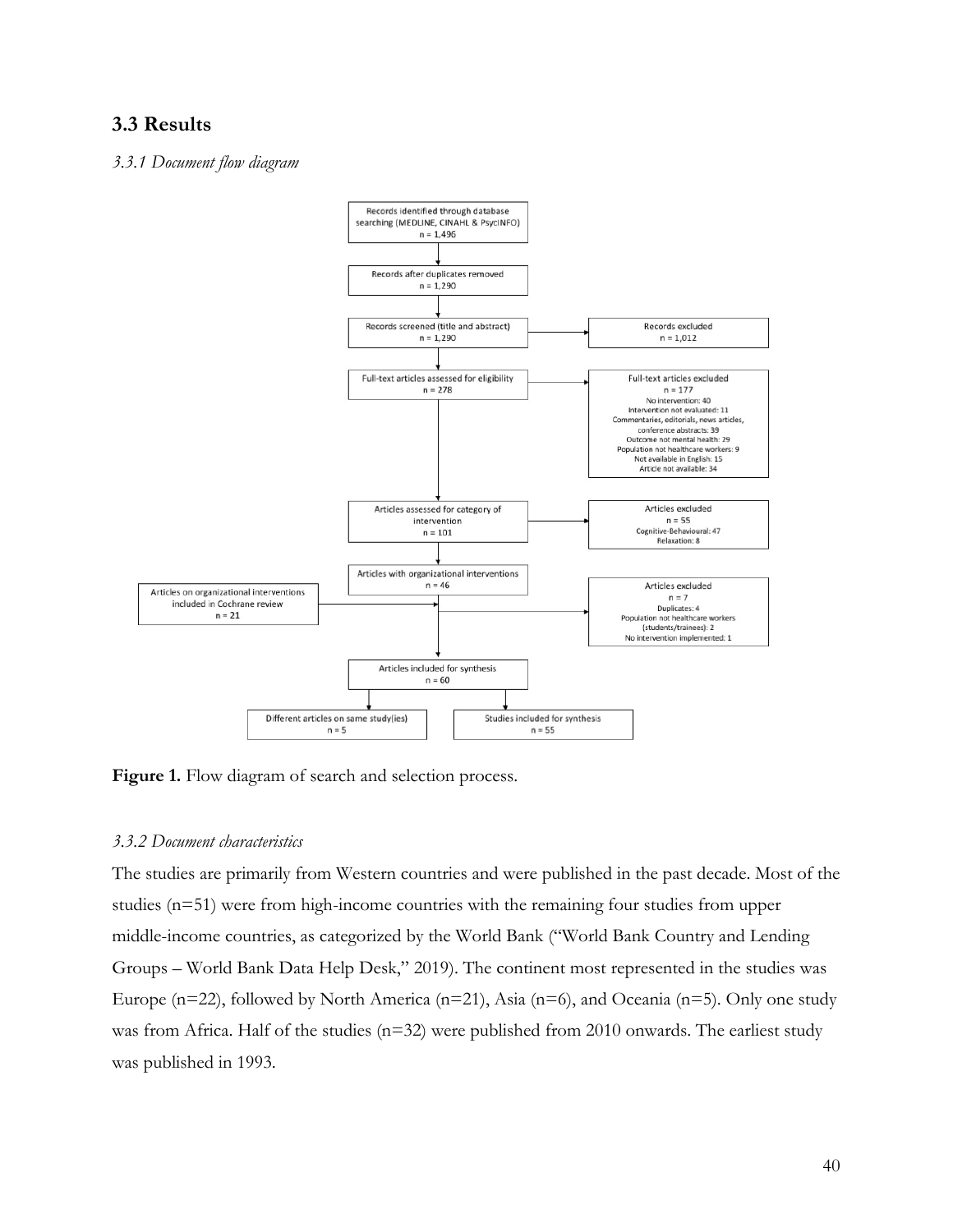Most of the studies targeted one type of healthcare worker, with the most common being nursing staff. Of the studies targeting one particular type of healthcare worker, nurses and nursing staff was the most common type of healthcare worker  $(n=25)$  followed by physicians  $(n=5)$ . Twenty-one studies included a more than one type of healthcare worker, such as nurses, midwives, physicians, administrative staff, and/or managerial staff.

More than half of the studies  $(n=32)$  emphasized the unique characteristics of certain healthcare work environments such as residential care facilities and intensive care units, noting the particular demands and emotionally-charged nature of the work environments, for example. Of the studies explicitly focusing on a particular type of healthcare service, the most common was elder and/or adult residential care (n=11) followed by intensive care (n=6), mental health/psychiatric care (n=5), oncology (n=4), and emergency medicine (n=2).

A variety of designs were used in the included studies. The most common study design was quasiexperimental (n=17) followed by a randomized trial – either a cluster randomised trial or an individual randomised trial ( $n=15$ ). Other methods used were longitudinal surveys ( $n=11$ ), mixed methods ( $n=4$ ), cross-sectional surveys ( $n=4$ ), and qualitative methods ( $n=4$ ). Of the four mixed methods studies, two comprised longitudinal surveys and focus groups, one used a retrospective pre/post survey and interviews, and one used longitudinal and qualitative surveys. The four qualitative studies all used interviews, with one of the four also using a collective case study method in addition to interviews.

Among the quasi-experimental studies, randomized trials, longitudinal studies, and the three mixed method studies with a longitudinal component  $(n=46)$ , the duration of follow-up time ranged from 20 days to 10 years. Eight studies had a follow-up time of less than 6 months, 14 studies had between 6-10 months, and nineteen studies had between 12-24 months. There was one study each with the follow-up times of 3 years, 4 years, 7 years, and 10 years. One study did not indicate the duration of its follow-up time.

There were a variety of constructs of mental health and happiness used in the studies, with most studies ( $n=41$ ) using more than one construct. The most common construct was burnout ( $n=27$ ), followed by stress  $(n=19)$  and job or work satisfaction  $(n=14)$ . Other constructs used in the studies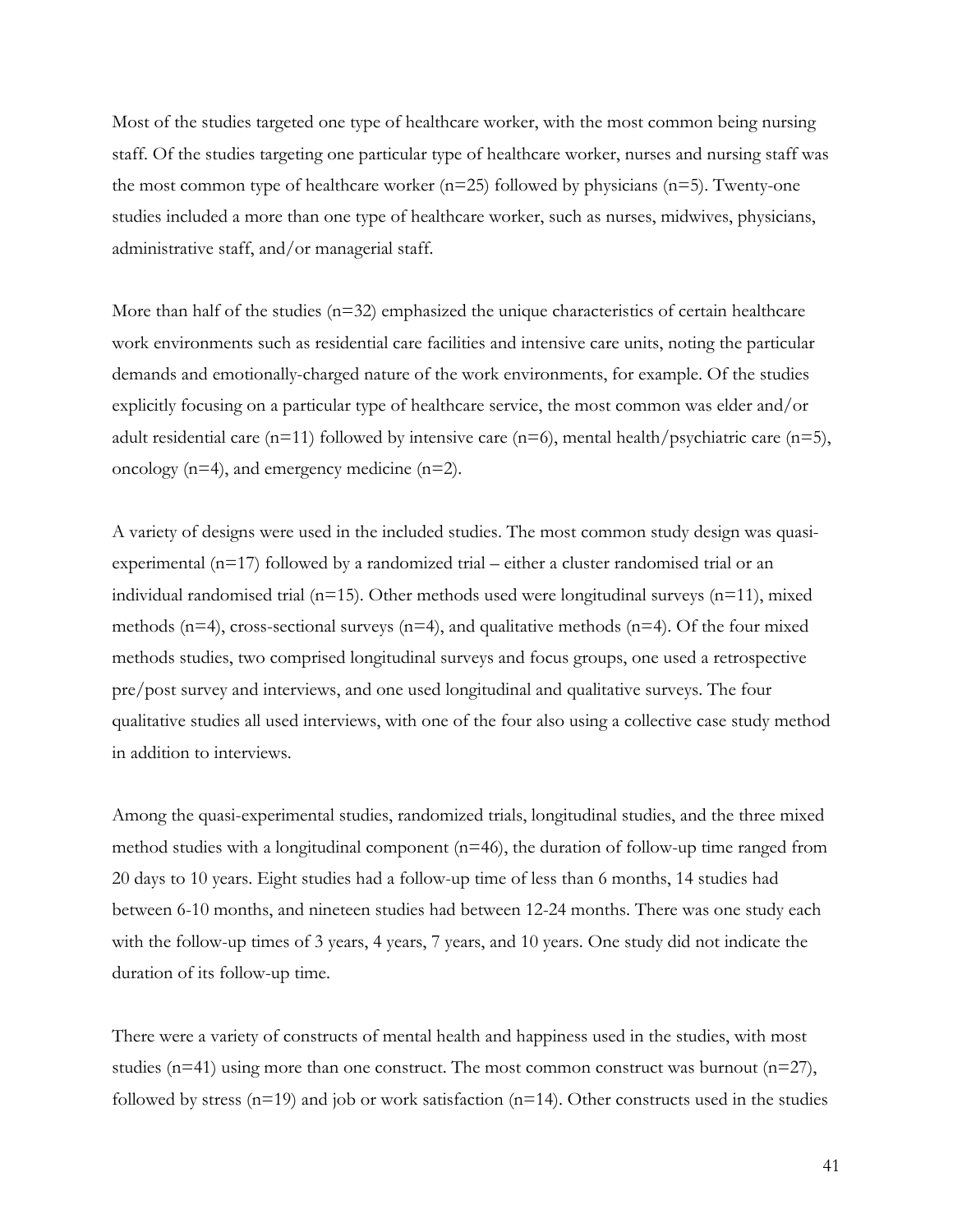include distress ( $n=6$ ), depression ( $n=4$ ), psychosocial work environment ( $n=3$ ), psychological wellbeing  $(n=2)$ , anxiety  $(n=2)$ , psychosomatic symptoms  $(n=2)$ , affect  $(n=1)$ , and resilience  $(n=1)$ , among others.

The types of interventions most commonly used were skills and knowledge development  $(n=13)$ followed by communication and team building  $(n=10)$ , workload and time management  $(n=9)$ , stress management  $(n=7)$ , and leadership development  $(n=3)$ . Thirteen studies used mixed types of interventions (according to this categorization of mechanisms).

Twenty-five studies found an improvement in their measure of mental health. Seventeen found a insignificant or partial improvement, including an improvement on only one dimension of a scale, for example. Three studies found an improvement in the short term but it was not sustained in the long term. Ten studies found no improvement or a decline in their measure of mental health.

#### *3.3.3 Main findings*

The following section outlines several themes relevant to a realist framework that emerged from the analysis and synthesis of the articles included in this review.

**Stakeholder engagement and support:** The importance of and necessity for stakeholder engagement was highlighted repeatedly in multiple studies. For example, in their process evaluation (Uchiyama et al., 2013) found that continuously engaging with key people such as unit leads was necessary for the intervention's successful implementation. Another study highlighted potential issues arising from conflicting levels of support from different levels of the organization. In this case, the study was supported by the hospital administration who compensated the nurses for participation; however, it was not supported by all the unit-level managers who effectively barred participation through how they scheduled their staff (Günüşen & Üstün, 2010). This includes engagement and support across all levels of the organization, from management to frontline workers. In the introduction of a new telemedicine service, Romig et al recognized that positive staff perceptions to the new technology would be key to its successful implementation so they showed the staff the benefits at the outset to help ensure uptake and usage of the technology (Romig, Latif, Gill, Pronovost, & Sapirstein, 2012).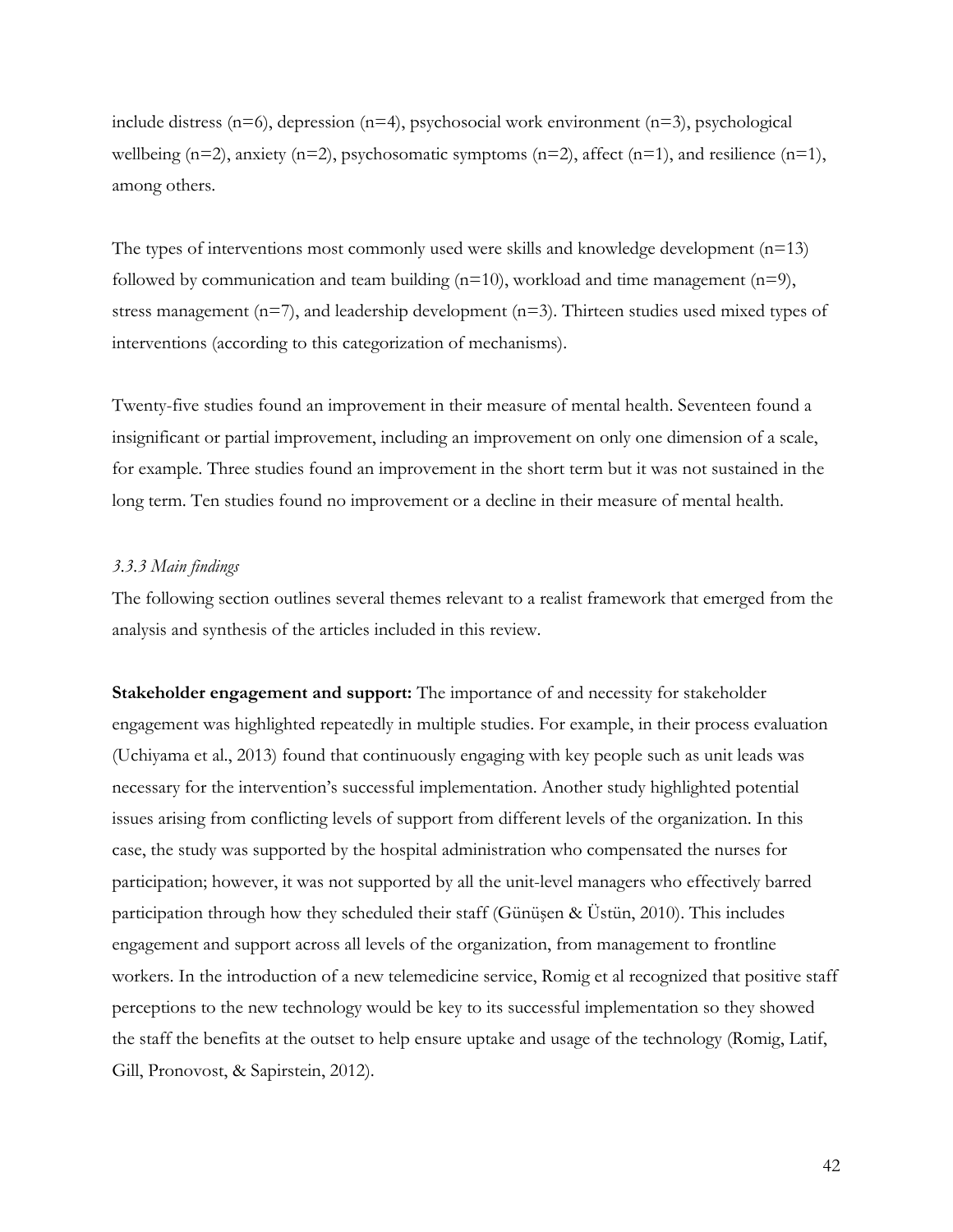**Approaches to developing interventions:** Common approaches to identify which workplace factors to target in the interventions included initial engagement with the healthcare workers (e.g., initial baseline study to find context-specific factors affecting mental health), building on promising earlier research (e.g., following a pilot study), and/or based on a theory of mental health in the workplace. Some of the studies explicitly included the theoretical foundation of their intervention, either in combination with local needs or as the sole basis for a particular intervention target. For example, (R Bourbonnais et al., 2006; Renee Bourbonnais, Brisson, & Vezina, 2011) targeted four theory-grounded psychosocial job factors: psychological demands, decision latitude, social support and effort-reward imbalance, while Canadian research on improving civility in the work environment was based on the theoretical model of interpersonal relationships at work (Gilin Oore et al., 2010; MP et al., 2012, 2011).

**Managing expectations:** A few studies noted challenges and implications related to managing expectations around workplace mental health promotion activities. For example, Uchiyama 2013 noted the lack of improvement in measures of psychosocial work environment could be due to the higher expectations that some employees had based on the issues they were facing in the workplace – for instance, employees facing issues of workload and compensation may not have felt that interventions addressing team meeting scheduling and communication met their expectations for workplace improvements. Ultimately, managing expectations could make the difference between a successful and unsuccessful implementation. For example, Aust et al. identified the mismatch between employees' expectations and program delivery as one of the reasons why the intervention "failed" (the psychosocial work environment at the hospital worsened by their measurement after the intervention) (Aust, Rugulies, Finken, & Jensen, 2010). Conversely, elevated expectations for the interventions could have the opposite effect – inflating the true benefits of the mental health promotion activities based on employees' positive expectations and hope for the change. For example, Bryan et al. found that the nurses' "excitement for change" likely contributed to the observed short-term increase followed by a subsequent decrease in job satisfaction (Bryan, Hitchings, Fox, Kinneman, & Young, 1998).

**Complexity of evaluating organizational-level interventions:** A theme that emerged from the studies was the complexity of evaluating organizational-level interventions, in particular due to factors external to the study which can impact the outcome. For example, (BURNS, 1998) found no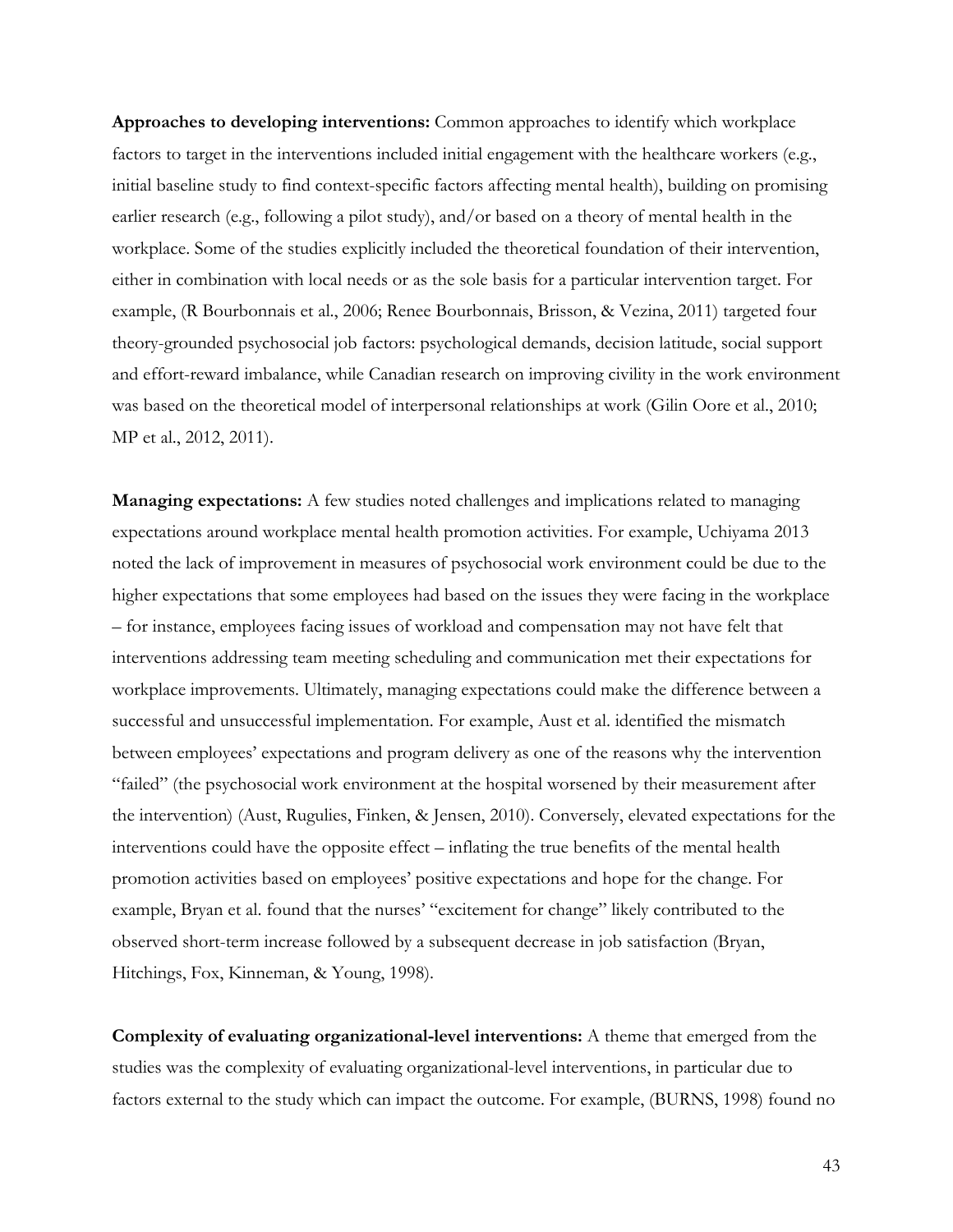change in psychological distress among the intervention group, however there were organizational and managerial changes which happened to occur at the same time as the study. The control group increased in psychological distress during that time, suggesting that the intervention was successfully able to mitigate the distress caused by the organizational changes, although purely from the results of the study, this would not necessarily have been apparent.

**Process vs. Mechanism:** Several studies addressed the challenge of distinguishing between the process of developing, introducing and/or implementing an intervention and its impact on the mental wellbeing of employees, as opposed to the impact of the actual intervention on mental wellbeing. For instance, Bunce et al. also measured process variables and concluded that the process did in fact affect the outcome; indeed, the improvements in occupational stress following an interactive training program regressed to their initial levels one year later, also suggesting the immediate improvements were based on the process of engaging in the training program rather than the skill and knowledge garnered from the program (Bunce & MA, 1996). Two considerations for future intervention development could be derived from this matter of process and mechanism. First, process matters. If the process itself could impact and influence the outcome, then it is important to be intentional and selective with the process. Second, if the process impacts the outcome, this could affect the longevity and subsequent measures of success of an intervention among a workforce.

**Sustainability and longevity of interventions:** Only two studies evaluated longer-term effects of policy changes: one from California found that new legislation on minimum staffing levels for licensed nurses in hospitals increased job satisfaction (Spetz, 2008), and one from Germany found that a policy limiting hospital physicians' weekly working time led to no improvement in physicians' mental health after ten years (Richter, Kostova, Baur, & Wegner, 2014). Most studies evaluated the effect of a discrete initiative which begs the question of the sustainability and longevity of the effects following the completion of the study. As an exception, (Jeon et al., 2015) noted that a facilitator was employed by the organization to continue the program following the close of the study. Three studies in particular found a short-term improvement following the intervention which was not sustained in the long term (Bryan et al., 1998; Bunce & MA, 1996; Günüşen & Üstün, 2010).

**Broad definition of mental health:** Although the most commonly-used measure of mental health was burnout (see Document Characteristics above), there was a variety of constructs used in the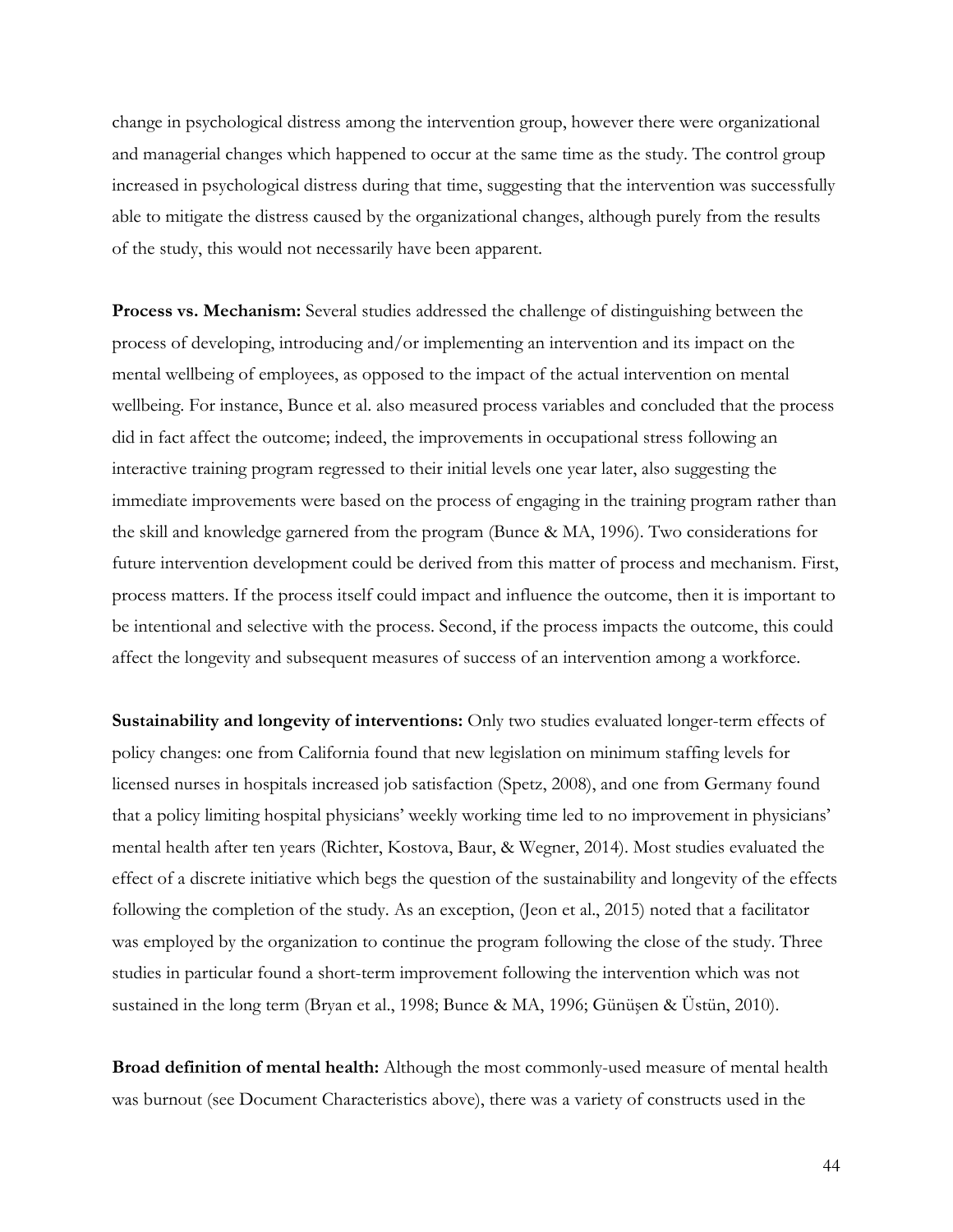studies including stress, work satisfaction, distress, depression, psychosocial work environment, psychological wellbeing, anxiety, psychosomatic symptoms, affect, and resilience. Even among the studies using burnout, many discussed differences in the three dimensions of emotional exhaustion, depersonalization, and personal accomplishment (Lee & Ashforth, 1990). The multitude of constructs both reinforces the multifaceted nature of mental health in the workplace as well as advances the conceptualisation of mental health beyond merely the presence or absence of mental disorders to also include more wholistic measures of wellbeing and happiness.

# **3.4 Discussion**

#### *3.4.1 Summary of findings*

The following discussion highlights four themes derived from this realist review of 55 studies represented in 60 articles. The themes are relevant to the development, implementation and evaluation of workplace-based interventions promoting mental health among healthcare workers. The diversity of interventions as well as the diversity of mental health constructs included in this review precludes the explicit recommendation or comparison of specific interventions. As such and in line with the realist synthesis approach, the focus of this discussion is on contextual factors that influenced how the mechanism generated the outcome (Wong et al., 2013).

The underlying individual need, organizational impetus, and/or theoretical basis for why the intervention was developed and implemented were frequently mentioned, highlighting the importance of not only basing the intervention design on an underlying foundation, but also in achieving consistency with its development, design and evaluation. This includes aligning the underlying reason, strategy and/or theory with the structure and content of the intervention itself, as well as with its evaluation including the mental health constructs used in the evaluation – achieving consistency with the needs of the population, the design of the intervention, and its evaluation. Although seemingly intuitive, this can become disconnected in targeting upstream organizationallevel factors while looking to affect change in individuals' mental health.

The second theme is the importance of comprehensive engagement of employees across the organization and throughout the duration of the intervention, including throughout the development and implementation processes. Engagement of employees across the organization was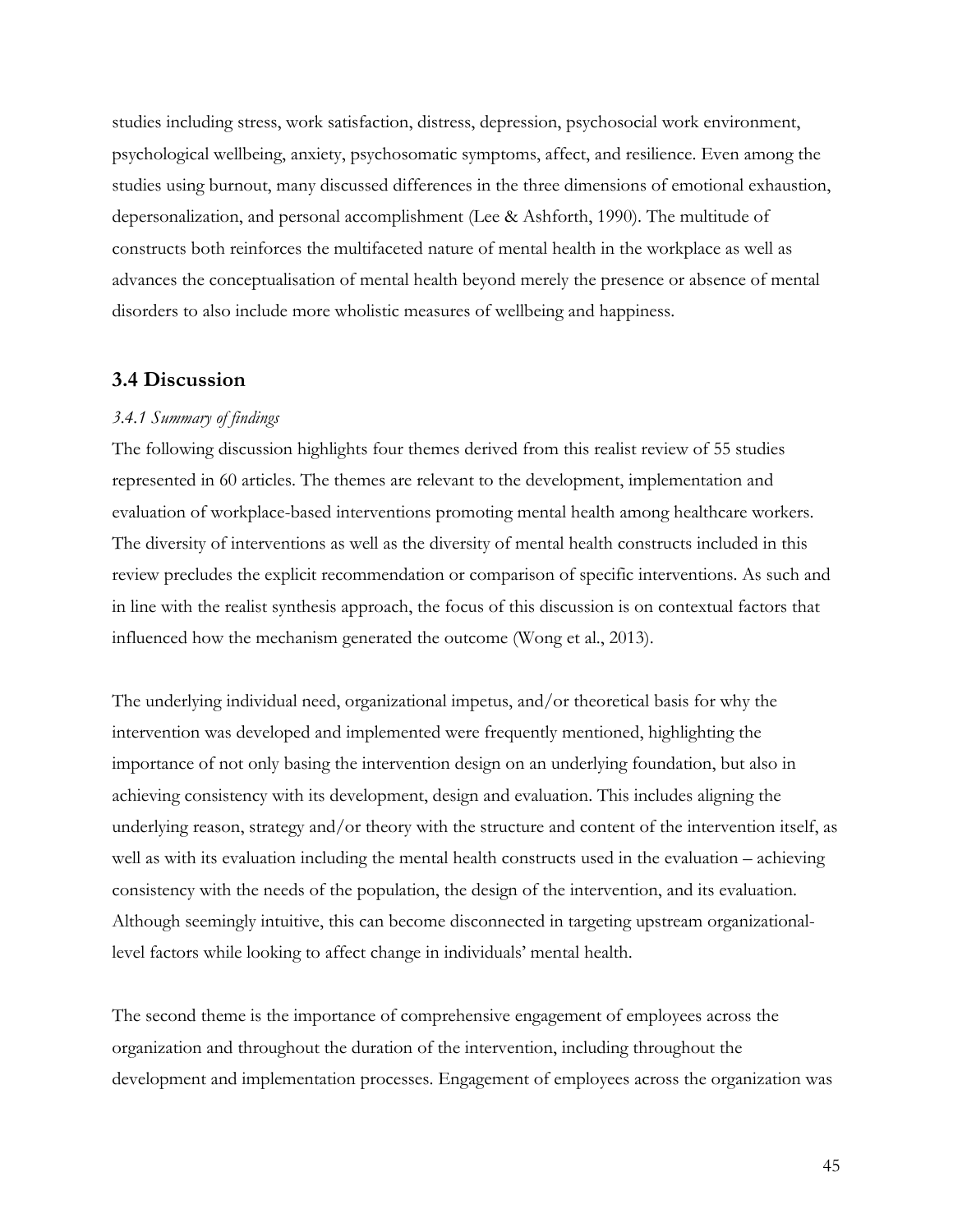frequently mentioned in the studies; and, conversely, a lack of engagement from employees or a certain group of employees was often cited as a reason why an intervention did not succeed or did not achieve the outcome anticipated. Several studies used participatory approaches in the development and/or implementation of the intervention, although it is difficult to discern from this review the effects of moving to deeper levels of engagement through participatory approaches (i.e., from basic levels of engagement through consultation and communication to more full-fledged participatory approaches). The theme of engagement also highlights the importance of providing employees with the time and capacity to participate, which may involve ensuring management support to allow employees to participate as the lack thereof could hinder the outcome of the intervention. Lastly, meaningful and repeated engagement can also help to manage expectations for the project so as to avoid the potential negative effects of unmet or mismatched expectations.

Third, the complexities of both mental health in the workplace and the implementation and evaluation of workplace-based interventions are essential considerations. There are many factors at the individual, organizational and societal levels that affect mental health in the workplace, making it difficult to select a particular target on which to act while also making it difficult to evaluate the effect of a specific change. This includes broader factors that may enhance, negate or influence the effect or potential effect of an intervention, such as organizational changes that occur at the same time as the intervention. Indeed, several studies mentioned unrelated organizational changes that occurred at the same time as the intervention such as restructuring or layoffs that subsequently diminished or negated the effects of the intervention. The consideration of complexity also includes diversity within groups of workers with different needs, challenges and factors that are contributing to their mental health at any given time and therefore the difficulty in identifying and implementing an intervention that will work for a group of employees. This highlights the importance of process as part of the mechanism for change as it is inextricably linked. This common theme was reflected in the complexity of factors at both the organizational and individual levels that contribute to mental health, as well as the complexity of work environments and their workers.

The fourth theme is the sustainability and longevity of both the intervention and the effect on employees' mental health. For example, the three studies which specifically found a short-term improvement in workers' mental health but no long-term improvement, reflect the idea that a shortterm initiative can improve mental health in the short term through an "excitement of change"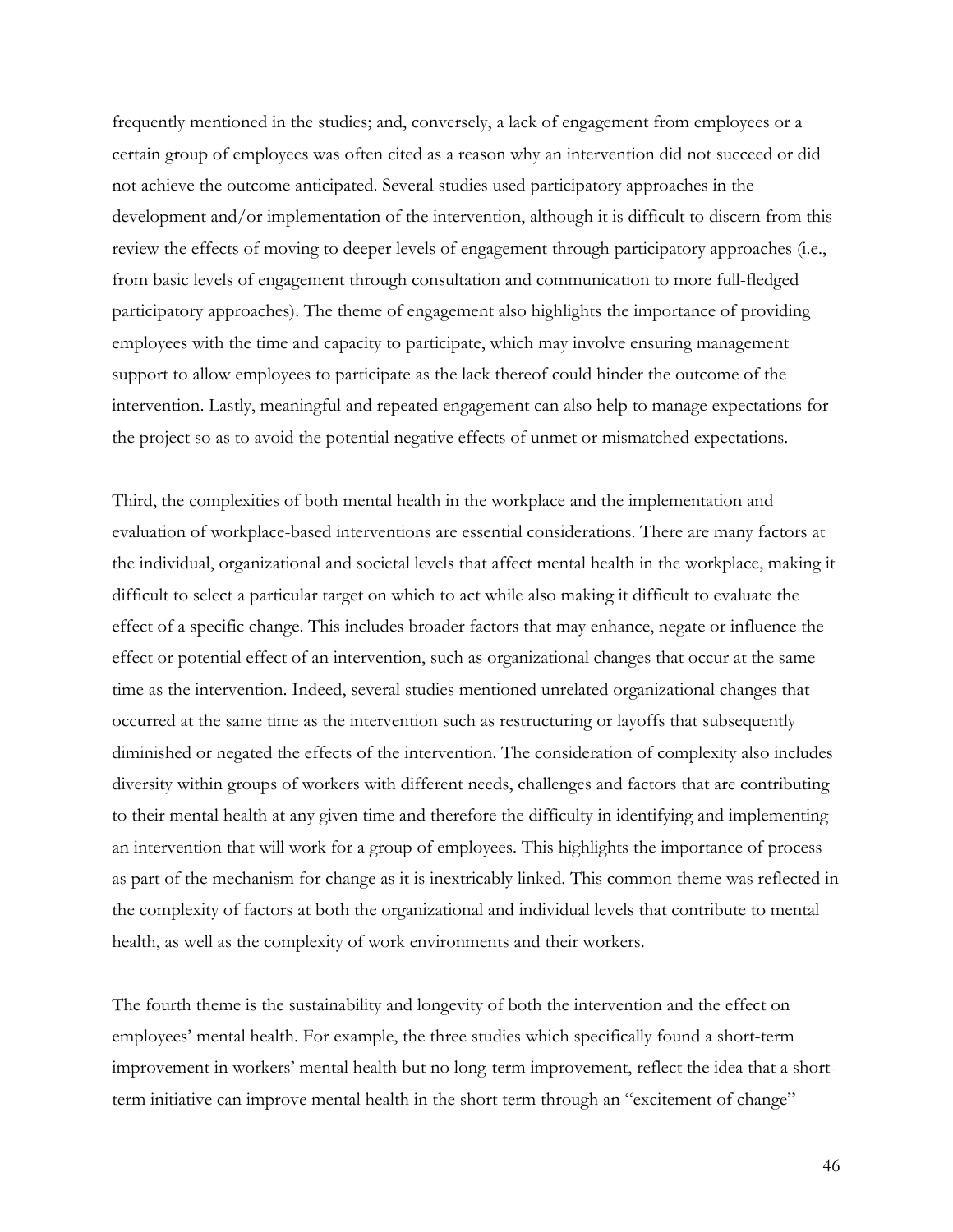effect while resources and attention are focused on the initiative in the short term (Bryan et al., 1998). Or, the implementation of the intervention during a discrete time interval may not provide sufficient exposure for the employees to the intervention. In addition, the improvement may not be sustainable once the intervention ends. Another related consideration is who is responsible for the continued implementation of the intervention. For example, is it the workers' continued responsibility to enact what had been introduced through a group-based training and support intervention offered by the organization.

#### *3.4.2 Strengths, limitations and future research directions*

A strength of this review was the broad inclusion criteria for healthcare workers, including nurses, midwives, physicians, social workers, aged care staff, and support staff. With the increasing move towards interdisciplinary and team-based healthcare, it is important to have a diverse set of healthcare workers represented in research, while acknowledging the unique challenges and opportunities presented in each discipline.

A major limitation of the review is the lack of generalisability due to the variety of mental health constructs included. The variety of mental health constructs were intentionally included in the review to encompass a broad spectrum of "mental health" and not solely the absence or presence of a mental illness or condition. However, due to the range of outcomes and measures included in the review, it is difficult to make direct comparisons across studies.

This review highlights the need for research in this area from LMICs, in particular from African countries. With increasing demands for health human resources in LMICs, there is need for evidence on how best to support the mental health of healthcare workers in these countries.

This review also highlights the need for robust definitions and approaches to mental health in the workplace, extending beyond the traditional focus on the absence of negative mental health to more broadly encompass constructs of mental wellbeing and happiness.

#### *3.4.3 Comparison with existing literature*

The 2015 Cochrane systematic review on preventing occupational stress in healthcare workers concludes that there is low-quality evidence that changing work schedules reduces stress while other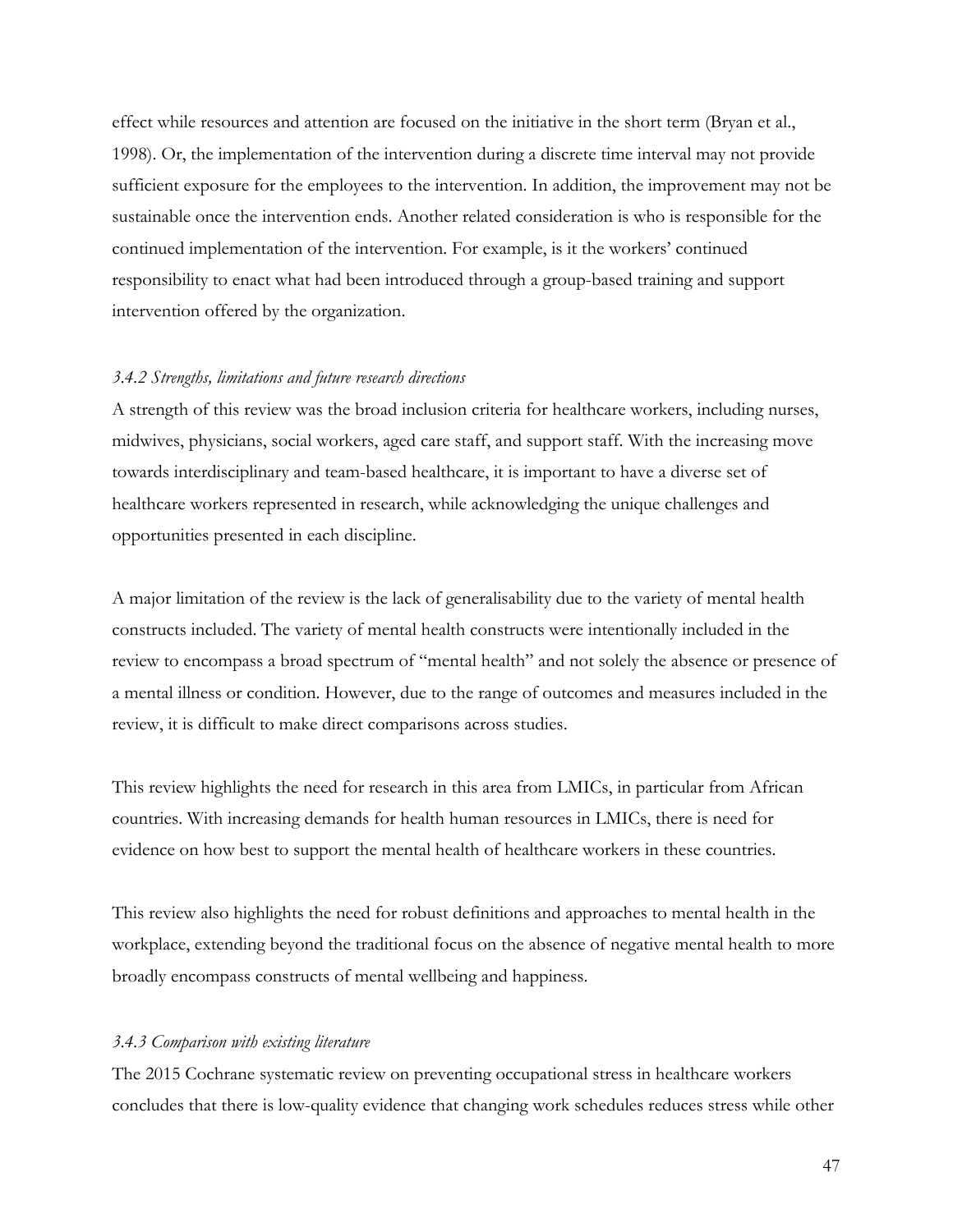organizational-level interventions lead to minimal to no changes in stress, although limited evidence adhering to their inclusion criteria was available (Ruotsalainen et al., 2015). Comparatively, this review found mixed evidence of workload and time management-related interventions affecting mental health.

#### *3.4.4 Conclusion and recommendations*

The healthcare workforce experiences high rates of mental ill health, which generates significant effects not only for the workers themselves but also on patients. However, there is limited evidence on how to promote mental health and wellbeing in the healthcare workforce. This realist review synthesizes research on organizational-level interventions to promote mental health in the healthcare workforce. The collection of studies included in this review highlight the complexity of factors – at the micro-, meso-, and macro-levels – which influence mental health and the work environment.

Recommendations for practice include approaching mental health promotion in the workplace from a continuous improvement perspective. This is due to the variety of factors influencing mental health in the workplace at any given time and the complexity of evaluating and measuring progress in this area. Recommendations for research include further research on organizational-level interventions to promote mental health. In addition, more research in low- and middle-income countries is needed. Recommendations for both research and practice include the integration and greater use of positive mental health and wellbeing constructs in the context of workers' mental health.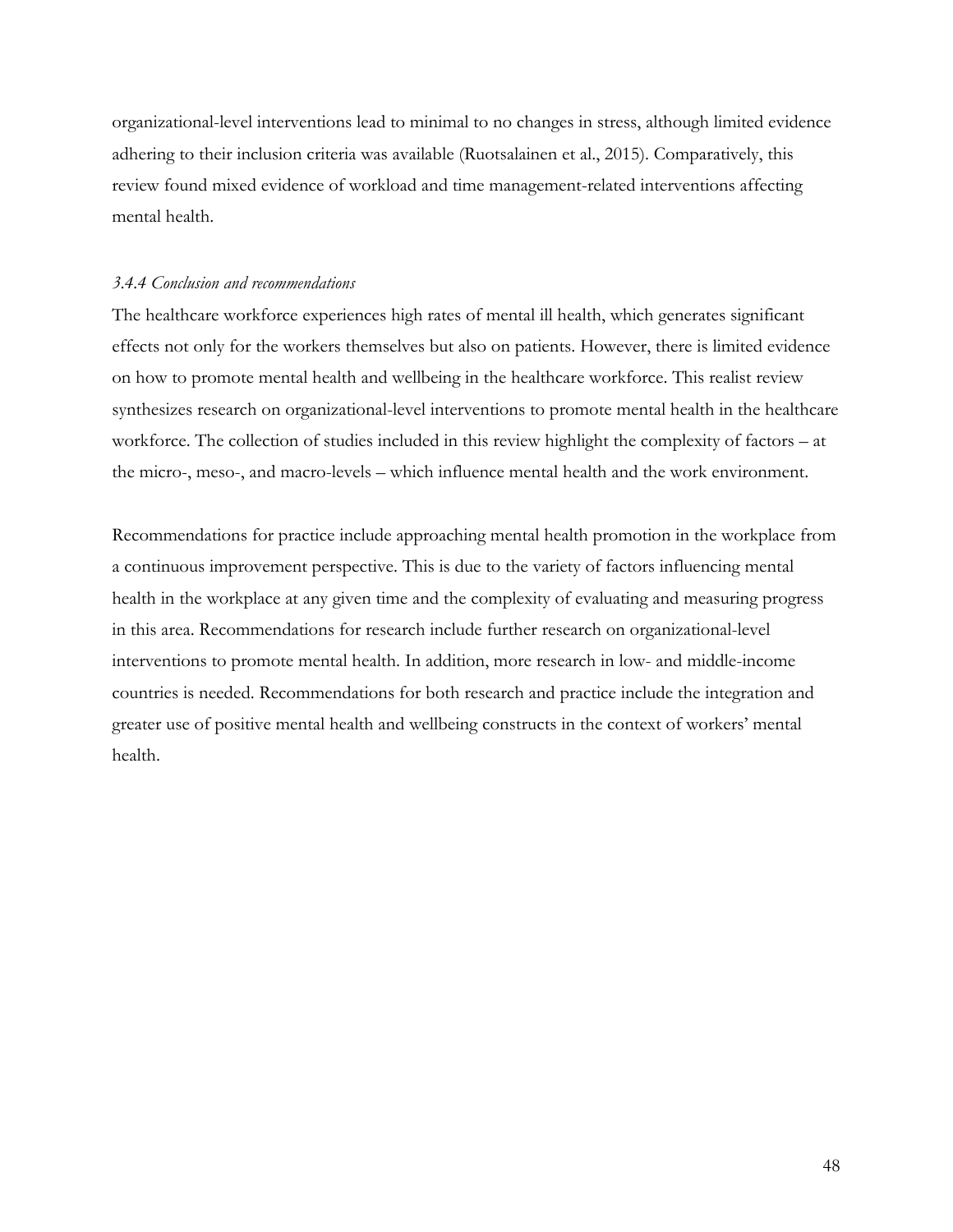# CHAPTER FOUR: PROPOSED STUDY ON THE MENTAL HEALTH AND HAPPINESS OF HEALTH WORKERS IN GAUTENG, SOUTH AFRICA

This chapter presents the plans for a proposed research study. The plans for the study were initiated in January 2018 and developed through the subsequent year. Progress on the study is now awaiting notice of decision for funding from the Canadian Institutes of Health Research (CIHR).

The plans for this research were principally developed over the course of two visits with the Canadian and South African researchers in Johannesburg, in January and May 2018, as well as by email and phone in the intervening period and beyond. The first two-week visit in January 2018 provided an opportunity for initial meetings and discussions among the research stakeholders including from the Gauteng Department of Health, NIOH, University of the Witwatersrand, and UBC. Planning and development activities during the first visit included brainstorming exercises to map the concepts of mental health and happiness as well as the various stakeholders, discussions on possible research methods including sampling and engagement strategies as well as options for survey tools, meeting with the Department's employee health and wellness committee, and developing the project management framework. This led to the development of the first study design on determining the current state of mental health and happiness among the employees of the Gauteng Department of Health, identifying workplace-based factors affecting the mental health and happiness of the workers, and gathering employees' perceptions of mental health and happiness in the workplace. Following the two-week visit in January 2018, the initial research proposal subsequently evolved into the three-phased cluster randomized controlled trial as outlined in this chapter of this thesis. The proposal for the cluster randomized controlled trial was further developed over the subsequent months including during the second one-week visit in May 2018. Planning and development activities during the second visit included meeting with members of the Gauteng Department of Health, NIOH and the University of the Witwatersrand to thoroughly discuss the research methods, survey instruments – both from conceptual and practical standpoints, and working on the ethics submission to revise based on the reviewers' feedback.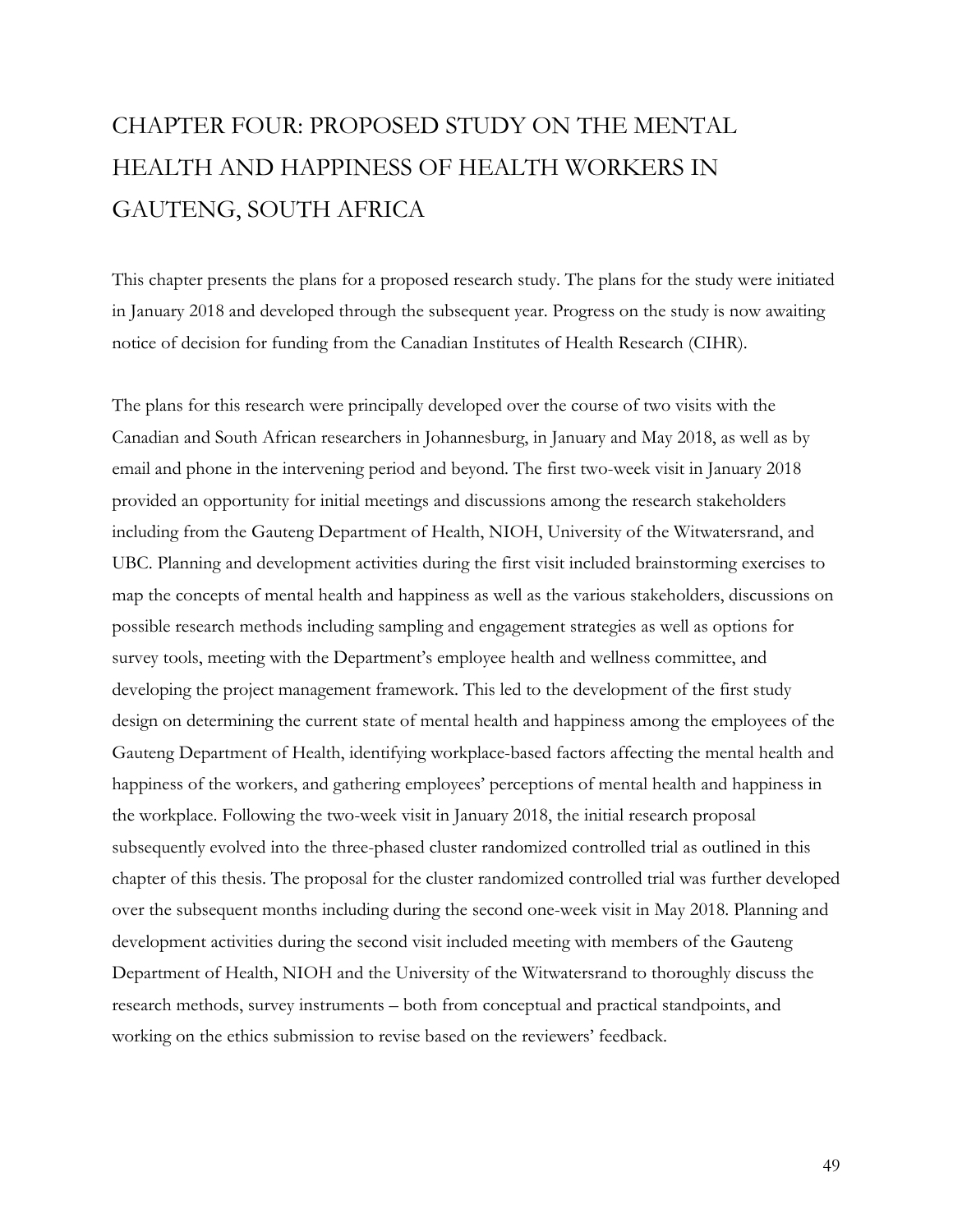# **4.1 Background and context**

#### *4.1.1 Why Gauteng, South Africa*

Gauteng is one of nine provinces in South Africa. It includes both the largest city in the country (Johannesburg) and the administrative capital (Pretoria/Tshwane).

As noted previously, the Global Health Research Program led by Drs. Annalee Yassi and Jerry Spiegel at UBC's School of Population and Public Health has longstanding partnerships with health institutions in Gauteng, including the Gauteng Department of Health and the National Institute for Occupational Health (NIOH) based in Johannesburg. The Global Health Research Program at UBC and NIOH are both World Health Organization (WHO) Occupational Health Collaborating Centres.

# *4.1.2 Life Esidimeni and how study came about*

To elaborate briefly on the introductory description, the study was initiated by the Gauteng Department of Health based on their commitment to and focus on mental health following an incident over approximately nine months in 2016 to 2017 involving more than 100 psychiatric patient fatalities (The Economist, 2018). Starting in the fall of 2015, an estimated 2,000 people were scheduled to be moved from a psychiatric care facility to their families, acute psychiatric hospitals or non-governmental organisations (NGOs) (Ornellas & Engelbrecht, 2018), although there was resistance at the time to the move from clinicians and medical practitioners (Janse van Rensburg, 2017) as well as patient advocacy groups and family members (The Economist, 2018). Tragically, many of the selected NGOs were "poorly prepared" and unlicensed facilities, including sites which failed to provide patients with enough food and water (Agence France-Presse, 2017), among other issues of neglect resulting in the deaths of more than 100 people. The tragedy garnered significant public outcry; the national health ombudsman Malegapuru Makgoba released a report in February 2017 and a subsequent arbitration process presided by retired deputy chief justice Dikgang Moseneke found "the rights of mentally ill patients and their families were flagrantly violated and disregarded" (Masweneng, 2018). The Life Esidimeni incident – named after the institution from which the patients were moved prior to the fatalities – prompted critical attention towards mental health issues, including the mental health of workers within the Department of Health. Furthermore,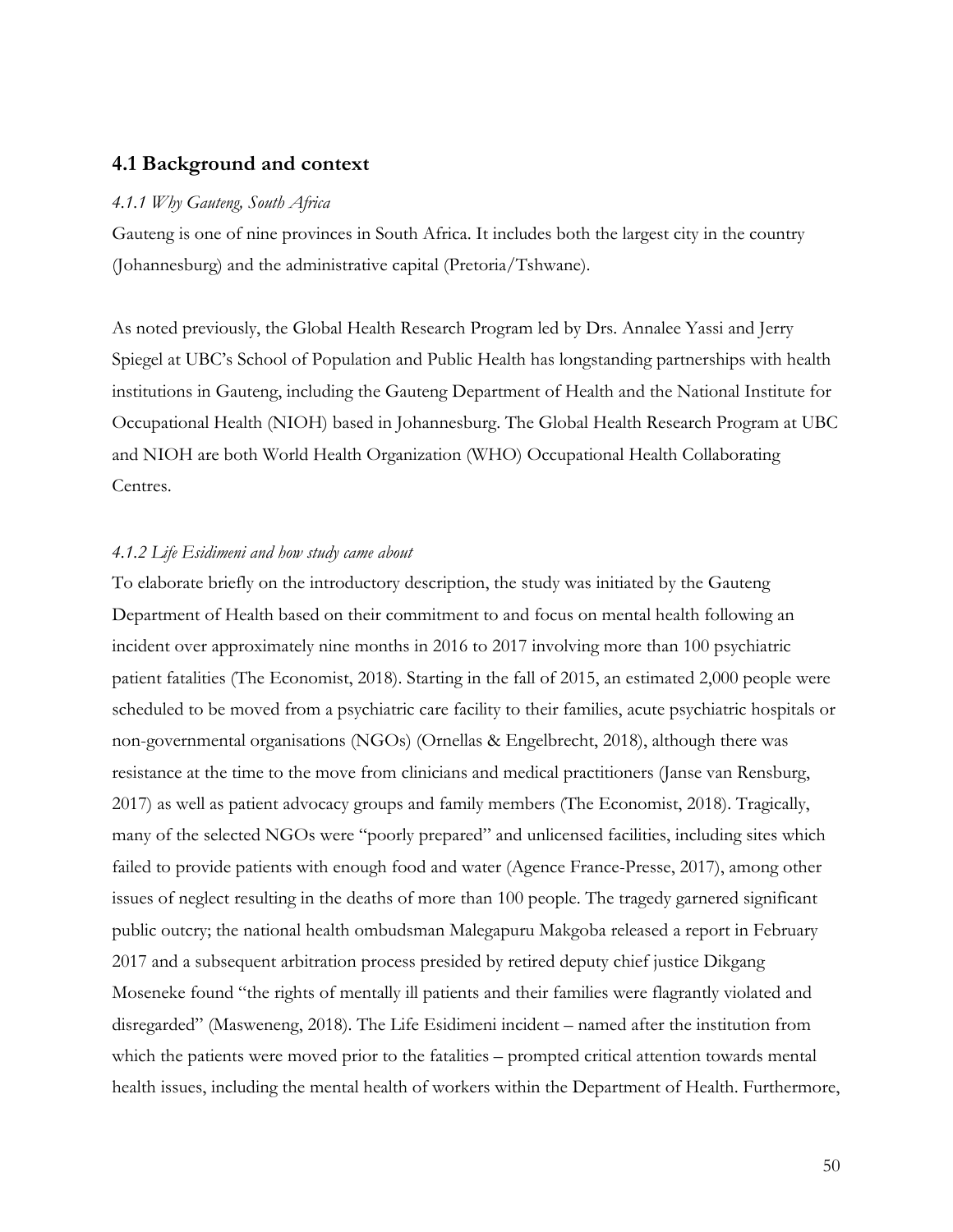the July 2018 suicide of a renowned South African cardiologist brought renewed urgency and commitment to mental health of healthcare workers in South Africa (Nyathi, 2018).

The Gauteng Department of Health's institutional commitment to mental health, and more specifically the mental health of their employees, led to the initiation and formation of this project partnership with UBC in late 2017 and early 2018.

# **4.2 Study design**

#### *4.2.1 Overview*

The proposed study consists of a preliminary phase followed by three separate and consecutive phases. The phases build on one another so that the subsequent phases are based on the findings and work in the earlier phases.

# *4.2.2 Conceptual Framework*

The concept of mental health applied in this study includes both illness and wellness perspectives, with positive mental health being conceptualized as "happiness" (see chapter two). The intentional integration and focus on the happiness perspective was emphasized by the Gauteng Department of Health at the outset of the study and throughout the planning process.

The workplace-based factors influencing the mental health of healthcare workers are considered using the micro-meso-macro framework, recognizing that individual factors ("micro"); workplace, organizational and employer factors ("meso"); as well as broader health system and societal factors ("macro") all play a role in the mental health of healthcare workers. In this study, the focus is placed on the "meso" factors: organizational- and employer-level factors that influence the mental health of healthcare workers. This aligns with the fact that the study was initiated by the employer (Gauteng Department of Health), and therefore addresses factors that are in the direct control of the employer and organization.

#### *4.2.3 Research Goals and Objectives*

The overarching goal of the research project is to provide evidence-based insight on ways to promote positive mental health of healthcare workers. The specific objectives are to: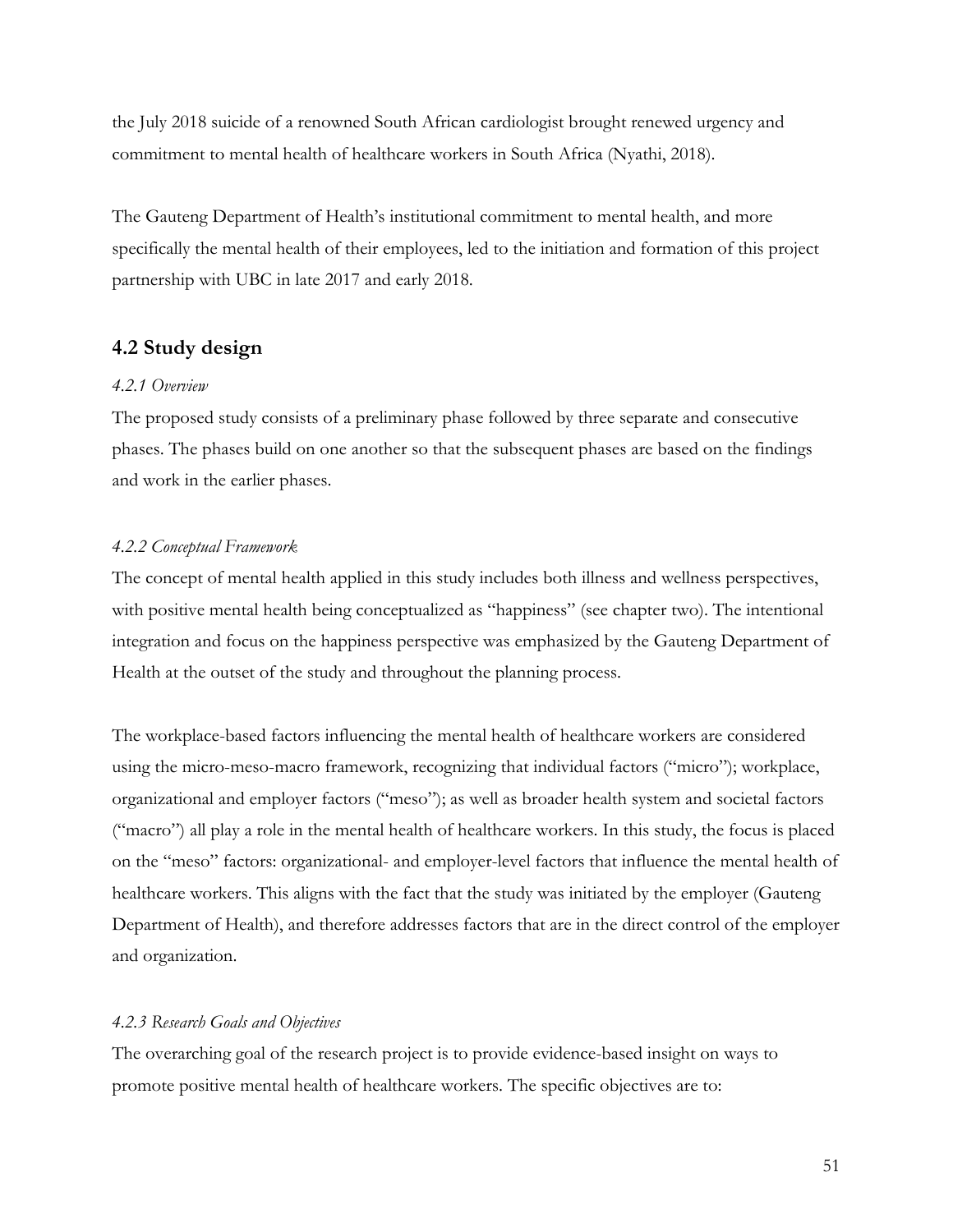- 1. Determine levels of happiness and mental health among healthcare workers, with particular attention to gender;
- 2. Identify workplace-based factors and processes that affect happiness and mental health, including psychosocial risks;
- 3. Implement and evaluate workplace-based interventions to promote happiness and mental health.

# *4.2.4 Project Partners, Collaborators and Stakeholders*

There are a number of partners, collaborators and stakeholders who will be engaged and involved throughout the duration of this project. This section provides an overview of the key stakeholders, their positions relative to the project, and their roles in the project. Their roles and involvement are further elaborated throughout this proposal.

# *4.2.4.1 Academic and Research Partners*

The comprehensive project team brings together broad and diverse skills and experiences, while also promoting engagement with the topic of workplace mental health among the Department of Health and developing capacity in the Department for future research in this area. The project is led by Dr. Sipho Senabe, Chief Director, Human Resources Development & Employee Health and Wellness Program, Gauteng Department of Health. The academic and research project team consists of researchers, clinicians and practitioners from the South African National Institute of Occupational Health, The University of British Columbia, University of the Witwatersrand, and the Directorate of the Gauteng Employee Health and Wellness Program. This group comprises a range of disciplines, including public health, occupational and environmental health, epidemiology, psychiatry, and economics, bringing a diverse range of perspectives to the project.

**National Institute of Occupational Health:** The National Institute for Occupational Health (NIOH) is South Africa's major centre for occupational health. With the goal to promote healthy conditions in the workplace and improve the health of the South African workforce, NIOH functions as a knowledge institute with teaching and training, services and research in collaboration with global partners. NIOH is one of the 44 World Health Organization (WHO) Collaborating Centres in Occupational Health worldwide, along with the Global Health Research Program at UBC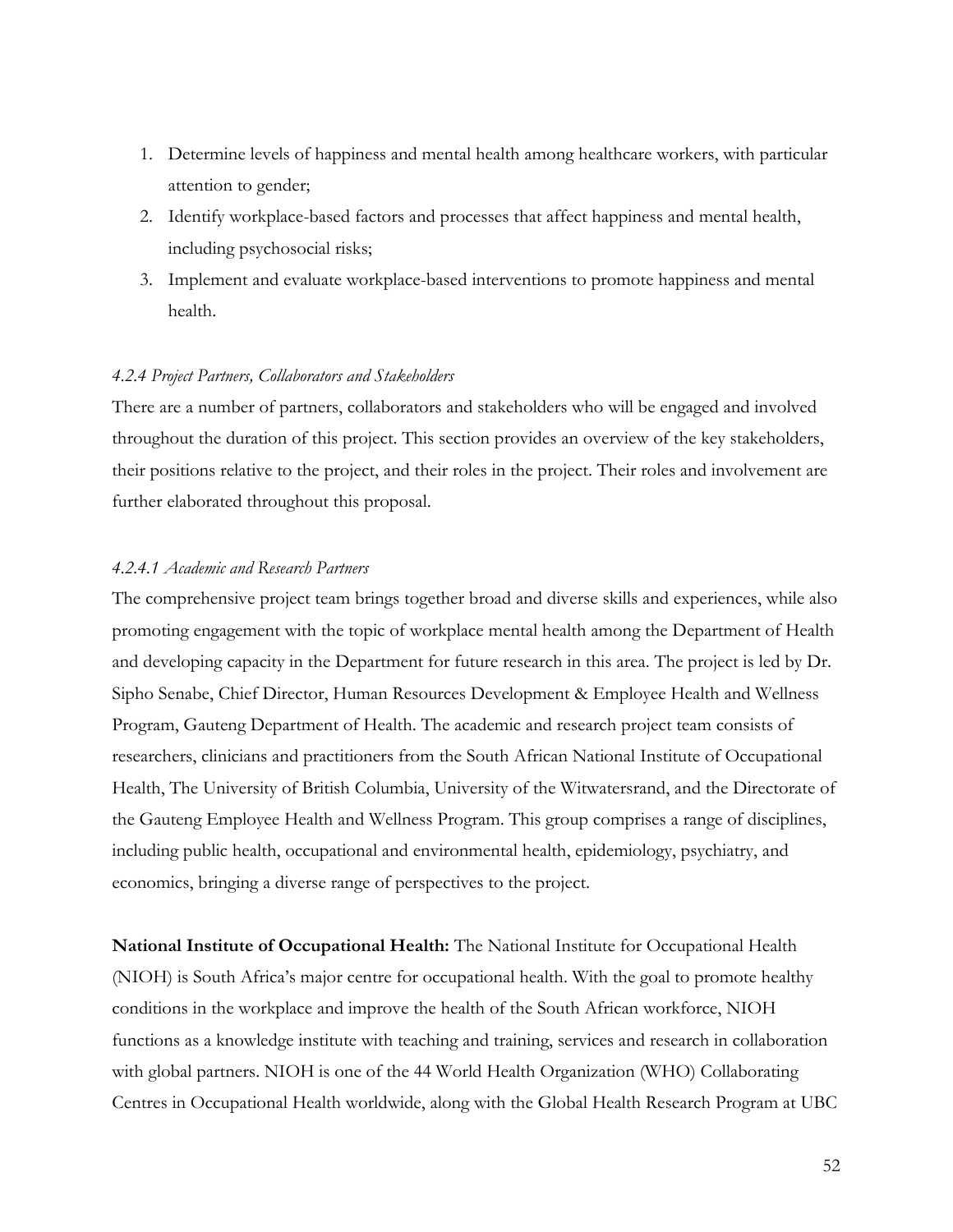(see below). Researchers and staff at NIOH who are involved in the project include members in the departments of Epidemiology and Surveillance, Occupational Medicine, and Safety, Health and Environment. NIOH's participation in the project includes: advising on the study design; performing the preliminary secondary data analysis to inform this research; developing the research protocol for local ethics approval; and analyzing quantitative data.

**The University of British Columbia (UBC):** The Global Health Research Program at UBC, led by Drs. Annalee Yassi and Jerry Spiegel, is also a WHO Collaborating Centre in Occupational Health with longstanding collaborations with partners in South Africa, including with NIOH. This project was initiated through previous collaborations and partnerships between UBC, NIOH and the Gauteng Department of Health.

**University of the Witwatersrand:** The University of the Witwatersrand is a major researchintensive university in Johannesburg with more than 37,000 students (University of the Witwatersrand, 2019). Within its Faculty of Health Sciences, it offers professional degrees in Medicine, Dentistry, Nursing, Pharmacy, Physiotherapy, and Occupational Therapy. Several of the staff at NIOH have academic affiliations with the University of the Witwatersrand and one of the co-applicants (Dr. Bernard van Rensburg) is on faculty at the University.

**Directorate of the Gauteng Employee Health and Wellness Program:** The Directorate is a committee of employees within the Gauteng Department of Health who provide leadership, advice and consultation regarding workplace wellness and occupational health and safety.

#### *4.2.4.2 Technical Partners*

The Technical Steering Committee consists of representatives from trade unions and civil society groups such as the family committee of Mental Health Care Users. The roles of the technical partners include promoting employee engagement with the project, raising awareness of mental health in the workplace, supporting in stigma reduction of mental health in the workplace, and facilitating implementation of the workplace response framework.

**Government Employees Medical Scheme (GEMS):** GEMS administers the health insurance for approximately 60% of the employees in the Gauteng Department of Health. GEMS will provide the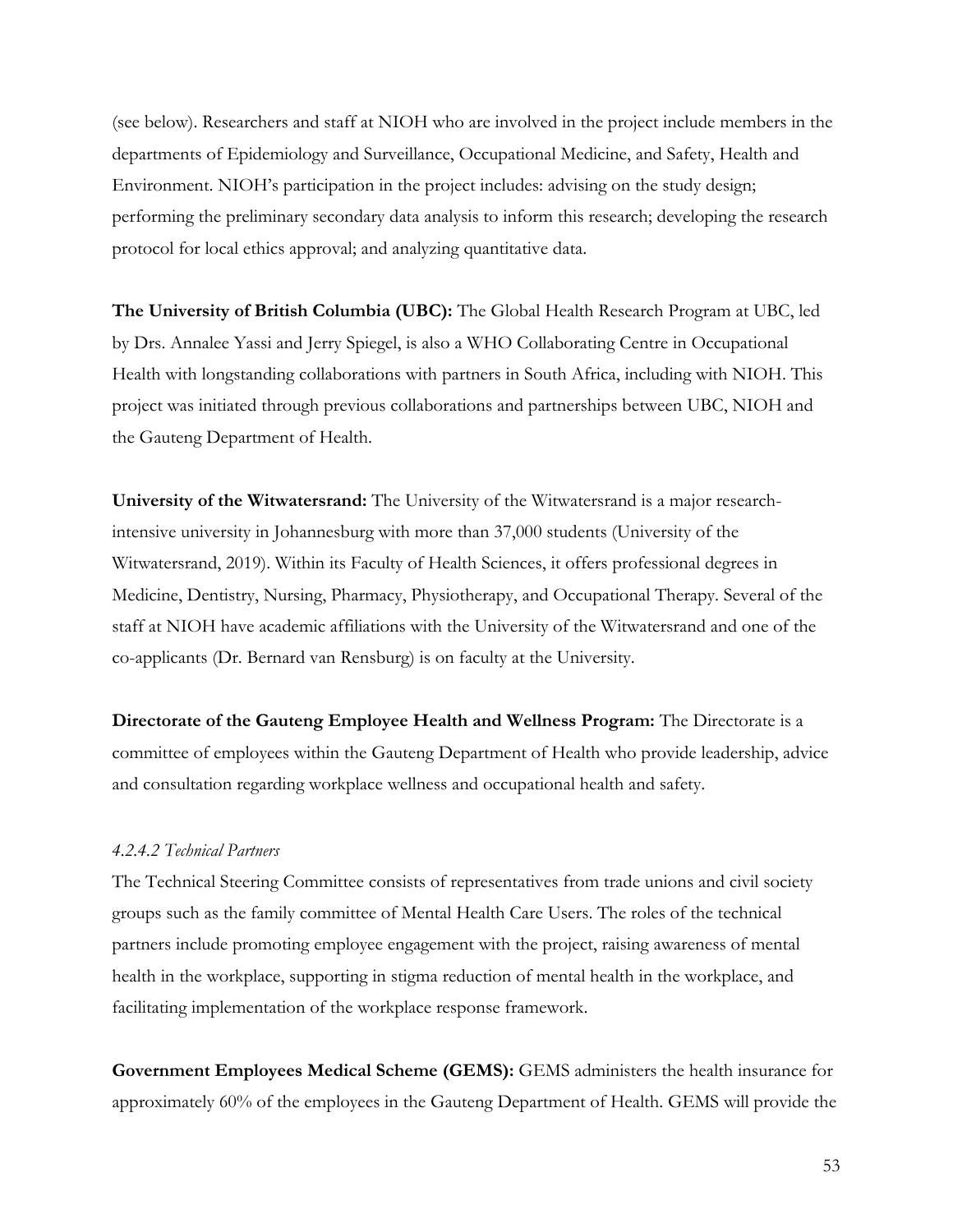secondary data to be analysed in the preliminary phase of the project. GEMS has also expressed interest in and a commitment to the project and to the mental wellbeing of workers more broadly.

**Health and Safety Committees:** The health and safety committees at each of the facilities selected to participate in the project will be key champions in the successful planning, development and implementation of the project. As peers to the participants in the project and with local knowledge and experience of the facilities, the committee members will have vital expertise and insight for the project.

**Facility-Level Management:** The leadership at each of the facilities selected to participate in the project – including in the questionnaire, focus group and interventions – will be engaged, and only those facilities with management consent and support will participate in the study. Management support is recognized as a key success factor in the implementation of the project at local facilities.

**Trade Unions:** The labour unions representing workers in the Gauteng Department of Health will be engaged throughout the project. Workers in the Gauteng Department of Health are represented by several different unions, including unions representing nursing staff, allied health workers, and support staff, among others.

**Civil Society Groups:** Based on how the study came about following the Life Esidimeni incident, civil society groups such as the family committee of Mental Health Care Users are engaged with the Department of Health's ongoing efforts surrounding mental health including with this project.

#### *4.2.5 Preliminary Phase: Secondary Data Analysis*

The preliminary phase entails analysis of secondary data from two main sources: medical aid schemes and the Gauteng Department of Health's annual staff satisfaction survey. The analysis of the secondary data will provide a description of common mental disorders within the workforce as well as job satisfaction among the Department's employees.

# *4.2.5.1 Medical Insurance Data*

The medical aid data will come from two sources: the Government Employees Medical Scheme (GEMS) and the National Medical Aid Schemes. The GEMS data covers approximately 60% of the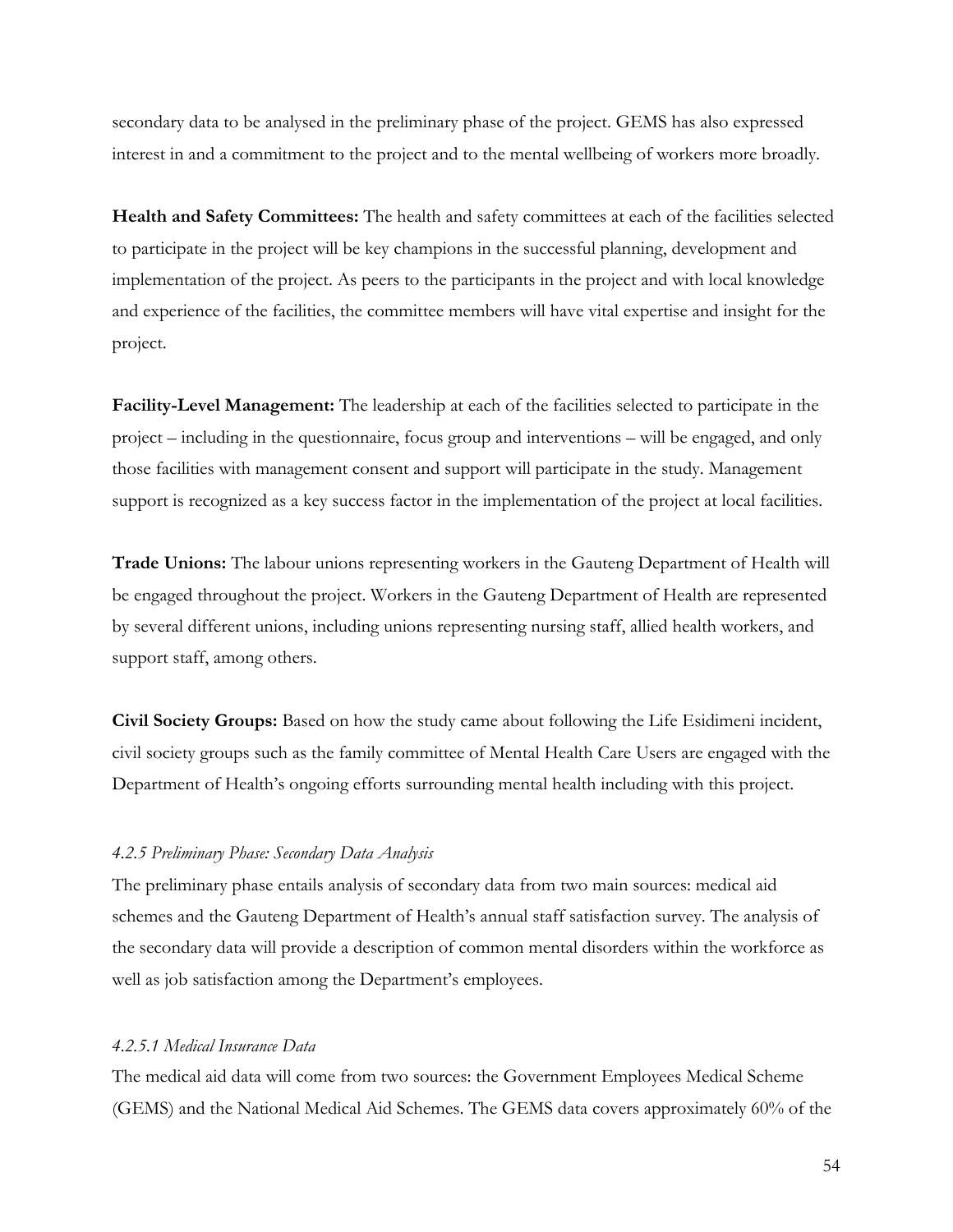Gauteng Department of Health employees while the remaining 40% are covered by the National Medical Aid Schemes. The data will be provided anonymized from the sources; no employee numbers, names or other identifiable characteristics will be provided in the data set. Data points available from the medical aid systems which could be used in this secondary analysis include: employment level, job title, gender, diagnostic codes, prescriptions, and consultation codes.

The analysis of the medical aid data will provide a descriptive summary of mental ill health among Gauteng Department of Health employees. As mental illness will not be measured in the subsequent phases, this will provide an overview of employees' mental health from an illness perspective. Areas of potential bias in the analysis of the medical aid data include possible mis-categorizations of mental illness diagnostic codes due to the medical aid coverage (e.g., if treatment for a particular mental illness is not covered by the employee's insurance, the clinician may mark a different diagnostic code in the system in order to ensure coverage). This has the potential to underestimate the prevalence of mental illness in the workforce.

# *4.2.5.2 Staff Satisfaction Survey*

The Gauteng Department of Health staff satisfaction survey is an annual paper-based survey which is administered by the Department. The categories of questions included in the survey are: teamwork, communication, managerial style, independency, contribution-attitude, supervisory relationship, job and work attitudes, and employee wellness programme and occupational health, as well as demographic questions. Specifically for this study, the analysis of the staff satisfaction survey responses will include exploring workplace factors associated with job satisfaction and dissatisfaction, as well as possible differences among facilities and occupations. The results from the staff satisfaction survey analysis will provide a descriptive summary of job satisfaction among the workforce.

#### *4.2.6 Study Population*

The Gauteng Department of Health has approximately 68,771 employees in the following categories: administration (12.9%), nursing (48.3%), engineering (0.1%), support staff (20.5%), allied professionals (8.4%), clinical professionals (9.5%), and management (0.2%) (Gauteng Province, 2017). The Gauteng province is divided into five districts. Two of the five districts within Gauteng will be selected to participate in this project: Johannesburg, including the central head office, and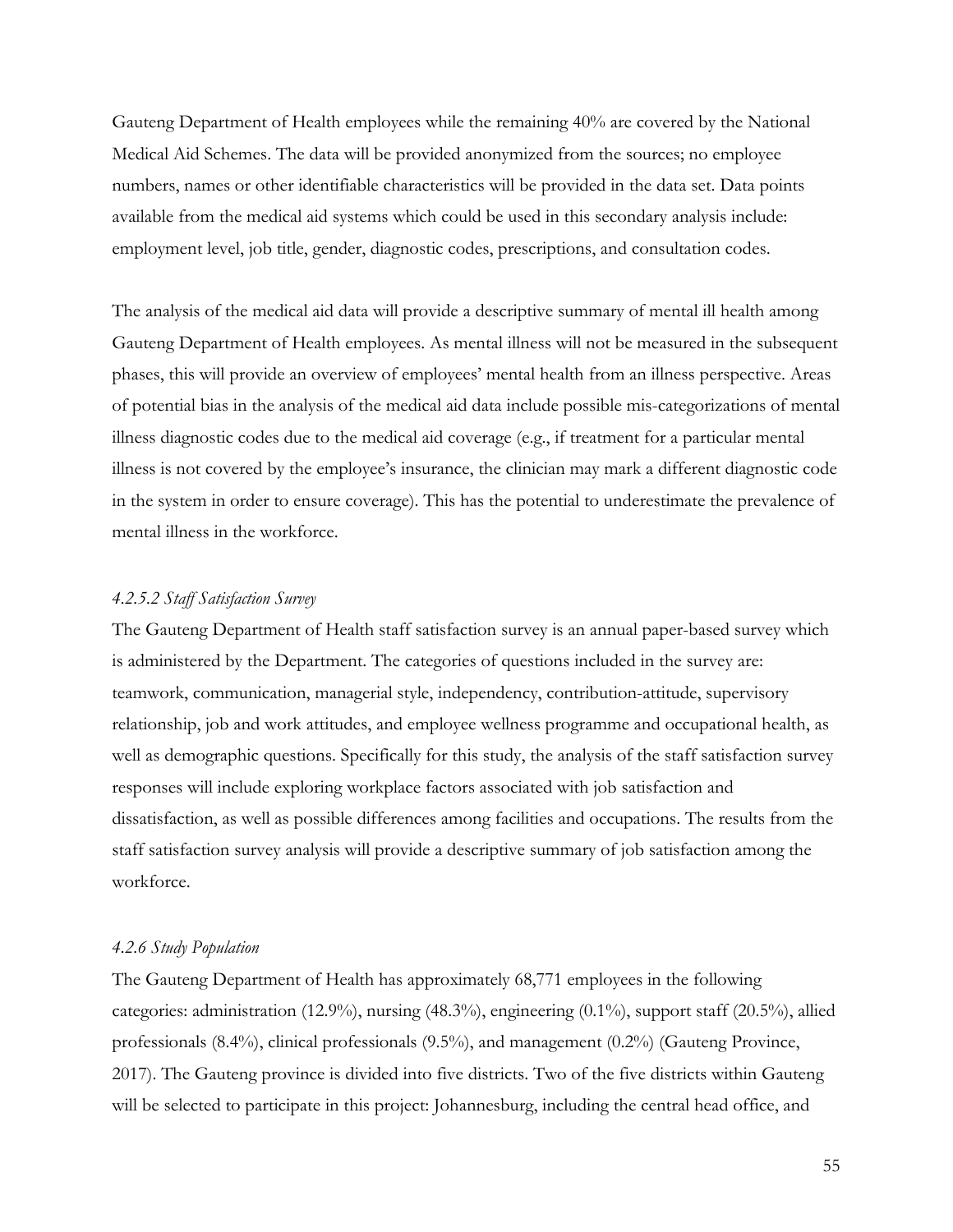Tshwane (Pretoria). The two districts have been selected as both have a mixture of urban and rural environments, and the Johannesburg district includes the central head office which represents a significant portion of the administrative staff, in order to capture both office-based and clinic-based employees. Within the two districts, the sites selected to participate will represent a range of facility types: central hospitals, tertiary care hospitals, provincial hospitals, district hospitals, community health care centres, and clinics, as well as the central head office as noted previously.

#### *4.2.7 Phase 1: Mixed Methods Data Collection & Analysis*

The first phase will employ a sequential mixed methods design (Creswell & Plano Clark, 2011) to collect a baseline measure of happiness and mental wellbeing among Gauteng Department of Health employees and to identify workplace-based factors and processes that affect happiness and mental health, including the psychosocial work environment. The identification of workplace-based factors and processes that affect happiness and mental health will guide and inform the types of interventions that get developed and implemented in the second phase, for example by making changes to organizational factors that employees describe as affecting their workplace mental health. And, the baseline measures of happiness and mental wellbeing will provide a first measure with which to evaluate the effect of the interventions in the third phase.

The methods used in the first phase will be focus groups followed by a questionnaire.

# *4.2.7.1 Focus Groups*

We will conduct ten focus groups with healthcare workers to gather perceptions of workplace-based factors and processes that affect mental wellbeing, as well as the extent of concerns about happiness and mental wellbeing among healthcare workers. In each of the two districts selected for the study (Johannesburg and Tshwane; see above), five separate focus groups will be held with medical staff, nurses, allied health professionals, administrative staff and support staff respectively.

Each focus group will consist of 8-12 participants, lasting approximately 60 minutes. No direct reports (e.g., manager and subordinate) will be included in the same focus group. As 76% of the Gauteng Department of Health workforce is female (Gauteng Province, 2017), we will ensure proportional representation of females and males in the focus groups. In addition, we will train both male and female facilitators so as to balance potential dynamics of gender relations that may arise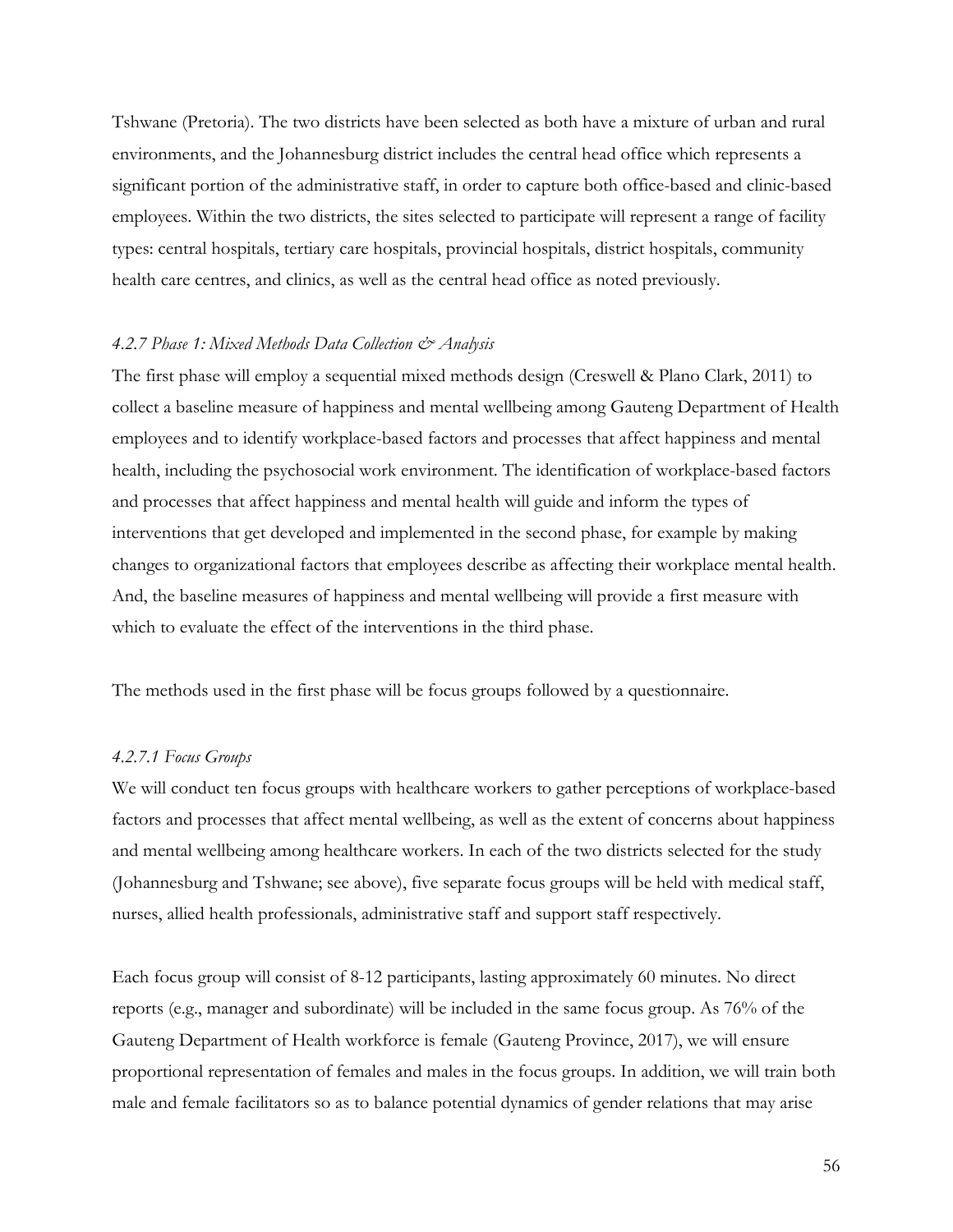with focus group participants and facilitators of differing genders. Depending on the gender composition of the focus groups, the sessions could be facilitated by a moderator team with both a moderator and assistant moderator (Krueger, 1994), to help balance potential gender dynamics of the focus groups. The focus groups will also occur during work hours so as to reduce potential barriers to participation including childcare and family obligations.

Questions for the focus groups include:

- What do you think contributes to happiness in the workplace?
- What do you think contributes to mental ill health in the workplace?
- What do you think causes unhappiness in the workplace?
- What aspects of the work environment contribute to job satisfaction?
- What aspects of the work environment cause job dissatisfaction?

The focus groups will be recorded and transcribed for analysis. The focus group data will be analyzed by method of constant comparison, starting with open coding followed by axial then selective coding (Onwuegbuzie, Dickinson, Leech, & Zoran, 2009). Constant comparison analysis will be used to determine saturation among the full set of focus groups as well as between focus groups. It will also enable the identification of common workplace-based factors affecting mental wellbeing on which could be acted through the subsequent interventions.

The findings from the focus groups will provide insights to help inform the development of the interventions for the second phase and will help inform which instruments are included in the questionnaire (see below).

# *4.2.7.2 Questionnaire*

The questionnaire component of the first phase is a cross-sectional survey to measure the current state of happiness and mental wellbeing among employees, as well as to identify workplace-based factors and processes that affect the happiness and mental health of workers. The same survey will be used to evaluate the intervention in the third phase, so that the first phase survey results can be compared to the pre- results of the retrospective pre/post survey from the third phase.

The survey instrument will be a compendium of existing validated tools to measure happiness and workplace-based factors affecting mental health. The selection of the instruments will be informed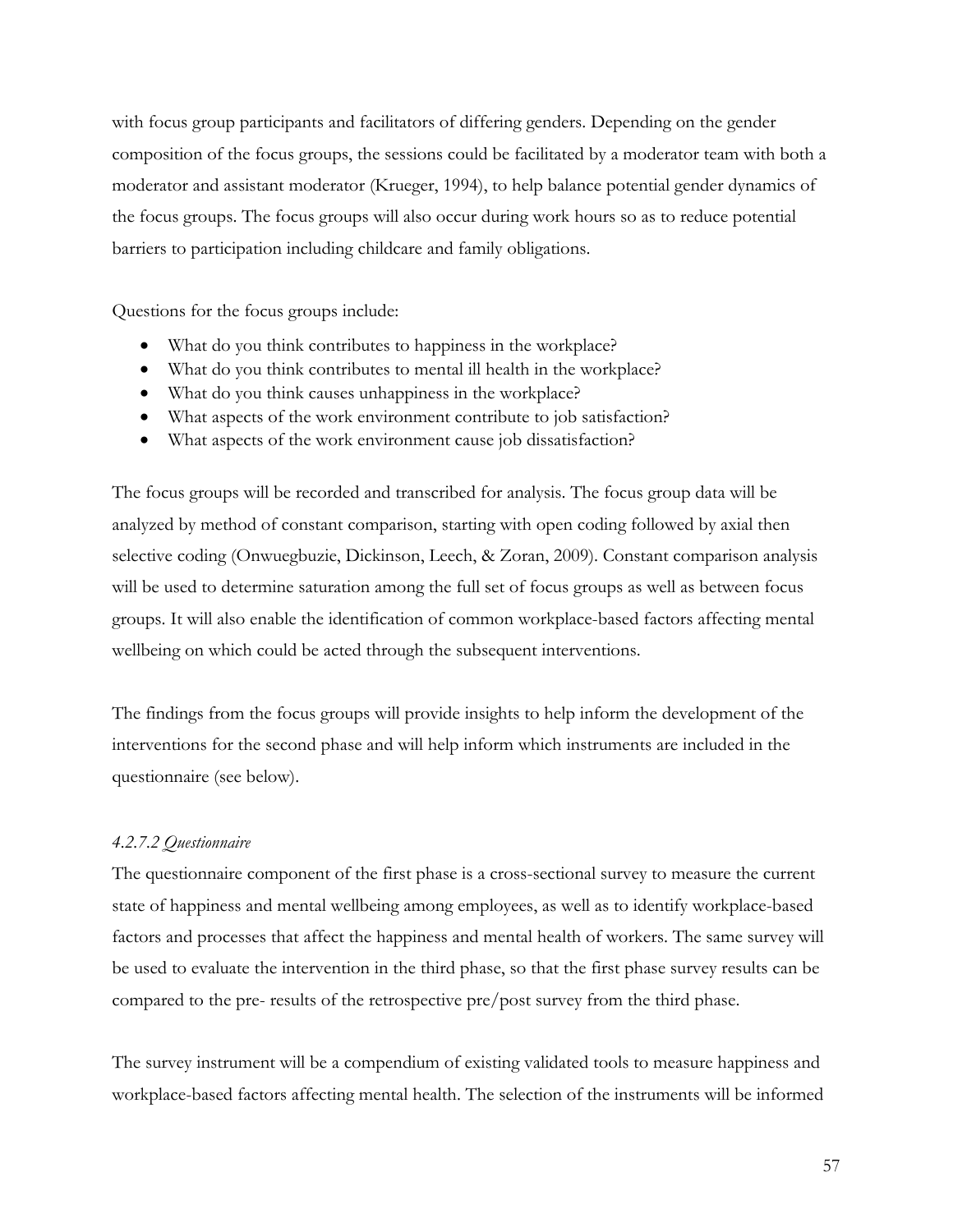by the findings from the prior focus groups as well as consultation with both the research and academic partners as well as the technical partners. Options for the instruments include the Cantril Ladder (Gallup, n.d.) as used in the World Happiness Report (*World Happiness Report 2018*, 2018); Brief Inventory of Thriving (Su, Tay, & Diener, 2014); International Positive and Negative Affect Schedule (Thompson, 2007); Personal Well-Being from the Office for National Statistics (Matthew Steel, 2016); South Africa Quality of Life (Møller, 2013); Work-Related Quality of Life (Van Laar, Edwards, & Easton, 2007); Copenhagen Psychosocial Questionnaire (National Research Centre for the Working Environment, 2017); and/or the Psychosocial Safety Climate Scale (PSC-12) (G. B. Hall et al., 2010, p. 12).

Although the questionnaire in this phase of the research project will be a cross-sectional design, the sample size will be based on the calculations for the cluster-randomized design to be used to test the interventions in the subsequent phases (see Phase Three below). This will allow the research team to engage in advance with the same facilities that will participate in the interventions for the second phase, provide the baseline measure with which to pair the facilities by similar results, and allow a more similar comparison of the cross-sectional questionnaire results with the pre- measures from the retrospective pre/post questionnaire results in the third phase.

A sampling frame will be created to derive the numbers of responses needed from each type of facility, employment category and gender in the two participating districts, based on relative percentages of the total sample size. NIOH will create the sampling frame, based on the pre-existing template provided by UBC. The total number of employees in each of the two districts will be obtained from the human resources system known as PERSAL, which is a payroll and salary database, and which will be used to calculate the numbers needed in each category to achieve a target sample of the workforce representative of gender, type of facility, and employment category.

The questionnaire will be pilot tested at the central head office in Johannesburg with senior managers. This will provide an opportunity to measure the average length of time required to complete the survey, as well as provide an opportunity to engage with senior management on the research study.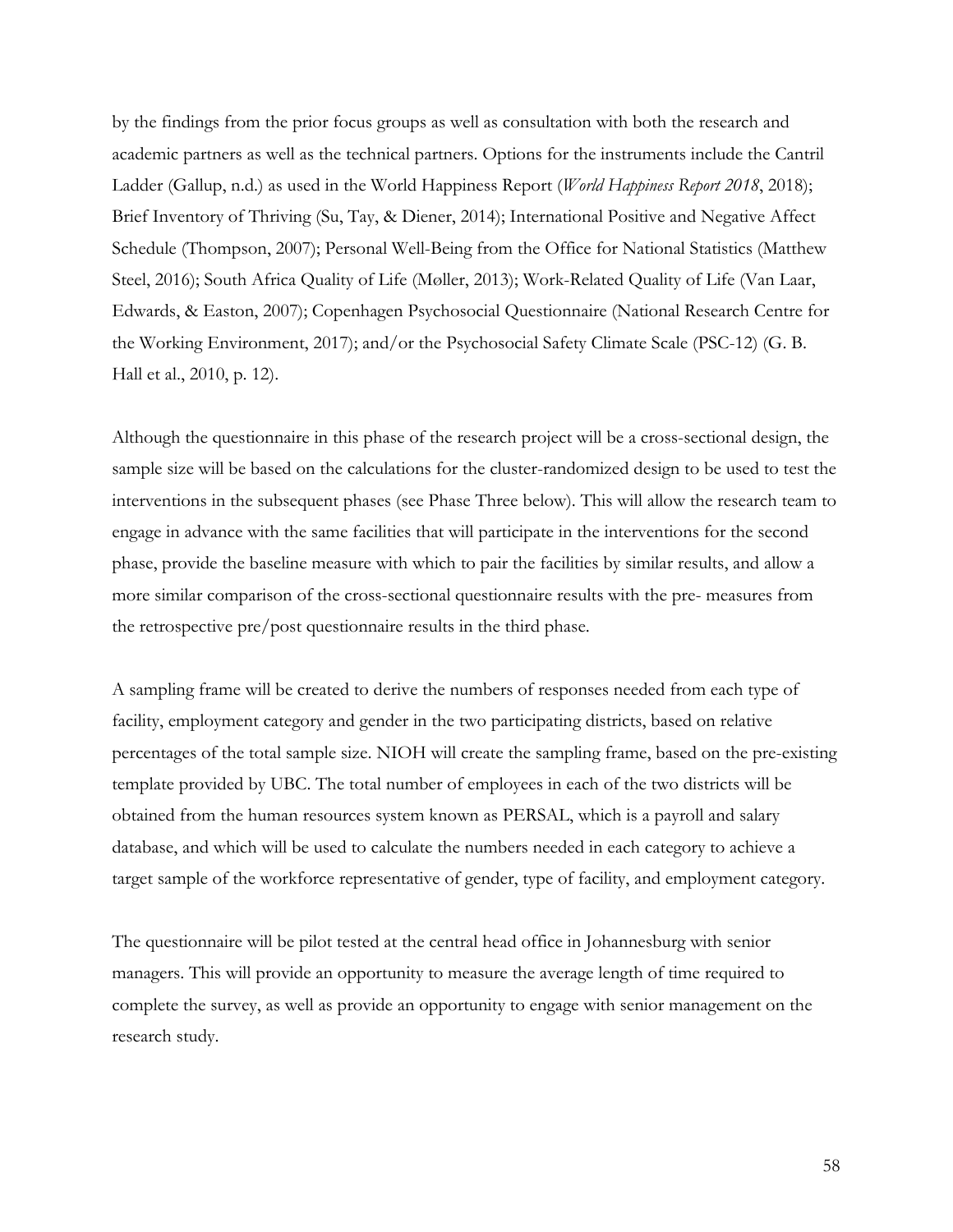The questionnaire will be paper-based, and stratified convenience sampling will be used to collect questionnaire responses from a representative sample of employees fulfilling the quotas of the sampling frame. Printed copies of the questionnaire will be hand delivered by ten research assistants to the respective quotas of employees per facility as identified in the sampling frame, including an oversampling of 20% to account for non-responses. The research assistants doing the recruitment for the questionnaire will be external researchers who are not Gauteng Department of Health employees. The research assistants will provide participants with an information sheet as well as two copies of the consent form – one to sign and return, and the other to keep for their own records. The information sheet, consent form and questionnaire will be translated into three of South Africa's official languages which are commonly used in Gauteng: Zulu, Sepedi, and Sesotho, with the support of the Department of Arts and Culture. The translated materials will be back-translated to ensure the cultural and linguistic interpretations of the translations. If participants have any questions about the study, the research assistants will be available on-site at the facilities during the time of survey distribution to answer questions. In addition, the name and contact details of the principal investigator will be available on the information sheet.

After receiving the questionnaire materials from the research assistants, the participants will take the information sheet, consent forms, and paper-based questionnaire to complete at a time and place of their choosing, including the option to complete the questionnaire away from the work environment if they so choose. Sealed boxes will be left in suitable locations at each of the facilities (e.g., in staff lunch rooms, break rooms, etc.) where participants can return the signed consent forms and questionnaires. Participants can retain the information sheet as well as a blank copy of the consent form for their ongoing reference. Research assistants will return at a later date to pick up the sealed boxes containing signed consent forms and questionnaires, and bring them to NIOH for data entry.

Promotional activities will be designed to invite participation in general as opposed to directly recruiting individuals to participate, so as to remove any possible coercion and/or perceived coercion for employees to participate. Materials to encourage employee participation in and support of the study include promotional posters displayed in the facilities which are selected to participate in the study. Other possible actions and activities to encourage survey responses include: supplying tea and coffee in an area where employees can come to complete the survey (staff room, lunch room, etc.); meeting with groups of staff to explain the study and why it is being done (e.g., small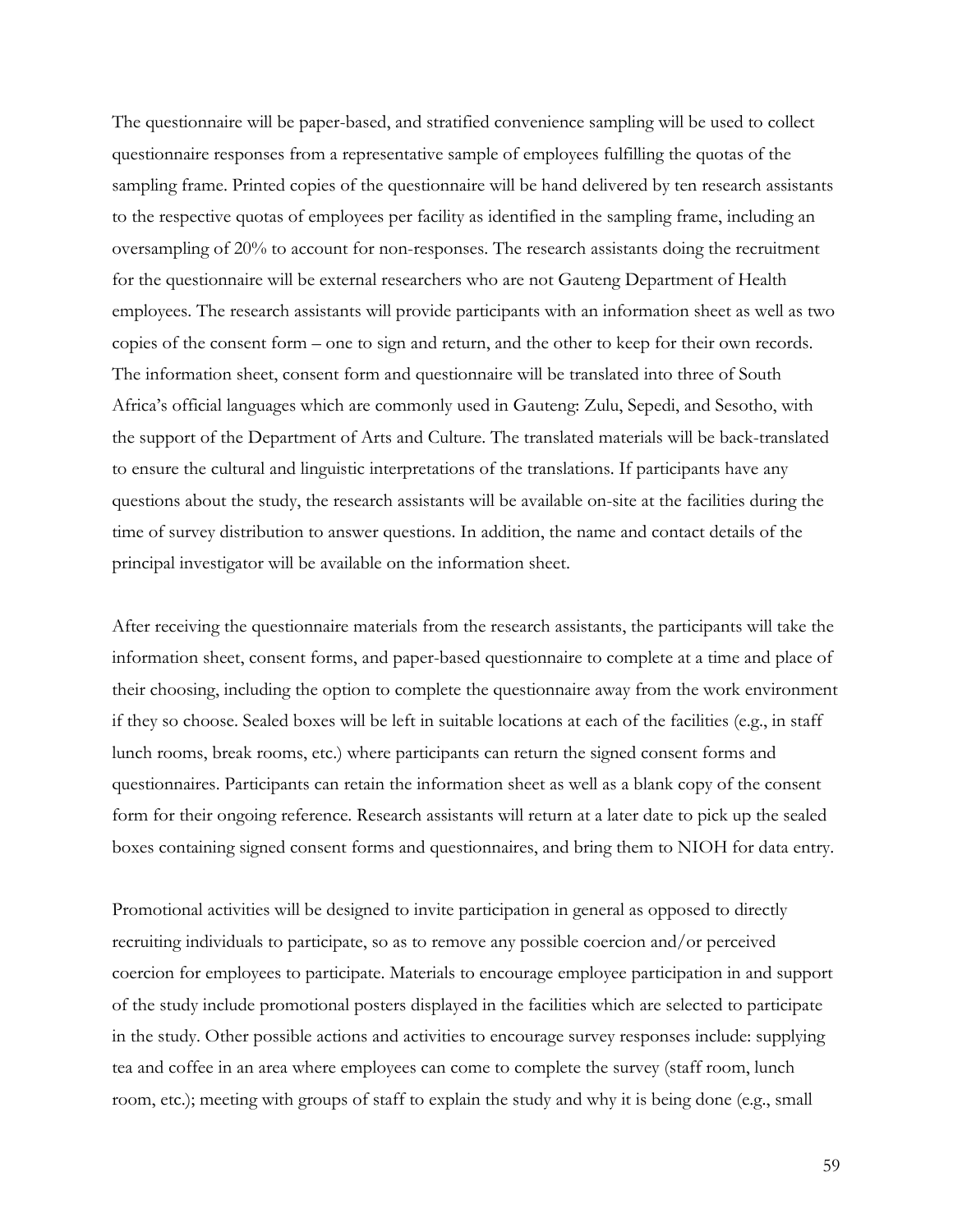"town hall" gatherings at the facilities selected to participate); distributing small tokens of appreciation for participants such as pens; and having senior leaders publicly complete the survey as an example.

As mentioned above, management and trade unions will be engaged to support the study in accordance with the tripartite nature of occupational health. However, they will not be involved in the individual recruitment of participants, but rather will provide general support and promotion of the study. This will help ensure that there is no coercion, nor perceived coercion, for employees to participate in the study. The people collecting the data (external research assistants) will be separate from the people who are generally promoting and supporting the research study among the workforce (trade union representatives, management, and employee health and wellness practitioners) so as to avoid any coercion nor perceived coercion.

The facilities selected to participate in the study will provide approval once the ethics application is approved, and therefore the study team will request provisional ethics approval pending the individual facilities' approvals. Following the University of the Witwatersrand's and the Gauteng Department of Health's ethics approvals, the study team will contact the heads of each facility to gain approval to conduct the study at each of the designated sites.

There will be a referral plan for questionnaire respondents and focus group participants who indicate they may be at risk for mental disorders and/or who may require mental health support services.

Immediately after the initial set of surveys are completed, the distributions of age, gender, race and foreign nationals among the respondents will be summarized to ensure the demographic characteristics are representative of the workforce within the respective occupational groups and locations. Further targeted sampling will be done if the existing respondents are not adequately representative of the workforce.

Analysis of the first phase survey data will include descriptive and regression analyses. Simple descriptive analysis will be done to summarize the results of the scales, such as frequency distribution and mean of the Cantril scale (measure from the *World Happiness Report*). Simple linear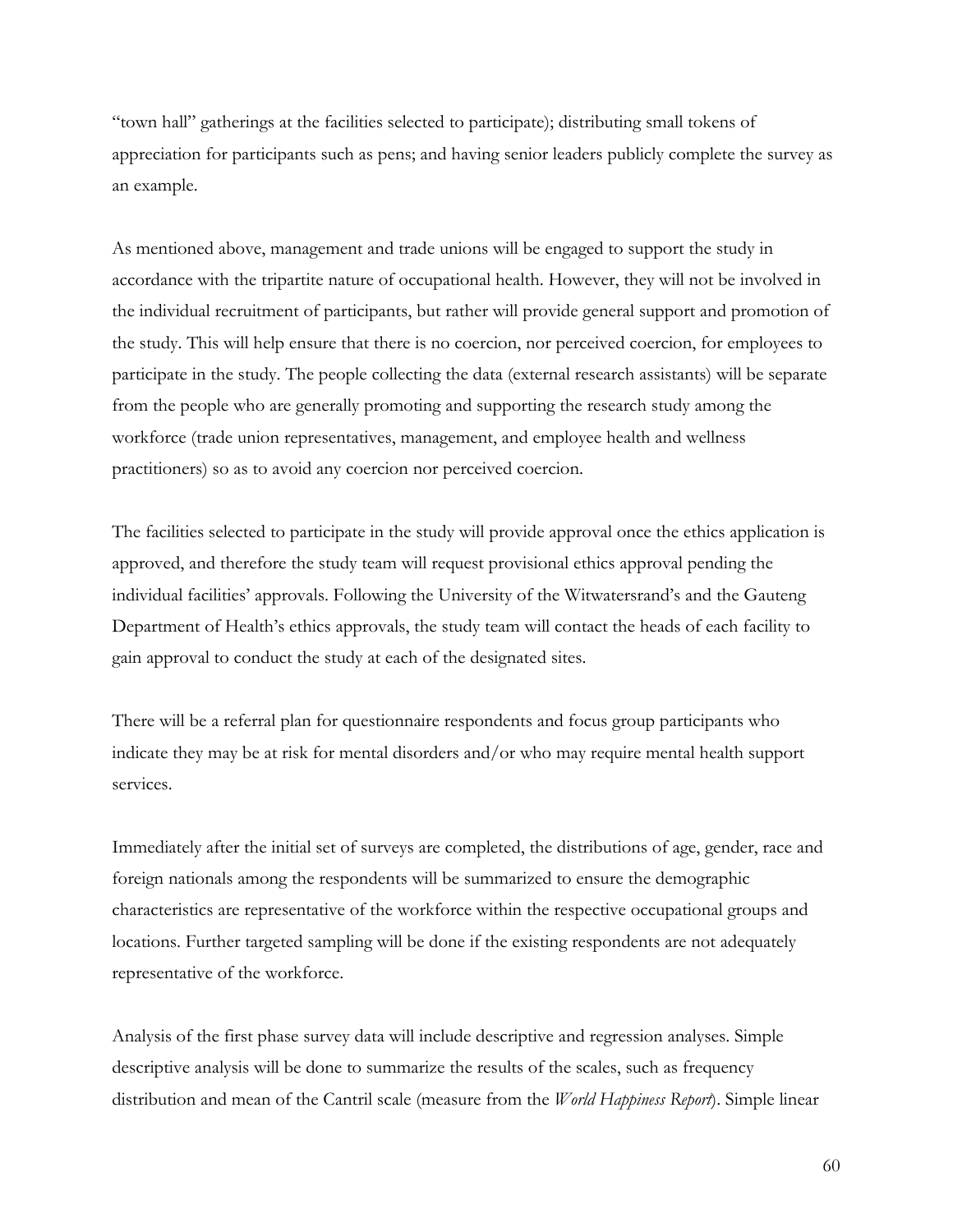regression will be performed to evaluate the relationship between the measures of happiness and mental wellbeing (e.g., Cantril scale) and the major demographic characteristics: gender, race, nationality, employment level, and occupation, respectively. Multivariate regression will be performed to analyse the relationship between multiple demographic variables, as well as between the scales.

### *4.2.8 Phase 2: Prepare and implement workplace interventions*

The focus of the second phase is to prepare and implement workplace interventions promoting happiness and mental wellbeing among healthcare workers as part of a cluster randomized controlled trial and building on the findings from the first phase. Based on the conceptual framework for the study, the interventions will be targeted at the "meso" level; therefore, targeting employer- and organizational-level activities and processes to promote workers' mental wellbeing, as opposed to targeting individual-level activities such as cognitive-behavioural or relaxation interventions.

### *4.2.8.1 Intervention Design and Development*

The design and development of the interventions will be informed by the findings and results from the questionnaire and focus groups in the first phase. In addition, the interventions will be informed by the realist review synthesis (see above) to draw from existing evidence of organizational-based mental health promotion among healthcare workers.

The questionnaire, focus group, and realist review synthesis will be first reviewed in a workshop initiating the second phase, with knowledge user stakeholders including local facilities' health and safety committee members, management, worker representatives, and union representatives from both the provincial and intervention site levels, as well as the research and academic partners. The focus of the initiation workshop will be the consideration of types of organizational-level interventions to improve happiness and mental wellbeing as well as the processes for implementing the interventions. For example, the processes could include the use of arts-based methods, on the premise that collective creation enhances a sense of social inclusion and wellbeing (All-Party Parliamentary Group on Arts, Health and Wellbeing (APPGAHW), 2017; K.M. Boydell, C. Cheng, B.M. Gladstone, S. Nadin, & E. Stasiulis, 2017). The initial workshop engagement with the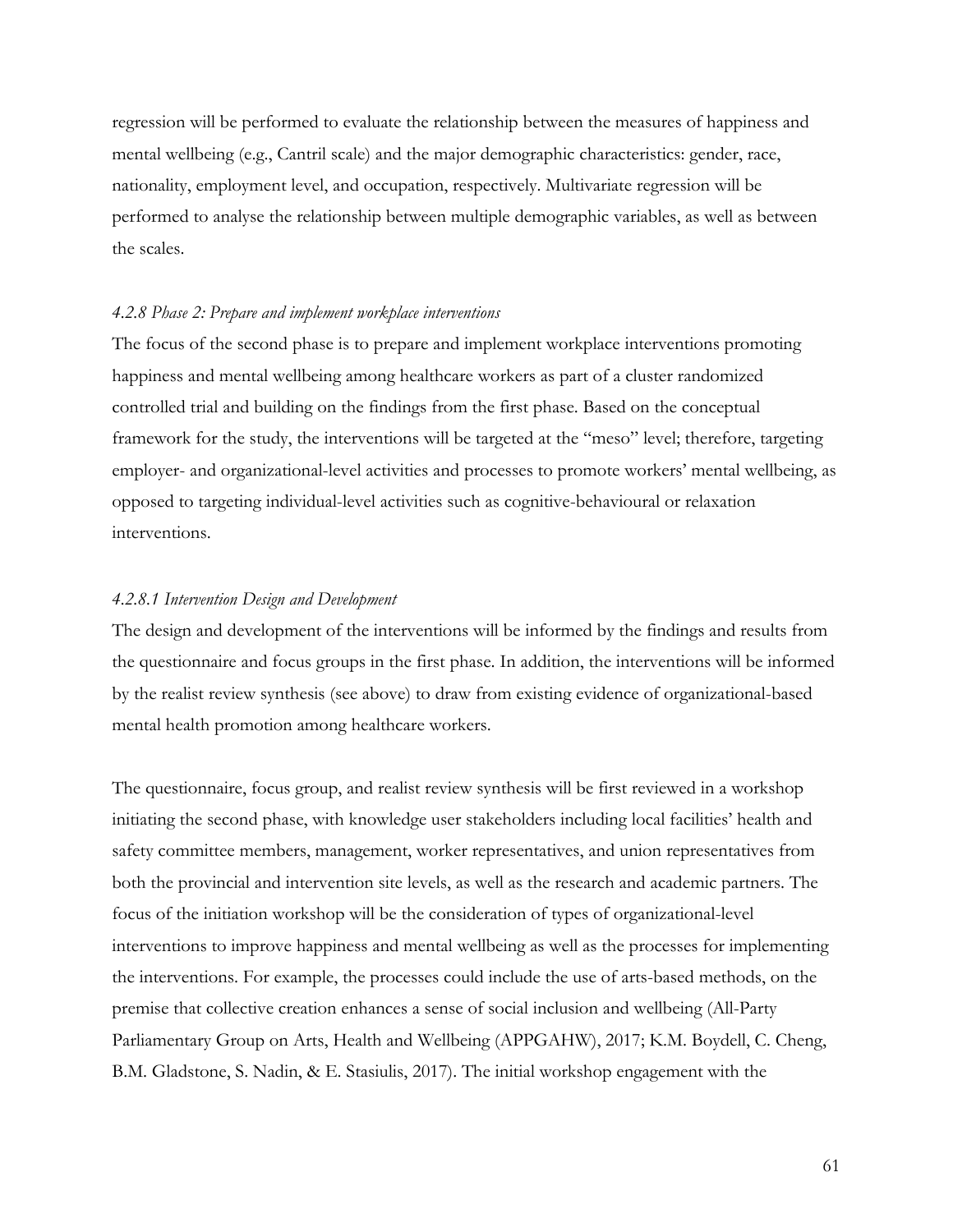participating facilities will also enable deeper consideration of the local contexts in which the interventions will take place.

At each of the participating facilities, the selection and specific details of the interventions will be determined through participatory action research methods (Leykum, Pugh, Lanham, Harmon, & McDaniel, 2009; Reason, 1998). This will be done by applying a change-oriented Delphi method (Kezar & Maxey, 2016) with the knowledge users, including the local health and safety committee members. As outlined above, interventions will focus on organizational factors, such as modifications to working conditions, resources and/or practices, in alignment with the definition of organizational-level interventions from the Cochrane review on preventing occupational stress in healthcare workers (Ruotsalainen et al., 2015), as opposed to individual-level factors such as cognitive-behavioural or relaxation-based interventions.

The interventions will be funded by the Gauteng Department of Health as an expression of sustainability and to help ensure the employer maintains a sense of "ownership" of the intervention activities. In other words, the employer rather than the research grant will cover the indirect costs of the intervention such as wages and employee time to participate, as well as the direct costs such as materials required to implement the interventions.

### *4.2.8.2 Cluster Randomized Trial*

The workplace-based interventions will be evaluated through a cluster randomized trial (see phase three). The unit of randomisation will be at the site or facility level as the interventions will be delivered at the organisational level and therefore all employees at a participating facility would be exposed to the intervention. In other words, as the interventions will be delivered throughout each workplace, individual employees cannot be randomised. Again, the focus on organizational-level interventions is in accordance with the conceptual model of this study and its focus on "meso"-level factors. Pairs of worksites, matched according to facility type, size and results from the first phase, will be randomly assigned to intervention or control after the completion of the first phase.

### *4.2.8.3 Sample Size*

The sample size calculation will be based on the primary outcome measures as determined following the focus groups and consultations in the first phase. The primary outcome measure's detectable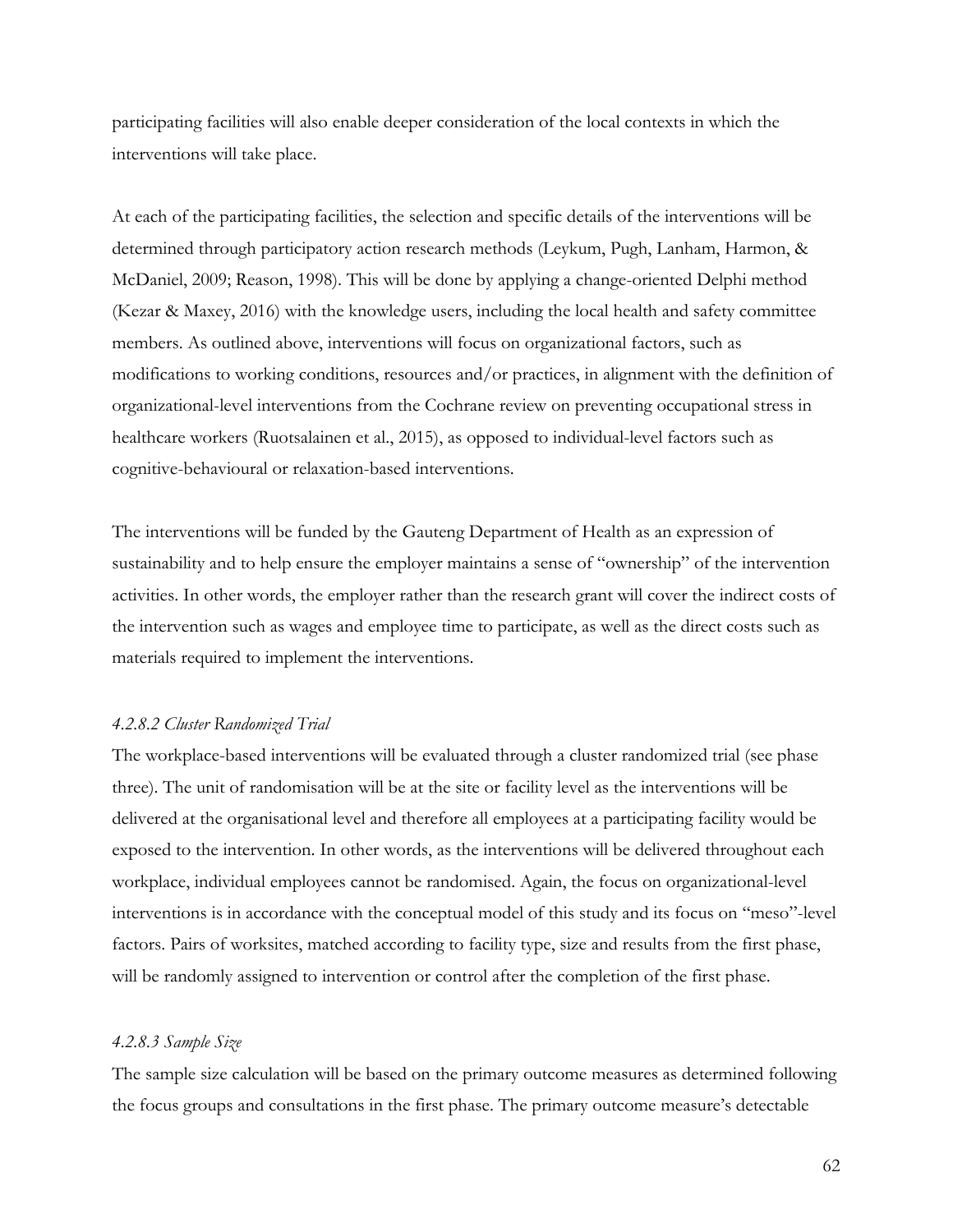difference will be based on the instrument developer's defined meaningful change on the scale. The sample size will have a power of 80% of obtaining a significant difference ( $p$ <0.05 on a two-sided test) and there will be oversampling of 20% to account for survey non-responses.

In order to ensure proportional representation of genders in the cluster randomized trial, we will calculate the percentage of males and females who enroll to participate in the interventions at the outset to determine whether it is representative of the Gauteng Department of Health workforce, which is 76% female (Gauteng Province, 2017). If needed, further targeted recruitment will be done to ensure proportional representation of genders. In addition to proportional representation among the participants, gender relations will be considered for the delivery of group-based intervention activities. For example, by ensuring there are both male and female facilitators in the delivery of the intervention activities. And, the interventions will occur in the workplace and participation will be during work time, so as to avoid any potential conflicts with personal and/or family commitments for participants, such as child care or other familial obligations.

### *4.2.8.4 Control Group*

Control sites matched to participate in the cluster randomized trial will receive no intervention of any kind. As mentioned above, the comparison sites will be selected based on similar facility type, size and results from the phase one survey. No restrictions will be placed on otherwise "business-asusual" activities for the control sites.

#### *4.2.9 Phase 3: Intervention Evaluation*

The third and final phase of the research project will be comprised of evaluating the interventions implemented in the second phase. It will follow the UK Medical Research Council principles for evaluating complex interventions, notably the relationship between context, implementation and mechanisms of impact (Moore et al., 2015). This also aligns with the realist framework as applied in the realist review synthesis, to ascertain what works in what context, using what mechanism, to achieve what outcome (Wong et al., 2013).

Following the 12-month intervention implemented in the second phase, a retrospective pre/post questionnaire will be administered to the participants. This will use the same questionnaire as used in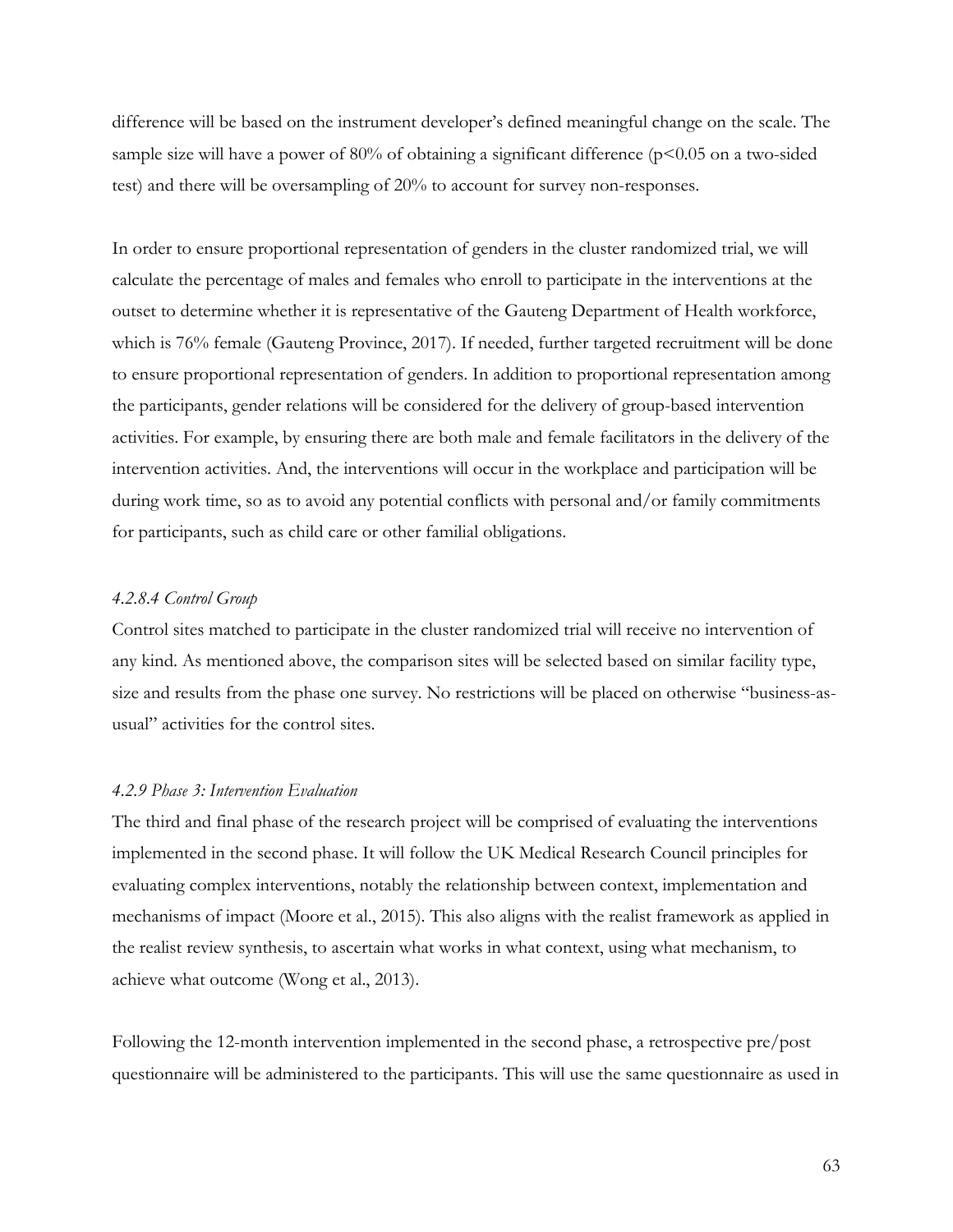the first phase to be able to compare the changes over the longer time period, including comparing the retrospective pre- results to the phase one survey results.

### *4.2.9.1 Outcome Measures*

The outcome measures will be the measures of happiness and mental wellbeing as determined in the first phase. The outcomes will be measured at the individual level. As mentioned above, the questionnaire will use the same instruments as selected in the first phase. Therefore, the outcome measures of the cluster randomized trial will comprise existing validated tools to measure happiness and workplace-based factors affecting mental health, with options including the Cantril Ladder (Gallup, n.d.) as used in the World Happiness Report (*World Happiness Report 2018*, 2018); Brief Inventory of Thriving (Su et al., 2014); International Positive and Negative Affect Schedule (Thompson, 2007); Personal Well-Being from the Office for National Statistics (Matthew Steel, 2016); South Africa Quality of Life (Møller, 2013); Work-Related Quality of Life (Van Laar et al., 2007); Copenhagen Psychosocial Questionnaire (National Research Centre for the Working Environment, 2017); and/or the Psychosocial Safety Climate Scale (PSC-12) (G. B. Hall et al., 2010, p. 12).

### *4.2.9.2 Analysis*

Analysis of the data from the cluster randomized controlled trial will include linear regression to determine the effect of the intervention on employees' happiness and mental wellbeing. Multilevel regression will be used to assess the influence of the individual facilities as well as demographic factors (e.g., gender, age, occupation) as well as the intervention on the employees' happiness and mental wellbeing, to further determine the effect of the intervention itself on the outcomes as opposed to other inherent factors.

### *4.2.9.3 Reporting*

The results from the cluster randomized trial will be reported using the Consolidated Standards of Reporting Trials (CONSORT) guidelines (M. K. Campbell, Elbourne, & Altman, 2004).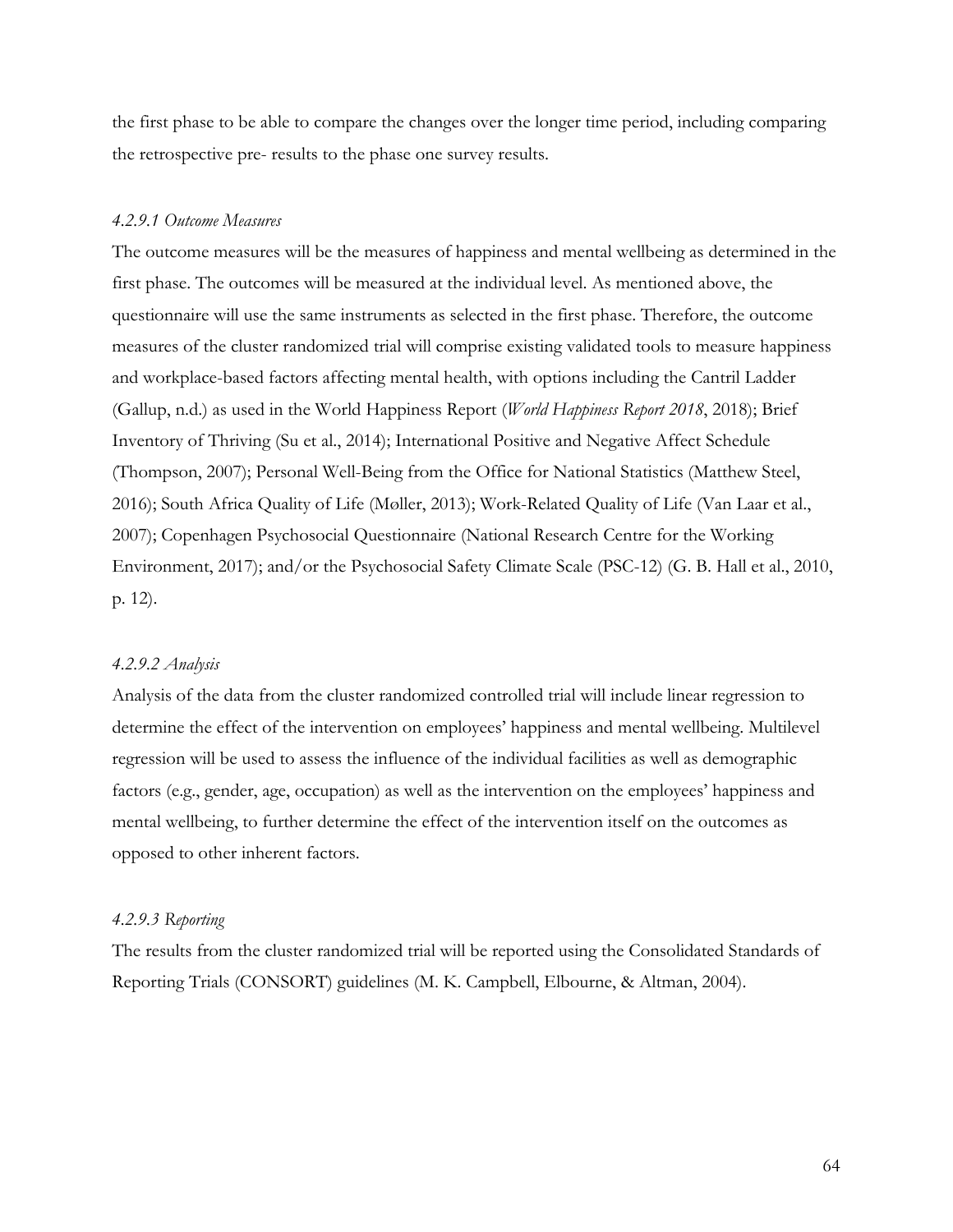### *4.2.10 Knowledge Translation*

The third phase will also transition the research project into sustainable and ongoing operations for the Gauteng Department of Health through knowledge translation activities. This will include creating a new module on happiness and mental health for the Occupational Health and Safety Information System – a system previously developed through the same research partnership – as well as leveraging the findings from the research project to introduce workplace-based activities and initiatives to promote mental wellbeing among the workforce on an ongoing basis. The third phase will also include research knowledge dissemination, including research publications and presentations, as well as submitting to the Cochrane review on occupational stress in healthcare workers.

The Occupational Health and Safety Information System (OHASIS) was previously developed by the research partners for healthcare workplaces in both Canada and South Africa (Alamgir, Cvitkovich, & Yu, 2007; Gilligan & Alamgir, 2008; J. Spiegel et al., 2009; J. M. Spiegel et al., 2012). The web-based platform allows health and safety professionals to enter and track occupational health indicators such as HIV, tuberculosis, injuries and workplace hazards. It has been operational throughout South Africa in selected services, including in Gauteng province. The addition of a new happiness and mental health module will facilitate ongoing monitoring and evaluation of initiatives and activities promoting mental wellbeing.

The Gauteng Department of Health is committed to rolling out workplace-based interventions to promote mental wellbeing across the control sites and then across the whole province. Therefore, the study team will work with knowledge user partners to identify interventions for future and ongoing implementation in the workplace.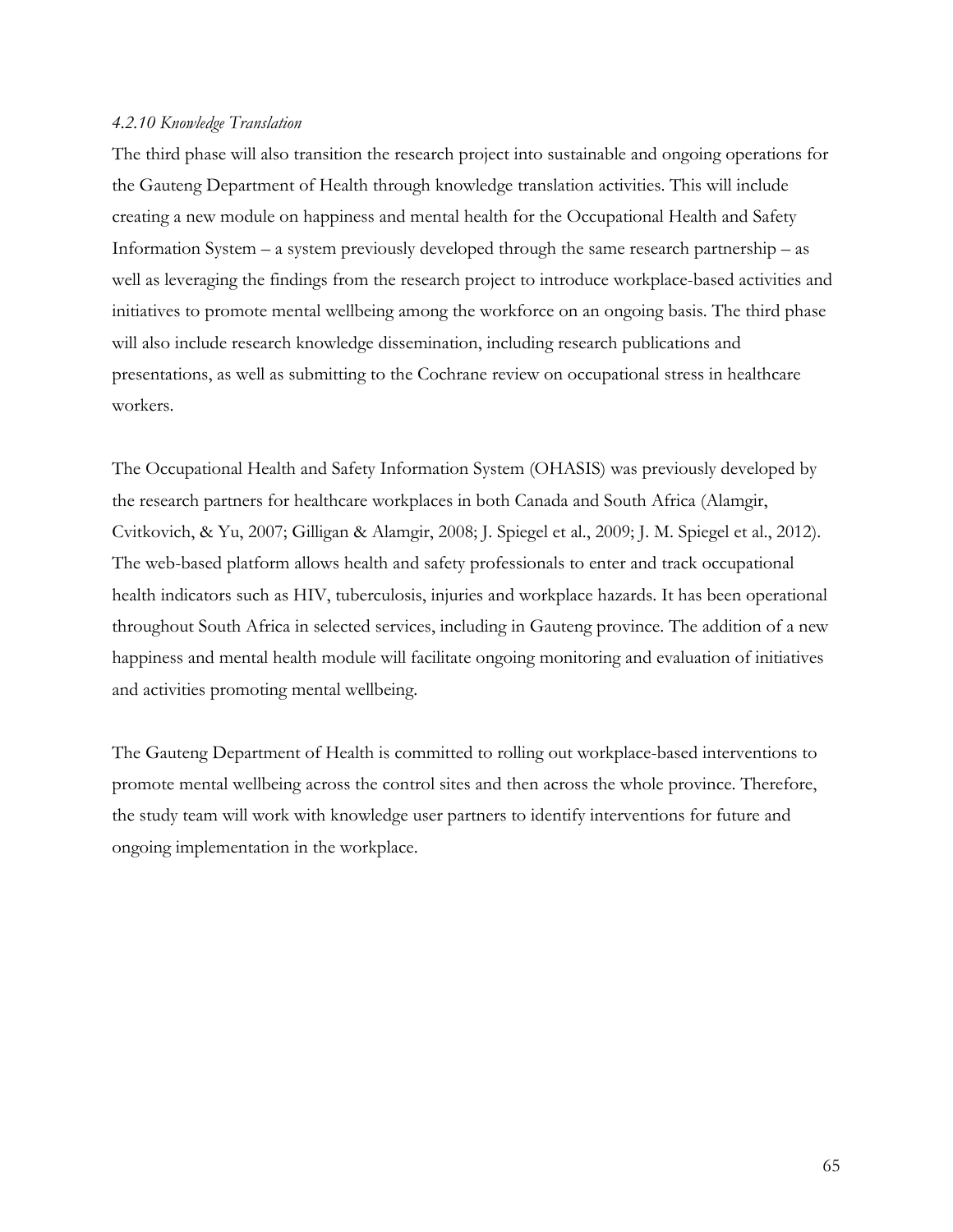## CHAPTER FIVE: DISCUSSION AND CONCLUSIONS

### **5.1 Responding to mental health and happiness needs of healthcare workers**

Mental health poses a significant and increasing burden in countries around the world (Vigo et al., 2016). In response to the increasing burden of mental health, there is growing awareness and political will surrounding mental health (Votruba & Thornicroft, 2016). In addition, as shown in this thesis, there is a shift to also approach mental health from a wellness model, including the concept of happiness – an approach receiving growing international attention and which conforms well with the WHO's holistic definition of health. However, investment in global mental health remains limited (Gilbert et al., 2015) and low- and middle-income countries are under-represented in mental health research (Angermeyer & Schomerus, 2017; Barbui et al., 2017; Patel & Kim, 2007). Within workplaces specifically, mental illness generates significant impacts – on individuals, organizations and economies. The healthcare workplace in particular experiences high rates of mental ill health due to a variety of workplace conditions within the field (British Medical Association, 2019; Canadian Medical Assocation, 2018; Hannan et al., 2018; Qiao et al., 2016; Shanafelt et al., 2012, 2015) and the impact of which extends to affect the delivery of healthcare and patients (Fahrenkopf et al., 2008; Nantsupawat et al., 2016; Panagioti et al., 2018; Spence Laschinger & Leiter, 2006; Tawfik et al., 2018; Vahey et al., 2004). Given the significant burden of mental ill health, there is a recognized need for research on how to promote happiness and mental health in the healthcare workplace, as outlined in this thesis. More specifically, the realist review in chapter three synthesizes evidence on workplace-based interventions at the organizational level promoting mental health and wellbeing among healthcare workers and explores the practical challenges of *how* these interventions work effectively in multidimensional and diverse healthcare contexts – important considerations as healthcare organizations seek ways to help promote the mental health of workers.

In addition and in response to the recognized need for more research on promoting mental health and happiness in the healthcare workplace, particularly in LMICs, the proposed research project outlined above in chapter four focuses on the mental health and happiness of healthcare workers in Gauteng, South Africa. The project is built on a decade-long partnership with education and health institutions in South Africa and Canada, as well as partnerships with multiple other stakeholders, including representatives from labour, civil society, government and academia. The province of Gauteng has more than 68,000 healthcare workers in a variety of workplaces including hospitals,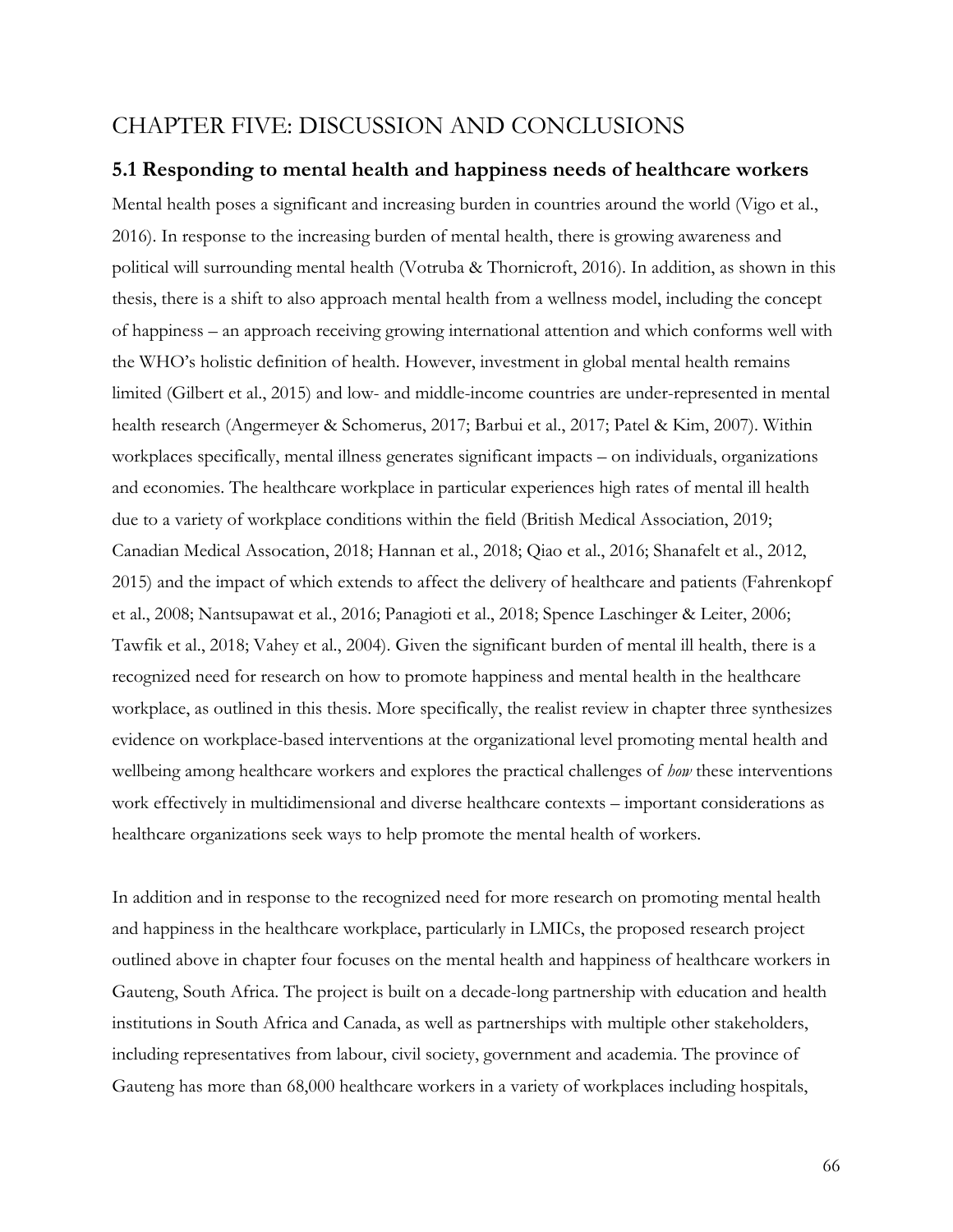clinics and administrative offices. This particular study was initiated by the Gauteng Department of Health based on their commitment to mental health following the Life Esidimeni incident in 2016 to 2017.

The process of developing this thesis to contribute to work of an ongoing international and multidisciplinary team also provided an opportunity to reflect on how to develop an international partnership across university, government and community partners. This is discussed next.

## **5.2 Challenges of global health work**

The Canadian Coalition for Global Health Research (CCGHR) developed six principles for global health research: authentic partnering; inclusion; shared benefits; commitment to the future; responsiveness to causes of inequities; and humility. The following discussion is framed around the CCGHR's six principles for global health research.

**Authentic partnering:** This research project came as a result of a more than a decade-long partnership between the South African and Canadian institutions. Key features of this international partnership include mutual benefit and learning, recognition of the social determination of health across micro, meso and macro levels, and a focus on developing a multi-scalar community of practice with researchers and practitioners from both countries (Yassi et al., 2016). By building on a longstanding partnership, this research project was able to expand on existing relationships while also introducing new relationships and partnerships for the multidisciplinary composition of this particular project. For instance, this project brought together researchers from the disciplines of public health, occupational health, psychiatry, epidemiology, and economics. An important and related consideration throughout the research project was that of capacity building, particularly for the South African partners.

A challenge related to authentic partnering is the logistical challenge of undertaking research with such a large and international group. For example, the time zone difference alone can be difficult to navigate communications. Compounding the physical distance between members of the research team is the large number of members of the research team which can be difficult to solicit, collect and integrate input from all in a reasonable timeline. Technology and communication platforms for long-distance calling and instant messaging certainly help facilitate international collaboration, but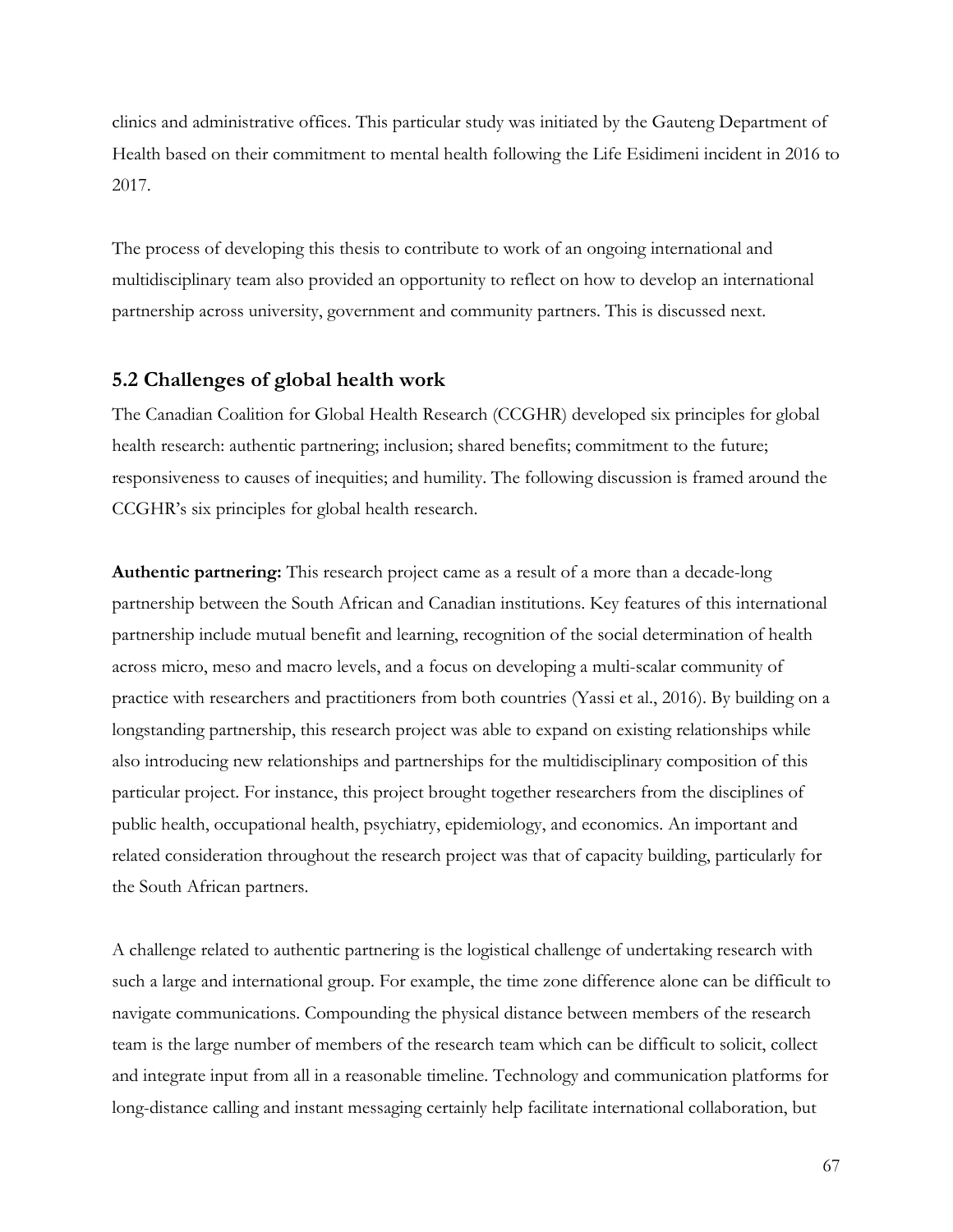large and diverse teams can be difficult to manage meaningful and active engagement in the same city let alone from opposite sides of the world. A potential mitigation of this challenge is acknowledging the differing times of active participation in the group and project – certain members may be actively involved at different stages throughout the project and the levels of engagement may change throughout the process.

**Inclusion:** The composition and governance of the research project aims to take an inclusive approach. The large research team includes a diverse set of individuals and backgrounds. In addition, the project governance was set up with an advisory committee comprised of members from civil society and labour to help engage a broader diversity of perspectives. An inclusive approach not only helps to bring diverse perspectives which enhance the scope and quality of the project, but is also crucial to ensure a successful adoption and implementation of the project.

However, an inclusive approach also introduces timeline and logistical challenges to a project of this magnitude. For example, it is challenging to maintain active and meaningful engagement from all members of the team and advisory groups throughout the project. This can create time delays in the progression of the project as well as resource considerations for the planning and implementation of the project. In addition is the challenge of tailoring the communication, scope and materials to the various stakeholder groups. For instance, the differing interests, needs and approaches of a diverse team may require introducing additional aspects to the scope of the project.

In addition to the inclusive approach of the project team and governance, the focus of this thesis and the planned intervention study is highly inclusive, in particular across gender. The planned study applies a four construct framework in consideration of gender: roles; identity; relations; and institutionalized gender (Tannenbaum, Greaves, & Graham, 2016). Gender roles will be considered throughout analysis and interpretation. For example, the real and/or perceived role of a woman or a man being the primary caregiver in the home and the mental health burden this may pose with demands of home and work life. In addition, gender roles will be considered in data collection: qualitative data collection will occur in the workplace during work hours, and quantitative data collection can occur at the time and place of participants' choosing so as not to interfere with family or personal commitments such as child care. Gender identity will be captured in the questionnaire, which will ask respondents to self-identify with non-binary options provided. As people with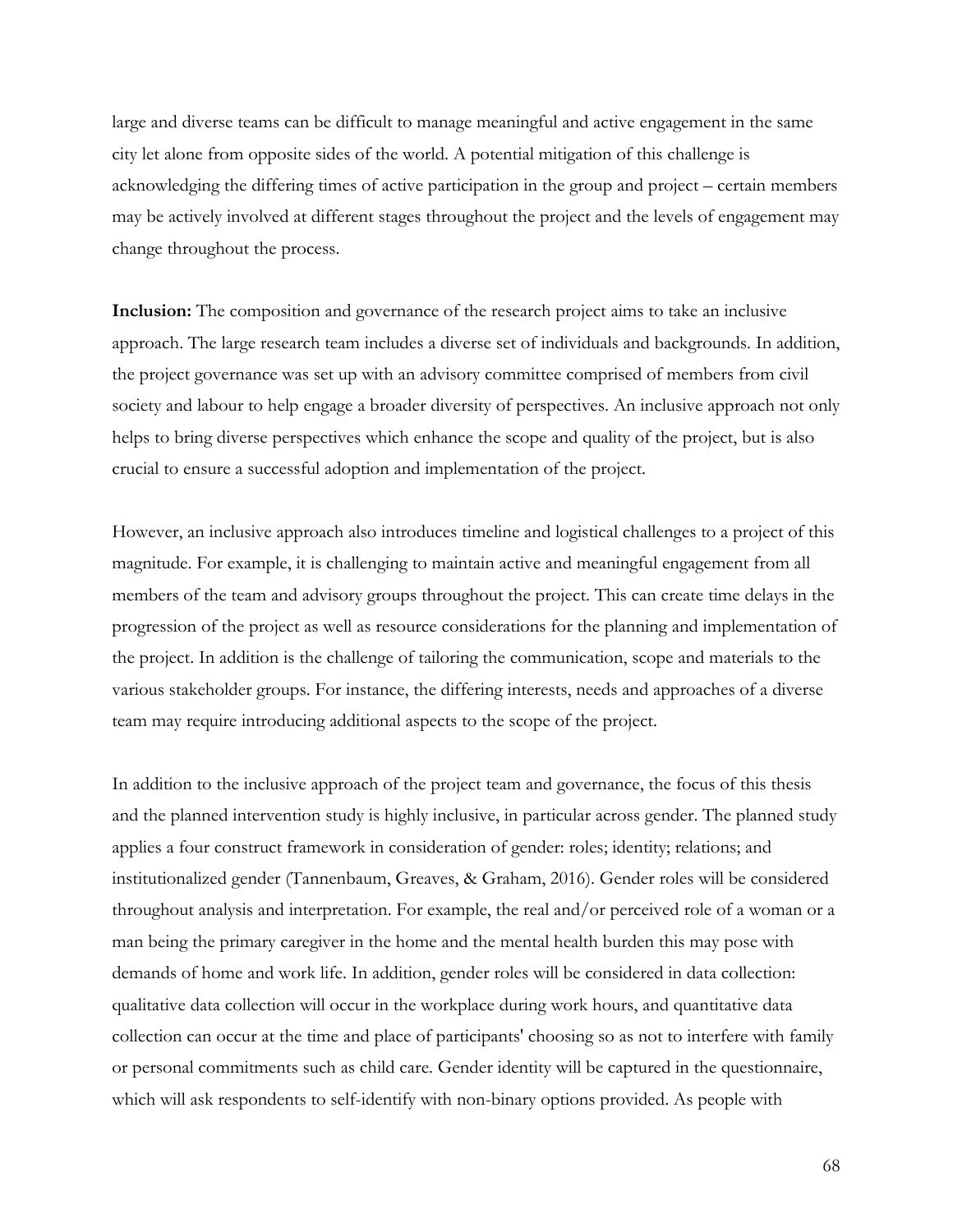different gender identities experience different burdens and types of mental health concerns – e.g., transgender and gender non-conforming individuals experience higher rates of mental ill health, and women and men experience different types of mental ill health – gender identity will be a key factor in analyzing and interpreting findings. As such, quantitative data will be disaggregated by gender. Gender relations will be considered throughout data collection; for example, we will have a diversity of genders represented as focus group facilitators and survey administrators to mitigate any potential gender-based dynamics during data collection in a diverse workplace. Lastly, institutionalized gender means it will be important to remain aware through analysis and interpretation of how gendered power imbalances may manifest in perspectives and experiences of participants.

**Shared benefits:** By nature, the various stakeholders involved in the project have differing interests and therefore outcomes for the project. For example, members of a research team may be looking to publish academically whereas a healthcare organization is focused on increasing staff engagement and satisfaction among employees. It is important to actively manage the sharing of benefits across the partners. For example, this could be represented by inviting all partners to participate as coauthors on the academic publications that emerge, if they choose to do so. It is also important to be transparent about team members' respective motivations and/or benefits for participating in the research project, for example, whether it be to gain experience in a certain field, complete degree requirements, and/or publish academically. Or, for practitioners and government officials involved, to be able to demonstrate moving forward on developing and operationalizing evidence-based healthy policies.

**Commitment to the future:** This project commits to the future through capacity building, considering the sustainability of the interventions, and considering the experience of the frontline workers and how they experience and benefit from the project. By engaging students and trainees in both South Africa and Canada, this project can help build capacity in the next generation of mental health researchers and practitioners. In addition, the Department of Health is committed to operationally funding the interventions, for example, through covering the time/wages of employees participating in the interventions. This provides an opportunity for potential long-term adoption of the interventions beyond the research project. The operational investment engages the employer directly in the implementation of interventions thereby making it easier for them to integrate it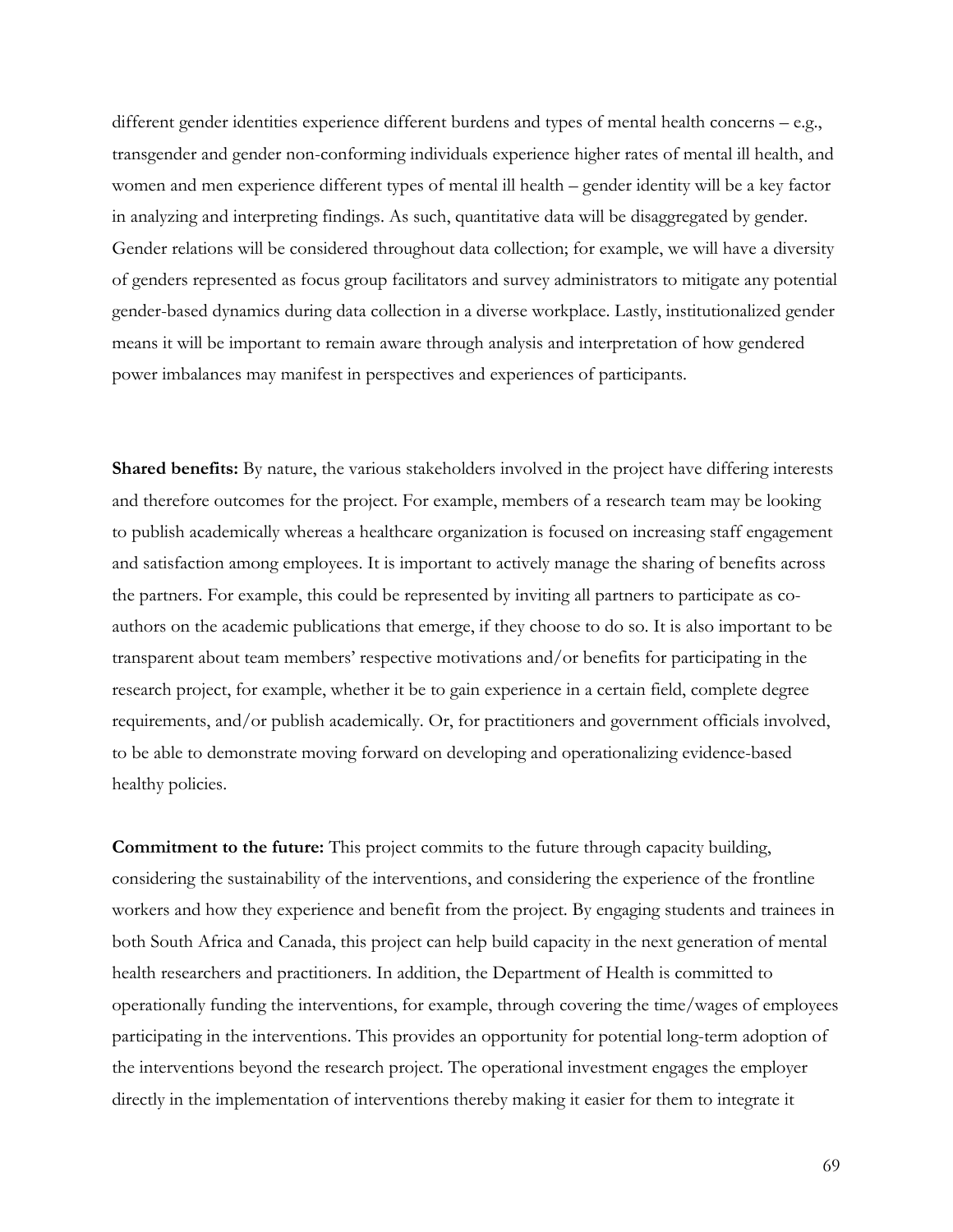operationally going forward. Lastly, is the consideration of the frontline workers' experience and power to engage with mental health promotion beyond the duration of the research project. The frontline workers who agree to participate in the project may find benefit in the intervention activities; however, they may lose access to these activities when the project closes, if management so chooses. In committing to the future, the project team should be aware of this potential issue and perhaps address ways to help mitigate it. For instance, this could involve sharing a report showing the benefits of the workplace initiatives to potentially help equip frontline workers to advocate for the integration of these interventions in the future.

A major challenge in pursuing commitments to the future is the limited timeline available for implementing the cluster randomised controlled trial (i.e., exposure to the potentially beneficial interventions) and the discrete funding interval. In order to plan, implement, evaluate, and publish the research on the interventions within the limited funding time frame, the length of time employees are exposed to the activities may be limited as is the capacity of the research project team to provide resources and information that may help ensure longer-term institutional sustainability.

**Responsiveness to causes of inequities:** The legacy of apartheid in South Africa is embedded throughout the country's social, political and economic realities, and is therefore also a part of structures, dynamics and issues related to this project and its topic of mental health and happiness. Indeed, black South Africans have scored consistently lower than white or coloured people in the country on life satisfaction since 1994 when apartheid ended (Møller & Roberts, 2017). In addition to the systemic inequities that may relate directly to the topic of mental health and happiness in South Africa, it also requires an awareness of its impact on the structure and dynamics of the research team and international partnership for the project. More specifically, it highlights the importance of continuously being aware of and responding to potential inequities and/or perceived inequities of Canadians' involvement with work in South Africa. This includes how participation, processes and decision-making throughout the project may be perpetuating and/or perceived to be perpetuating inequities. In order to help navigate these potential challenges, it is important to remain transparent as to why the different partners are involved and their respective roles in the process and in decision-making. It is also important to cultivate and foster meaningful collaboration including ensuring there is space for everyone to contribute in a meaningful capacity.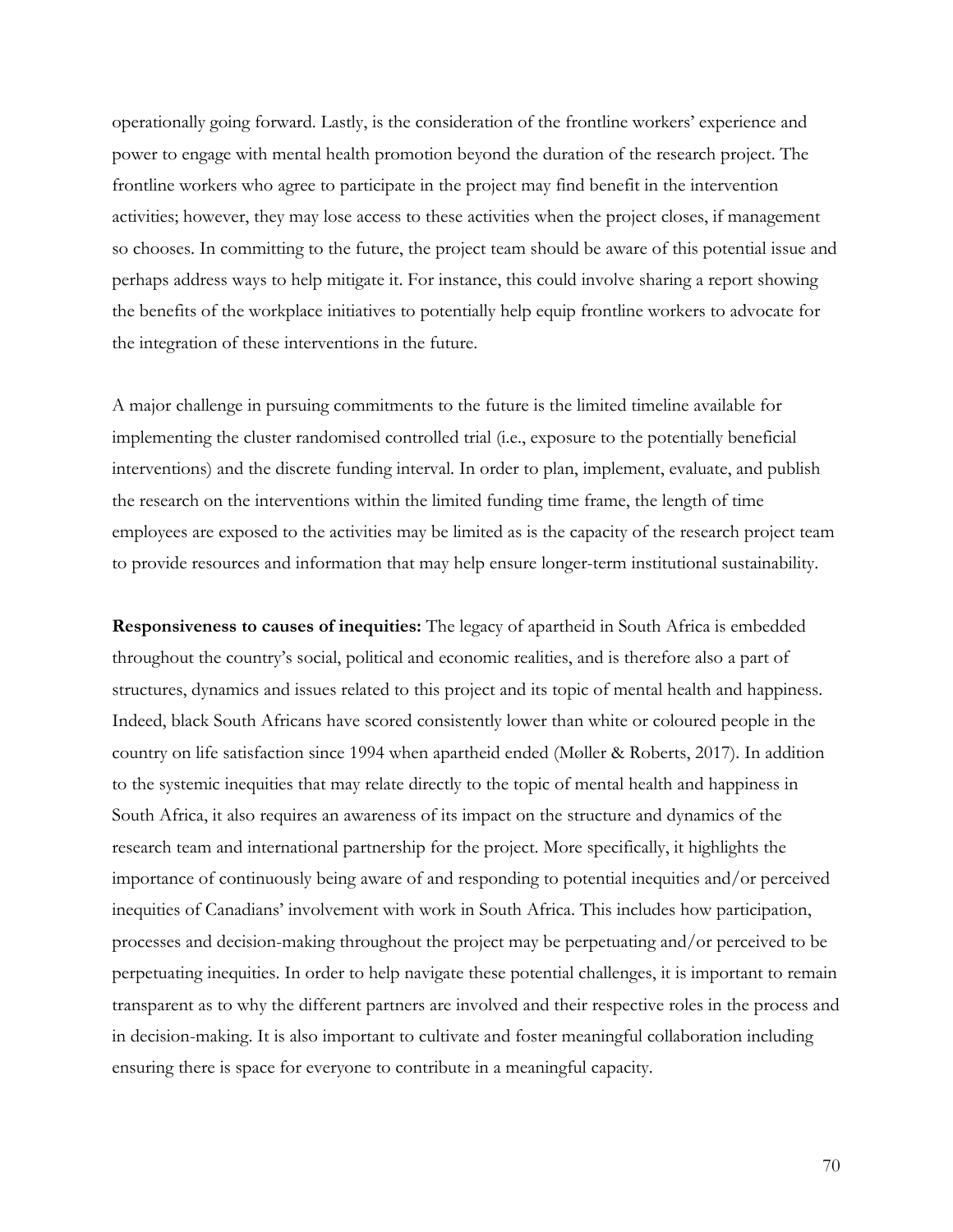**Humility:** In working within a global health research project as well as within a multidisciplinary team, it is important to adopt and maintain a learning stance throughout the process. This includes a self-awareness of how personal beliefs and assumptions may be influencing our thoughts and decisions as they relate to the project and teamwork. To help navigate this process, active reflection can help us to understand why certain approaches are being adopted and/or why decisions are being made. Similarly, for the dynamics of teamwork, it is important to remain aware and reflective of how we are reacting to others' suggestions and to how the process develops through teamwork. In practice, it can be helpful to consider replacing judgement with curiosity. For example, if a colleague makes a seemingly unexpected suggestion or the project takes a seemingly unexpected direction, seeking to understand – rather than immediately assigning our own thoughts and judgements – can help orient ourselves to remain open and reflective.

### **5.3 Directions for future research**

In line with the recognized need for more research on how to promote the mental health of healthcare workers, the proposed study outlined in this thesis responds specifically to a local need in Gauteng province, South Africa to examine the mental health and happiness of healthcare workers in the province as well as to develop, implement and evaluate interventions to promote mental health and happiness among the workforce. This proposed study provides an example of the type of research needed in this area, in order to help respond to the significant issue of mental ill health among healthcare workers and its impacts on the workers themselves as well as on patients, communities and healthcare systems. In particular, more research on mental health from low- and middle-income countries is needed (Barbui et al., 2017), as well as more research on organizationallevel changes that can be done to improve healthcare workers' mental wellbeing (Jan-Emmanuel de Neve, 2018; Ruotsalainen et al., 2015).

The proposed project's research objectives are to measure happiness and mental health among healthcare workers, identify workplace factors and processes that affect mental health, and implement and evaluate workplace interventions to promote mental health. The study consists of a preliminary phase followed by three separate and consecutive phases. The phases build on one another so that the subsequent phases are based on the findings and work in the earlier phases. The preliminary phase entails analysis of secondary data from two main sources: medical aid schemes and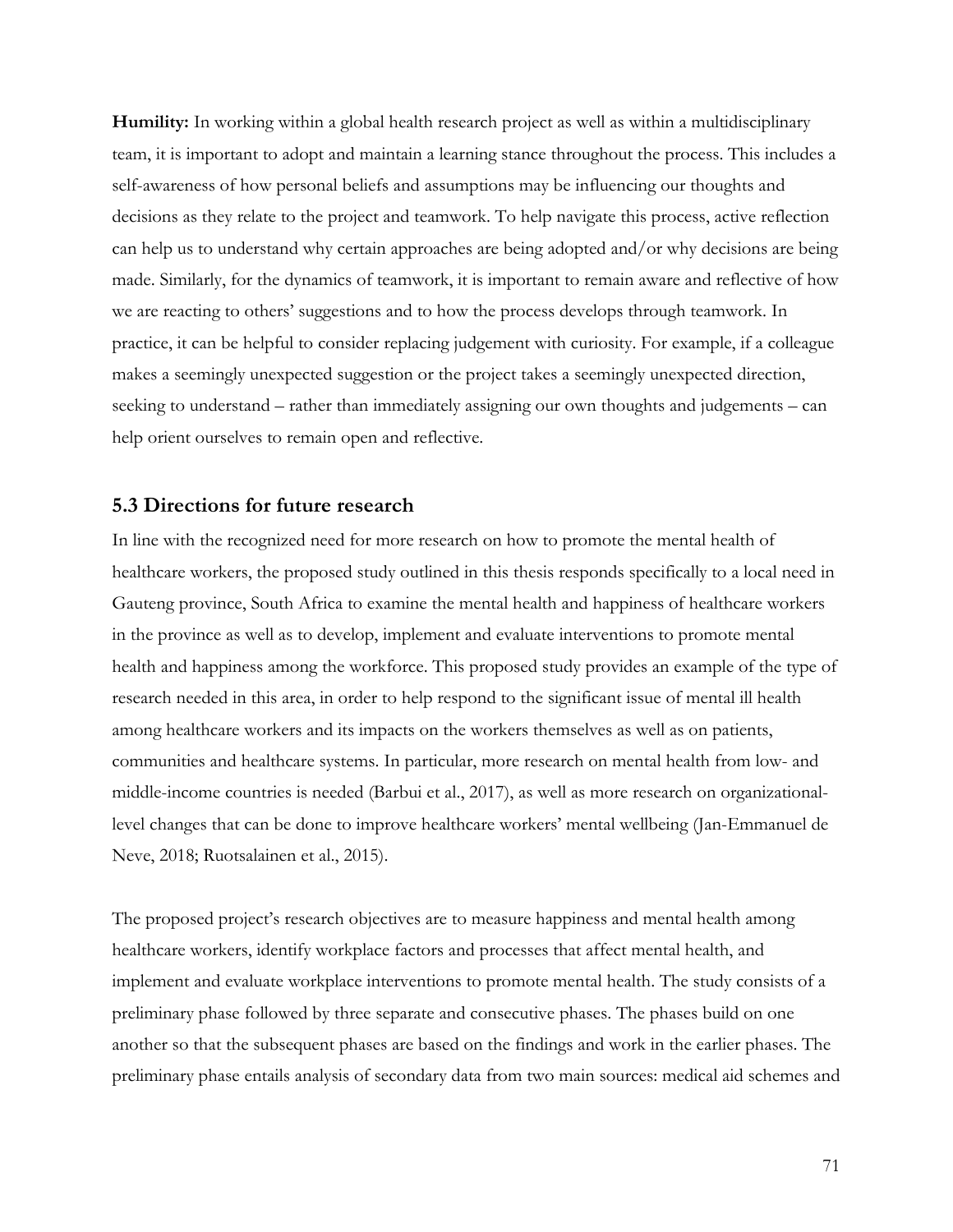the Department's staff satisfaction survey. This will provide a description of common mental disorders as well as job satisfaction within the workforce.

The first phase will employ a mixed-methods design to collect a baseline measure of happiness and mental health and to identify workplace-based factors and processes that affect happiness and mental health. This will include a questionnaire and focus groups. Based on the findings from the first phase, the second phase will involve designing and implementing workplace-based interventions to promote mental health. This will be structured as a matched-pairs cluster randomized controlled trial to evaluate the interventions in the third phase. The third and final phase will consist of evaluating the interventions after 12 months. The third phase will include a sustainability plan to help transition the research project into ongoing operations as well as knowledge dissemination activities.

In addition to the proposed research study on the mental health and happiness of healthcare workers in Gauteng, South Africa, the realist review highlights directions for future research in the area of mental health and happiness of healthcare workers. The review similarly supports the recognized need for more mental health research in low- and middle-income countries, for studies evaluating longer-term effects of workplace mental health promotions, as well as the opportunity for better integrating use of positive mental health and wellbeing constructs such as happiness in the context of workers' mental health.

By embedding this thesis in the work of WHO collaborating centres, and the International Commission on Occupational Health's Scientific Committee on Healthcare Workers, it is hoped that this thesis will offer some valuable insight that may be applicable in diverse settings.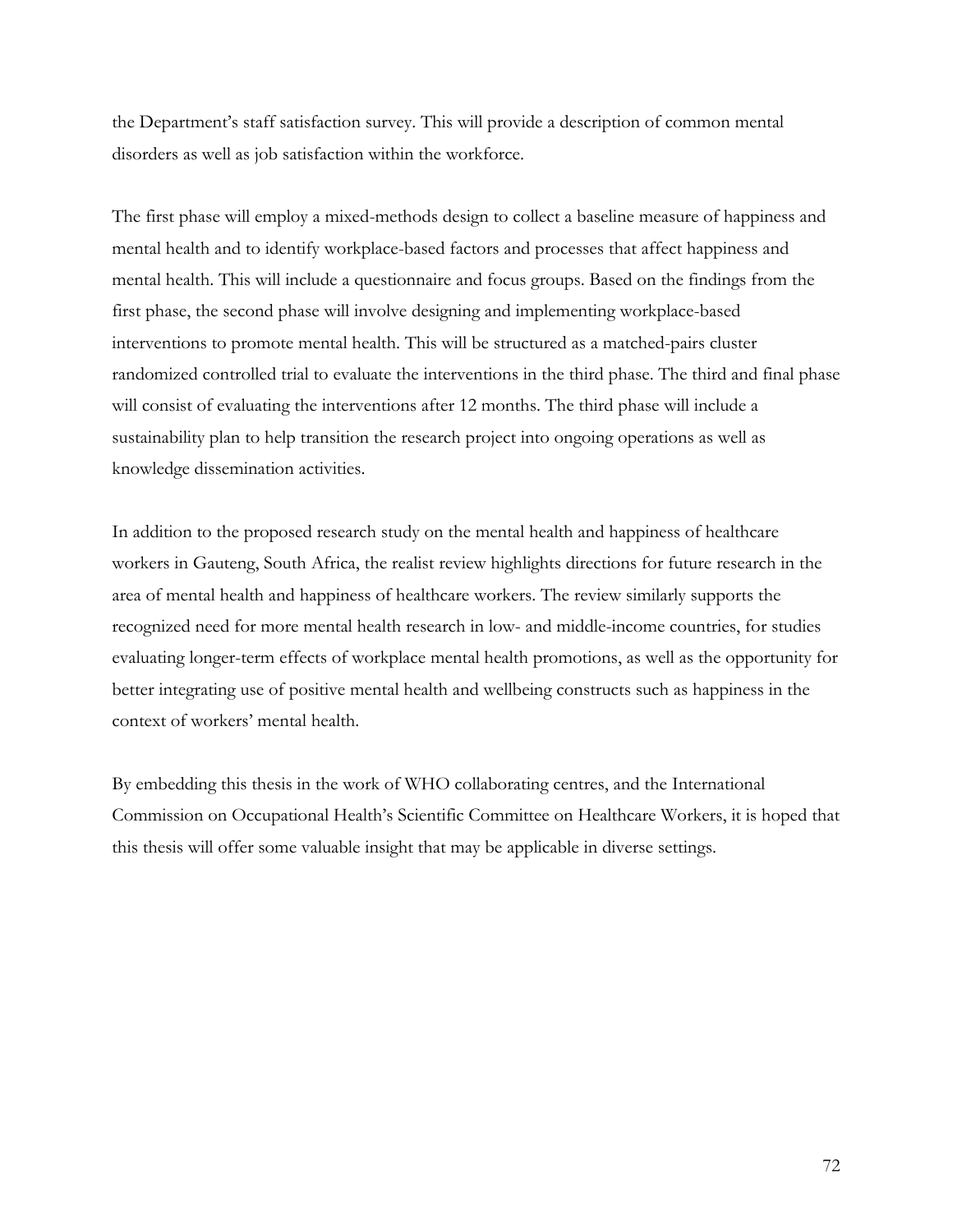## REFERENCES

- Acai, A., McQueen, S. A., Fahim, C., Wagner, N., McKinnon, V., Boston, J., … Sonnadara, R. R. (2016). 'It's not the form; it's the process': A phenomenological study on the use of creative professional development workshops to improve teamwork and communication skills. *Medical Humanities*, *42*(3), 173–180. https://doi.org/10.1136/medhum-2015-010862
- Adesanya, O. A., Rojas, B. M., Darboe, A., & Beogo, I. (2017). Socioeconomic differential in selfassessment of health and happiness in 5 African countries: Finding from World Value Survey. *PLOS ONE*, *12*(11), e0188281. https://doi.org/10.1371/journal.pone.0188281
- Adriaenssens, J., De Gucht, V., & Maes, S. (2015). Causes and consequences of occupational stress in emergency nurses, a longitudinal study. *Journal of Nursing Management*, *23*(3), 346–358. https://doi.org/10.1111/jonm.12138
- Ae-Ngibise, K. A., Doku, V. C. K., Asante, K. P., & Owusu-Agyei, S. (2015). The experience of caregivers of people living with serious mental disorders: A study from rural Ghana. *Global Health Action*, *8*(1), 26957. https://doi.org/10.3402/gha.v8.26957
- Africa, S. S. (2019). Statistics South Africa | The South Africa I Know, The Home I Understand. Retrieved May 17, 2019, from http://www.statssa.gov.za/
- Agence France-Presse. (2017, February 1). South African scandal after nearly 100 mental health patients die. *The Guardian*. Retrieved from http://www.theguardian.com/world/2017/feb/01/south-african-scandal-after-nearly-100 mental-health-patients-die
- Alamgir, H., Cvitkovich, Y., & Yu, S. (2007). Work-related injury among direct care occupations in British Columbia, Canada. *Occupational and Environmental Medicine*, *64*(11), 769–775. https://doi.org/10.1136/oem.2006.031914
- All-Party Parliamentary Group on Arts, Health and Wellbeing (APPGAHW). (2017). *Creative health: The arts for health and wellbeing*. London, UK.
- Alonso, J., Liu, Z., Evans-Lacko, S., Sadikova, E., Sampson, N., Chatterji, S., … Thornicroft, G. (2018). Treatment gap for anxiety disorders is global: Results of the World Mental Health Surveys in 21 countries. *Depression and Anxiety*, *35*(3), 195–208. https://doi.org/10.1002/da.22711
- Ammendolia, C., Côté, P., Cancelliere, C., Cassidy, J. D., Hartvigsen, J., Boyle, E., … Amick, B. (2016). Healthy and productive workers: Using intervention mapping to design a workplace health promotion and wellness program to improve presenteeism. *BMC Public Health*, *16*(1), 1190. https://doi.org/10.1186/s12889-016-3843-x
- Anderson, J. C., Pfeil, S., & Surawicz, C. (2017). Strategies to combat physician burnout in gastroenterology. *The American Journal of Gastroenterology*, *112*(9), 1356–1359. https://doi.org/10.1038/ajg.2017.251
- Andrew Clark, Sarah Flèche, Richard Layard, Nattavudh Powdthavee, & George Ward. (2017). Chapter 5. The Key Determinants of Happiness and Misery. In John Helliwell, Richard Layard, & Jeffrey Sachs (Eds.), *World Happiness Report*. New York: Sustainable Development Solutions Network.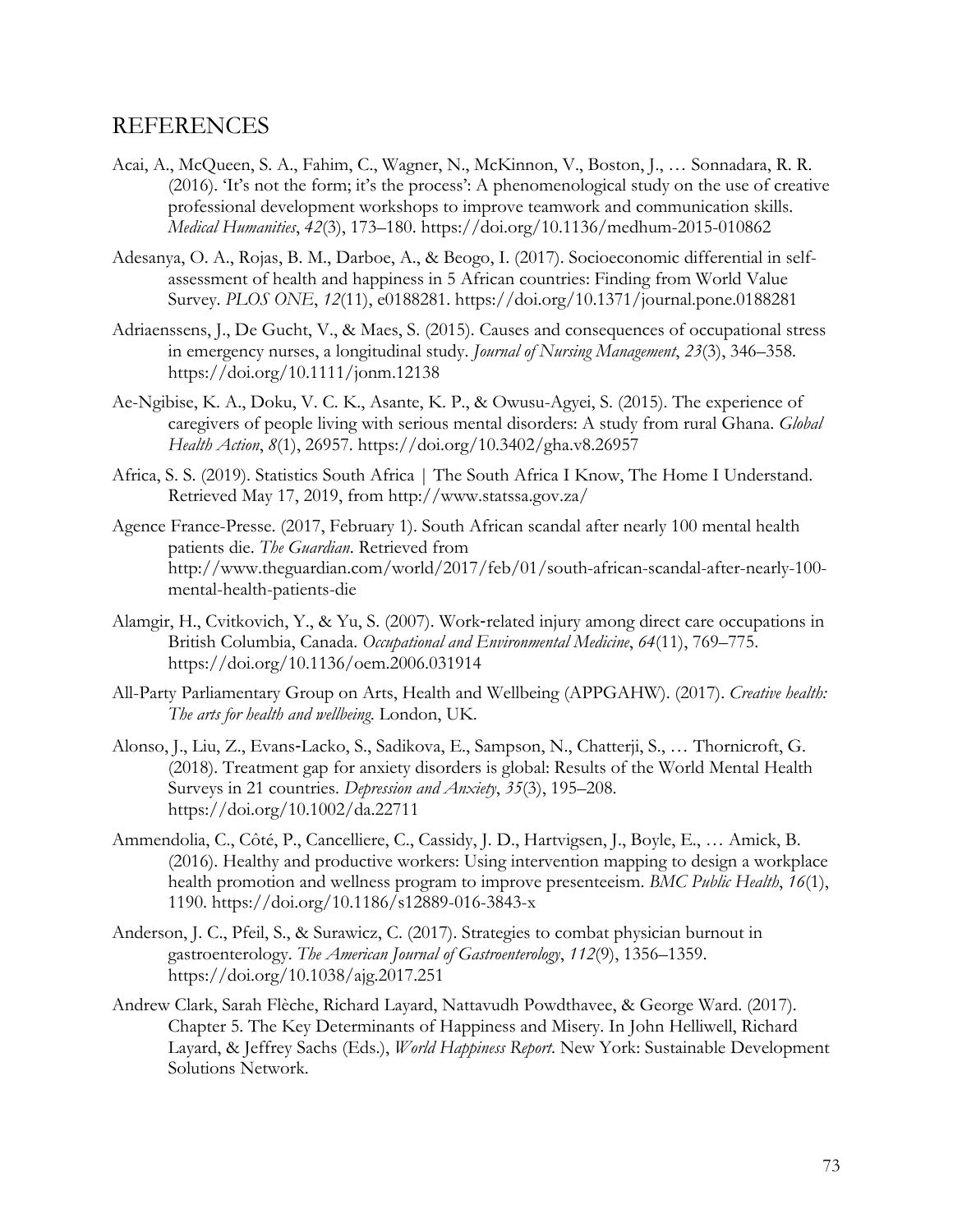- Angermeyer, M. C., & Schomerus, G. (2017). State of the art of population-based attitude research on mental health: A systematic review. *Epidemiology and Psychiatric Sciences; Verona*, *26*(3), 252– 264. http://dx.doi.org/10.1017/S2045796016000627
- Archibald, M. M., Caine, V., & Scott, S. D. (2014). The development of a classification schema for arts-based approaches to knowledge translation. *Worldviews on Evidence-Based Nursing*, *11*(5), 316–324. https://doi.org/10.1111/wvn.12053
- Aust, B., Rugulies, R., Finken, A., & Jensen, C. (2010). When workplace interventions lead to negative effects: Learning from failures. *Scandinavian Journal of Public Health*, *38*(S3), 106–119. https://doi.org/10.1177/1403494809354362
- Barbui, C., Purgato, M., Churchill, R., Adams, C. E., Amato, L., Macdonald, G., … Sheriff, S. R. (2017). Evidence-based interventions for global mental health: Role and mission of a new Cochrane initiative. *Cochrane Database of Systematic Reviews 2017*.
- Bartholomew, L. K., Parcel, G. S., & Kok, G. (1998). Intervention Mapping: A Process for Developing Theory and Evidence-Based Health Education Programs. *Health Education & Behavior*, *25*(5), 545–563. https://doi.org/10.1177/109019819802500502
- Bartolini, S., Mikucka, M., & Sarracino, F. (2017). Money, Trust and Happiness in Transition Countries: Evidence from Time Series. *Social Indicators Research*, *130*(1), 87–106. https://doi.org/10.1007/s11205-015-1130-3
- Batras, D., Duff, C., & Smith, B. J. (2014). Organizational change theory: Implications for health promotion practice. *Health Promotion International*, *31*(1), 231–241. https://doi.org/10.1093/heapro/dau098
- Beach, M. C., Roter, D., Korthuis, P. T., Epstein, R. M., Sharp, V., Ratanawongsa, N., … Saha, S. (2013). A multicenter study of physician mindfulness and health care quality. *Annals Of Family Medicine*, *11*(5), 421–428. https://doi.org/10.1370/afm.1507
- Beauregard, N., Marchand, A., Bilodeau, J., Durand, P., Demers, A., & Haines, V. Y. (2018). Gendered Pathways to Burnout: Results from the SALVEO Study. *Annals of Work Exposures and Health*, *62*(4), 426–437. https://doi.org/10.1093/annweh/wxx114
- Beauregard, N., Marchand, A., & Blanc, M.-E. (2011). What do we know about the non-work determinants of workers' mental health? A systematic review of longitudinal studies. *BMC Public Health*, *11*, 439. https://doi.org/10.1186/1471-2458-11-439
- Bech, P., Olsen, L. R., Kjoller, M., & Rasmussen, N. K. (2003). Measuring well-being rather than the absence of distress symptoms: A comparison of the SF-36 Mental Health subscale and the WHO-Five Well-Being Scale. *International Journal of Methods in Psychiatric Research*, *12*(2), 85–91.
- Becker, A. E., & Kleinman, A. (2013). Mental health and the global agenda. *New England Journal of Medicine*, *369*(1), 66–73. https://doi.org/10.1056/NEJMra1110827
- Bennett, P., Williams, Y., Page, N., Hood, K., & Woollard, M. (2004). Levels of mental health problems among UK emergency ambulance workers. *Emergency Medicine Journal*, *21*(2), 235– 236. https://doi.org/10.1136/emj.2003.005645
- Benzer, J. K., Charns, M. P., Hamdan, S., & Afable, M. (2016). The role of organizational structure in readiness for change: A conceptual integration. *Health Services Management Research*, *30*(1), 34–46. https://doi.org/10.1177/0951484816682396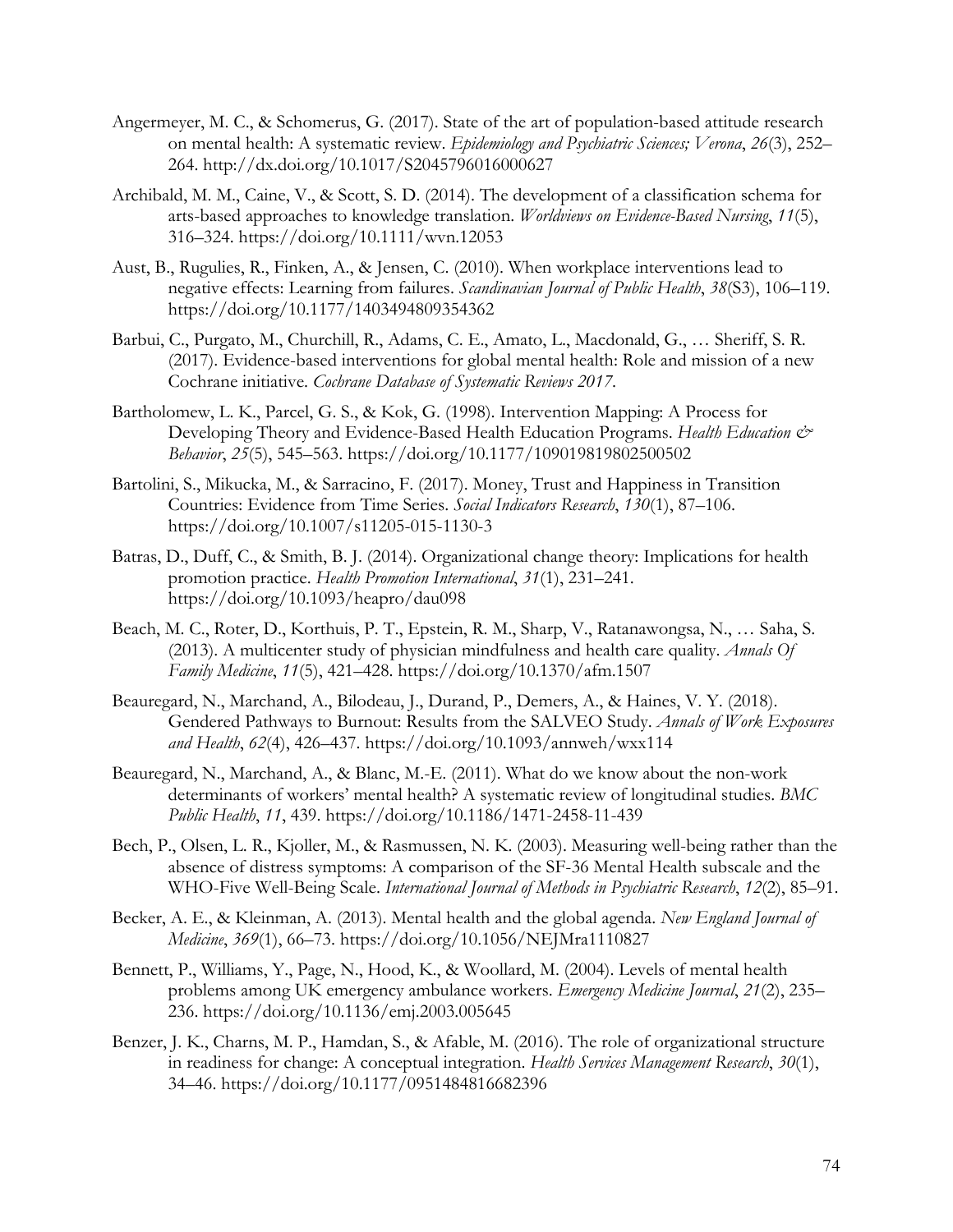- Bimenyimana, E., Poggenpoel, M., Myburgh, C., & van Niekerk, V. (2009). The lived experience by psychiatric nurses of aggression and violence from patients in a Gauteng psychiatric institution. *Curationis*, *32*(3), 4–13.
- Bitz, J., Howland, D., Cornelissen, E., Scheirer, M. A., Saul, J., Willis, C. D., … Greenhalgh, T. (2016). Sustaining organizational culture change in health systems. *Journal of Health Organization and Management*, *30*(1), 2–30. https://doi.org/10.1108/JHOM-07-2014-0117
- Bloom, D. E., Cafiero, E. T., Jané-Llopis, E., Abrahams-Gessel, S., Bloom, L. R., Fathima, S., … Weinstein, C. (2011). *The Global Economic Burden of Non-communicable Diseases*. Retrieved from World Economic Forum website: http://apps.who.int/medicinedocs/en/d/Js18806en/
- Bourbonnais, R, Brisson, C., Vinet, A., Vezina, M., Abdous, B., & Gaudet, M. (2006). Effectiveness of a participative intervention on psychosocial work factors to prevent mental health problems in a hospital setting. *Occupational and Environmental Medicine*, *63*(5), 335–342.
- Bourbonnais, Renee, Brisson, C., & Vezina, M. (2011). Long-term effects of an intervention on psychosocial work factors among healthcare professionals in a hospital setting. *Occupational and Environmental Medicine*, *68*(7), 479–486. https://doi.org/10.1136/oem.2010.055202
- Bourne, T., Wynants, L., Peters, M., Van Audenhove, C., Timmerman, D., Van Calster, B., & Jalmbrant, M. (2015). The impact of complaints procedures on the welfare, health and clinical practise of 7926 doctors in the UK: a cross-sectional survey. *BMJ Open*, *5*(1), e006687. https://doi.org/10.1136/bmjopen-2014-006687
- Boydell, K., & Belliveau, G. (2017). Situated methodologies: A critical inquiry into art-based research methodologies. *Journal of Applied Arts & Health*, *8*(2), 135–139.
- Boydell, K. M. (2011). Making sense of collective events: The co-creation of a research-based dance. *Forum Qualitative Sozialforschung / Forum: Qualitative Social Research*, *12*(1). Retrieved from http://www.qualitative-research.net/index.php/fqs/article/view/1525
- Boydell, K. M., Gladstone, B. M., Volpe, T., Allemang, B., & Stasiulis, E. (2012). The production and dissemination of knowledge: A scoping review of arts-based health research. *Forum Qualitative Sozialforschung / Forum: Qualitative Social Research*, *13*(1). https://doi.org/10.17169/fqs-13.1.1711
- Boydell, K. M., Hodgins, M., Gladstone, B. M., Stasiulis, E., Belliveau, G., Cheu, H., … Parsons, J. (2016). Arts-based health research and academic legitimacy: Transcending hegemonic conventions. *Qualitative Research*, *16*(6), 681–700. https://doi.org/10.1177/1468794116630040
- British Medical Association. (2019). *Caring for the mental health of the medical workforce*. Retrieved from British Medical Association website: https://www.bma.org.uk/collective-voice/policy-andresearch/education-training-and-workforce/supporting-the-mental-health-of-doctors-in-theworkforce
- Bryan, Y. E., Hitchings, K. S., Fox, M. A., Kinneman, M. T., & Young, M. J. (1998). The evaluation of hospital restructuring efforts: Satisfaction, quality, and costs. *Quality Management in Health Care*, *6*(3), 22–34.
- Bryson, A., & MacKerron, G. (2017). Are You Happy While You Work? *The Economic Journal*, *127*(599), 106–125. https://doi.org/10.1111/ecoj.12269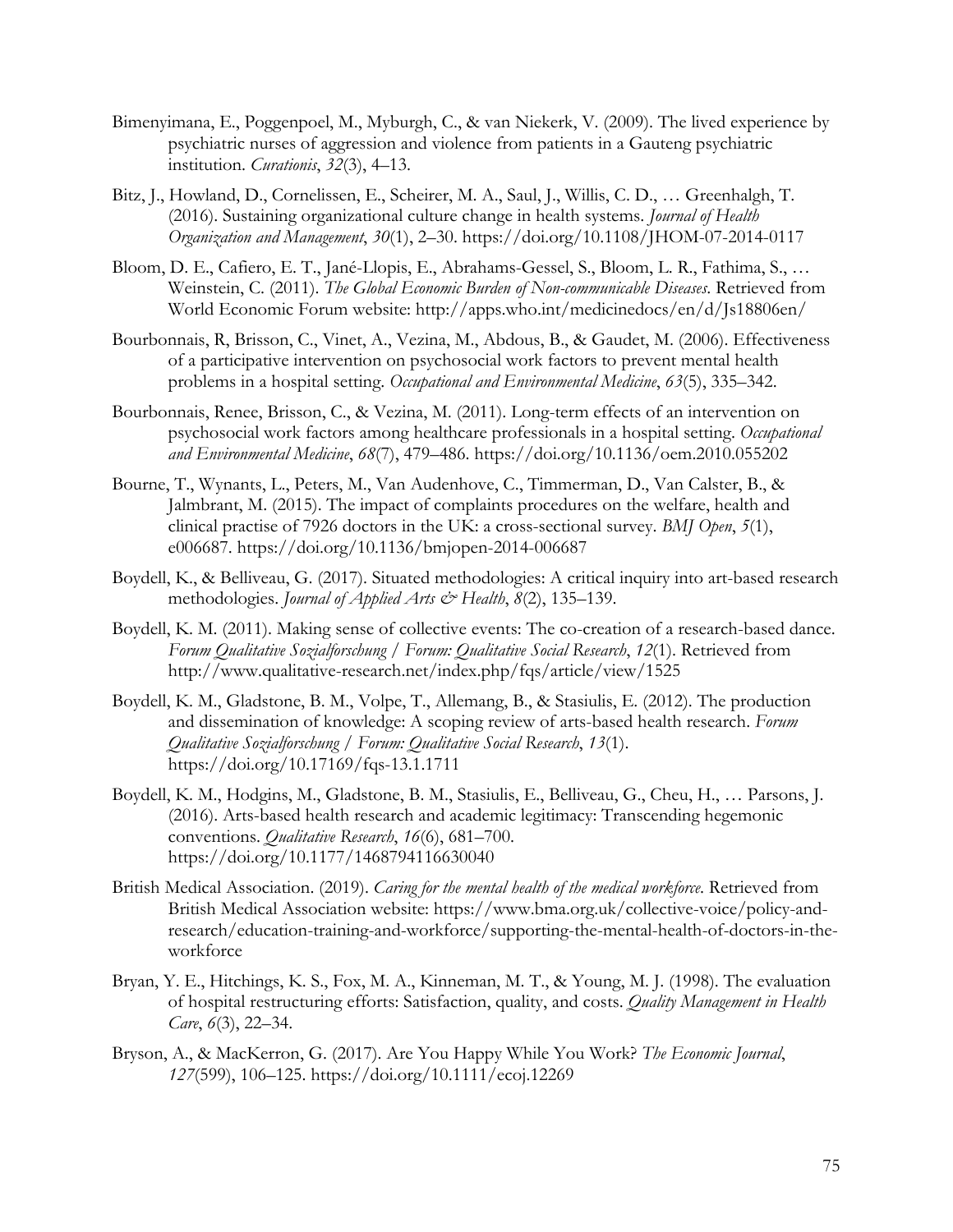- Bunce, D., & MA, W. (1996). Stress management and innovation interventions at work. *Human Relations*, *49*(2), 209–232.
- BURNS, R. P. H. S.-P. N. T. A. (1998). The impact of training and support on stressamong care staff in nursing and residential homesfor the elderly. *Journal of Mental Health*, *7*(1), 59–70. https://doi.org/10.1080/09638239818346
- Burns, S., Crawford, G., Hallett, J., Hunt, K., Chih, H. J., & Tilley, P. J. M. (2017). What's wrong with John? A randomised controlled trial of Mental Health First Aid (MHFA) training with nursing students. *BMC Psychiatry*, *17*, 111. https://doi.org/10.1186/s12888-017-1278-2
- Bygren, L. O., Weissglas, G., Wikstrom, B.-M., Konlaan, B. B., Grjibovski, A., Karlsson, A.-B., … Sjostrom, M. (2009). Cultural participation and health: A randomized controlled trial among medical care staff. *Psychosomatic Medicine*, *71*(4), 469–473. https://doi.org/10.1097/PSY.0b013e31819e47d4
- Campbell, J. (2017, July 21). Women, decent jobs, economic growth: An opportunity to recalibrate investments in the global health and social workforce. Retrieved February 26, 2018, from World Health Organization (WHO) website: http://www.who.int/mediacentre/commentaries/women-jobs-economy/en/
- Campbell, M. K., Elbourne, D. R., & Altman, D. G. (2004). CONSORT statement: Extension to cluster randomised trials. *BMJ*, *328*(7441), 702–708. https://doi.org/10.1136/bmj.328.7441.702
- Canadian Medical Assocation. (2018). *CMA National Physician Health Survey: A National Snapshot*. Retrieved from Canadian Medical Assocation website: https://www.cma.ca/sites/default/files/2018-11/nph-survey-e.pdf
- Carless, D., & Douglas, K. (2009). Opening doors: Poetic representation of the sport experiences of men with severe mental health difficulties. *Qualitative Inquiry*, *15*(10), 1547–1551.
- Carrieri, D., Briscoe, S., Jackson, M., Mattick, K., Papoutsi, C., Pearson, M., & Wong, G. (2018). 'Care Under Pressure': A realist review of interventions to tackle doctors' mental ill-health and its impacts on the clinical workforce and patient care. *BMJ Open*, *8*(2), e021273. https://doi.org/10.1136/bmjopen-2017-021273
- Center, C., Davis, M., Detre, T., Ford, D. E., Hansbrough, W., Hendin, H., … Silverman, M. M. (2003). Confronting Depression and Suicide in PhysiciansA Consensus Statement. *JAMA*, *289*(23), 3161–3166. https://doi.org/10.1001/jama.289.23.3161
- Charlson, F. J., Diminic, S., Lund, C., Degenhardt, L., & Whiteford, H. A. (2014). Mental and Substance Use Disorders in Sub-Saharan Africa: Predictions of Epidemiological Changes and Mental Health Workforce Requirements for the Next 40 Years. *PLOS ONE*, *9*(10), e110208. https://doi.org/10.1371/journal.pone.0110208
- Charlson, F. J., Moran, A. E., Freedman, G., Norman, R. E., Stapelberg, N. J. C., Baxter, A. J., … Whiteford, H. A. (2013). The contribution of major depression to the global burden of ischemic heart disease: A comparative risk assessment. *BMC Medicine*, *11*, 250. https://doi.org/10.1186/1741-7015-11-250
- Chatziioannidis, I., Bascialla, F. G., Chatzivalsama, P., Vouzas, F., & Mitsiakos, G. (2018). Prevalence, causes and mental health impact of workplace bullying in the Neonatal Intensive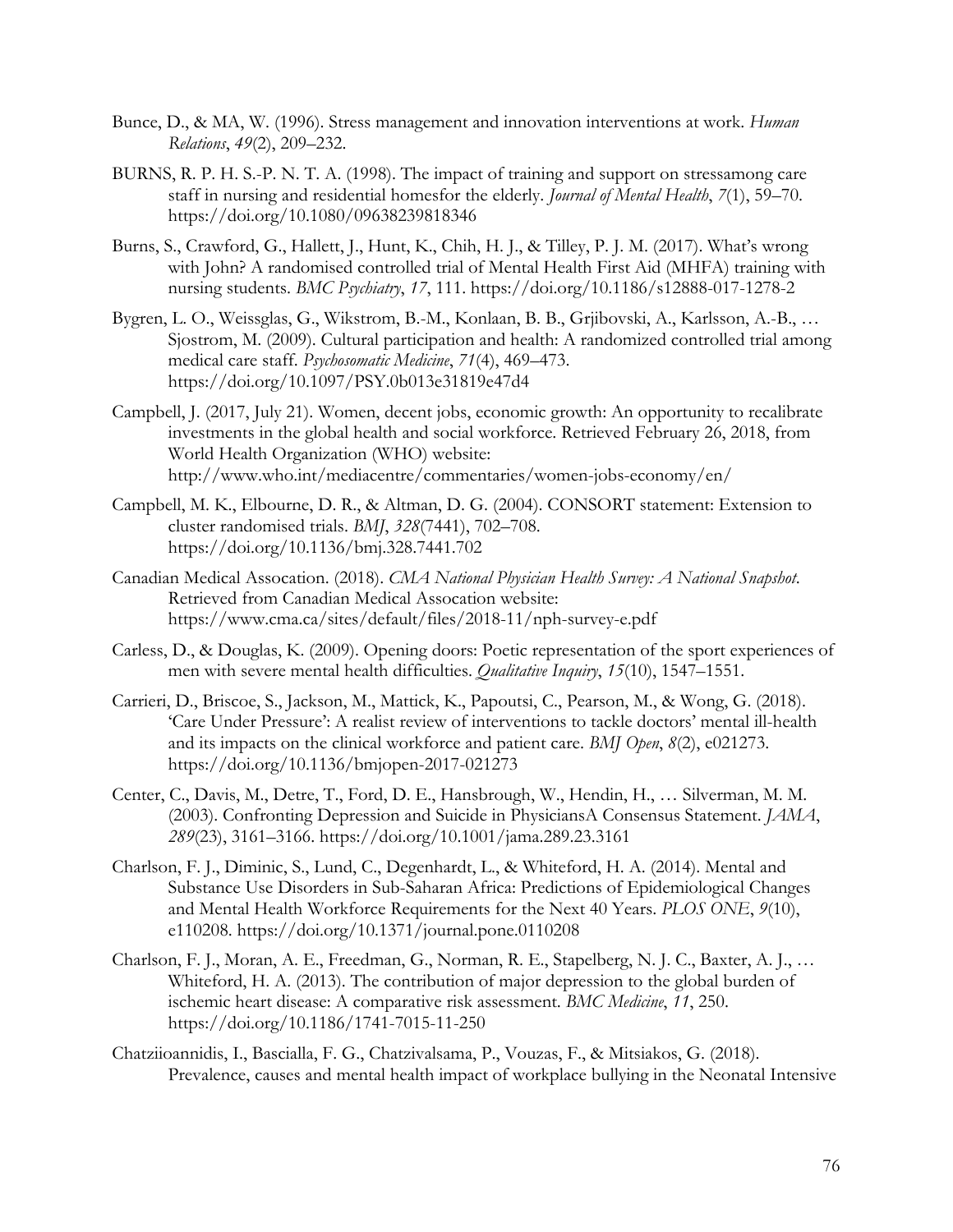Care Unit environment. *BMJ Open*, *8*(2), e018766. https://doi.org/10.1136/bmjopen-2017- 018766

- Cheshire, A., Hughes, J., Lewith, G., Panagioti, M., Peters, D., Simon, C., & Ridge, D. (2017). GPs' perceptions of resilience training: A qualitative study. *The British Journal of General Practice*, *67*(663), e709–e715. https://doi.org/10.3399/bjgp17X692561
- Clarke, S. P., Sloane, D. M., & Aiken, L. H. (2002). Effects of hospital staffing and organizational climate on needlestick injuries to nurses. *American Journal of Public Health*, *92*(7), 1115–1119.
- Clement, S., Schauman, O., Graham, T., Maggioni, F., Evans-Lacko, S., Bezborodovs, N., … Thornicroft, G. (2015). What is the impact of mental health-related stigma on help-seeking? A systematic review of quantitative and qualitative studies. *Psychological Medicine*, *45*(1), 11–27. https://doi.org/10.1017/S0033291714000129
- Coentre, R., & Góis, C. (2018). Suicidal ideation in medical students: Recent insights. *Advances in Medical Education and Practice*, *9*, 873–880. https://doi.org/10.2147/AMEP.S162626
- Colindres, C. V., Bryce, E., Coral-Rosero, P., Ramos-Soto, R. M., Bonilla, F., & Yassi, A. (2017). Effect of effort-reward imbalance and burnout on infection control among Ecuadorian nurses. *International Nursing Review*.
- Collier, R. (2017). Physician health: Beyond wellness to happiness. *Canadian Medical Association Journal*, *189*(39), E1242–E1243. https://doi.org/10.1503/cmaj.1095499
- Coovadia, H., Jewkes, R., Barron, P., Sanders, D., & McIntyre, D. (2009). The health and health system of South Africa: Historical roots of current public health challenges. *The Lancet*, *374*(9692), 817–834. https://doi.org/10.1016/S0140-6736(09)60951-X
- Creswell, J. W., & Plano Clark, V. L. (2011). *Designing and Conducting Mixed Methods Research*. SAGE Publications.
- Davies, C., Knuiman, M., & Rosenberg, M. (2016). The art of being mentally healthy: A study to quantify the relationship between recreational arts engagement and mental well-being in the general population. *BMC Public Health*, *16*(1), 15. https://doi.org/10.1186/s12889-015-2672- 7
- Demyttenaere, K., Bruffaerts, R., Posada-Villa, J., Gasquet, I., Kovess, V., Lepine, J. P., … WHO World Mental Health Survey Consortium. (2004). Prevalence, severity, and unmet need for treatment of mental disorders in the World Health Organization World Mental Health Surveys. *JAMA*, *291*(21), 2581–2590. https://doi.org/10.1001/jama.291.21.2581
- Dewa, C. S. (2014). Worker Attitudes towards Mental Health Problems and Disclosure. *The International Journal of Occupational and Environmental Medicine*, *5*(4 October), 463-175–186.
- Diener, E. (Ed.). (2009). *Well-being for public policy*. Oxford ; New York: Oxford University Press.
- Dollard, M. F., & Bakker, A. B. (2010). Psychosocial safety climate as a precursor to conducive work environments, psychological health problems, and employee engagement. *Journal of Occupational and Organizational Psychology*, *83*(3), 579–599.
- Drenkard, K. (2010). The business case for Magnet. *The Journal of Nursing Administration*, *40*(6), 263– 271. https://doi.org/10.1097/NNA.0b013e3181df0fd6
- Duijts, S. F. A., Kant, I., van den Brandt, P. A., & Swaen, G. M. H. (2008). Effectiveness of a preventive coaching intervention for employees at risk for sickness absence due to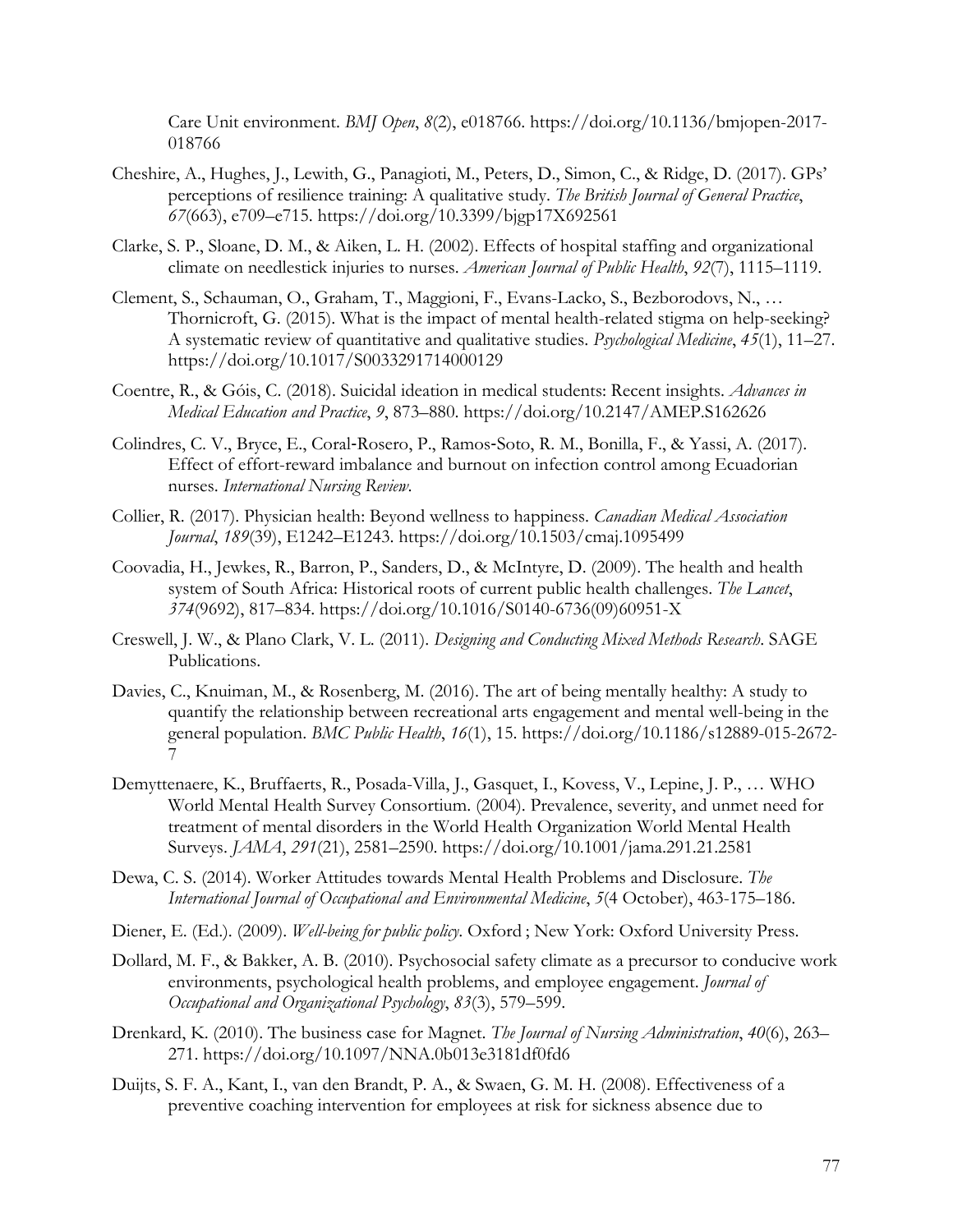psychosocial health complaints: Results of a randomized controlled trial. *Journal of Occupational and Environmental Medicine*, *50*(7), 765–776. https://doi.org/10.1097/JOM.0b013e3181651584

- Dyrbye, L. N., Eacker, A., Durning, S. J., Brazeau, C., Moutier, C., Massie, F. S., … Shanafelt, T. D. (2015). The impact of stigma and personal experiences on the help-seeking behaviors of medical students With burnout. *Academic Medicine*, *90*(7), 961. https://doi.org/10.1097/ACM.0000000000000655
- Easterlin, R. A. (1974). Does Economic Growth Improve the Human Lot? Some Empirical Evidence. In P. A. David & M. W. Reder (Eds.), *Nations and Households in Economic Growth* (pp. 89–125). https://doi.org/10.1016/B978-0-12-205050-3.50008-7
- Eckleberry-Hunt, J., Kirkpatrick, H., Taku, K., Hunt, R., & Vasappa, R. (2016). Relation between physicians' work lives and happiness. *Southern Medical Journal*, *109*(4), 207–212. https://doi.org/10.14423/SMJ.0000000000000437
- Enns, V., Currie, S., & Wang, J. (2015). Professional autonomy and work setting as contributing factors to depression and absenteeism in Canadian nurses. *Nursing Outlook*, *63*(3), 269–277. https://doi.org/10.1016/j.outlook.2014.12.014
- Evans-Lacko, S., Clement, S., Corker, E., Brohan, E., Dockery, L., Farrelly, S., … McCrone, P. (2015). How much does mental health discrimination cost: Valuing experienced discrimination in relation to healthcare care costs and community participation. *Epidemiology and Psychiatric Sciences; Verona*, *24*(5), 423–434. http://dx.doi.org.ezproxy.library.ubc.ca/10.1017/S2045796014000377
- Evans-Lacko, S., & Knapp, M. (2016). Global patterns of workplace productivity for people with depression: Absenteeism and presenteeism costs across eight diverse countries. *Social Psychiatry and Psychiatric Epidemiology*, *51*(11), 1525–1537. https://doi.org/10.1007/s00127- 016-1278-4
- Fahrenkopf, A. M., Sectish, T. C., Barger, L. K., Sharek, P. J., Lewin, D., Chiang, V. W., … Landrigan, C. P. (2008). Rates of medication errors among depressed and burnt out residents: Prospective cohort study. *BMJ*, *336*(7642), 488–491. https://doi.org/10.1136/bmj.39469.763218.BE
- Fernando, G. A. (2012). The roads less traveled: Mapping some pathways on the global mental health research roadmap. *Transcultural Psychiatry*, *49*(3–4), 396–417. https://doi.org/10.1177/1363461512447137
- Folb, N., Timmerman, V., Levitt, N. S., Steyn, K., Bachmann, M. O., Lund, C., … Fairall, L. R. (2015). Multimorbidity, control and treatment of noncommunicable diseases among primary healthcare attenders in the Western Cape, South Africa. *South African Medical Journal*, *105*(8), 642-647–647.
- Gallup. (n.d.). Understanding How Gallup Uses the Cantril Scale. Retrieved December 13, 2017, from Gallup.com website: http://news.gallup.com/poll/122453/Understanding-Gallup-Uses-Cantril-Scale.aspx
- Gauteng Province. (2017). *Gauteng Department of Health Annual Report 2016/2017*. Retrieved from http://www.gauteng.gov.za/media/Annual%20Reports/Gauteng%20Department%20of%2 0Health%20Annual%20Report%202016-17.pdf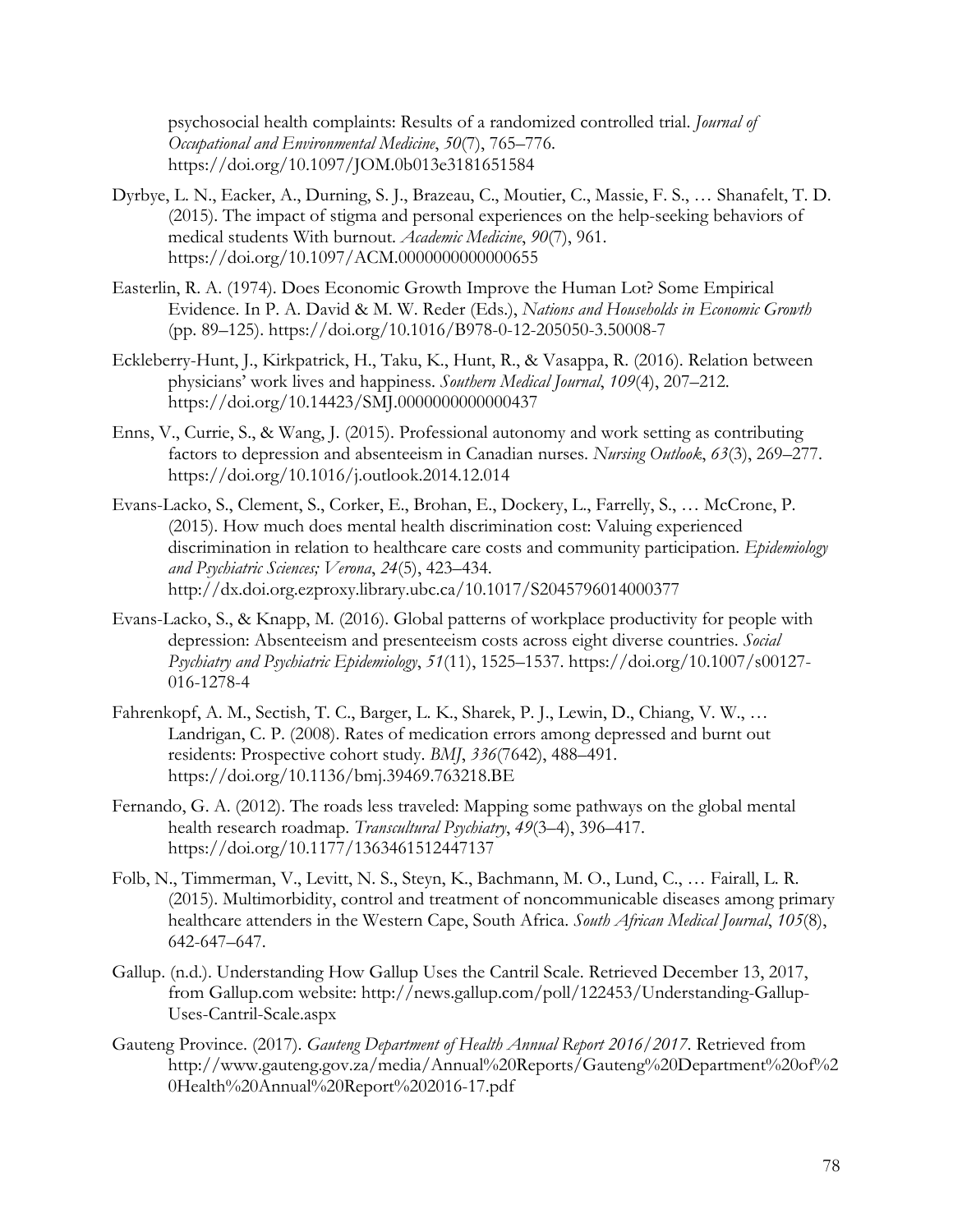- Gilbert, B. J., Patel, V., Farmer, P. E., & Lu, C. (2015). Assessing Development Assistance for Mental Health in Developing Countries: 2007–2013. *PLOS Medicine*, *12*(6), e1001834. https://doi.org/10.1371/journal.pmed.1001834
- Gilin Oore, D., Leblanc, D., Day, A., Leiter, M. P., Spence Laschinger, H. K., Price, S. L., & Latimer, M. (2010). When respect deteriorates: Incivility as a moderator of the stressor-strain relationship among hospital workers. *Journal of Nursing Management*, *18*(8), 878–888. https://doi.org/10.1111/j.1365-2834.2010.01139.x
- Gilligan, T., & Alamgir, H. (2008). Bridging the knowledge gap: An innovative surveillance system to monitor the health of British Columbia's healthcare workforce. *Canadian Journal of Public Health*, *99*(6), 478–482.
- Goldstone, D., & Bantjes, J. (2017). Mental health care providers' perceptions of the barriers to suicide prevention amongst people with substance use disorders in South Africa: A qualitative study. *International Journal of Mental Health Systems*, *11*. https://doi.org/10.1186/s13033-017-0153-3
- Good, D. J., Lyddy, C. J., Glomb, T. M., Bono, J. E., Brown, K. W., Duffy, M. K., … Lazar, S. W. (2016). Contemplating Mindfulness at Work: An Integrative Review. *Journal of Management*, *42*(1), 114–142. https://doi.org/10.1177/0149206315617003
- Grant, A. M., Curtayne, L., & Burton, G. (2009). Executive coaching enhances goal attainment, resilience and workplace well-being: A randomised controlled study. *The Journal of Positive Psychology*, *4*(5), 396–407. https://doi.org/10.1080/17439760902992456
- Grawitch, M. J., Gottschalk, M., & Munz, D. C. (2006). The path to a healthy workplace: A critical review linking healthy workplace practices, employee well-being, and organizational improvements. *Consulting Psychology Journal: Practice and Research*, *58*(3), 129–147. https://doi.org/10.1037/1065-9293.58.3.129
- Groenewegen, P. P., & Hutten, J. B. (1991). Workload and job satisfaction among general practitioners: A review of the literature. *Social Science & Medicine*, *32*(10), 1111–1119.
- Günüşen, N. P., & Üstün, B. (2010). An RCT of coping and support groups to reduce burnout among nurses. *International Nursing Review*, *57*(4), 485–492. https://doi.org/10.1111/j.1466- 7657.2010.00808.x
- Hadlaczky, G., Hökby, S., Mkrtchian, A., Carli, V., & Wasserman, D. (2014). Mental Health First Aid is an effective public health intervention for improving knowledge, attitudes, and behaviour: A meta-analysis. *International Review Of Psychiatry (Abingdon, England)*, *26*(4), 467– 475. https://doi.org/10.3109/09540261.2014.924910
- Hall, B. J., Xiong, P., Chang, K., Yin, M., & Sui, X. (2018). Prevalence of medical workplace violence and the shortage of secondary and tertiary interventions among healthcare workers in China. *J Epidemiol Community Health*, *72*(6), 516–518. https://doi.org/10.1136/jech-2016-208602
- Hall, G. B., Dollard, M. F., & Coward, J. (2010). Psychosocial safety climate: Development of the PSC-12. *International Journal of Stress Management*, *17*(4), 353–383. https://doi.org/10.1037/a0021320
- Halpern, J., Gurevich, M., Schwartz, B., & Brazeau, P. (2009). What makes an incident critical for ambulance workers? Emotional outcomes and implications for intervention. *Work & Stress*, *23*(2), 173–189. https://doi.org/10.1080/02678370903057317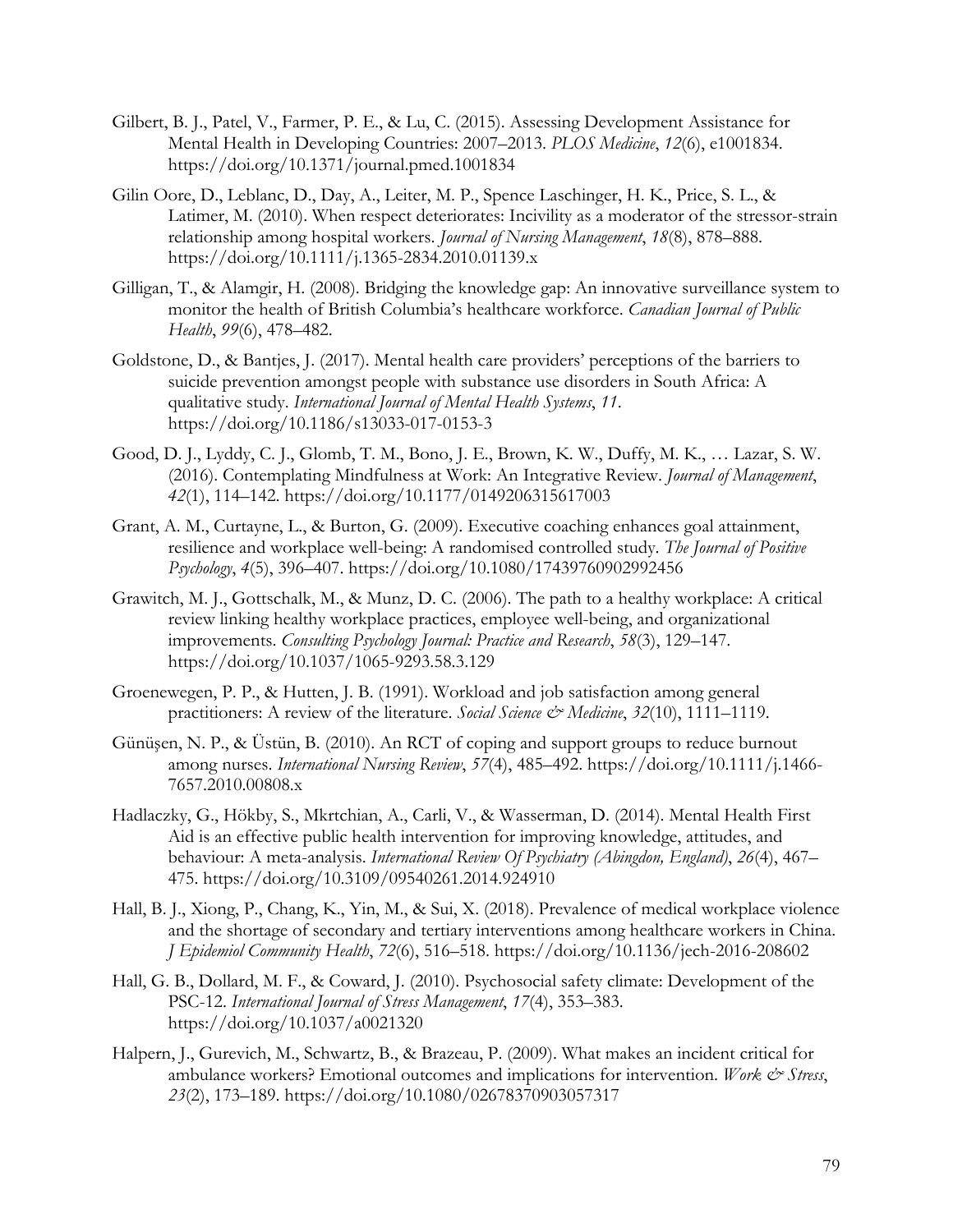- Han, C. S., & Oliffe, J. L. (2016). Photovoice in mental illness research: A review and recommendations. *Health*, *20*(2), 110–126. https://doi.org/10.1177/1363459314567790
- Han, S., Shanafelt, T. D., Sinsky, C. A., Awad, K. M., Dyrbye, L. N., Fiscus, L. C., … Goh, J. (2019). Estimating the Attributable Cost of Physician Burnout in the United StatesCost of Physician Burnout. *Annals of Internal Medicine*. https://doi.org/10.7326/M18-1422
- Hannan, E., Breslin, N., Doherty, E., McGreal, M., Moneley, D., & Offiah, G. (2018). Burnout and stress amongst interns in Irish hospitals: Contributing factors and potential solutions. *Irish Journal of Medical Science (1971 -)*, *187*(2), 301–307. https://doi.org/10.1007/s11845-017-1688- 7
- Harris, B., Goudge, J., Ataguba, J. E., McIntyre, D., Nxumalo, N., Jikwana, S., & Chersich, M. (2011). Inequities in access to health care in South Africa. *Journal of Public Health Policy*, *32*, S102–S123. Retrieved from JSTOR.
- Harter, J. K., Schmidt, F. L., Asplund, J. W., Killham, E. A., & Agrawal, S. (2010). Causal Impact of Employee Work Perceptions on the Bottom Line of Organizations. *Perspectives on Psychological Science*, *5*(4), 378–389. https://doi.org/10.1177/1745691610374589
- Harter, J. K., Schmidt, F. L., & Hayes, T. L. (2002). Business-unit-level relationship between employee satisfaction, employee engagement, and business outcomes: A meta-analysis. *Journal of Applied Psychology*, *87*(2), 268–279. https://doi.org/10.1037/0021-9010.87.2.268
- Harvey, S. B., Modini, M., Joyce, S., Milligan-Saville, J. S., Tan, L., Mykletun, A., … Mitchell, P. B. (2017). Can work make you mentally ill? A systematic meta-review of work-related risk factors for common mental health problems. *Occupational and Environmental Medicine*, *74*(4), 301–310. https://doi.org/10.1136/oemed-2016-104015
- Helliwell, J. F., & Barrington-Leigh, C. P. (2010). Viewpoint: Measuring and understanding subjective well-being. *Canadian Journal of Economics/Revue Canadienne d'économique*, *43*(3), 729– 753. https://doi.org/10.1111/j.1540-5982.2010.01592.x
- Helliwell, J. F., & Huang, H. (2010). How's the job? Well-being and social capital in the workplace. *ILR Review*, *63*(2), 205–227. https://doi.org/10.1177/001979391006300202
- Helliwell, J. F., Layard, R., & Sachs, J. D. (Series Ed.). (2018). *World Happiness Report 2018*. New York: Sustainable Development Solutions Network.
- Helliwell, J. F., Norton, M. B., Huang, H., & Wang, S. (2018). *Happiness at Different Ages: The Social Context Matters* (Working Paper No. 25121). https://doi.org/10.3386/w25121
- Helliwell, J. F., & Wang, S. (2014). Weekends and subjective well-being. *Social Indicators Research*, *116*(2), 389–407. https://doi.org/10.1007/s11205-013-0306-y
- Helliwell, J. F., & Wang, S. (2015). How Was the Weekend? How the Social Context Underlies Weekend Effects in Happiness and Other Emotions for US Workers. *PLOS ONE*, *10*(12), e0145123. https://doi.org/10.1371/journal.pone.0145123
- Herman, A. A., Stein, D. J., Seedat, S., Heeringa, S. G., Moomal, H., & Williams, D. R. (2009). The South African Stress and Health (SASH) study: 12-month and lifetime prevalence of common mental disorders. *South African Medical Journal = Suid-Afrikaanse Tydskrif Vir Geneeskunde*, *99*(5 Pt 2), 339–344.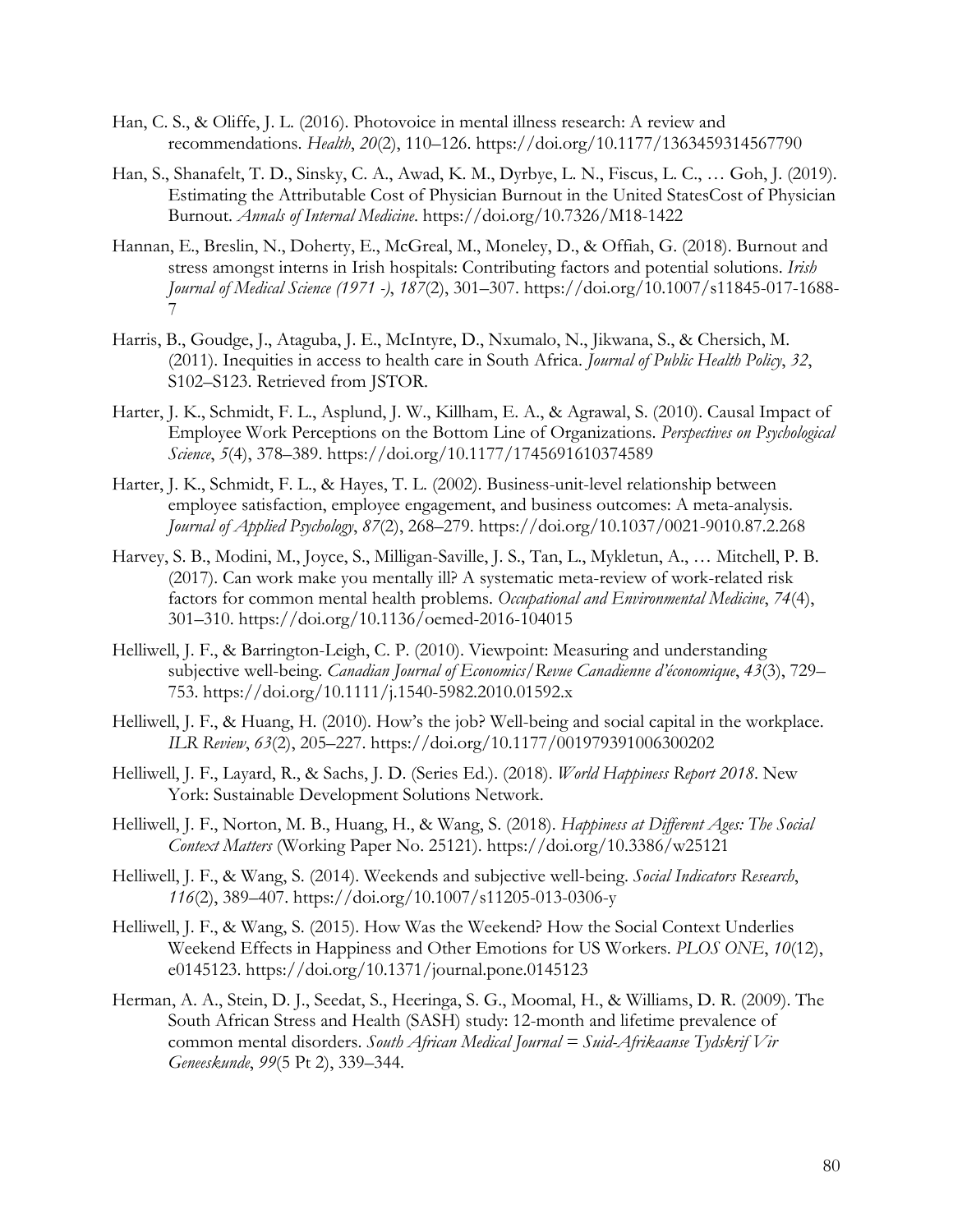- Hipes, C., Lucas, J., Phelan, J. C., & White, R. C. (2016). The stigma of mental illness in the labor market. *Social Science Research*, *56*, 16–25. https://doi.org/10.1016/j.ssresearch.2015.12.001
- Ho, R. T. H., Potash, J. S., Ho, A. H. Y., Ho, V. F. L., & Chen, E. Y. H. (2017). Reducing mental illness stigma and fostering empathic citizenship: Community arts collaborative approach. *Social Work in Mental Health*, *15*(4), 469–485. https://doi.org/10.1080/15332985.2016.1236767
- Huber, M., Knottnerus, J. A., Green, L., Horst, H. van der, Jadad, A. R., Kromhout, D., … Smid, H. (2011). How should we define health? *BMJ*, *343*, d4163. https://doi.org/10.1136/bmj.d4163
- Hülsheger, U. R., Alberts, H. J. E. M., Feinholdt, A., & Lang, J. W. B. (2013). Benefits of mindfulness at work: The role of mindfulness in emotion regulation, emotional exhaustion, and job satisfaction. *Journal of Applied Psychology*, *98*(2), 310–325. https://doi.org/10.1037/a0031313
- Institute for Health Metrics and Evaluation (IHME). (2017). GBD Compare Data Visualization. Retrieved September 16, 2017, from http:// vizhub.healthdata.org/gbd-compare
- International Labour Organization. (2014, March 7). HealthWISE Work Improvement in Health Services—Action Manual [Instructional material]. Retrieved July 24, 2019, from http://www.ilo.org/global/topics/safety-and-health-at-work/resourceslibrary/training/WCMS\_237276/lang--en/index.htm
- Jager, A. de, Tewson, A., Ludlow, B., & Boydell, K. (2016). Embodied ways of storying the self: A systematic review of body-mapping. *Forum Qualitative Sozialforschung / Forum: Qualitative Social Research*, *17*(2). Retrieved from http://www.qualitativeresearch.net/index.php/fqs/article/view/2526
- Jan-Emmanuel de Neve. (2018). Chapter 5: Work and Well-being: A Global Perspective. In Global Happiness Council (Series Ed.), *Global Happiness Policy Report*. New York: Sustainable Development Solutions Network.
- Jan-Emmanuel De Neve, & George Ward. (2017). Chapter 6. Happiness at Work. In John F. Helliwell, Richard Layard, & Jeffrey D. Sachs (Eds.), *World Happiness Report 2017*. New York: Sustainable Development Solutions Network.
- Janse van Rensburg, B. (2017). Life Esidimeni psychiatric patients in Gauteng Province, South Africa: Clinicians' voices and activism – an ongoing, but submerged narrative. *South African Journal of Bioethics and Law*, *10*(2), 44–47. https://doi.org/10.7196/SAJBL.2017.v10i2.614
- Jeon, Y.-H., Simpson, J. M., Li, Z., Cunich, M. M., Thomas, T. H., Chenoweth, L., & Kendig, H. L. (2015). Cluster Randomized Controlled Trial of An Aged Care Specific Leadership and Management Program to Improve Work Environment, Staff Turnover, and Care Quality. *Journal of the American Medical Directors Association*, *16*(7), 629.e19-629.e28. https://doi.org/10.1016/j.jamda.2015.04.005
- John F. Helliwell, Haifang Huang, & Shun Wang. (2017). Chapter 2. Social Foundations of World Happiness. In John F. Helliwell, Richard Layard, & Jeffrey D. Sachs (Eds.), *World Happiness Report 2017*. New York: Sustainable Development Solutions Network.
- Jordans, M., Rathod, S., Fekadu, A., Medhin, G., Kigozi, F., Kohrt, B., … Lund, C. (2017). Suicidal ideation and behaviour among community and health care seeking populations in five low-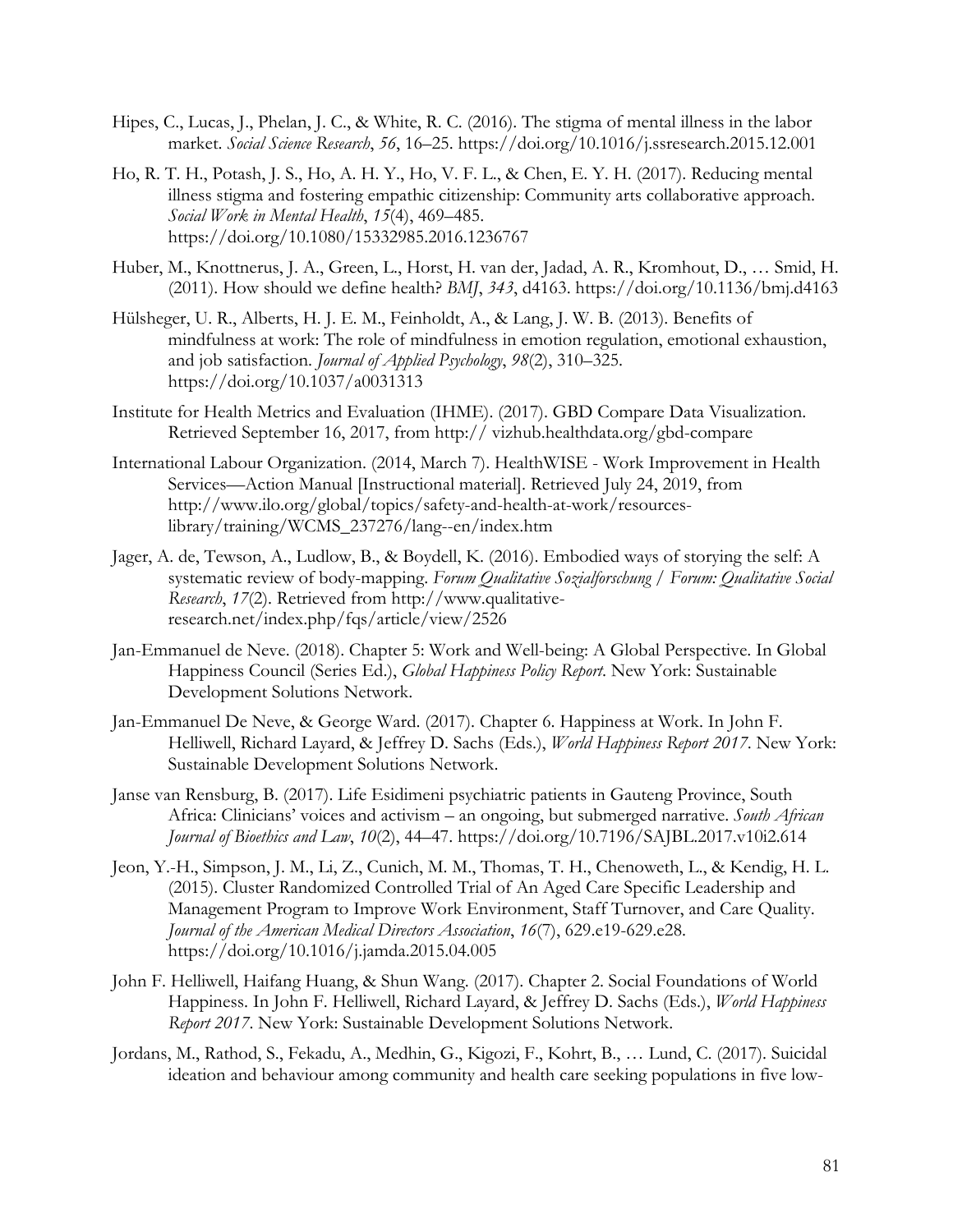and middle-income countries: A cross-sectional study. *Epidemiology and Psychiatric Sciences*, 1– 10. https://doi.org/10.1017/S2045796017000038

- Joyce, S., Modini, M., Christensen, H., Mykletun, A., Bryant, R., Mitchell, P. B., & Harvey, S. B. (2016). Workplace interventions for common mental disorders: A systematic meta-review. *Psychological Medicine*, *46*(4), 683–697. http://dx.doi.org.ezproxy.library.ubc.ca/10.1017/S0033291715002408
- Kahneman, D., & Krueger, A. B. (2006). Developments in the Measurement of Subjective Well-Being. *Journal of Economic Perspectives*, *20*(1), 3–24. https://doi.org/10.1257/089533006776526030
- Kaiser Family Foundation, & 2018. (2018). *2018 Employer Health Benefits Survey—Summary of Findings*. Retrieved from https://www.kff.org/report-section/2018-employer-health-benefits-surveysummary-of-findings/
- Kakuma, R., Kleintjes, S., Lund, C., Drew, N., Green, A., Flisher, A. J., & MHAPP Research Programme Consortium. (2010). Mental health stigma: What is being done to raise awareness and reduce stigma in South Africa? *African Journal of Psychiatry*, *13*(2), 116–124.
- Kardorff, E. von, Soltaninejad, A., Kamali, M., & Shahrbabaki, M. E. (2016). Family caregiver burden in mental illnesses: The case of affective disorders and schizophrenia – a qualitative exploratory study. *Nordic Journal of Psychiatry*, *70*(4), 248–254. https://doi.org/10.3109/08039488.2015.1084372
- Karpavičiūtė, S., & Macijauskienė, J. (2016). The Impact of Arts Activity on Nursing Staff Well-Being: An Intervention in the Workplace. *International Journal of Environmental Research and Public Health*, *13*(4). https://doi.org/10.3390/ijerph13040435
- Kelaher, M., Dunt, D., Berman, N., Curry, S., Joubert, L., & Johnson, V. (2014). Evaluating the health impacts of participation in Australian community arts groups. *Health Promotion International*, *29*(3), 392–402. https://doi.org/10.1093/heapro/das073
- Kent, K., Goetzel, R. Z., Roemer, E. C., Prasad, A., & Freundlich, N. (2016). Promoting Healthy Workplaces by Building Cultures of Health and Applying Strategic Communications: *Journal of Occupational and Environmental Medicine*, *58*(2), 114–122. https://doi.org/10.1097/JOM.0000000000000629
- Keyes, C. L. M. (2002). The mental health continuum: From languishing to flourishing in life. *Journal of Health and Social Behavior*, *43*(2), 207–222.
- Keyes, C. L. M. (2005). Mental illness and/or mental health? Investigating axioms of the complete state model of health. *Journal of Consulting and Clinical Psychology*, *73*(3), 539–548. https://doi.org/10.1037/0022-006X.73.3.539
- Kezar, A., & Maxey, D. (2016). The Delphi technique: An untapped approach of participatory research. *International Journal of Social Research Methodology*, *19*(2), 143–160. https://doi.org/10.1080/13645579.2014.936737
- Kim, S., Egan, T. M., & Moon, M. J. (2014). Managerial coaching efficacy, work-related attitudes, and performance in public organizations: A comparative international study. *Review of Public Personnel Administration*, *34*(3), 237–262. https://doi.org/10.1177/0734371X13491120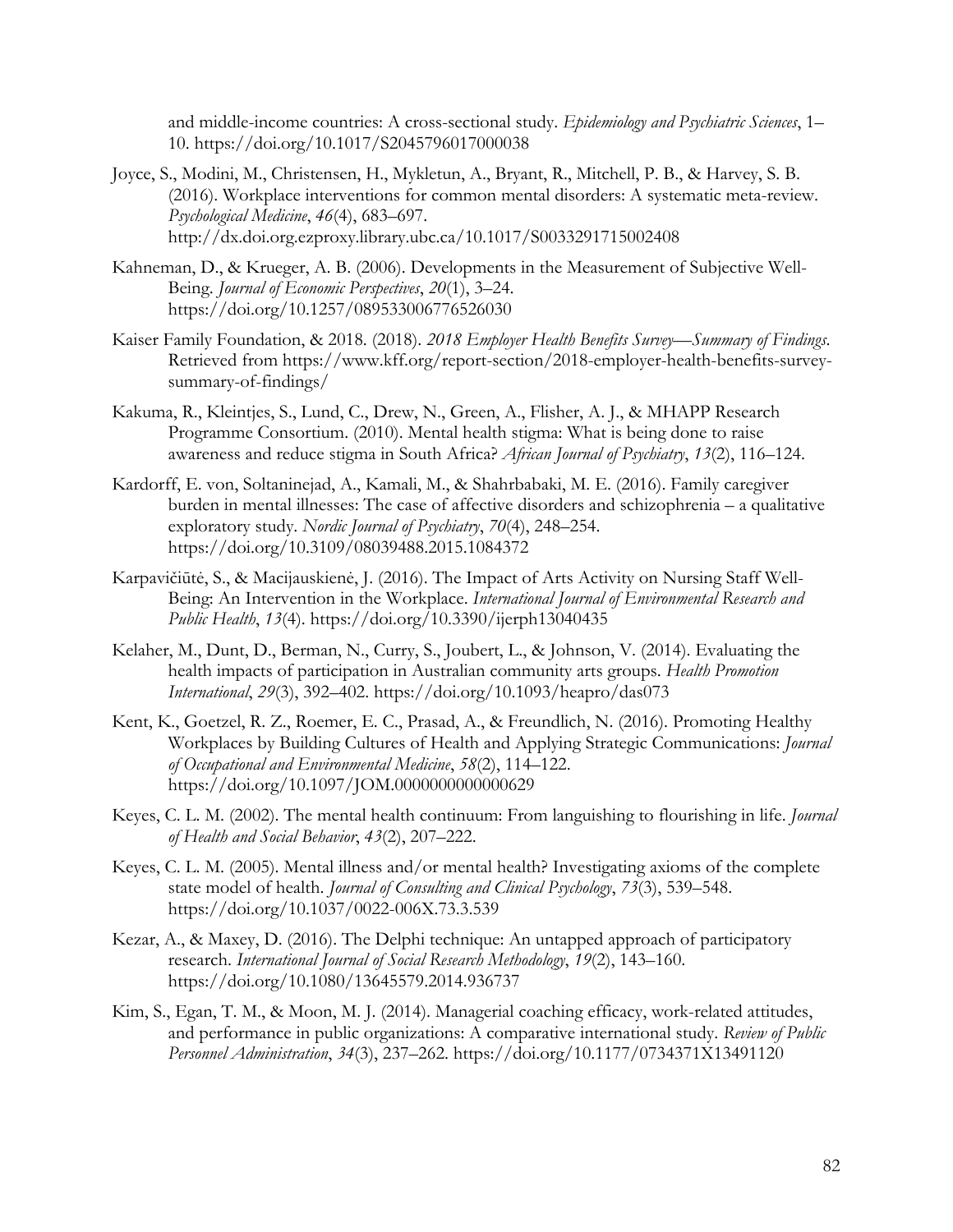- Kirmayer, L. J. (2012). Cultural competence and evidence-based practice in mental health: Epistemic communities and the politics of pluralism. *Social Science & Medicine*, *75*(2), 249–256. https://doi.org/10.1016/j.socscimed.2012.03.018
- Kirmayer, L. J., & Pedersen, D. (2014). Toward a new architecture for global mental health. *Transcultural Psychiatry*, *51*(6), 759–776. https://doi.org/10.1177/1363461514557202
- K.M. Boydell, C. Cheng, B.M. Gladstone, S. Nadin, & E. Stasiulis. (2017). Co-producing narratives on access to care in rural communities: Using digital storytelling to foster social inclusion of young people experiencing psychosis. *Studies in Social Justice*, *11*(2).
- Kontos, P. C., & Poland, B. D. (2009). Mapping new theoretical and methodological terrain for knowledge translation: Contributions from critical realism and the arts. *Implementation Science*, *4*, 1. https://doi.org/10.1186/1748-5908-4-1
- Krueger, R. (1994). *Focus groups: A practical guide for applied research*. Thousand Oaks, CA: SAGE.
- Kukkonen, T., & Cooper, A. (2017). An arts-based knowledge translation (ABKT) planning framework for researchers. *Evidence and Policy*. https://doi.org/info:doi/10.1332/174426417X15006249072134
- Kutney-Lee, A., Stimpfel, A. W., Sloane, D. M., Cimiotti, J. P., Quinn, L. W., & Aiken, L. H. (2015). Changes in patient and nurse outcomes associated with magnet hospital recognition. *Medical Care*, *53*(6), 550–557. https://doi.org/10.1097/MLR.0000000000000355
- LaMontagne, A. D., Martin, A., Page, K. M., Reavley, N. J., Noblet, A. J., Milner, A. J., … Smith, P. M. (2014). Workplace mental health: Developing an integrated intervention approach. *BMC Psychiatry*, *14*, 131. https://doi.org/10.1186/1471-244X-14-131
- Lapum, J., Church, K., Yau, T., David, A. M., & Ruttonsha, P. (2012). Arts-informed research dissemination: Patients' perioperative experiences of open-heart surgery. *Heart & Lung: The Journal of Critical Care*, *41*(5), e4-14. https://doi.org/10.1016/j.hrtlng.2012.04.012
- Lapum, J., Ruttonsha, P., Church, K., Yau, T., & David, A. M. (2012). Employing the arts in research as an analytical tool and dissemination method: Interpreting experience through the aesthetic. *Qualitative Inquiry*, *18*(1), 100–115. https://doi.org/10.1177/1077800411427852
- Laubach, W., & Fischbeck, S. (2007). Job satisfaction and the work situation of physicians: A survey at a German university hospital. *International Journal of Public Health*, *52*(1), 54–59.
- Lee, R. T., & Ashforth, B. E. (1990). On the meaning of Maslach's three dimensions of burnout. *The Journal of Applied Psychology*, *75*(6), 743–747.
- Leykum, L. K., Pugh, J. A., Lanham, H. J., Harmon, J., & McDaniel, R. R. (2009). Implementation research design: Integrating participatory action research into randomized controlled trials. *Implementation Science*, *4*(1), 69. https://doi.org/10.1186/1748-5908-4-69
- Livne, Y., & Goussinsky, R. (2018). Workplace bullying and burnout among healthcare employees: The moderating effect of control-related resources. *Nursing & Health Sciences*, 20(1), 89–98. https://doi.org/10.1111/nhs.12392
- Lowensteyn, I., Berberian, V., Belisle, P., DaCosta, D., Joseph, L., & Grover, S. A. (2018). The Measurable Benefits of a Workplace Wellness Program in Canada: Results After One Year. *Journal of Occupational and Environmental Medicine*, *60*(3), 211–216. https://doi.org/10.1097/JOM.0000000000001240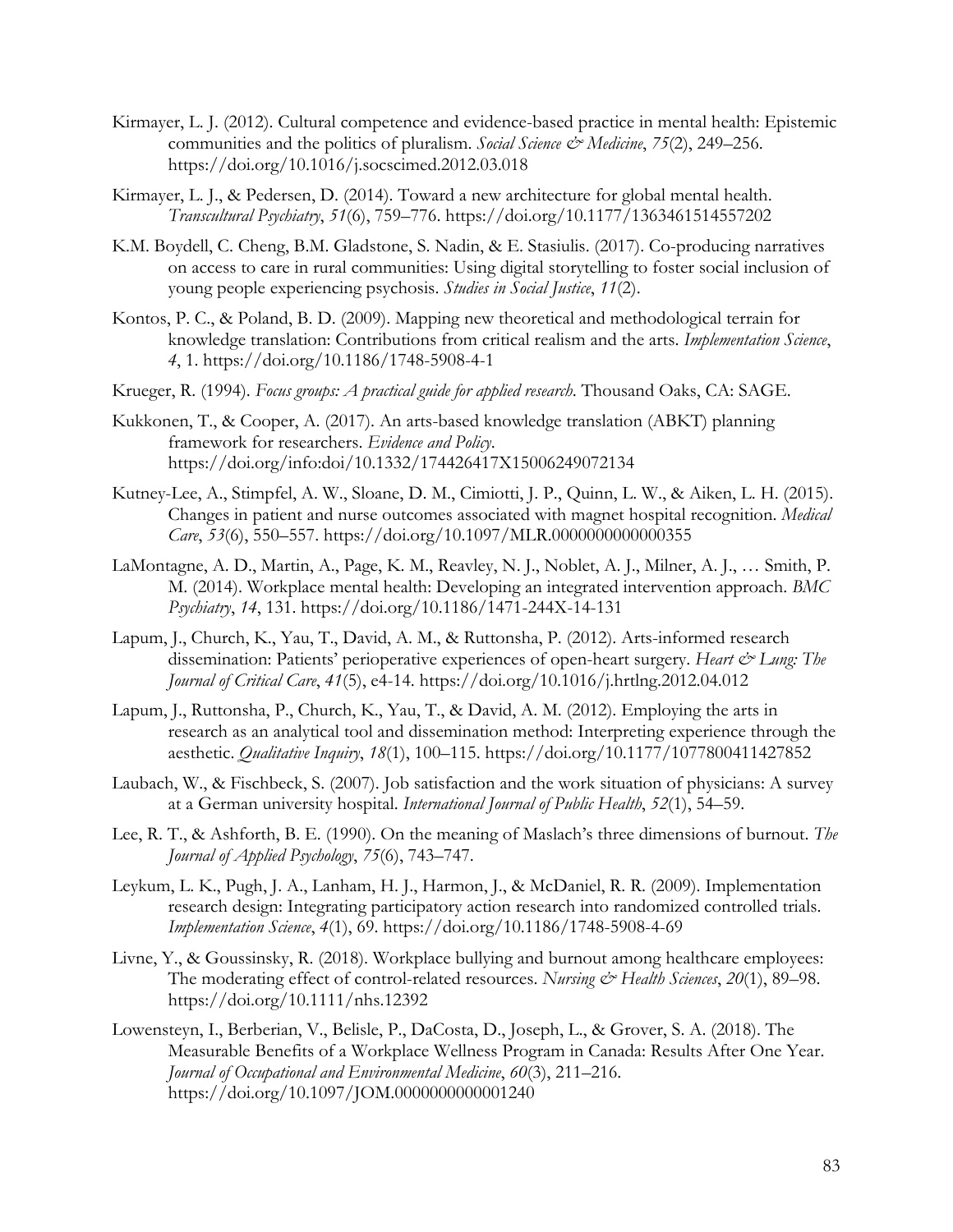- Lund, C., Myer, L., Stein, D. J., Williams, D. R., & Flisher, A. J. (2013). Mental illness and lost income among adult South Africans. *Social Psychiatry and Psychiatric Epidemiology*, *48*(5), 845– 851. https://doi.org/10.1007/s00127-012-0587-5
- Lyubomirsky, S., King, L., & Diener, E. (2005). The Benefits of Frequent Positive Affect: Does Happiness Lead to Success? *Psychological Bulletin*, *131*(6), 803–855. https://doi.org/10.1037/0033-2909.131.6.803
- Marais, D. L., & Petersen, I. (2015). Health system governance to support integrated mental health care in South Africa: Challenges and opportunities. *International Journal of Mental Health Systems*, *9*. https://doi.org/10.1186/s13033-015-0004-z
- Marchand, A., Durand, P., Haines, V., & Harvey, S. (2015). The multilevel determinants of workers' mental health: Results from the SALVEO study. *Social Psychiatry and Psychiatric Epidemiology*, *50*(3), 445–459. https://doi.org/10.1007/s00127-014-0932-y
- Marten, R., McIntyre, D., Travassos, C., Shishkin, S., Longde, W., Reddy, S., & Vega, J. (2014). An assessment of progress towards universal health coverage in Brazil, Russia, India, China, and South Africa (BRICS). *The Lancet*, *384*(9960), 2164–2171. https://doi.org/10.1016/S0140- 6736(14)60075-1
- Mascayano, F., Armijo, J. E., & Yang, L. H. (2015). Addressing Stigma Relating to Mental Illness in Low- and Middle-Income Countries. *Frontiers in Psychiatry*, *6*. https://doi.org/10.3389/fpsyt.2015.00038
- Masweneng, K. (2018, March 19). Government must pay R1.2-million to Life Esidimeni families. *TimesLIVE*. Retrieved from https://www.timeslive.co.za/news/south-africa/2018-03-19 government-must-pay-r12m-to-life-esidimeni-families/
- Matsea, T. C. (2017). Strategies to destigmatize mental illness in South Africa: Social work perspective. *Social Work in Health Care*, *56*(5), 367–380. https://doi.org/10.1080/00981389.2017.1284704
- Matthew Steel. (2016, July 7). Personal Well-being user guidance—Office for National Statistics. Retrieved December 13, 2017, from https://www.ons.gov.uk/peoplepopulationandcommunity/wellbeing/methodologies/perso nalwellbeingsurveyuserguide
- Mayosi, B. M., Lawn, J. E., van Niekerk, A., Bradshaw, D., Abdool Karim, S. S., & Coovadia, H. M. (2012). Health in South Africa: Changes and challenges since 2009. *The Lancet*, *380*(9858), 2029–2043. https://doi.org/10.1016/S0140-6736(12)61814-5
- McHugh, M. D., Kelly, L. A., Smith, H. L., Wu, E. S., Vanak, J. M., & Aiken, L. H. (2013). Lower mortality in magnet hospitals. *The Journal of Nursing Administration*, *43*(10 0), S4-10. https://doi.org/10.1097/01.NNA.0000435145.39337.d5
- Mental Health Commission of Canada. (2013). *Making the Case for Investing in Mental Health in Canada*. Retrieved from https://www.mentalhealthcommission.ca/sites/default/files/2016- 06/Investing\_in\_Mental\_Health\_FINAL\_Version\_ENG.pdf
- Mental Health Commission of Canada. (2018). Program History. Retrieved May 1, 2018, from https://www.mhfa.ca/en/program-history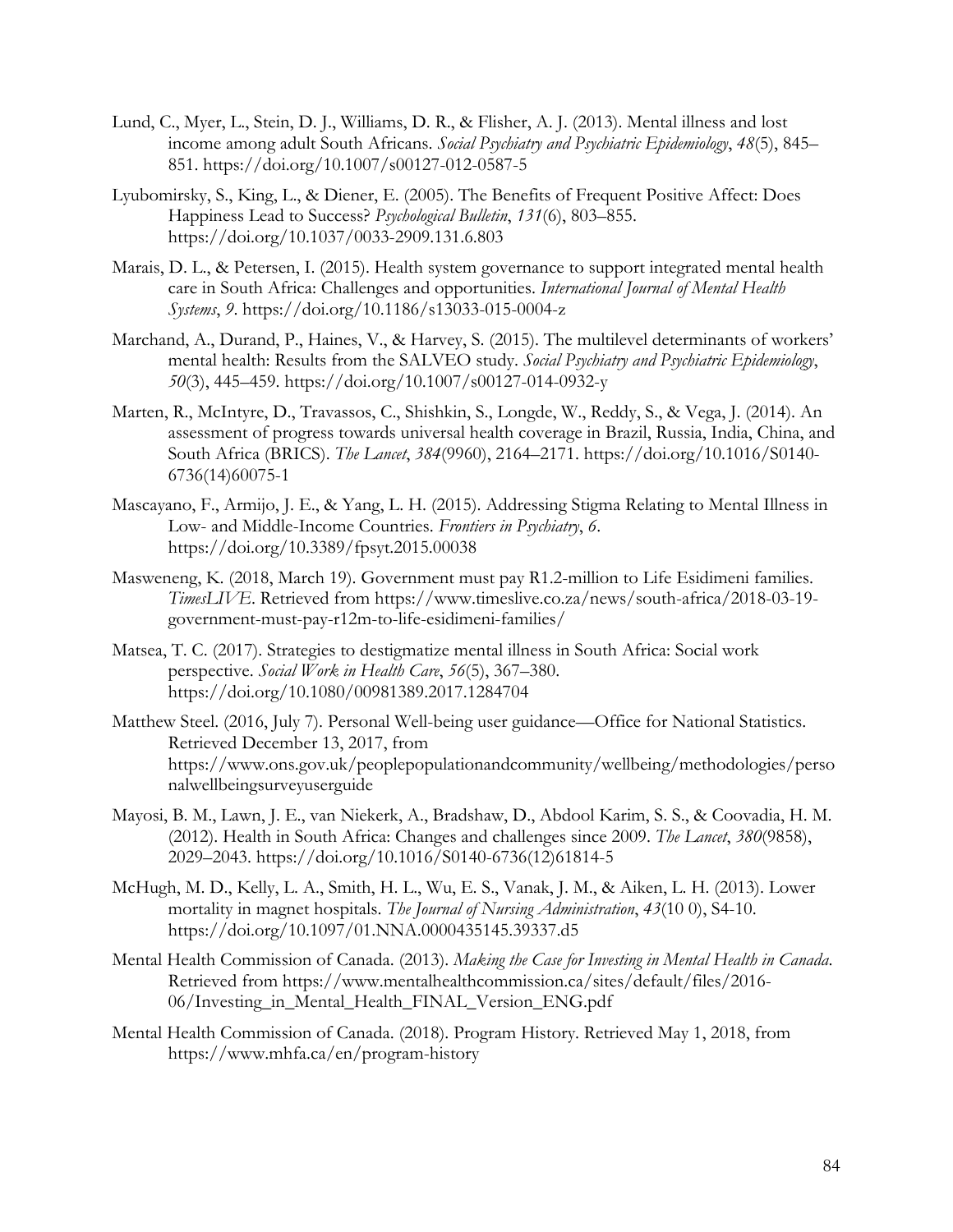- Mitchell, G. J., Dupuis, S., & Jonas-Simpson, C. (2011). Countering stigma with understanding: The role of theatre in social change and transformation. *Canadian Theatre Review*. https://doi.org/10.3138/ctr.146.22
- Moll, S. E. (2014). The web of silence: A qualitative case study of early intervention and support for healthcare workers with mental ill-health. *BMC Public Health*, *14*, 138. https://doi.org/10.1186/1471-2458-14-138
- Møller, V. (2013). South African quality of life trends over three decades, 1980–2010. *Social Indicators Research*, *113*(3), 915–940. https://doi.org/10.1007/s11205-012-0120-y
- Møller, V., & Roberts, B. J. (2017). South African hopes and fears twenty years into democracy: A replication of Hadley Cantril's pattern of human concerns. *Social Indicators Research*, *130*(1), 39–69. https://doi.org/10.1007/s11205-015-1131-2
- Moore, G. F., Audrey, S., Barker, M., Bond, L., Bonell, C., Hardeman, W., … Baird, J. (2015). Process evaluation of complex interventions: Medical Research Council guidance. *BMJ*, *350*, h1258. https://doi.org/10.1136/bmj.h1258
- Morris, C. E. (2012). ACT UP 25: HIV/AIDS, archival queers, and mnemonic world making. *Quarterly Journal of Speech*, *98*(1), 49–53. https://doi.org/10.1080/00335630.2011.638658
- MP, L., Day, A., DG, O., HK, S. L., Leiter, M. P., Day, A., … Spence Laschinger, H. K. (2012). Getting better and staying better: Assessing civility, incivility, distress, and job attitudes one year after a civility intervention. *Journal of Occupational Health Psychology*, *17*(4), 425–434. https://doi.org/10.1037/a0029540
- MP, L., HK, L., Day, A., DG, O., Leiter, M. P., Laschinger, H. K. S., … Oore, D. G. (2011). The impact of civility interventions on employee social behavior, distress, and attitudes. *Journal of Applied Psychology*, *96*(6), 1258–1274. https://doi.org/10.1037/a0024442
- Muralidharan, A., Lucksted, A., Medoff, D., Fang, L. J., & Dixon, L. (2016). Stigma: A Unique Source of Distress for Family Members of Individuals with Mental Illness. *The Journal of Behavioral Health Services & Research*, *43*(3), 484–493. https://doi.org/10.1007/s11414-014- 9437-4
- Mykletun, A., & Harvey, S. B. (2012). Prevention of mental disorders: A new era for workplace mental health. *Occupational and Environmental Medicine*, *69*(12), 868–869.
- Nakash, O., Levav, I., Aguilar-Gaxiola, S., Alonso, J., Andrade, L. H., Angermeyer, M. C., … Scott, K. M. (2014). Comorbidity of common mental disorders with cancer and their treatment gap: Findings from the World Mental Health Surveys. *Psycho-Oncology*, *23*(1), 40–51. https://doi.org/10.1002/pon.3372
- Nantsupawat, A., Nantsupawat, R., Kunaviktikul, W., Turale, S., & Poghosyan, L. (2016). Nurse burnout, nurse-reported quality of care, and patient outcomes in Thai hospitals. *Journal of Nursing Scholarship*, *48*(1), 83–90. https://doi.org/10.1111/jnu.12187
- National Research Centre for the Working Environment. (2017). Copenhagen Psychosocial Questionnaire. Retrieved February 21, 2018, from http://www.arbejdsmiljoforskning.dk/en/publikationer/spoergeskemaer/psykiskarbejdsmiljoe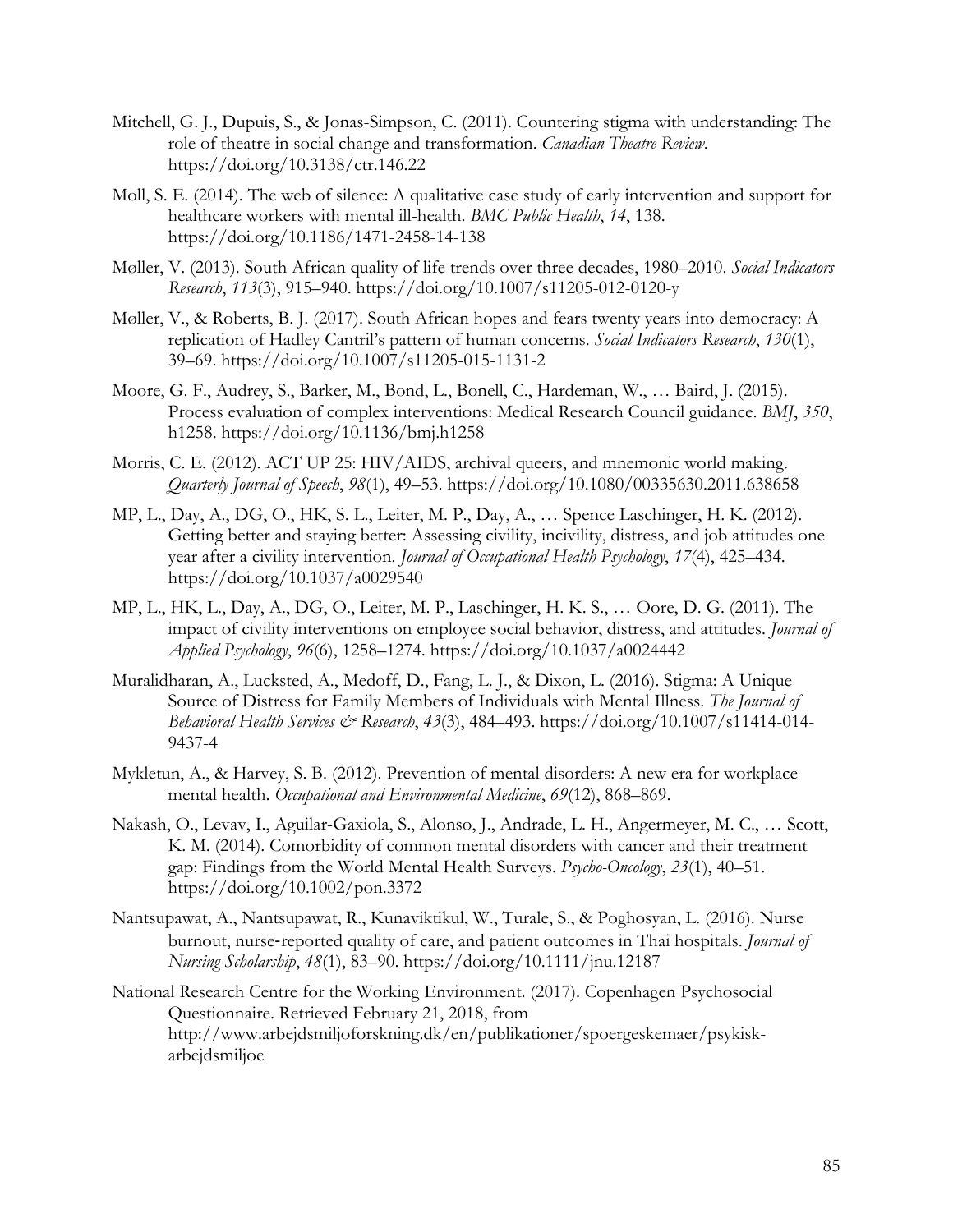- Nielsen, K., Taris, T. W., & Cox, T. (2010). The future of organizational interventions: Addressing the challenges of today's organizations. *Work & Stress*, *24*(3), 219–233. https://doi.org/10.1080/02678373.2010.519176
- Nyathi, A. (2018, July 29). Health Dept describes Prof Mayosi as 'transformational leader.' *Eyewitness News*. Retrieved from http://ewn.co.za/2018/07/29/health-dept-describes-prof-mayosi-astransformational-leader
- O'Donnell, M. R., Jarand, J., Loveday, M., Padayatchi, N., Zelnick, J., Werner, L., … Dheda, K. (2010). High Incidence of Hospital Admissions with Multidrug Resistant and Extensively Drug Resistant Tuberculosis among South African Health Care Workers. *Annals of Internal Medicine*, *153*(8), 516–522. https://doi.org/10.1059/0003-4819-153-8-201010190-00008
- OECD. (2013). *OECD Guidelines on Measuring Subjective Well-being*. Retrieved from https://doi.org/10.1787/9789264191655-en
- Onwuegbuzie, A. J., Dickinson, W. B., Leech, N. L., & Zoran, A. G. (2009). A Qualitative Framework for Collecting and Analyzing Data in Focus Group Research. *International Journal of Qualitative Methods*, *8*(3), 1–21. https://doi.org/10.1177/160940690900800301
- Ornellas, A., & Engelbrecht, L. K. (2018). The Life Esidimeni crisis: Why a neoliberal agenda leaves no room for the mentally ill. *Social Work*, *54*(3), 296–308. https://doi.org/10.15270/52-2- 650
- Panagioti, M., Geraghty, K., Johnson, J., Zhou, A., Panagopoulou, E., Chew-Graham, C., … Esmail, A. (2018). Association Between Physician Burnout and Patient Safety, Professionalism, and Patient Satisfaction: A Systematic Review and Meta-analysis. *JAMA Internal Medicine*, *178*(10), 1317–1331. https://doi.org/10.1001/jamainternmed.2018.3713
- Paré, G., & Kitsiou, S. (2017). *Chapter 9 Methods for Literature Reviews*. Retrieved from https://www.ncbi.nlm.nih.gov/books/NBK481583/
- Parent, S. N., Ehrlich, R., Baxter, V., Kannemeyer, N., & Yassi, A. (2017). Participatory theatre and tuberculosis: A feasibility study with South African health care workers. *The International Journal of Tuberculosis and Lung Disease*, *21*(2), 140–148. https://doi.org/10.5588/ijtld.16.0399
- Parsons, J. A., & Boydell, K. M. (2012). Arts-based research and knowledge translation: Some key concerns for health-care professionals. *Journal of Interprofessional Care*, *26*(3), 170–172. https://doi.org/10.3109/13561820.2011.647128
- Patel, V., & Kim, Y.-R. (2007). Contribution of low- and middle-income countries to research published in leading general psychiatry journals, 2002–2004. *The British Journal of Psychiatry*, *190*(1), 77–78. https://doi.org/10.1192/bjp.bp.106.025692
- Pawson, R., Greenhalgh, T., Harvey, G., & Walshe, K. (2005). Realist review—A new method of systematic review designed for complex policy interventions. *Journal of Health Services Research & Policy*, *10*(1\_suppl), 21–34. https://doi.org/10.1258/1355819054308530
- Pearson, C., Janz, T., & Ali, J. (2013, September). *Mental and substance use disorders in Canada*. Retrieved from http://www.statcan.gc.ca/pub/82-624-x/2013001/article/11855-eng.pdf
- Perry, L., Nicholls, R., Duffield, C., & Gallagher, R. (2017). Building expert agreement on the importance and feasibility of workplace health promotion interventions for nurses and midwives: A modified Delphi consultation. *Journal of Advanced Nursing*, *73*(11), 2587–2599. https://doi.org/10.1111/jan.13345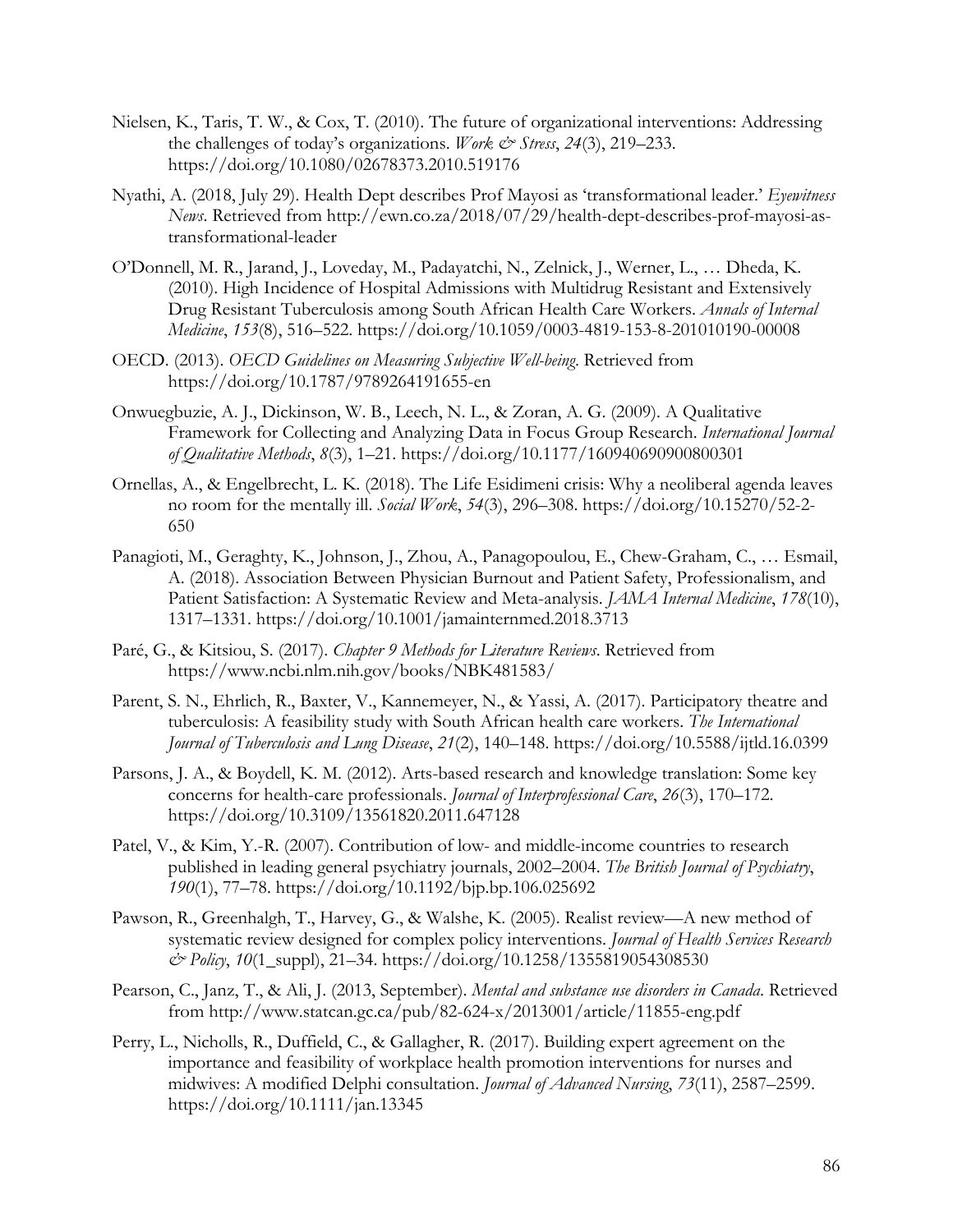- Petersen, I., Fairall, L., Bhana, A., Kathree, T., Selohilwe, O., Brooke-Sumner, C., … Patel, V. (2016). Integrating mental health into chronic care in South Africa: The development of a district mental healthcare plan. *The British Journal of Psychiatry*, *208*(Suppl 56), s29–s39. https://doi.org/10.1192/bjp.bp.114.153726
- Prince, M., Patel, V., Saxena, S., Maj, M., Maselko, J., Phillips, M. R., & Rahman, A. (2007). No health without mental health. *The Lancet*, *370*(9590), 859–877. https://doi.org/10.1016/S0140-6736(07)61238-0
- Qiao, Z., Chen, L., Chen, M., Guan, X., Wang, L., Jiao, Y., … Zhai, X. (2016). Prevalence and factors associated with occupational burnout among HIV/AIDS healthcare workers in China: A cross-sectional study. *BMC Public Health*, *16*, 335. https://doi.org/10.1186/s12889- 016-2890-7
- Razzouk, D., Sharan, P., Gallo, C., Gureje, O., Lamberte, E. E., de Jesus Mari, J., … WHO-Global Forum for Health Research Mental Health Research Mapping Project Group. (2010). Scarcity and inequity of mental health research resources in low-and-middle income countries: A global survey. *Health Policy (Amsterdam, Netherlands)*, *94*(3), 211–220. https://doi.org/10.1016/j.healthpol.2009.09.009
- Reason, P. (1998). Political, epistemological, ecological and spiritual dimensions of participation. *Studies in Cultures, Organizations and Societies*, *4*(2), 147–167. https://doi.org/10.1080/10245289808523509
- Richter, A., Kostova, P., Baur, X., & Wegner, R. (2014). Less work: More burnout? A comparison of working conditions and the risk of burnout by German physicians before and after the implementation of the EU Working Time Directive. *International Archives of Occupational and Environmental Health*, *87*(2), 205–215. https://doi.org/10.1007/s00420-013-0849-x
- Rieger, K., & Schultz, A. S. H. (2014). Exploring arts-based knowledge translation: Sharing research findings through performing the patterns, rehearsing the results, staging the synthesis. *Worldviews on Evidence-Based Nursing*, *11*(2), 133–139. https://doi.org/10.1111/wvn.12031
- Robertson, J. J., & Long, B. (2018). Suffering in Silence: Medical Error and its Impact on Health Care Providers. *The Journal of Emergency Medicine*, *54*(4), 402–409. https://doi.org/10.1016/j.jemermed.2017.12.001
- Romig, M. C., Latif, A., Gill, R. S., Pronovost, P. J., & Sapirstein, A. (2012). Perceived benefit of a telemedicine consultative service in a highly staffed intensive care unit. *Journal of Critical Care*, *27*(4), 426.e9-426.e16. https://doi.org/10.1016/j.jcrc.2011.12.007
- Rongen, A., Robroek, S. J. W., van Lenthe, F. J., & Burdorf, A. (2013). Workplace Health Promotion: A Meta-Analysis of Effectiveness. *American Journal of Preventive Medicine*, *44*(4), 406–415. https://doi.org/10.1016/j.amepre.2012.12.007
- Rossiter, K., Gray, J., Kontos, P., Keightley, M., Colantonio, A., & Gilbert, J. (2008). From page to stage: Dramaturgy and the art of interdisciplinary translation. *Journal of Health Psychology*, *13*(2), 277–286. https://doi.org/10.1177/1359105307086707
- Rotenstein, L. S., Ramos, M. A., Torre, M., Segal, J. B., Peluso, M. J., Guille, C., … Mata, D. A. (2016). Prevalence of Depression, Depressive Symptoms, and Suicidal Ideation Among Medical Students: A Systematic Review and Meta-AnalysisPrevalence of Depression and Suicidal Ideation Among Medical StudentsPrevalence of Depression and Suicidal Ideation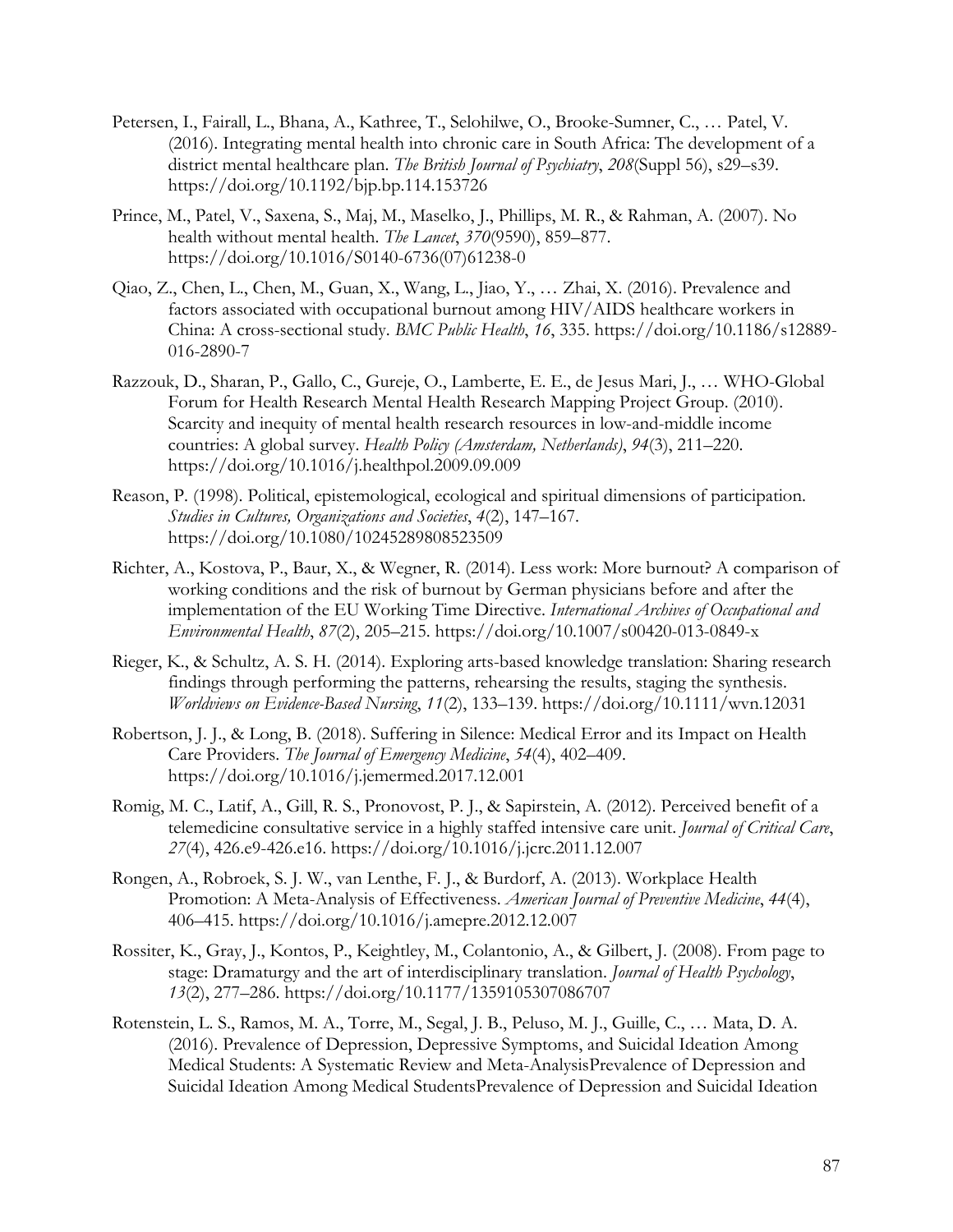Among Medical Students. *JAMA*, *316*(21), 2214–2236. https://doi.org/10.1001/jama.2016.17324

- Ruotsalainen, J. H., Verbeek, J. H., Mariné, A., & Serra, C. (2015). Preventing occupational stress in healthcare workers. In *Cochrane Database of Systematic Reviews*. https://doi.org/10.1002/14651858.CD002892.pub5
- Ruthven, J. S. (2016). "Making it personal": Ideology, the arts, and shifting registers in health promotion. *AIDS Care*, *28 Suppl 4*, 72–82. https://doi.org/10.1080/09540121.2016.1195485
- Sabbath, E. L., Williams, J. A. R., Boden, L. I., Tempesti, T., Wagner, G. R., Hopcia, K., … Sorensen, G. (2018). Mental Health Expenditures: Association with Workplace Incivility and Bullying Among Hospital Patient Care Workers. *Journal of Occupational and Environmental Medicine*, *Publish Ahead of Print*. https://doi.org/10.1097/JOM.0000000000001322
- Saxena, S., Funk, M., & Chisholm, D. (2013). World Health Assembly adopts Comprehensive Mental Health Action Plan 2013–2020. *The Lancet*, *381*(9882), 1970–1971. https://doi.org/10.1016/S0140-6736(13)61139-3
- Scheurer, D., McKean, S., Miller, J., & Wetterneck, T. (2009). U.S. physician satisfaction: A systematic review. *Journal of Hospital Medicine*, *4*(9), 560–568. https://doi.org/10.1002/jhm.496
- Schotte, S., Zizzamia, R., & Leibbrandt, M. (2018). A poverty dynamics approach to social stratification: The South African case. *World Development*, *110*, 88–103. https://doi.org/10.1016/j.worlddev.2018.05.024
- Schultz, A. B., & Edington, D. W. (2007). Employee Health and Presenteeism: A Systematic Review. *Journal of Occupational Rehabilitation*, *17*(3), 547–579. https://doi.org/10.1007/s10926-007- 9096-x
- Scott, S. D., Brett-MacLean, P., Archibald, M., & Hartling, L. (2013). Protocol for a systematic review of the use of narrative storytelling and visual-arts-based approaches as knowledge translation tools in healthcare. *Systematic Reviews*, *2*, 19. https://doi.org/10.1186/2046-4053- 2-19
- Selamu, M., Thornicroft, G., Fekadu, A., & Hanlon, C. (2017). Conceptualisation of job-related wellbeing, stress and burnout among healthcare workers in rural Ethiopia: A qualitative study. *BMC Health Services Research*, *17*. https://doi.org/10.1186/s12913-017-2370-5
- Shanafelt, T. D., Boone, S., Tan, L., Dyrbye, L. N., Sotile, W., Satele, D., … Oreskovich, M. R. (2012). Burnout and satisfaction with work-life balance among US physicians relative to the general US population. *Archives of Internal Medicine*, *172*(18), 1377–1385. https://doi.org/10.1001/archinternmed.2012.3199
- Shanafelt, T. D., Hasan, O., Dyrbye, L. N., Sinsky, C., Satele, D., Sloan, J., & West, C. P. (2015). Changes in burnout and satisfaction with work-life balance in physicians and the general US working population between 2011 and 2014. *Mayo Clinic Proceedings*, *90*(12), 1600–1613. https://doi.org/10.1016/j.mayocp.2015.08.023
- Shanafelt, T. D., Mungo, M., Schmitgen, J., Storz, K. A., Reeves, D., Hayes, S. N., … Buskirk, S. J. (2016). Longitudinal study evaluating the association between physician burnout and changes in professional work effort. *Mayo Clinic Proceedings*, *91*(4), 422–431. https://doi.org/10.1016/j.mayocp.2016.02.001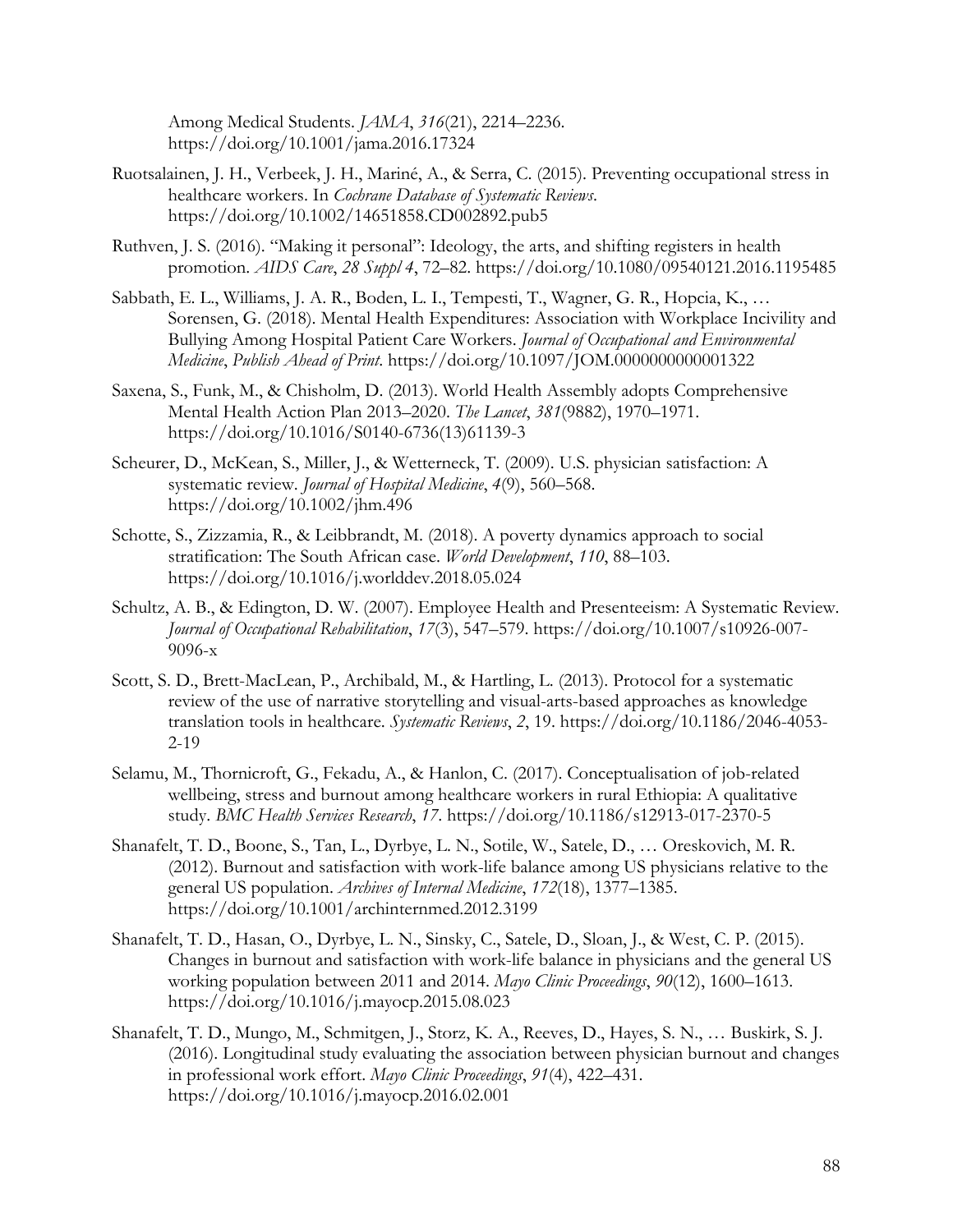- Shanafelt, T. D., West, C. P., Sloan, J. A., Novotny, P. J., Poland, G. A., Menaker, R., … Dyrbye, L. N. (2009). Career fit and burnout among academic faculty. *Archives of Internal Medicine*, *169*(10), 990–995. https://doi.org/10.1001/archinternmed.2009.70
- Silverman, Y., Smith, F., & Burns, M. (2013). Coming together in pain and joy: A multicultural and arts-based suicide awareness project. *The Arts in Psychotherapy*, *40*(2), 216–223. https://doi.org/10.1016/j.aip.2013.02.003
- Sinsky, C. A., Dyrbye, L. N., West, C. P., Satele, D., Tutty, M., & Shanafelt, T. D. (2017). Professional Satisfaction and the Career Plans of US Physicians. *Mayo Clinic Proceedings*, *92*(11), 1625–1635. https://doi.org/10.1016/j.mayocp.2017.08.017
- Smith, S. A. (2014). Magnet hospitals: Higher rates of patient satisfaction. *Policy, Politics, & Nursing Practice*, *15*(1–2), 30–41. https://doi.org/10.1177/1527154414538102
- Song, Z., & Baicker, K. (2019). Effect of a Workplace Wellness Program on Employee Health and Economic Outcomes: A Randomized Clinical Trial. *JAMA*, *321*(15), 1491–1501. https://doi.org/10.1001/jama.2019.3307
- Spence Laschinger, H. K., & Leiter, M. P. (2006). The Impact of Nursing Work Environments on Patient Safety Outcomes: The Mediating Role of Burnout Engagement. *JONA: The Journal of Nursing Administration*, *36*(5), 259.
- Spetz, J. (2008). Nurse satisfaction and the implementation of minimum nurse staffing regulations. *Policy, Politics & Nursing Practice*, *9*(1), 15–21.
- Spiegel, J. B., Breilh, M.-C., Campana, A., Marcuse, J., & Yassi, A. (2015). Social circus and health equity: Exploring the national social circus program in Ecuador. *Arts & Health*, 7(1), 65–74. https://doi.org/10.1080/17533015.2014.932292
- Spiegel, J., Lockhart, K., Lochang, J., Tremblay, J., Dybka, L., & Yassi, A. (2009). Workplace and workforce health information systems in healthcare: Acknowledging the role of university researchers and highlighting the importance of health and safety committee capacitybuilding. *Canadian Journal of Public Health*, *100*(2), 157; author reply 157-158.
- Spiegel, J. M., Lockhart, K., Dyck, C., Wilson, A., O'Hara, L., & Yassi, A. (2012). Tool, weapon, or white elephant? A realist analysis of the five phases of a twenty-year programme of occupational health information system implementation in the health sector. *BMC Medical Informatics and Decision Making*, *12*, 84. https://doi.org/10.1186/1472-6947-12-84
- Stander, M. P., Bergh, M., Miller-Janson, H. E., Beer, J. C. D., & Korb, F. A. (2016). Depression in the South African workplace. *South African Journal of Psychiatry*, *22*(1), 2.
- Stiglitz, J., Sen, A., & Fitoussi, J.-P. (2009). *Report by the Commission on the Measurement of Economic Performance and Social Progress*. Retrieved from http://ec.europa.eu/eurostat/documents/118025/118123/Fitoussi+Commission+report
- Stimpfel, A. W., Sloane, D. M., McHugh, M. D., & Aiken, L. H. (2016). Hospitals known for nursing excellence associated with better hospital experience for patients. *Health Services Research*, *51*(3), 1120–1134. https://doi.org/10.1111/1475-6773.12357
- Stone, P. W., & Gershon, R. R. M. (2006). Nurse work environments and occupational safety in intensive care units. *Policy, Politics, & Nursing Practice*, *7*(4), 240–247. https://doi.org/10.1177/1527154406297896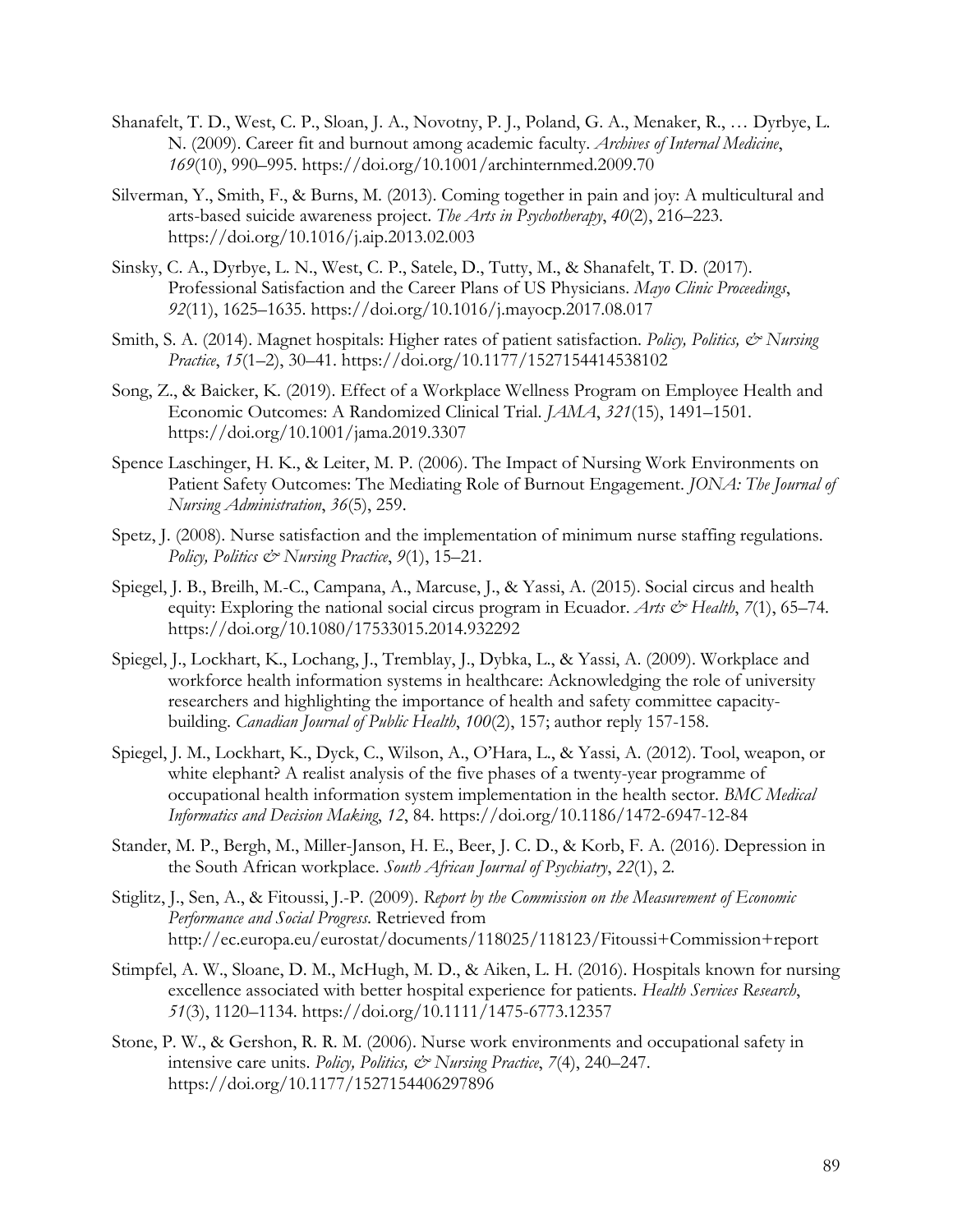- Su, R., Tay, L., & Diener, E. (2014). The development and validation of the Comprehensive Inventory of Thriving (CIT) and the Brief Inventory of Thriving (BIT). *Applied Psychology: Health and Well-Being*, *6*(3), 251–279. https://doi.org/10.1111/aphw.12027
- Sulla, V., & Zikhali, P. (2018). *Overcoming Poverty and Inequality in South Africa: An Assessment of Drivers, Constraints and Opportunities* (No. 124521; pp. 1–148). Retrieved from The World Bank website: http://documents.worldbank.org/curated/en/530481521735906534/Overcoming-Poverty-and-Inequality-in-South-Africa-An-Assessment-of-Drivers-Constraints-and-**Opportunities**
- Summerfield, D. (2008). How scientifically valid is the knowledge base of global mental health? *BMJ*, *336*(7651), 992–994. https://doi.org/10.1136/bmj.39513.441030.AD
- Sun, J., Ma, J., Hu, G., Zhao, Q., Yuan, C., Si, W., … Liu, Y. (2017). Welfare, wellness, and job satisfaction of Chinese physicians: A national survey of public tertiary hospitals in China. *The International Journal of Health Planning and Management*, *32*(3), 270–284. https://doi.org/10.1002/hpm.2420
- Svensson, B., & Hansson, L. (2014). Effectiveness of Mental Health First Aid Training in Sweden. A Randomized Controlled Trial with a Six-Month and Two-Year Follow-Up. *PLOS ONE*, *9*(6), e100911. https://doi.org/10.1371/journal.pone.0100911
- Tai-Seale, M., Olson, C. W., Li, J., Chan, A. S., Morikawa, C., Durbin, M., … Luft, H. S. (2017). Electronic Health Record Logs Indicate That Physicians Split Time Evenly Between Seeing Patients And Desktop Medicine. *Health Affairs*, *36*(4), 655–662. https://doi.org/10.1377/hlthaff.2016.0811
- Tannenbaum, C., Greaves, L., & Graham, I. D. (2016). Why sex and gender matter in implementation research. *BMC Medical Research Methodology*, *16*. https://doi.org/10.1186/s12874-016-0247-7
- Tawfik, D. S., Profit, J., Morgenthaler, T. I., Satele, D. V., Sinsky, C. A., Dyrbye, L. N., … Shanafelt, T. D. (2018). Physician Burnout, Well-being, and Work Unit Safety Grades in Relationship to Reported Medical Errors. *Mayo Clinic Proceedings*, *93*(11), 1571–1580. https://doi.org/10.1016/j.mayocp.2018.05.014
- The Economist. (2018, January 11). How 143 mentally ill South Africans were sent to their deaths. *The Economist*. Retrieved from https://www.economist.com/middle-east-andafrica/2018/01/11/how-143-mentally-ill-south-africans-were-sent-to-their-deaths
- Theeboom, T., Beersma, B., & Vianen, A. E. M. van. (2014). Does coaching work? A meta-analysis on the effects of coaching on individual level outcomes in an organizational context. *The Journal of Positive Psychology*, *9*(1), 1–18. https://doi.org/10.1080/17439760.2013.837499
- Theorell, T., Osika, W., Leineweber, C., Magnusson Hanson, L. L., Bojner Horwitz, E., & Westerlund, H. (2013). Is cultural activity at work related to mental health in employees? *International Archives of Occupational and Environmental Health*, *86*(3), 281–288. https://doi.org/10.1007/s00420-012-0762-8
- Thompson, E. R. (2007). Development and validation of an internationally reliable short-form of the Positive and Negative Affect Schedule (PANAS). *Journal of Cross-Cultural Psychology*, *38*(2), 227–242. https://doi.org/10.1177/0022022106297301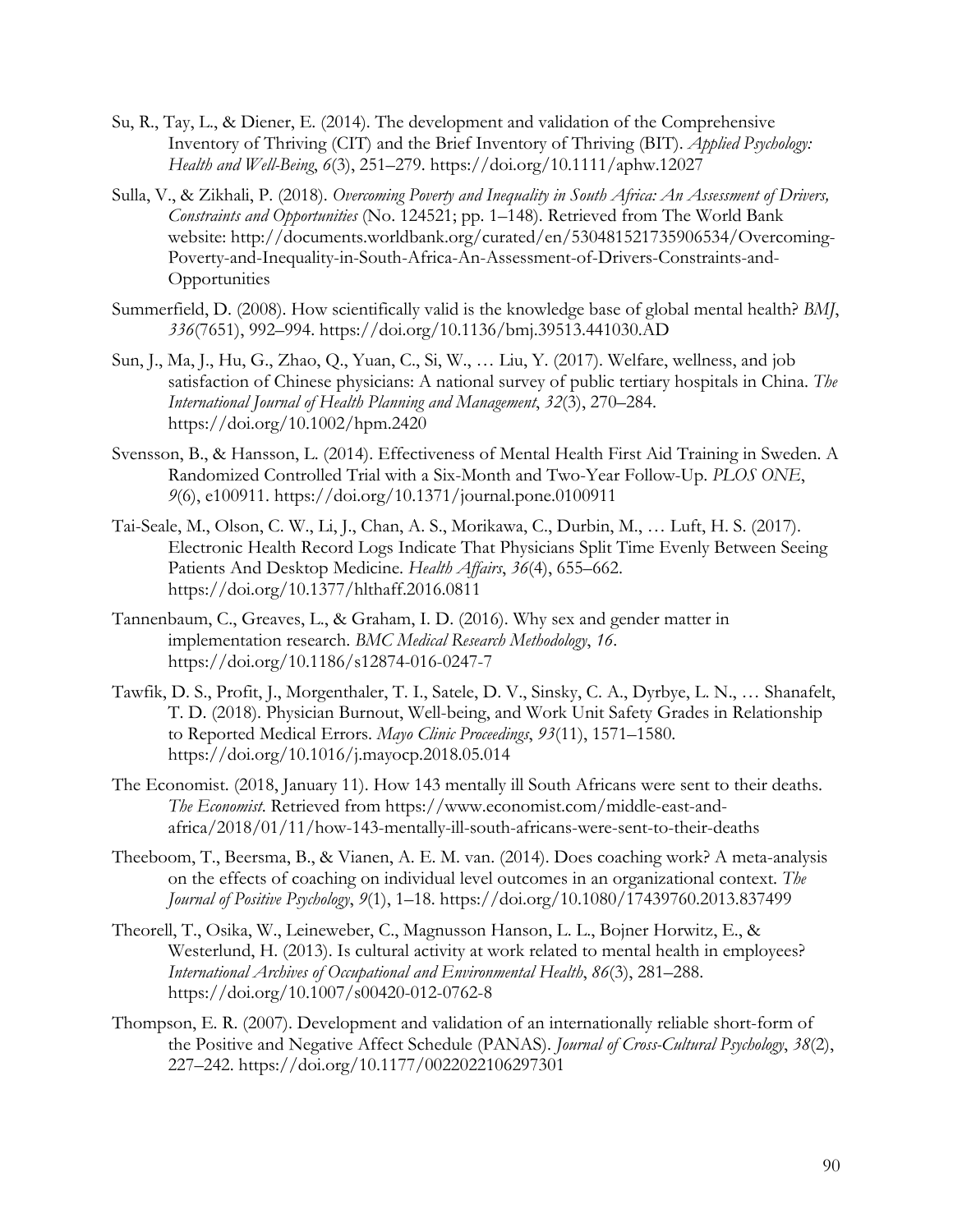- Thornicroft, G., Cooper, S., Van Bortel, T., Kakuma, R., & Lund, C. (2012). Capacity building in global mental health research. *Harvard Review of Psychiatry*, *20*(1), 13–24. https://doi.org/10.3109/10673229.2012.649117
- Thornicroft, G., Mehta, N., Clement, S., Evans-Lacko, S., Doherty, M., Rose, D., … Henderson, C. (2016). Evidence for effective interventions to reduce mental-health-related stigma and discrimination. *The Lancet*, *387*(10023), 1123–1132. https://doi.org/10.1016/S0140- 6736(15)00298-6
- Uchiyama, A., Odagiri, Y., Ohya, Y., Takamiya, T., Inoue, S., & Shimomitsu, T. (2013). Effect on Mental Health of a Participatory Intervention to Improve Psychosocial Work Environment: A Cluster Randomized Controlled Trial among Nurses. *Journal of Occupational Health*, *55*(3), 173–183. https://doi.org/10.1539/joh.12-0228-OA
- United Nations. (2017). Goal 3 | Sustainable Development Knowledge Platform. Retrieved May 16, 2018, from https://sustainabledevelopment.un.org/sdg3
- University of the Witwatersrand. (2019). About Wits. Retrieved March 27, 2019, from https://www.wits.ac.za/about-wits/
- Vahey, D. C., Aiken, L. H., Sloane, D. M., Clarke, S. P., & Vargas, D. (2004). Nurse Burnout and Patient Satisfaction. *Medical Care*, *42*(2 Suppl), II57–II66. https://doi.org/10.1097/01.mlr.0000109126.50398.5a
- van de Ven, A. H., & Poole, M. S. (1995). Explaining Development and Change in Organizations. *The Academy of Management Review*, *20*(3), 510–540. https://doi.org/10.2307/258786
- Van Ham, I., Verhoeven, A. A. H., Groenier, K. H., Groothoff, J. W., & De Haan, J. (2006). Job satisfaction among general practitioners: A systematic literature review. *The European Journal of General Practice*, *12*(4), 174–180. https://doi.org/10.1080/13814780600994376
- Van Laar, D., Edwards, J. A., & Easton, S. (2007). The Work-Related Quality of Life scale for healthcare workers. *Journal of Advanced Nursing*, *60*(3), 325–333. https://doi.org/10.1111/j.1365-2648.2007.04409.x
- van Rensburg, H. C. (2014). South Africa's protracted struggle for equal distribution and equitable access – still not there. *Human Resources for Health*, *12*, 26. https://doi.org/10.1186/1478- 4491-12-26
- Vecchi, N. D., Kenny, A., Dickson-Swift, V., & Kidd, S. (2016). How digital storytelling is used in mental health: A scoping review. *International Journal of Mental Health Nursing*, *25*(3), 183–193. https://doi.org/10.1111/inm.12206
- Vigo, D., Thornicroft, G., & Atun, R. (2016). Estimating the true global burden of mental illness. *The Lancet Psychiatry*, *3*(2), 171–178. https://doi.org/10.1016/S2215-0366(15)00505-2
- Votruba, N., & Thornicroft, G. (2016). Sustainable development goals and mental health: Learnings from the contribution of the FundaMentalSDG global initiative. *Global Mental Health*, *3*. https://doi.org/10.1017/gmh.2016.20
- Wainberg, M. L., Scorza, P., Shultz, J. M., Helpman, L., Mootz, J. J., Johnson, K. A., … Arbuckle, M. R. (2017). Challenges and opportunities in global mental health: A research-to-practice perspective. *Current Psychiatry Reports*, *19*(5), 28. https://doi.org/10.1007/s11920-017-0780-z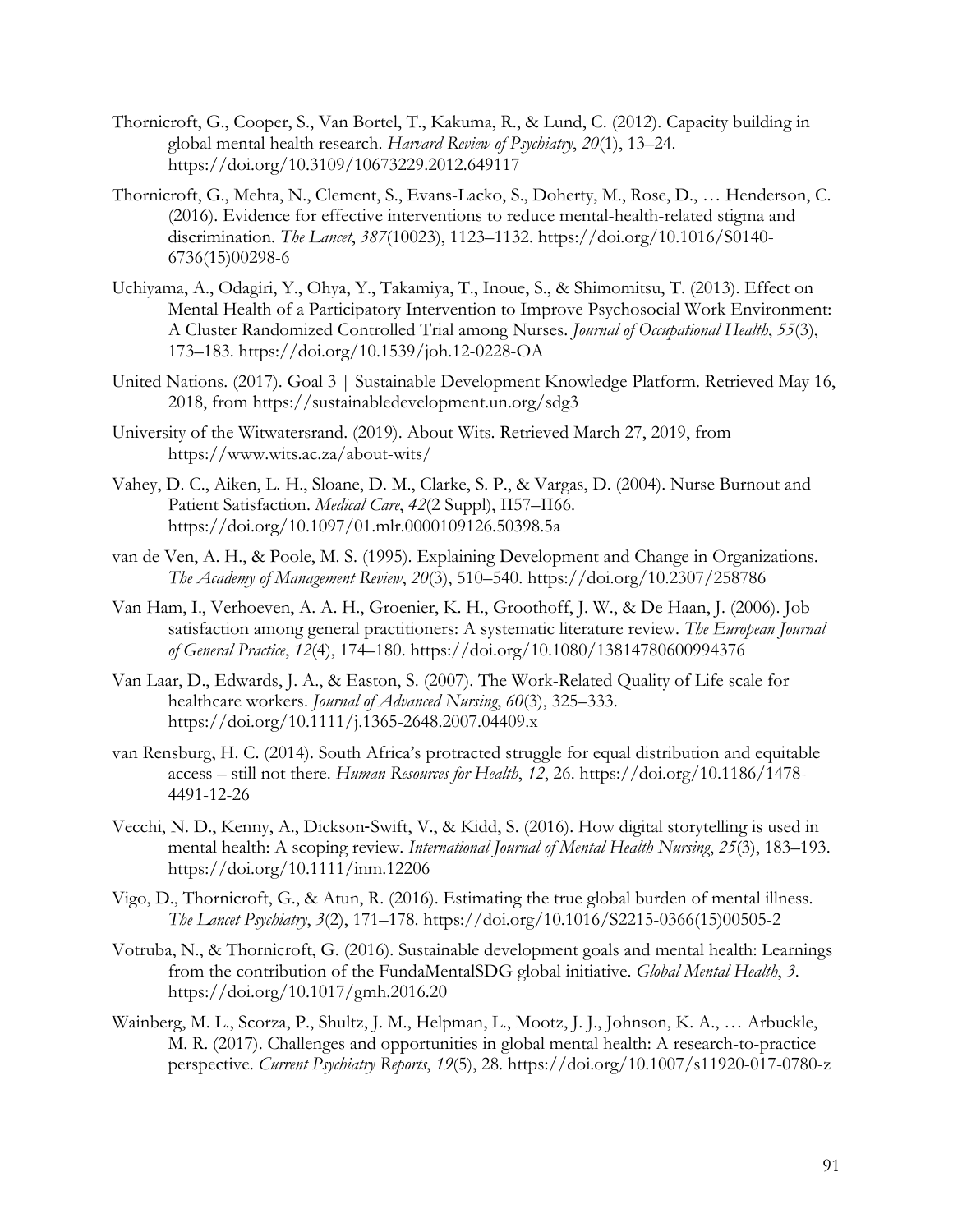- Walker, E. R., McGee, R. E., & Druss, B. G. (2015). Mortality in mental disorders and global disease burden implications: A systematic review and meta-analysis. *JAMA Psychiatry*, *72*(4), 334– 341. https://doi.org/10.1001/jamapsychiatry.2014.2502
- Wallace, J. E., Lemaire, J. B., & Ghali, W. A. (2009). Physician wellness: A missing quality indicator. *The Lancet*, *374*(9702), 1714–1721. https://doi.org/10.1016/S0140-6736(09)61424-0
- Weiner, B. J., Lewis, M. A., & Linnan, L. A. (2009). Using organization theory to understand the determinants of effective implementation of worksite health promotion programs. *Health Education Research*, *24*(2), 292–305. https://doi.org/10.1093/her/cyn019
- WHO. (2002, June). *Gender and Mental Health*. Retrieved from http://www.who.int/iris/handle/10665/68884
- WHO. (2013). *Mental health action plan 2013—2020*. Retrieved from World Health Organization website: http://www.who.int/mental\_health/publications/action\_plan/en/
- WHO. (2014, August). Mental health: A state of well-being. Retrieved January 10, 2018, from World Health Organization website: http://www.who.int/features/factfiles/mental\_health/en/
- WHO. (2016a). *Draft global strategy on human resources for health: Workforce 2030*. Retrieved from World Health Organization website: http://apps.who.int/gb/ebwha/pdf\_files/WHA69/A69\_38 en.pdf
- WHO. (2016b). *Global strategy on human resources for health: Workforce 2030*. Retrieved from World Health Organization website: http://www.who.int/hrh/resources/pub\_globstrathrh-2030/en/
- WHO. (2017, September). Mental health in the workplace. Retrieved December 13, 2017, from World Health Organization (WHO) website: http://www.who.int/mental\_health/in\_the\_workplace/en/
- WHO. (2018a). *Mental health atlas 2017*. Retrieved from World Health Organization website: http://www.who.int/mental\_health/evidence/atlas/mental\_health\_atlas\_2017/en/
- WHO. (2018b, June 6). Mental health: Massive scale-up of resources needed if global targets are to be met. Retrieved June 12, 2018, from World Health Organization website: http://www.who.int/mental\_health/evidence/atlas/atlas\_2017\_web\_note/en/
- WHO. (2019, May 28). WHO | Burn-out an "occupational phenomenon": International Classification of Diseases. Retrieved May 29, 2019, from WHO website: http://www.who.int/mental\_health/evidence/burn-out/en/
- WHO | Global tuberculosis report 2018. (2018). Retrieved January 13, 2019, from WHO website: http://www.who.int/tb/publications/global\_report/en/
- Wong, G., Greenhalgh, T., Westhorp, G., Buckingham, J., & Pawson, R. (2013). RAMESES publication standards: Realist syntheses. *BMC Medicine*, *11*, 21. https://doi.org/10.1186/1741-7015-11-21
- World Bank. (2019). South Africa | Data. Retrieved May 17, 2019, from https://data.worldbank.org/country/south-africa
- World Bank Country and Lending Groups World Bank Data Help Desk. (2019). Retrieved April 17, 2019, from https://datahelpdesk.worldbank.org/knowledgebase/articles/906519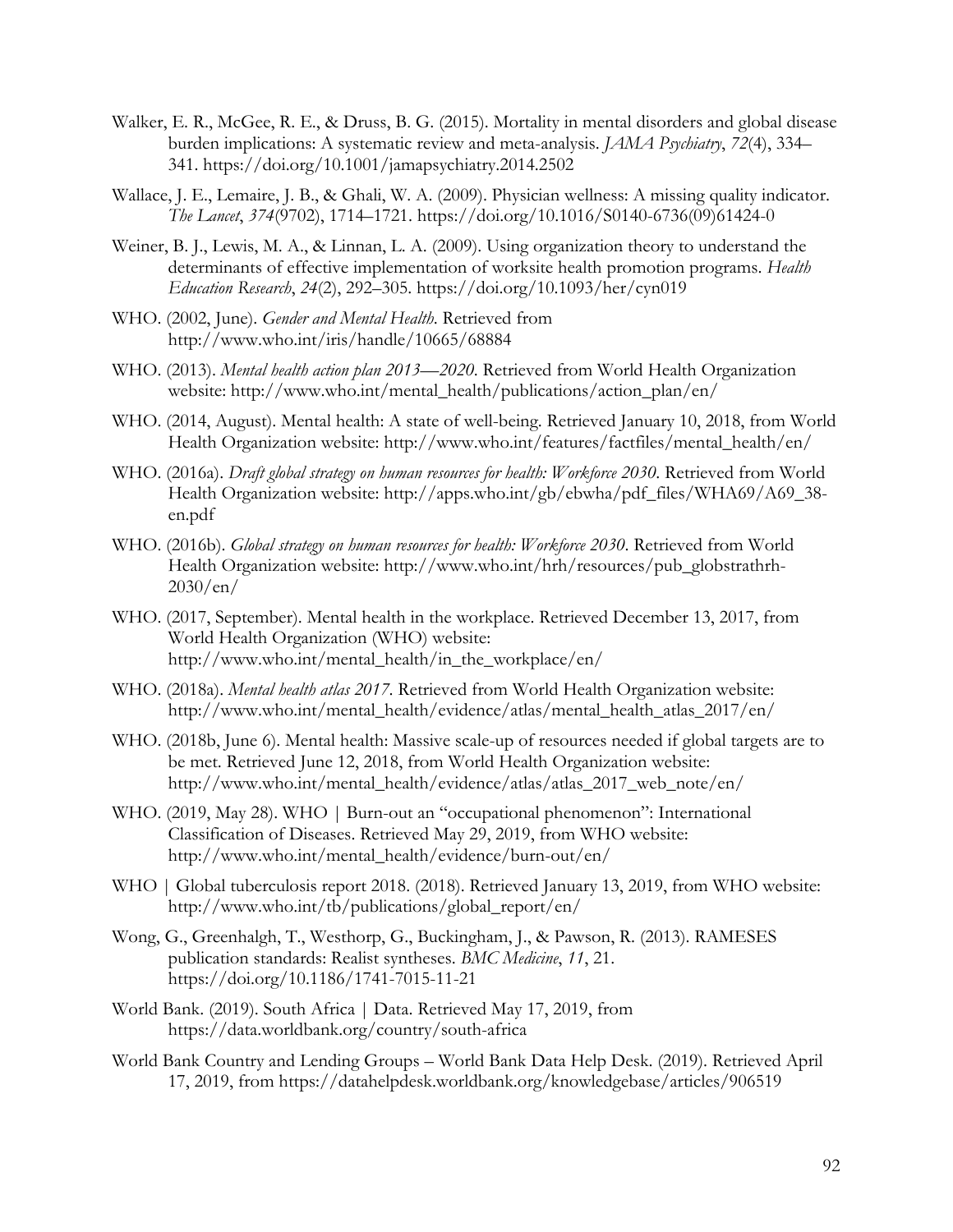- World Development Indicators | DataBank. (2019). Retrieved May 17, 2019, from https://databank.worldbank.org/data/reports.aspx?source=2&series=SI.POV.GINI&count ry=#
- Xu, Z., Huang, F., Kösters, M., Staiger, T., Becker, T., Thornicroft, G., & Rüsch, N. (2018). Effectiveness of interventions to promote help-seeking for mental health problems: Systematic review and meta-analysis. *Psychological Medicine*, 1–10. https://doi.org/10.1017/S0033291718001265
- Yang, B. X., Stone, T. E., Petrini, M. A., & Morris, D. L. (2018). Incidence, Type, Related Factors, and Effect of Workplace Violence on Mental Health Nurses: A Cross-sectional Survey. *Archives of Psychiatric Nursing*, *32*(1), 31–38. https://doi.org/10.1016/j.apnu.2017.09.013
- Yassi, A., Zungu, M., Spiegel, J. M., Kistnasamy, B., Lockhart, K., Jones, D., … Darwin, L. (2016). Protecting health workers from infectious disease transmission: An exploration of a Canadian-South African partnership of partnerships. *Globalization and Health*, *12*, 10. https://doi.org/10.1186/s12992-016-0145-0
- Yesufu-Udechuku, A., Harrison, B., Mayo-Wilson, E., Young, N., Woodhams, P., Shiers, D., … Kendall, T. (2015). Interventions to improve the experience of caring for people with severe mental illness: Systematic review and meta-analysis. *The British Journal of Psychiatry*, *206*(4), 268–274. https://doi.org/10.1192/bjp.bp.114.147561
- Yu, L., & Zellmer-Bruhn, M. (2017). Introducing Team Mindfulness and Considering its Safeguard Role Against Conflict Transformation and Social Undermining. *Academy of Management Journal*, *61*(1), 324–347. https://doi.org/10.5465/amj.2016.0094
- Zarobe, L. (2017). The role of arts activities in developing resilience and mental wellbeing in children and young people a rapid review of the literature. *Perspectives in Public Health; London*, *137*(6), 337–347. http://dx.doi.org/10.1177/1757913917712283
- Zhou, C., Shi, L., Gao, L., Liu, W., Chen, Z., Tong, X., … Fan, L. (2018). Determinate factors of mental health status in Chinese medical staff. *Medicine*, *97*(10). https://doi.org/10.1097/MD.0000000000010113
- Zuma, K., Shisana, O., Rehle, T. M., Simbayi, L. C., Jooste, S., Zungu, N., … Abdullah, F. (2016). New insights into HIV epidemic in South Africa: Key findings from the National HIV Prevalence, Incidence and Behaviour Survey, 2012. *African Journal of AIDS Research*, *15*(1), 67–75. https://doi.org/10.2989/16085906.2016.1153491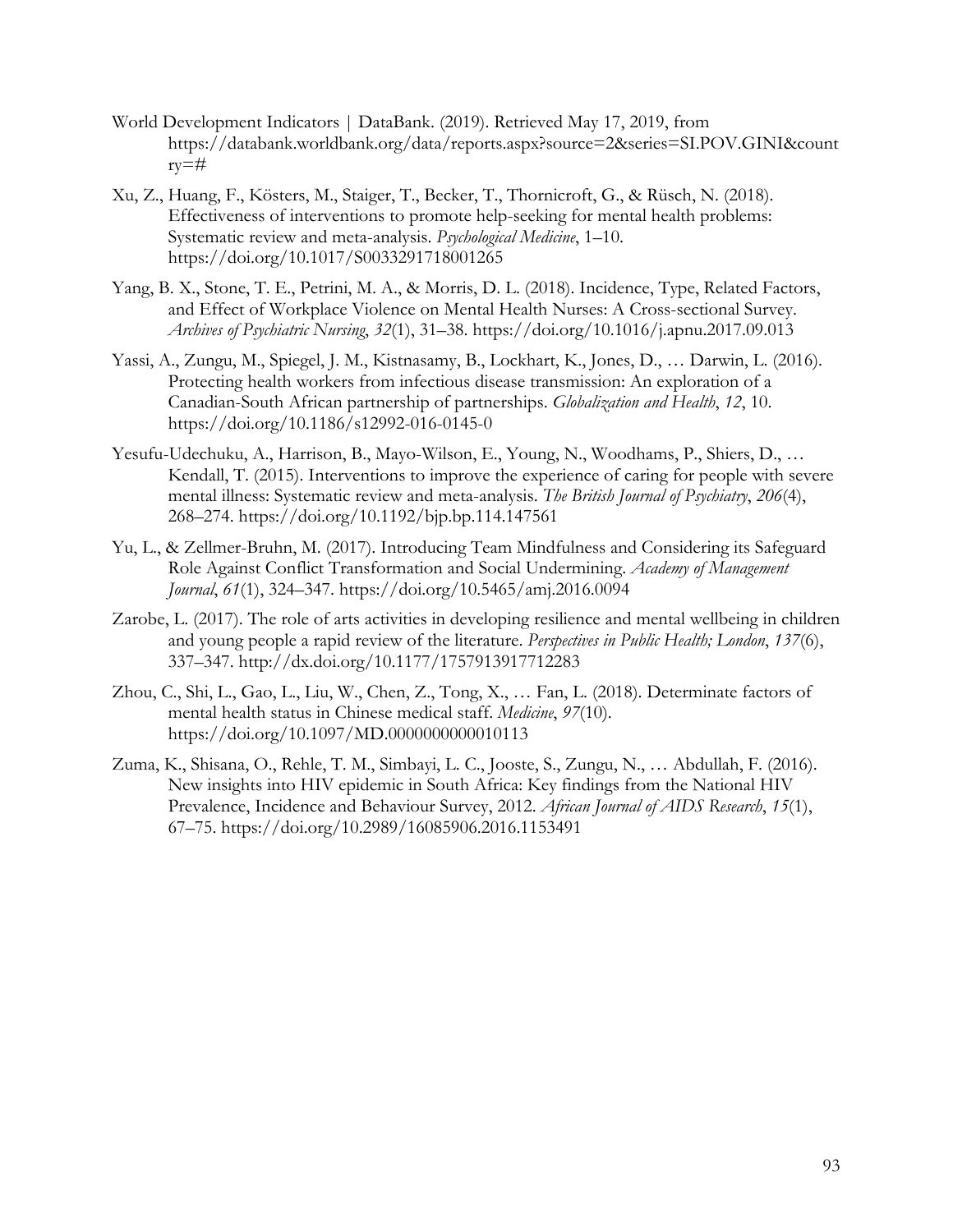# APPENDIX

## **Appendix 1. Search strategy for realist review (chapter three).**

The following search terms were used in MEDLINE, CINAHL (Cumulative Index to Nursing and Allied Health Literature), and PsycINFO in November 2018.

## *MEDLINE search strategy*

- 1. exp health personnel/
- 2. (health\* adj (provider\* or professional\* or worker\* or staff\*)).tw.
- 3. (physician\* or nurs\*).tw.
- 4. 1 or 2 or 3
- 5. occupational stress/ or burnout, professional/
- 6. mental health/ or resilience, psychological/ or exp mental disorders/
- 7. "Quality of Life"/ or Personal Satisfaction/
- 8. (mental health or life satisfaction or burnout or happiness).tw.
- 9. 5 or 6 or 7 or 8
- 10. Workplace/
- 11. (workplace\* or employer\*).tw.
- 12. 10 or 11
- 13. (interven\* or program\* or implement\* or activit\* or participat\* or effective\* or evaluat\*).m\_titl.
- 14. pc.fs.
- 15. 13 or 14
- 16. 4 and 9 and 12 and 15

### *CINAHL search strategy*

- 1. (MH "Health Personnel+")
- 2. AB health\* n1 (provider\* or professional\* or worker\* or staff\*)
- 3. AB (physician<sup>\*</sup> or nurs<sup>\*</sup>)
- 4. S1 OR S2 OR S3
- 5. (MH "Stress, Occupational+") OR (MH "Burnout, Professional+")
- 6. (MH "Mental Disorders+") OR (MH "Mental Disorders, Chronic")
- 7. "resilience"
- 8. (MH "Adaptation, Psychological+")
- 9. (MH "Quality of Life+") OR (MH "Quality of Working Life")
- 10. (MH "Personal Satisfaction+")
- 11. AB (mental health or life satisfaction or burnout or happiness)
- 12. S5 OR S6 OR S7 OR S8 OR S9 OR S10 OR S11
- 13. (MH "Work Environment+")
- 14. AB (workplace\* or employer\*)
- 15. S13 OR S14
- 16. TI (interven\* or program\* or implement\* or activit\* or participat\* or effective\* or evaluat\*)
- 17. S4 AND S12 AND S15 AND S16